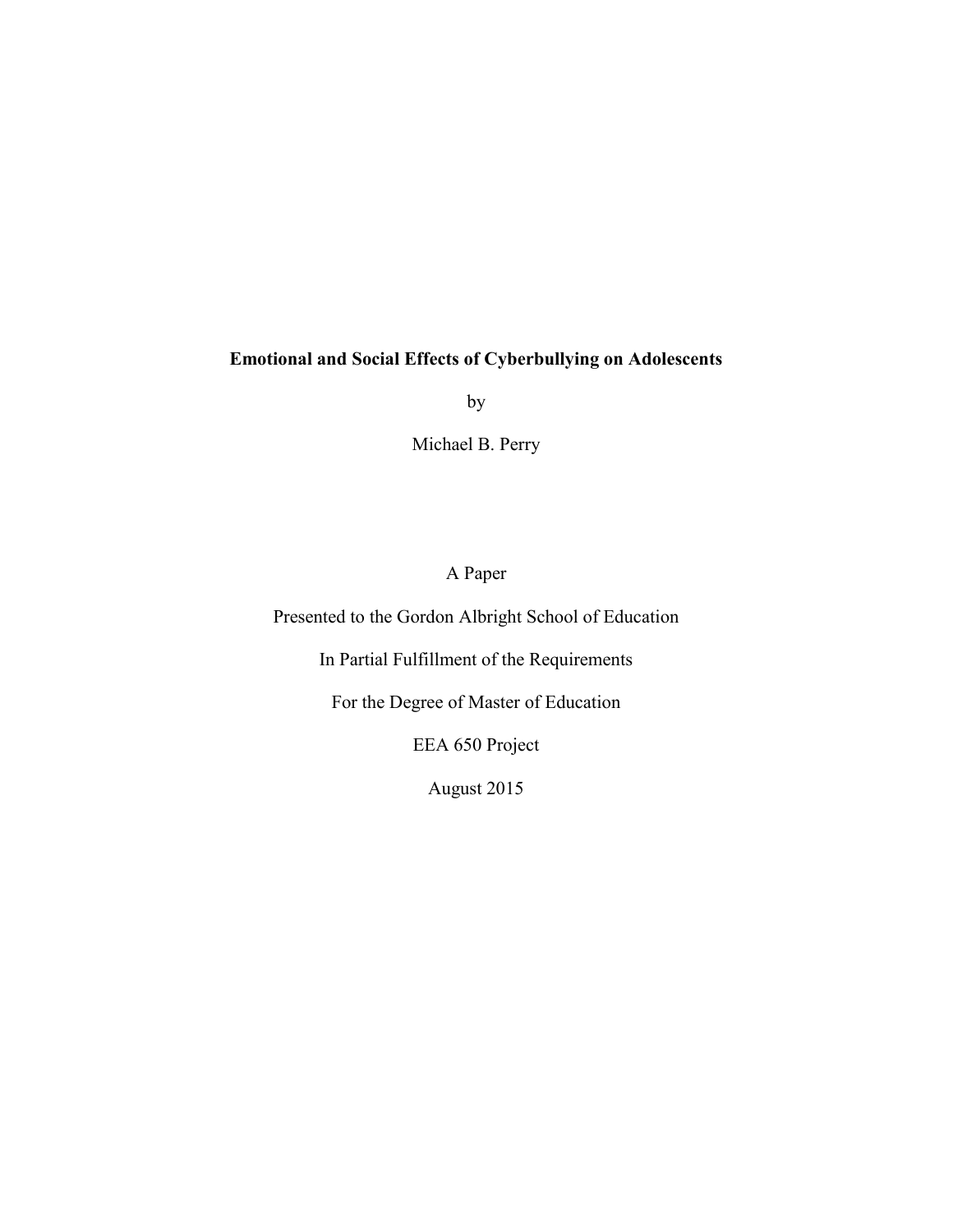APPROVED:

Dr. Charles Scott & Mrs. Judy Chapman

Charles Sitt

(Faculty Advisors)<br>
(Faculty Advisors)<br>
(Principal of Canadian Programs)

(Principal of Canadian Programs)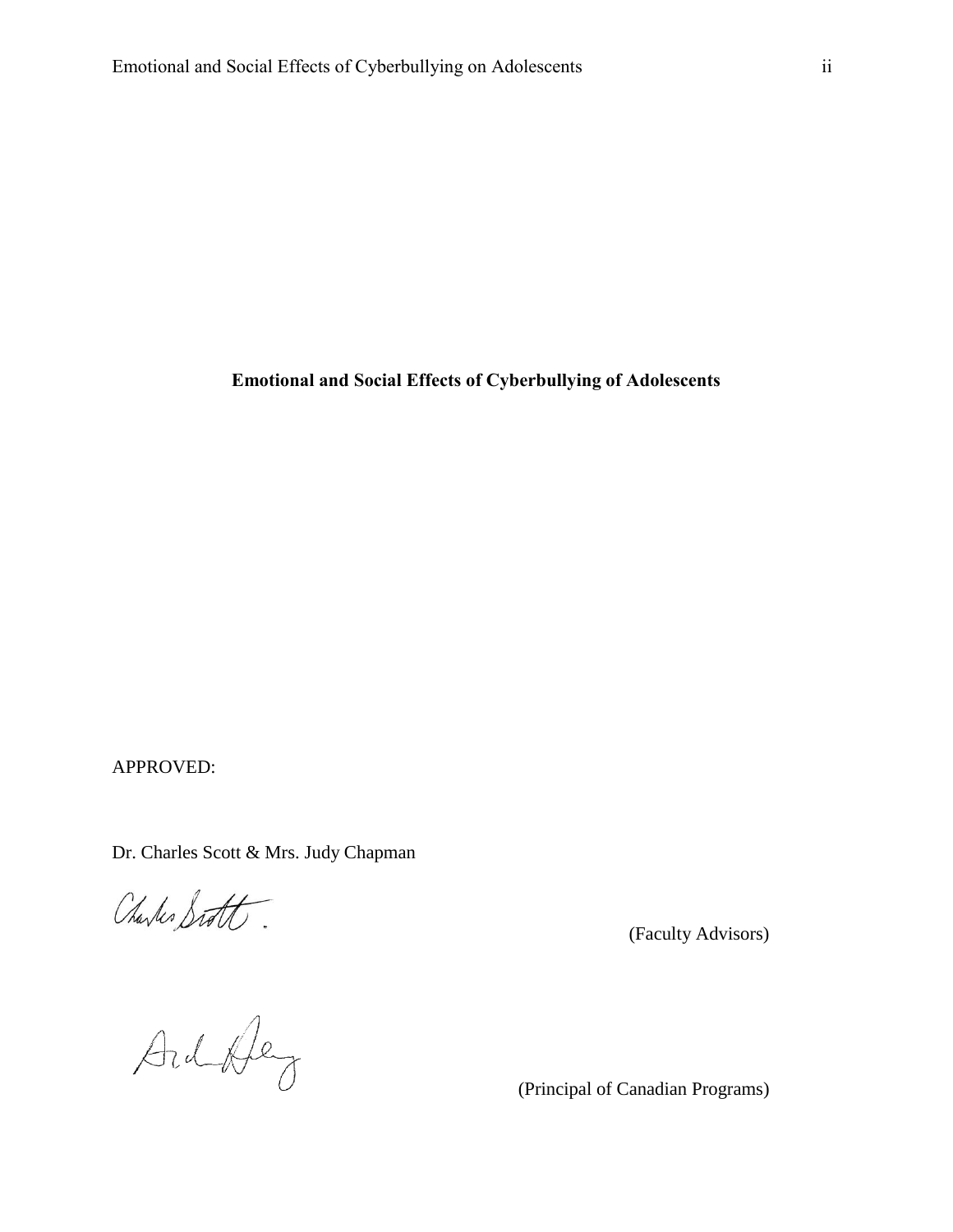### **Acknowledgements**

<span id="page-2-0"></span>The last two years have been a learning experience I shall never forget. First and foremost I would like to thank my academic sponsors Dr. Charles Scott and Judy Chapman from City University. Without their support, guidance and encouragement I would have been unable to complete this program and capstone paper. I would also like to extend my appreciation to my wonderful family and amazing friends. Your support and encouragement made all of this possible. Specifically, I would like to thank my wife Susannah for her patience, support and editorial guidance as I worked through this Masters in Educational Leadership program. I would also like to thank my darling Lillian who encouraged me to take breaks and enjoy the little things

in life. I am very grateful to have such amazing parents, Jim and Lorraine Perry, who consistently provide unconditional love, support and encouragement. To my brother Ryan I am always appreciative of your encouragement and your constant reminders to take things one step at a time. To Kathy Jefferson and Robert White your support, encouragement and always entertaining and engaging conversations are very much appreciated. I am also very grateful to have been a part of such a wonderful learning environment that has been my home every second Saturday for the last two years. The diversity of our cohort was unique, innovative and inspiring. Each of my classmates challenged me to think and encouraged me to grow and for that I am grateful. Last but definitely not least I am thankful for my Gran and Poppa & Grandma and Grandpa for providing me with the best possible opportunity to be successful in this world. Your sacrifices have not gone unnoticed and your influences are with me daily. I am very fortunate to have had, and continue to have such amazing people in my life. I love you all and appreciate

everything that you are and everything that you have provided to me.

Thank You.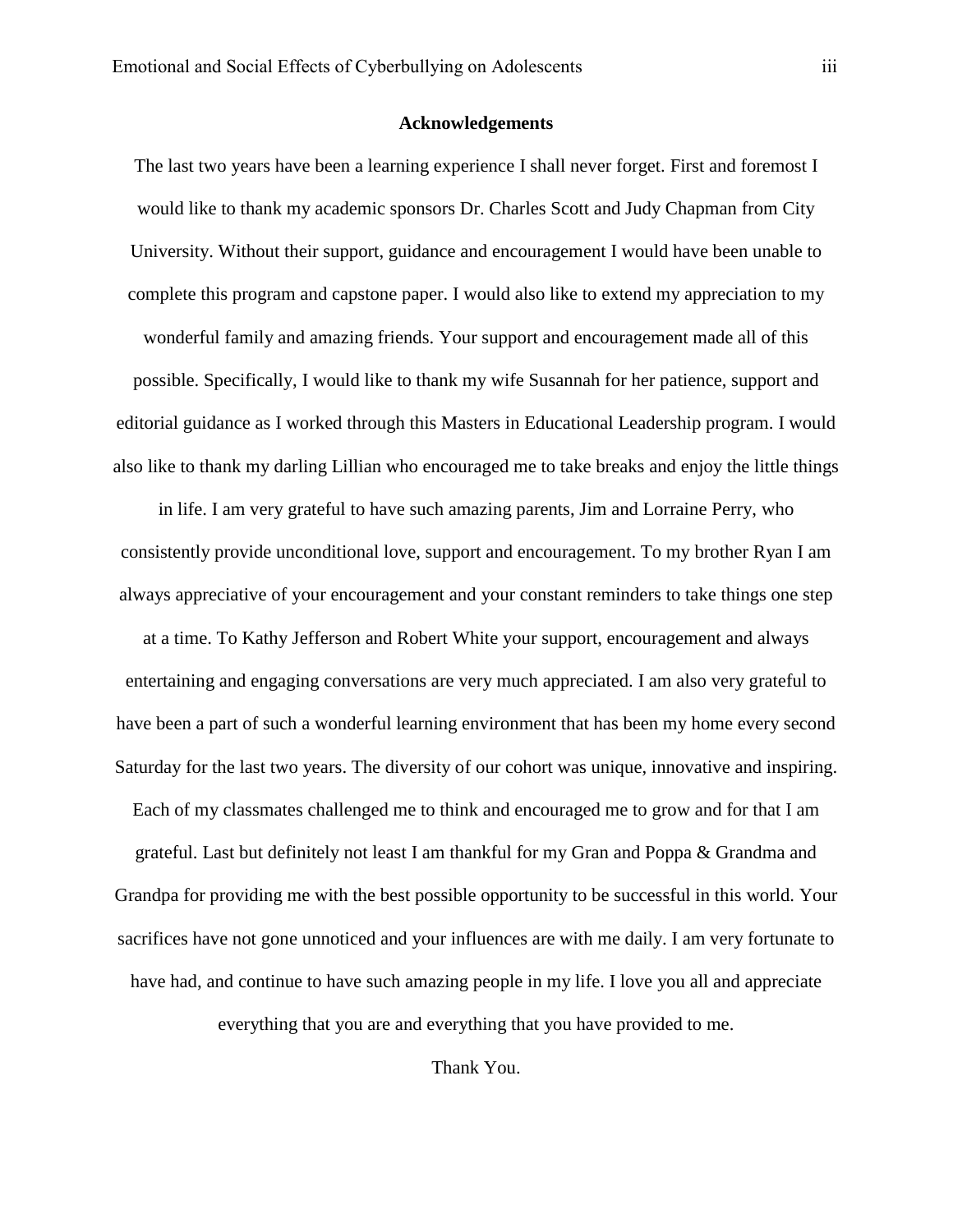# **Abstract**

<span id="page-3-0"></span>With an even greater number of adolescents depending upon digital technologies to satisfy their social and interpersonal needs an indirect consequence of this participation have been the negative social and emotional repercussions of cyberbullying behaviour. Cyberbullying has become an unfortunate consequence of increased online participation and interactions. The current literature review utilizes Robert Agnew's General Strain Theory (GST) and the General Aggression Model (GAM) to explain what motivates perpetrators to cyberbully and understand the impact these acts have on victims. Research findings suggest youth exposed to cyberbullying behaviour exhibit both short and long term effects having both significant and severe emotional and social repercussions. These repercussions include but are not limited to the following: social anxiety, depression, anger, substance abuse, eating disorders, self-harm, suicidal ideation and in some cases suicide. The purpose of this analysis is to raise awareness and support for the introduction and instalment of digital citizenship training at the secondary school level. To effectively navigate the intricacies of the online world youth must be equipped with proper skills and strategies. Based on research findings adolescents must be given applicable ground rules and actively supervised to ensure appropriate use. If it is expected that youth engage appropriately online it is important that adults model and reinforce appropriate behaviour at home, in schools and in the community.

**Keywords:** Cyberbullying, digital citizenship, victimization, general strain theory (GST), general aggression model (GAM), adolescence, information and communication technology (ICT), Internet.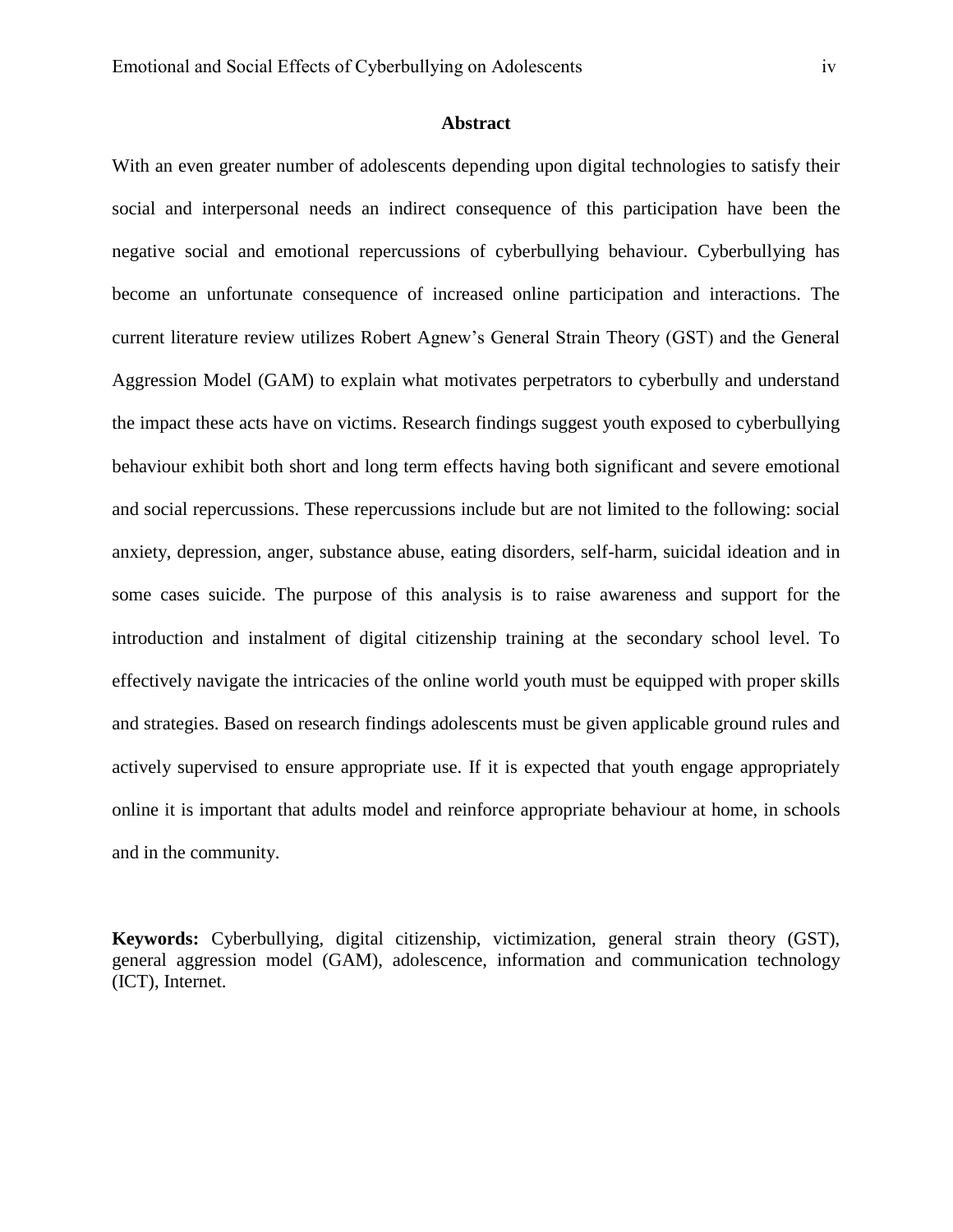| Toc429059162                                                                              |  |
|-------------------------------------------------------------------------------------------|--|
|                                                                                           |  |
|                                                                                           |  |
|                                                                                           |  |
|                                                                                           |  |
|                                                                                           |  |
|                                                                                           |  |
|                                                                                           |  |
|                                                                                           |  |
|                                                                                           |  |
|                                                                                           |  |
|                                                                                           |  |
|                                                                                           |  |
|                                                                                           |  |
|                                                                                           |  |
|                                                                                           |  |
|                                                                                           |  |
|                                                                                           |  |
|                                                                                           |  |
|                                                                                           |  |
|                                                                                           |  |
| 2.5 Social and Emotional Influences on Adolescent Behaviour with Respect to Cyberbullying |  |
|                                                                                           |  |
|                                                                                           |  |
|                                                                                           |  |
|                                                                                           |  |
|                                                                                           |  |
|                                                                                           |  |
|                                                                                           |  |
|                                                                                           |  |
|                                                                                           |  |
|                                                                                           |  |
|                                                                                           |  |
|                                                                                           |  |

# **Table of Contents**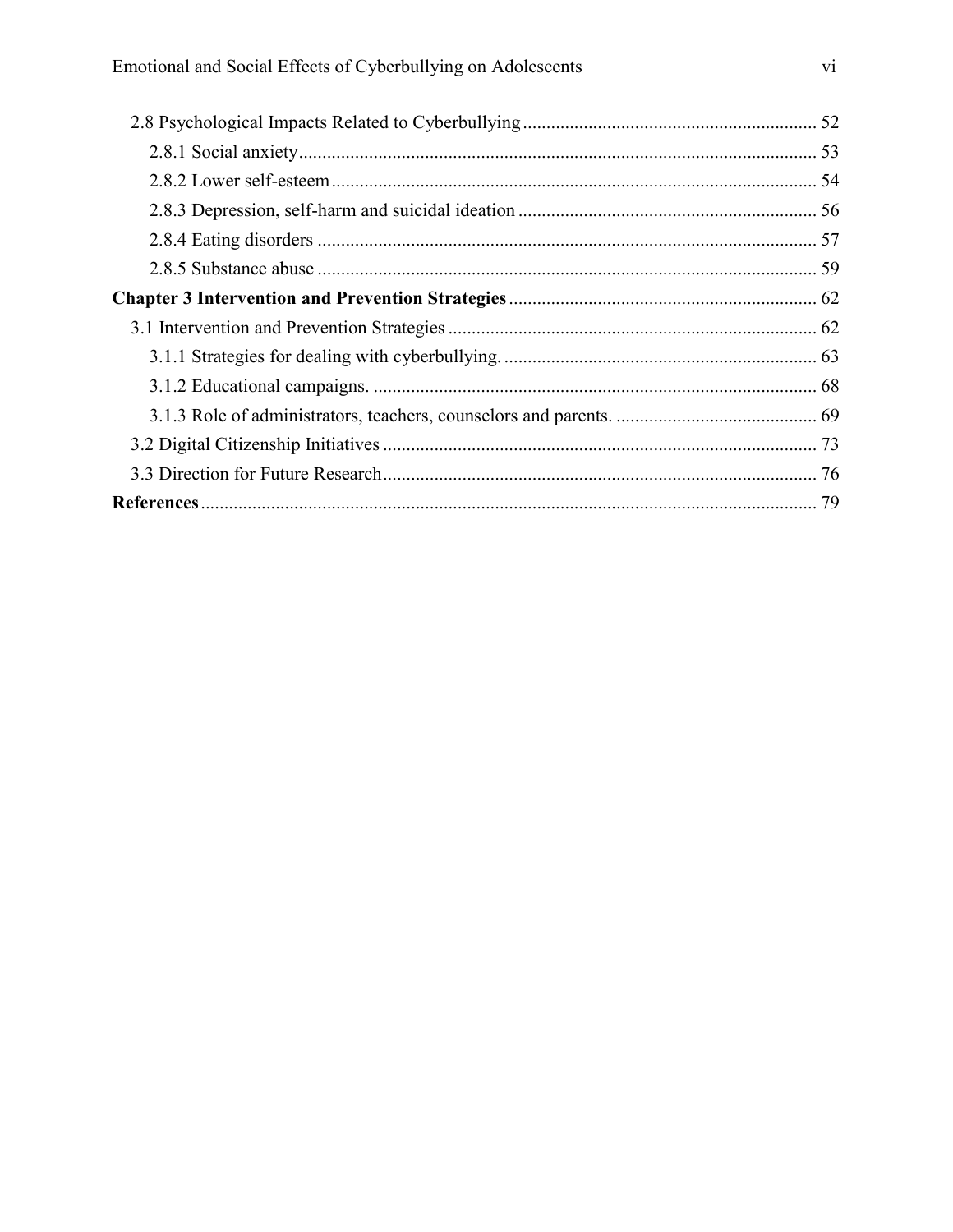# **List of Tables and Figures**

<span id="page-6-0"></span>

| Page |
|------|
|      |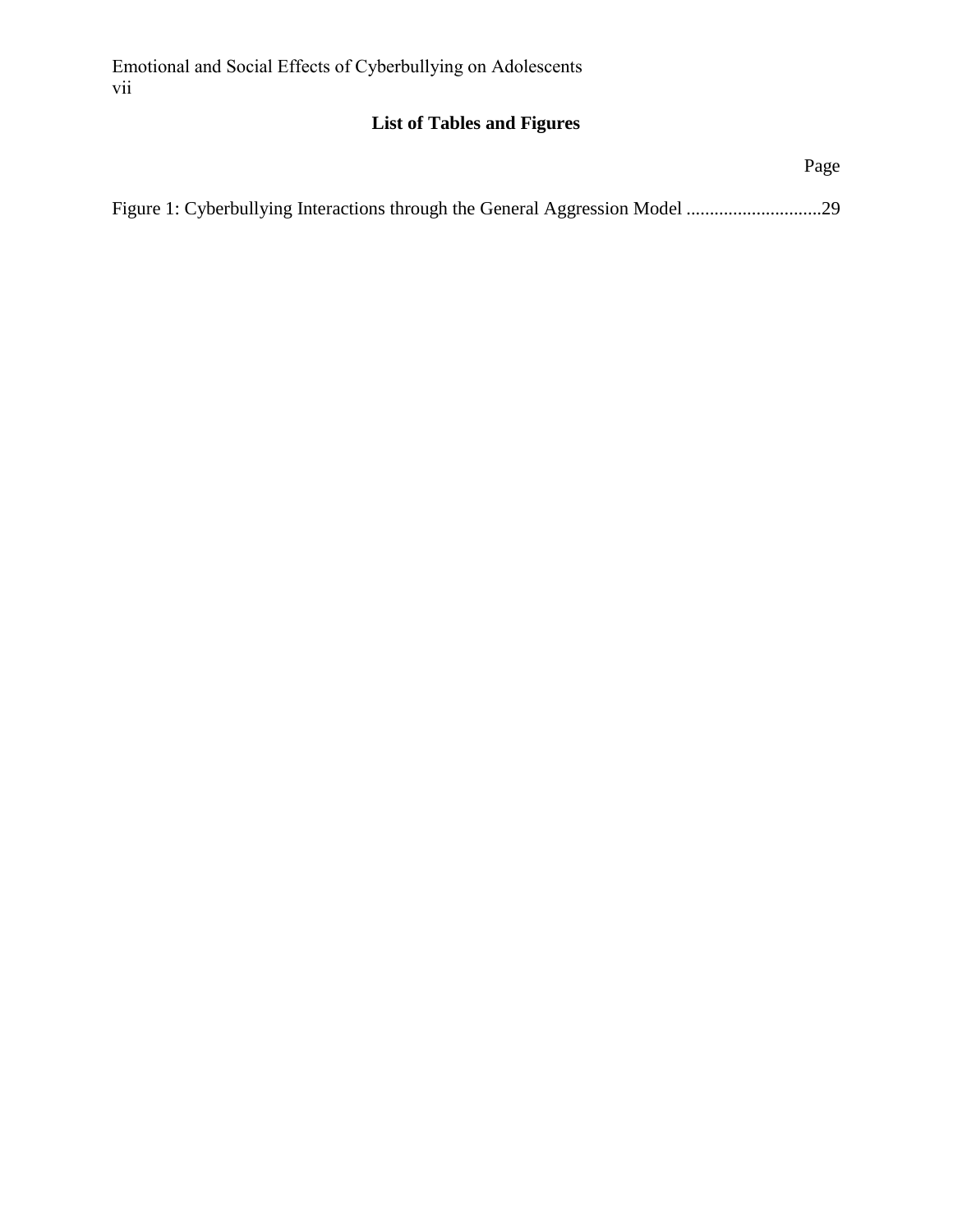1

# <span id="page-7-0"></span>**Chapter 1**

### <span id="page-7-1"></span>**1.1 Introduction**

Online victimization and cyberbullying have become an unintended outcome of increased student participation in the digital world. The exponential growth of the Internet and its related digital technologies over the last decade have undoubtedly revolutionized the way students, companies and organizations communicate, exchange ideas and stay connected worldwide (Chisholm, 2014). The benefits of such systems and advancements in technology have created the potential for greater levels of efficiency as it relates to education, communication and access to information. The advent of email, websites, forums, social networking sites, blogs and text messaging have created a digital environment where information and access is instantaneous and immediate (Hinduja & Patchin, 2015a; Palfrey & Gasser, 2008).

For many of our youth, technological advancements have had educational benefits, but are primarily used as "critical tools for social life" through online interactions and socialization in virtual communities (Kowalski, Limber, & Agatston, 2012, p. 2; Mishna et al., 2010). Although many of these interactions remain positive, media sources and academic research suggests with more students gaining access to the digital world than ever before (Li, 2007b; Shariff, 2009), the incidences of online inappropriateness are becoming increasingly more common and rates of cyberbullying are rising rapidly (Ferguson, 2015; Hinduja & Patchin, 2015a; Kowalski et al., 2014; Mishna et al., 2011). The exact cause of cyberbullying behaviour cannot be easily identified as each case is unique, but with over 98% of Canadian youth accessing the Internet and communication technologies on a daily basis (Mishna, 2012) it appears that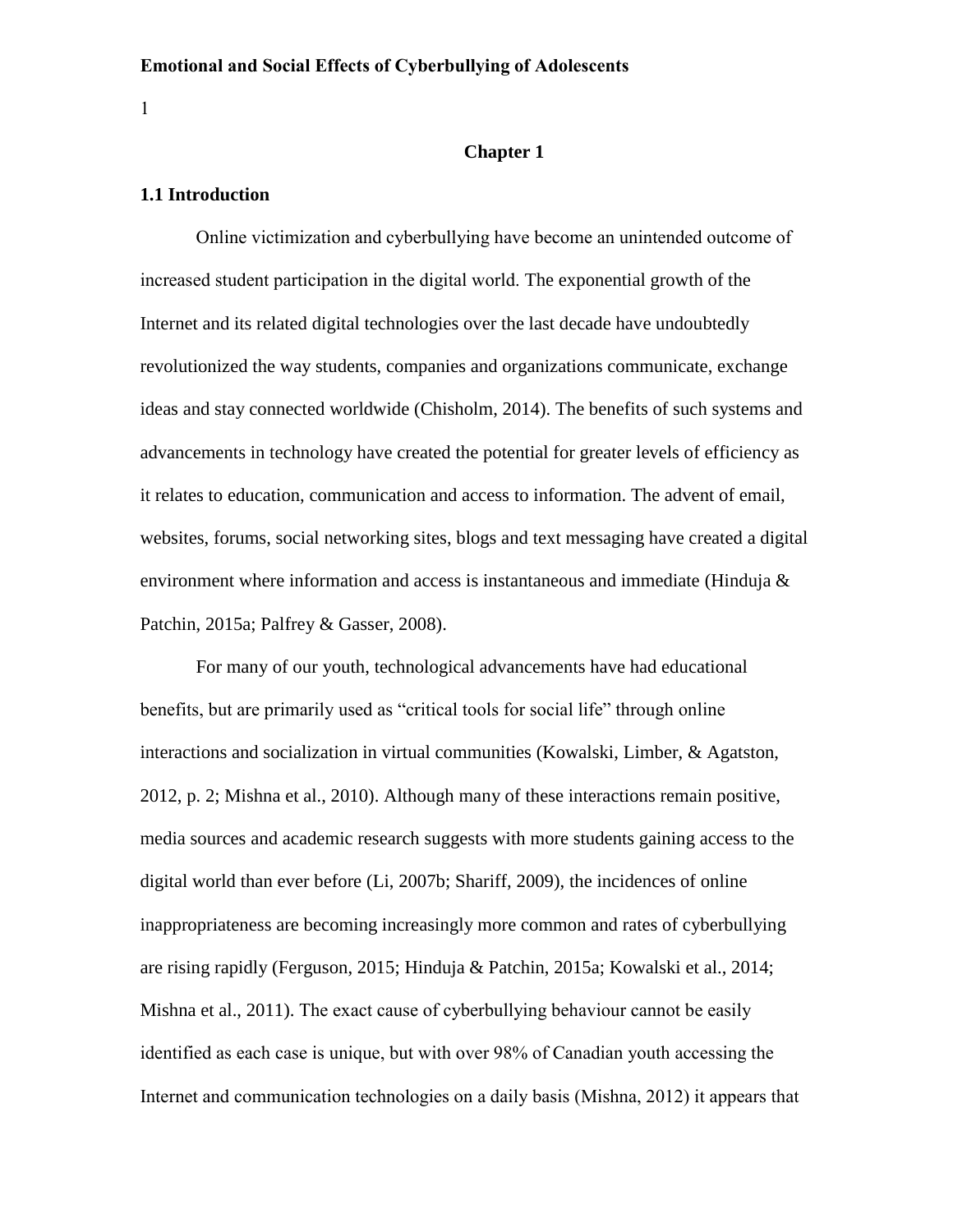2

the rate of cyber aggression or cyberbullying acts are not going to decline in the near future. Despite the complex and sometimes detrimental psychological impacts on social behaviour that the Internet affords, we must equip students with the ability to identify and overcome victimization in order to learn from and excel in the digital world. By understanding the motivation and complexity by which acts of cyberbullying occur one can start to develop strategies for how to best limit them.

### <span id="page-8-0"></span>**1.2 Background of the Problem**

Students living and learning in the  $21<sup>st</sup>$  century are not accustomed to a world without Internet access or digital devices. With little to no structure or guidance on how to best maximize these devices, students can browse, text and tweet without limitations. The online world has become a such a draw for today's youth that some individuals have developed what researchers call, "pathological technology use (PTU)" (Gentile, Coyne, & Bricolo, 2013). This obsessive behaviour describes an individual who exhibits "addictive behaviours in response to technological media, such as the Internet or [games]" (Kowalski et al., 2014, p. 1074). Individuals with this level of technological dependency exhibit characteristics similar to that of a person who is addicted to alcohol or drugs (Kowalski et al., 2014). Furthermore, a national study which sampled 1,178 youth's ages 8 to 18, revealed that students suffering from PTU "spent twice as much time playing non-pathological gamers and received poorer grades in school; pathological gaming also showed comorbidity with attention problems" (Gentile, 2009, p. 594). This further suggests the importance in monitoring the duration and supervising the intensity of digital use among our youth.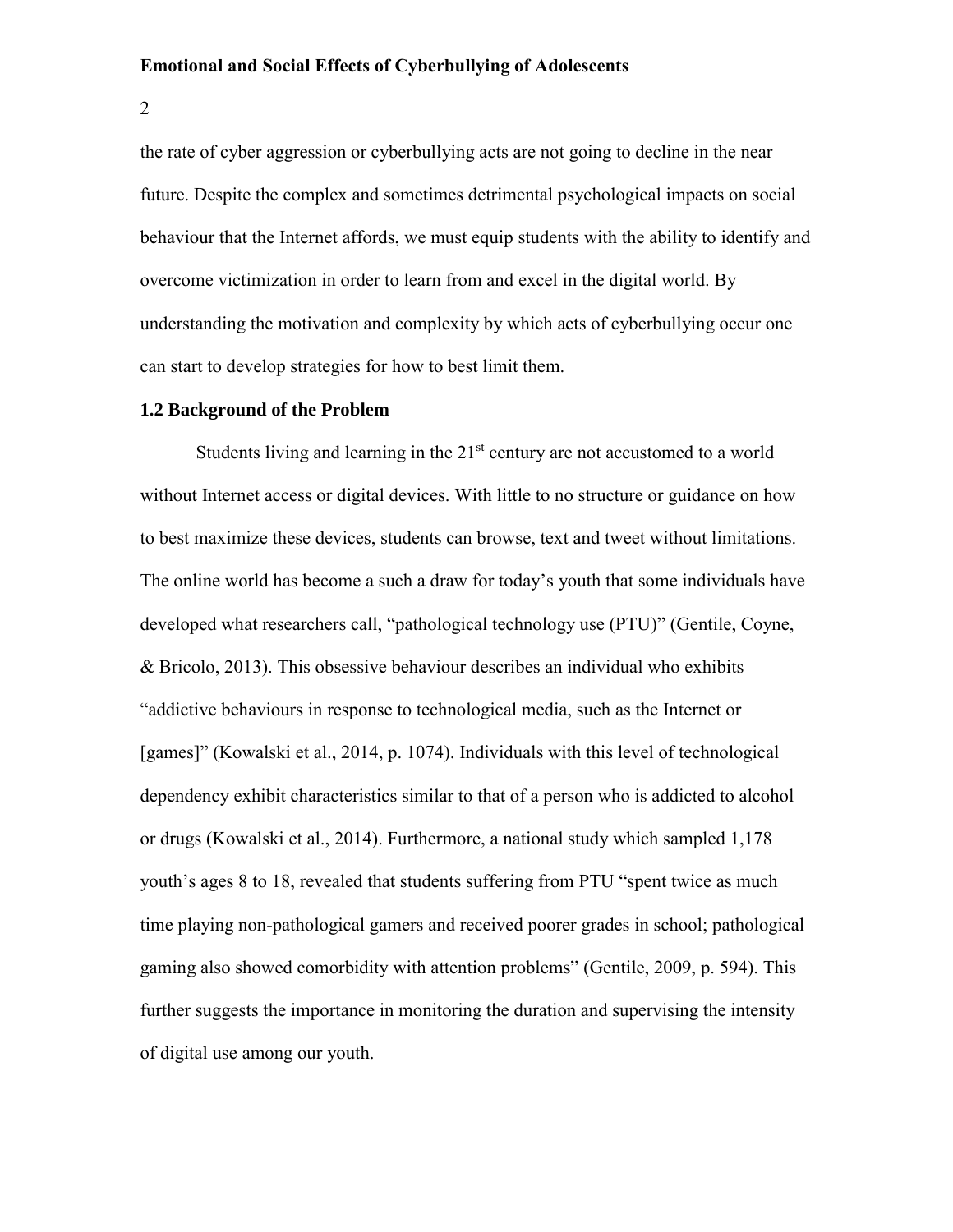3

At school, through new ministerial learning outcomes, students are encouraged to make use of digital devices or use their own through Bring Your Own Device (BYOD) initiatives (British Columbia Ministry of Education, 2015). Within some of these learning environments, inconsistencies exist where students are not being given adequate support, guidance or direction on what constitutes proper use and appropriateness. Further to that, rules on digital technology use within schools are often inconsistent to those within specific classrooms, as teachers will often modify guidelines for mobile devices so that they can be used as educational tools within their individual learning environments.

At home students often greatly surpass their parents with respect to their knowledge of digital devices, online social networks and messaging services. Marc Prensky refers to this generational gap as a differentiation between "digital immigrants and digital natives" (Prensky, 2001). Regardless of the gap, the complexity of digital technology has made it somewhat of a moving target with respect to monitoring, supervising and regulating use. A lack of structure and guidance can be blamed for the rampant nature of inappropriateness in the digital world as school curriculum has yet to be appropriately designed to educate students on how to appropriately use the Internet and its lengthy list of digital technologies. Adolescents, in their cognitive developmental state, often lack the ability to self-regulate or to successfully regulate each other with respect to acting appropriately in the online world (Deursen et al., 2015). As a result, we are left with an environment where youth replicate, retaliate and repetitively abuse each other online which leads to drastic interference within the learning environment. This is not specifically an adolescent problem as victims of cyberbullying consistently report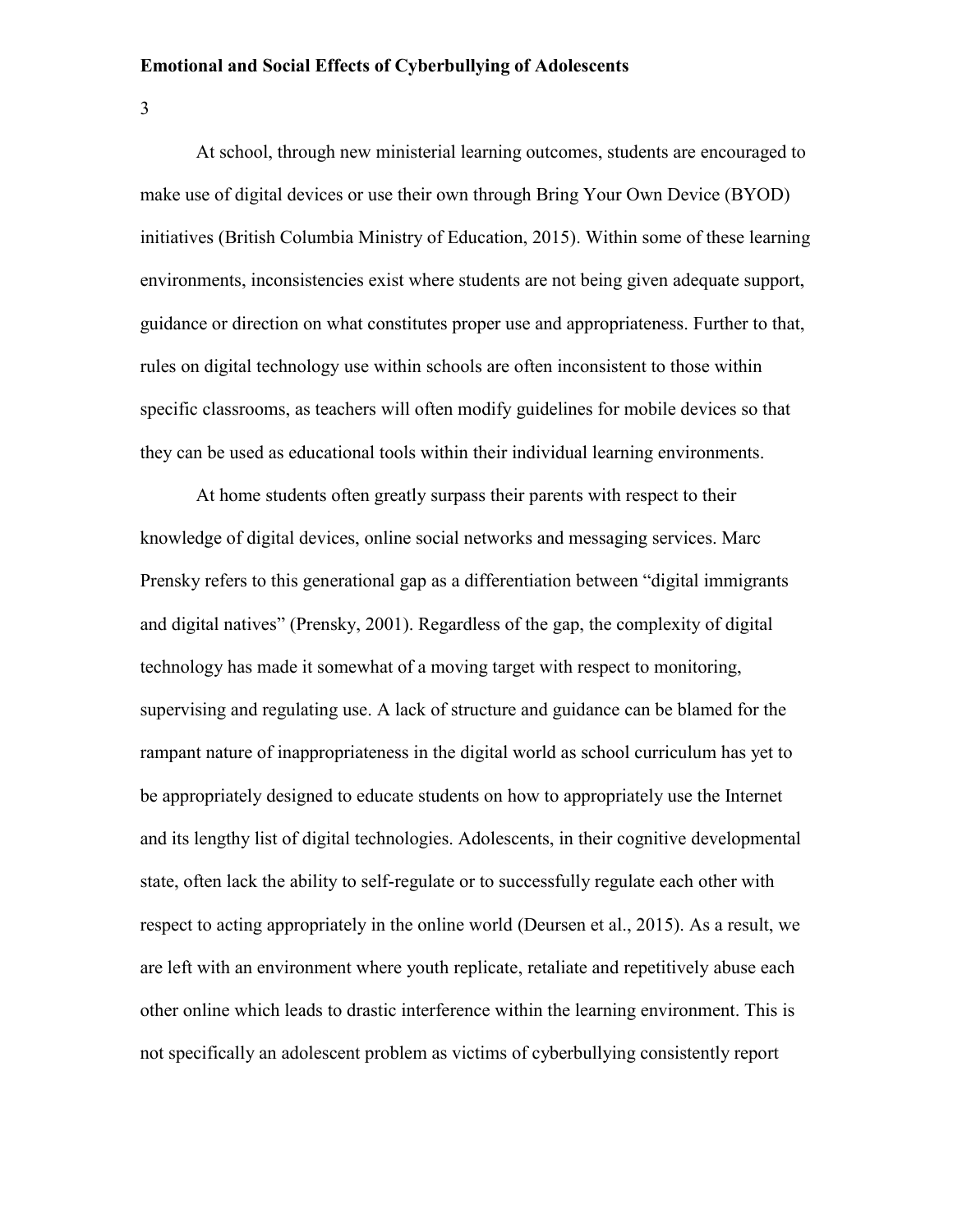4

"emotional, social and psychiatric problems" that often persist well into adulthood (Mishna et al., 2010, p. 363, 2011).

Further to these issues, youth often misconstrue the nature of the online world with respect to privacy and anonymity. The permanence of the digital world is often one that youth cannot comprehend, as they are commonly unaware of the security or network parameters that constitute use. In what John Suler (2004, p. 321) refers to as the "Online Disinhibition Effect", youth frequently self-disclose, act more "erratically or intensely" and participate in activities that they may not partake in a face-to-face offline setting. The repetitious and reproducible nature of the Internet also makes it a hazard for adolescent users. One inappropriate image or comment can be duplicated and redistributed within seconds. The very nature of this act allows text or pictures to be viewed far and wide and distributed by anyone who has access to what is becoming increasingly more public information (Mishna et al., 2011). An unfortunate consequence for the victim is that these images or comments are nearly impossible to remove as they have been engrained within the digital footprint of the digital world.

# <span id="page-10-0"></span>**1.3 Statement of the Problem**

The proliferation of digital devices now available to students has only compounded and complicated the cyberbullying problem. With the work that students complete becoming increasingly more digital it is becoming increasingly more common that students may be in class, on-campus, but they are operating online in the digital world. With the creation of the Khan Academy (2015), Coursera (2015) and other virtual schooling programs like them, students are becoming increasingly more dependent on the Internet for educational purposes. This furthers the point that the Internet is changing the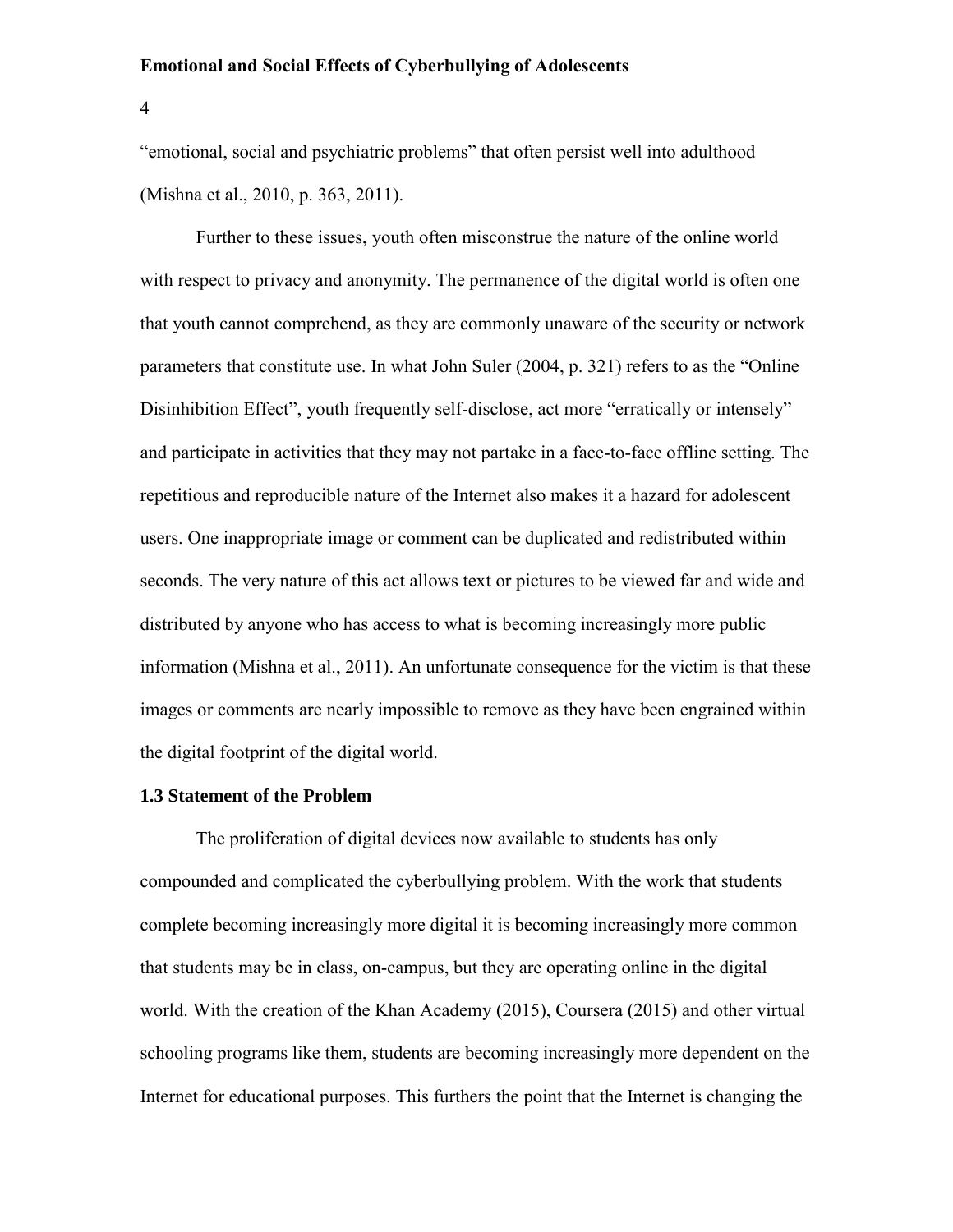5

face of education to a system where youth are online more often than they are not. In a recent talk entitled, "Teaching and Learning in an Age of Abundance," Will Richardson (2014) refers to this technological shift in education as a way for educators to "build trust, relationships and promote curiosity" (Richardson, 2014). Richardson (2014) also reiterated that "[teachers] are no longer the smartest [people] in the room if students have access to the Internet" and as a result instruction needs to be based less on delivery and more on discovery.

As a result of increased access and improved usability, bullying can no longer be considered specifically a school-based issue, as inappropriate and harmful behaviours are now rampant off-campus and in the digital world. Recent studies suggest many of our youth do not comprehend online communication and virtual communities as "virtual realities or technological subcultures," but see them more as a seamless extension of their offline life (Chisholm, 2014, p. 77). Further research suggests that youth feel they must remain "always on" or "connected" to their Information and Communication Technologies (ICT) even when participating in offline activities (Osgerby, 2004). Being online for many adolescents has become a huge part of their personal identity. An online presence, for many youth has become an important part in establishing and maintaining ones social status. Therefore, when acts of cyberbullying occur this is seen as an attack on their identity that hits youth at an existential level. The pervasive, targeted and repetitive nature of cyberbullying allows victims to be bullied "beyond the schoolyard" and is said to have even stronger consequences than traditional bullying (Patchin  $\&$ Hinduja, 2006; Tokunaga, 2010, p. 279). With over 75% of school-age children experiencing cyberbullying aggression at least once in the last year (Kowalski et al.,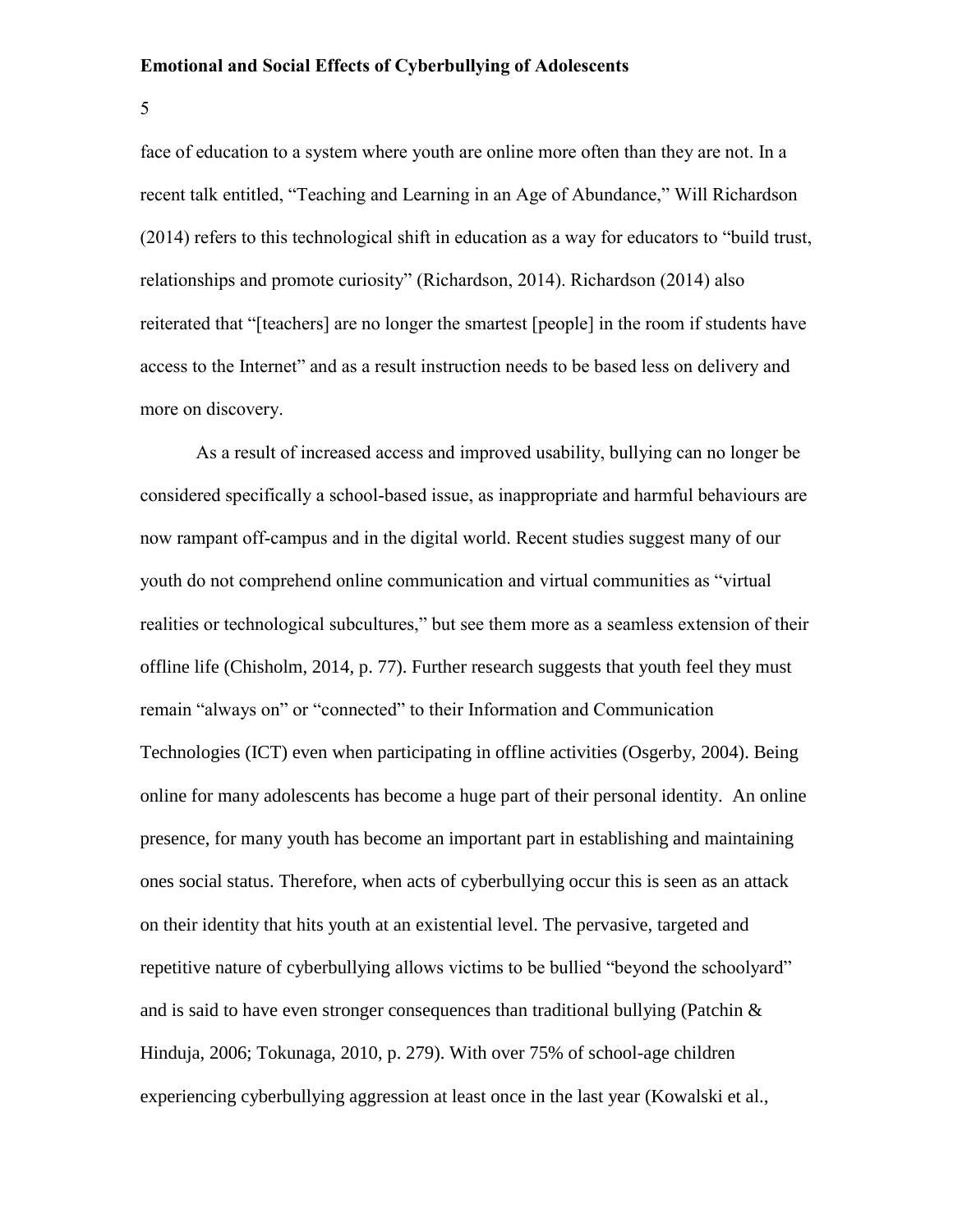6

2014), and one in five in last three months (Mishna et al., 2008), it appears that this level of connectedness comes with its own set of significant and potentially life-altering consequences.

School-aged youth will often accept the social, emotional and psychological side effects of being bullied online just to stay connected with their peers or to gain access to information (Agatston, Kowalski, & Limber, 2007; Tokunaga, 2010). This further demonstrates how important being online and maintaining an online presence is for today's youth. To risk one's health and overall well being to simply stay connected seems unnecessary and entirely avoidable but to those entrenched in the adolescent world it is a necessity in order to maintain status quo.

For many youth the Internet and its related digital devices are seen as tools to explore, interact and experiment without moral or principle boundaries (Mishna et al., 2011). As educators, we have not done an effective job in preparing youth for the challenges of living and learning in the digital world. The generational gap is partly to blame, as is the "digital divide" that exists between today's educators and adolescents (Sciadas, 2002, p. 2). As a result of not being entirely well versed in the digital world, most educators have failed to keep up with youth and therefore are unable to prepare students for the digital challenges that they currently face. Rapid and constant changes in technology through new and improved programs, applications and social network sites, combined with the ability of individuals to develop their own platforms makes the technological world somewhat of a moving target for educators and parents. Also contributing to the divide are technological innovations combined with a "digital native" generation who is constantly seeking out the latest advancements in order to establish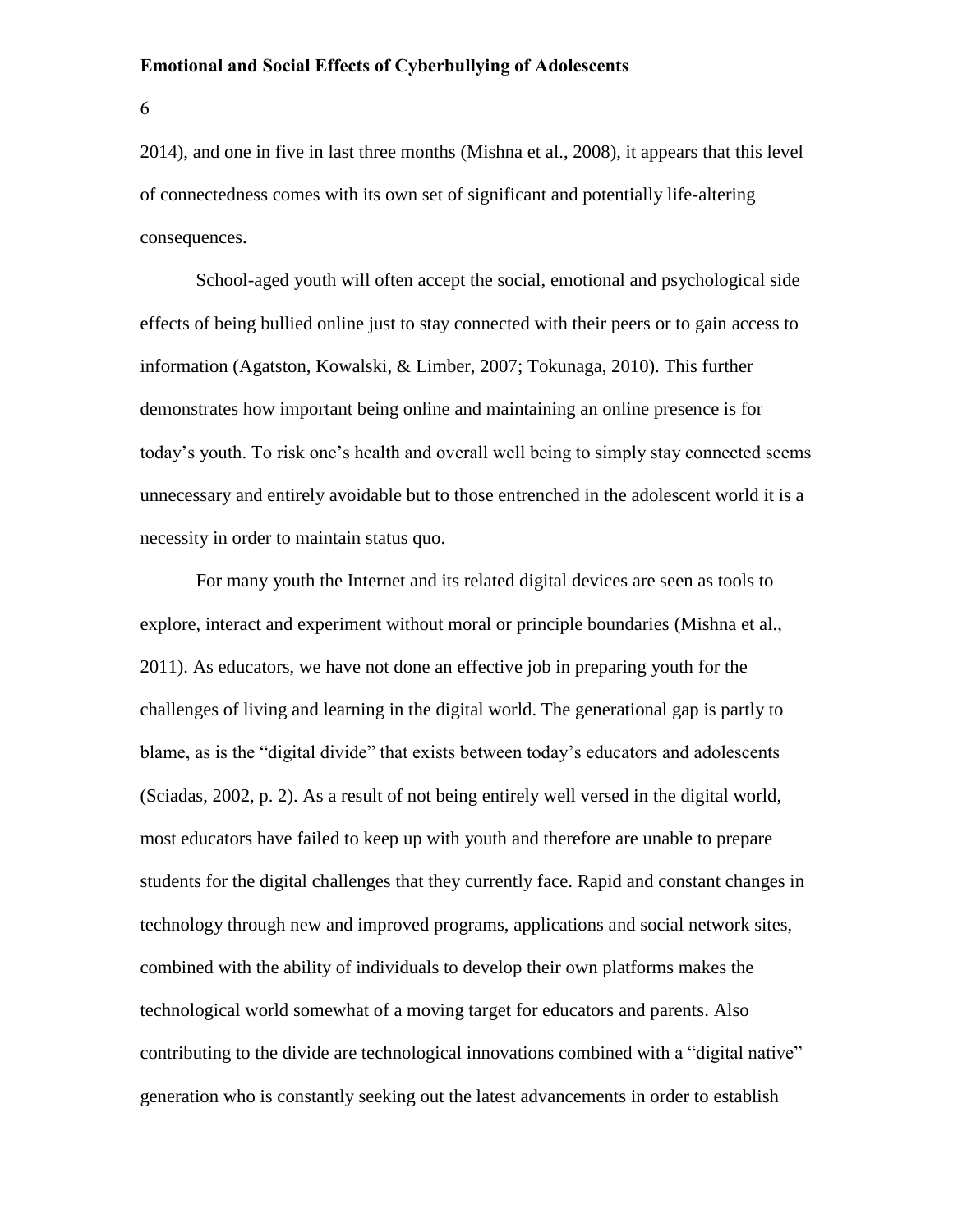7

their own identity that is separate from their parents and other generations (Prensky, 2001).

Digital technologies have given youth an unprecedented opportunity to communicate with their peers inside and outside of their face-to-face social networks (Mishna et al., 2012). Despite the social, cross-cultural and educational benefits of these cyber interactions, many youth are choosing to use digital technologies inappropriately in their efforts to harass, extort, intimidate, threaten, and intentionally exclude one another (Berson & Berson, 2002; Gasser, Maclay, & Palfrey, 2010). The social and emotional ramifications of this systematic victimization have greatly contributed to a list of short and long-term social and emotional consequences in North American school-age youth (Schäfer et al., 2004).

Of those victimized by cyberbullying, many youth report serious to severe health issues such as strong feelings of vulnerability, sadness, anxiety, fear and an inability to concentrate within the school learning environment (Mishna et al., 2010). An inability to concentrate due to acts of cyberbullying can also been linked to poor academic performance (Faryadi, 2011; Ybarra, Diener-West, & Leaf, 2007) and directly connected to deficiencies in student socialization levels (Gross, 2004; Mishna et al., 2011). Other severe complications of cyberbullying include social isolation, depression, self-harm, suicidal ideation and increased use of illicit substances (Bauman, Toomey, & Walker, 2013; Litwiller & Brausch, 2013; Moore et al., 2014). Reports also suggest that students who are cyberbullied are more inclined to then participate in cyberbullying, cyber stalking and other forms of cyber aggression behaviour, thus perpetuating the online problem (Campbell et al., 2013b; R. Kowalski et al., 2014).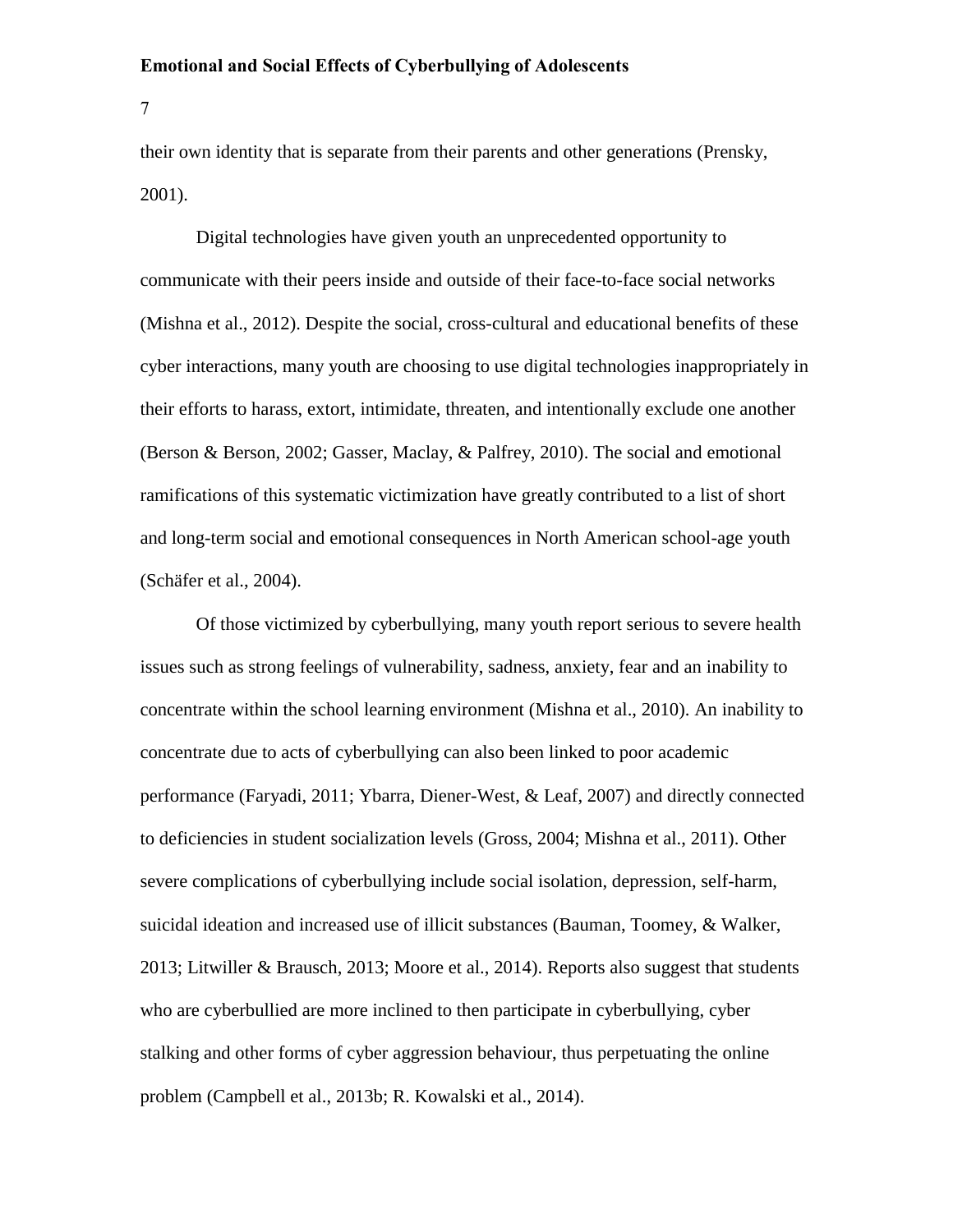8

# <span id="page-14-0"></span>**1.4 Purpose of the Study**

Cyberbullying has become an unfortunate consequence of increased digital use among adolescents and with little being done at the Ministry and district level to help mitigate these problems rates of inappropriateness will continue to rise (Wahab, Yahaya, & Muniandy, 2015). It is hoped through an in-depth review of the research literature that school board officials, school administrators and teaching staff will become more aware of the impact, the seriousness and the immediacy of cyberbullying, and the potential solutions. Through greater awareness of the problems associated with cyberbullying and the promotion of digital citizenship training programs (Hollandsworth, Dowdy, & Donovan, 2011) it is hoped that all school staff, parents and students can work collectively toward minimizing acts of inappropriateness and maximize the educational potential that the Internet and its devices provide to students. Through the provision of digital citizenship training initiatives, it is hoped that students will learn to live in compliance with various expectations and that they can be trusted to act appropriately when in a non-supervised, unstructured online environment. It is also hoped that we can move away from restricting access and enforcement so that more students can develop the skills and abilities to self-regulate and improve the rate and occurrence of positive social exchanges in the online environment. This comprehensive literature review should serve as a valuable resource for students as they navigate the online world. It should also act as a guide to help educate support staff, teachers, administrators and parents about the complex issues surrounding cyberbullying in hopes that we can reduce and avoid acts of cyberbullying.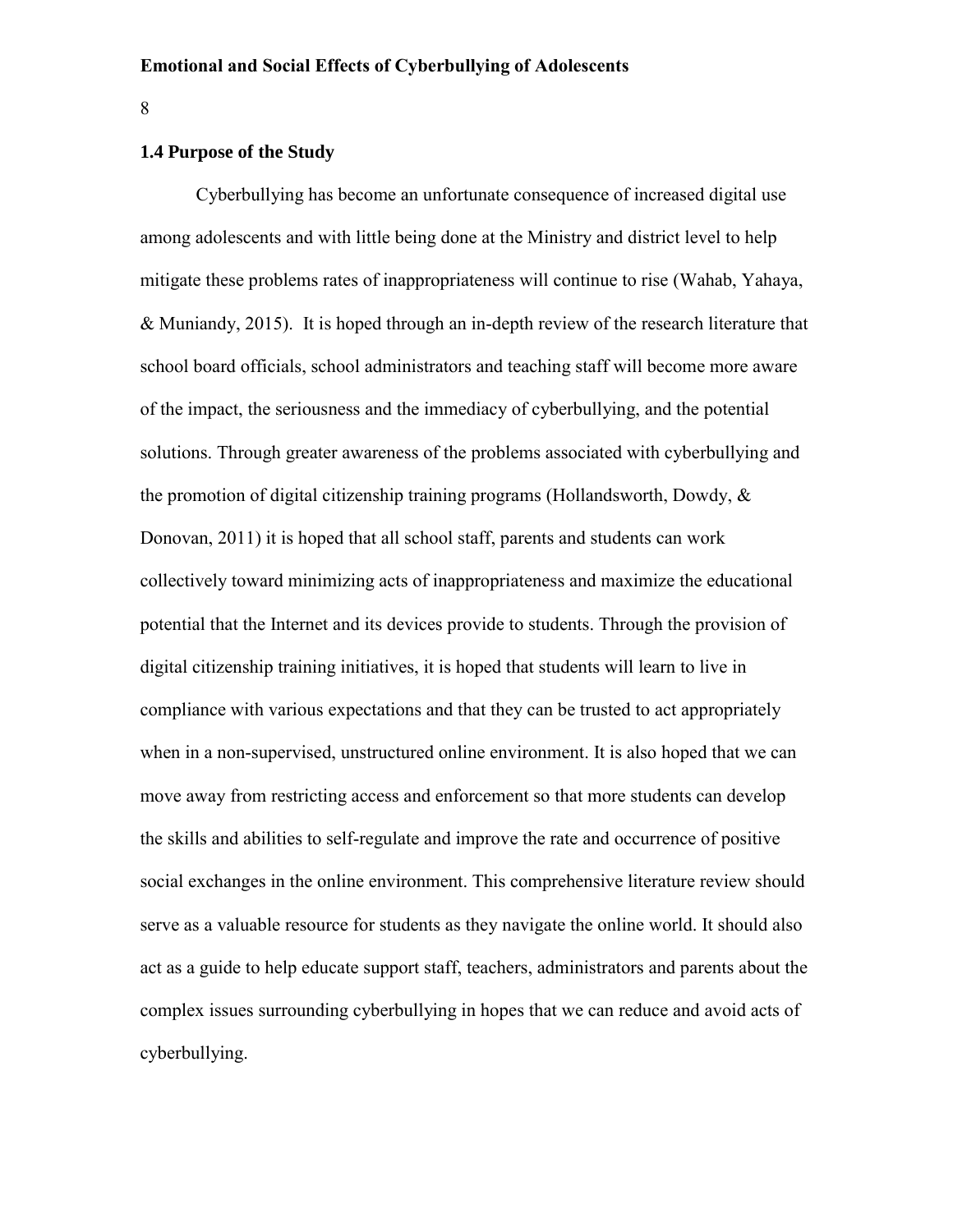9

# <span id="page-15-0"></span>**1.5 Statement of the Hypotheses**

This report attempts to assess the social, emotional and psychological impacts of cyberbullying behaviour based on Robert Agnew's General Strain Theory (GST) (Agnew, 1992, 1995, 2001). GST outlines several categories of strain which contribute to acts of delinquency and deviance. The following reactions, according to Agnew's theory, are identified as having an impact on levels of strain: (i) "failure to achieve positively valued goals" (for example, difference between expectations and actual achievements), (ii) "loss of positively valued stimuli (for example, parental loss or loss of close friend)," and (iii) "the presence of negative stimuli (for example, [cyber]bullying victimization or emotional abuse)" (Agnew, 1992; Baron, 2004; Hay, Meldrum, & Mann, 2010; Jang, Song, & Kim, 2014, p. 86; Sharp et al., 2001). Agnew argues that various strains can create feelings of anger, frustration or other emotional states that lead to inappropriate, or more severe criminal activity (Agnew, 1992, 1995, 2001). GST is proposed as an essential theoretical framework from which to develop and improve our understanding of cyberbullying. GST can also systematically make sense of the broad array of empirical data and research in order to design assessment measures and interventions that can then target and limit these acts.

In addition to Agnew's GST, the general aggression model (GAM), proposed by Anderson et al., will be used to understand the nature and extent of cyberbullying perpetration and victimization (Anderson, Deuser, & DeNeve, 1995). GAM has previously been used to explain the impact of media violence (i.e., video games, television, and movies) on aggression, specifically as it relates to child and adolescent users (Bushman & Anderson, 2002; Gentile et al., 2004). However, for the purposes of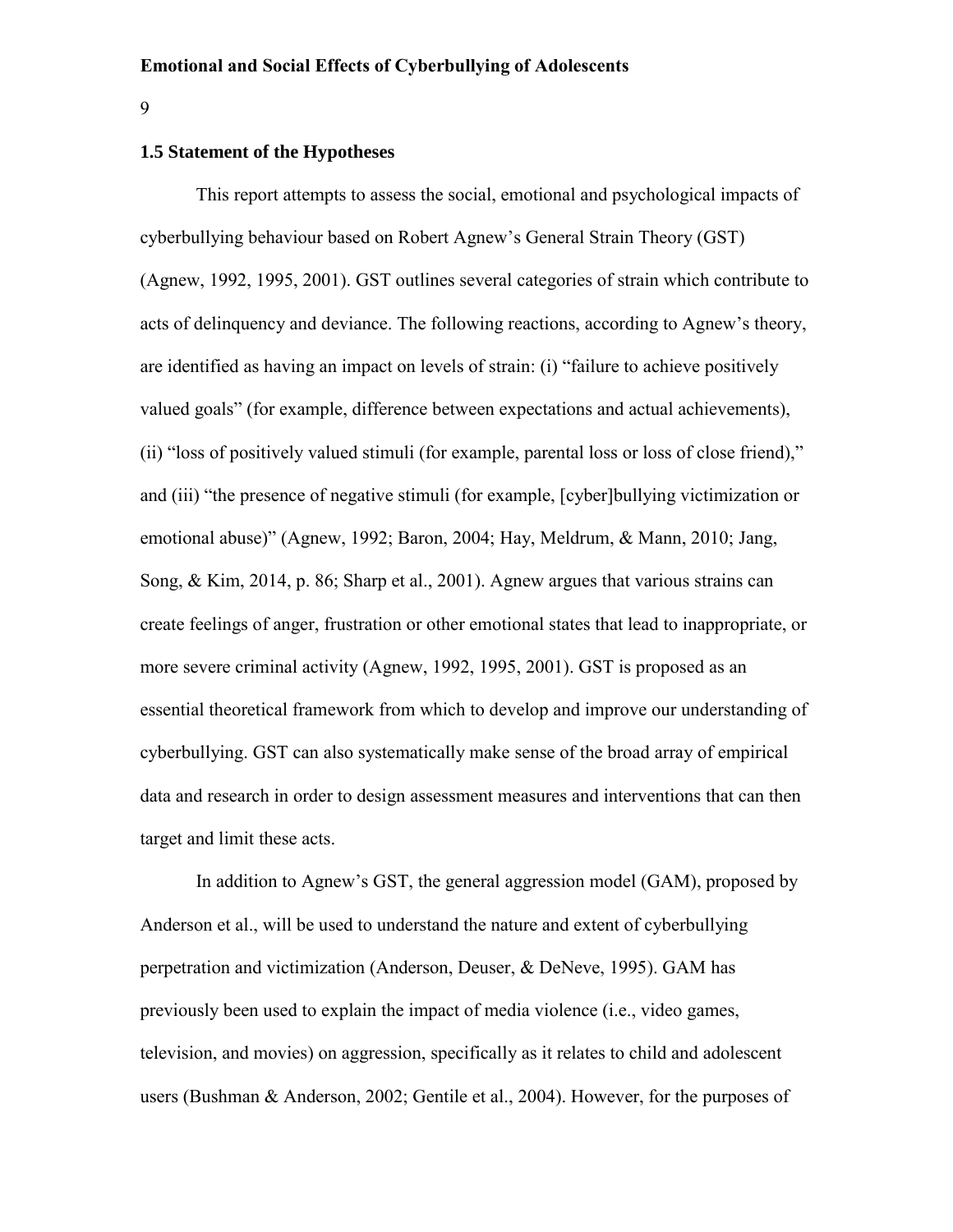10

this analysis, GAM will be used to help understand the situational factors at play in identifying what motivates varying youth to cyberbully. GAM will be utilized by examining "cognitive knowledge structures" (i.e. scripts and schemas) and centers around three areas of emphasis: motivational causes of cyberbullying, situational factors affecting cyberbullying and decision-making as it relates to perpetration and victimization during cyberbullying acts (Fletcher et al., 2014; Kowalski et al., 2014, p. 1110-1111; Mishna et al., 2011).

On the basis of General Strain Theory (GST), which argues "stressful life events produce negative effect that can lead to delinquent coping responses" (Hinduja  $\&$ Patchin, 2007, p. 90) and General Aggression Model (GAM), which argues that aggression is a "behaviour directed toward another individual and carried out with the intent to cause harm," (Anderson & Carnagey, 2004, p. 171), three hypotheses are being proposed. The first, is based on an emotional perspective, where it is believed that straininducing experiences (Agnew, 2001) generated by cyberbullying greatly contribute to feelings of sadness (Hinduja & Patchin, 2007), anxiety (Sharp et al., 2001), anger, (Piquero & Sealock, 2000), frustration (Brezina, 1998) and depression (Hawker & Boulton, 2000). The second of these hypotheses identifies the psychosocial perspective, where it is believed that strainful (Agnew, 2001) circumstances generated by acts of cyberbullying greatly contribute to increased incidents of eating disorders (Sharp et al., 2001), drug and alcohol abuse (Hinduja & Patchin, 2013), social isolation (Moon et al., 2009), self-harm (Carter Hay & Meldrum, 2010) and suicidal ideation (Hawton, Rodham, & Evans, 2006). The final hypothesis, which examines the GAM, looks to make a connection between the rate and type of cyberbullying that exists across sexes but also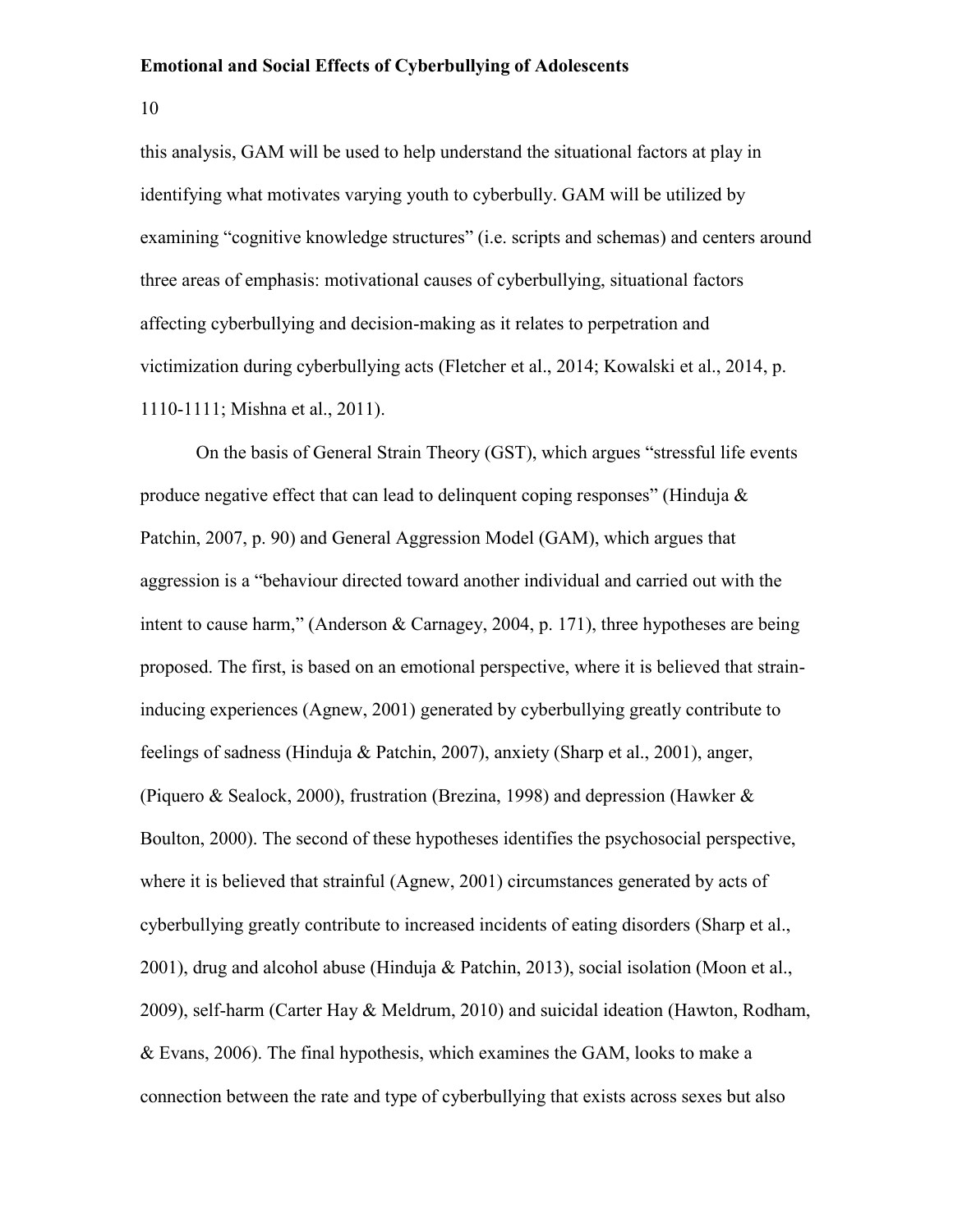11

evaluates the relationship, motivation and intentions between perpetrators and those victimized by cyberbullying acts.

GST tests reveal strain can drive victims to seek revenge through delinquent acts of inappropriateness, and this theory will also be used to identify and verify the connection between cyberbullies and those victimized by cyberbullying acts (Ybarra & Mitchell, 2004a). Furthermore, reactions to strain differ among males and females, as males, who are more exposed to "criminogenic strains at higher levels" (Baron, 2004; Hay, 2003, p. 6) react by externalizing their responses whereas female emotional reactions are often more conducive to internalizing responses (Agnew, 1995; Broidy & Agnew, 1997). Acts of externalizing deviance are defined but not limited to, aggressive, violent acts against others and their property (Hay, Meldrum, & Mann, 2010). Internalizing responses can be recognized as "acts of deliberate self-harm" which include but are not limited to "cutting, burning oneself, jumping from heights, running into traffic, poisoning, and self-battery, with each of these acts sometimes resulting in suicide" (Hay & Meldrum, 2010, p. 448; Hawton et al., 2006). Although acts of cyberbullying by both male and female perpetrators have extremely adverse effects, recent studies suggest that more passive, subtle forms of cyberbullying demonstrated by females can be existentially more damaging when assessing the short and long-term psychological and social impacts of these acts (Favela, 2010; Smith et al., 2006). It has also been determined that males who are said to cyberbully less when compared to their female counterparts (Lenhart, 2007; Smith et al., 2008a), do demonstrate more aggressive, vicious and confrontational acts of online harassment (Li, 2006; Smith et al., 2008b). The overall impacts of these acts are situational but pose both short and long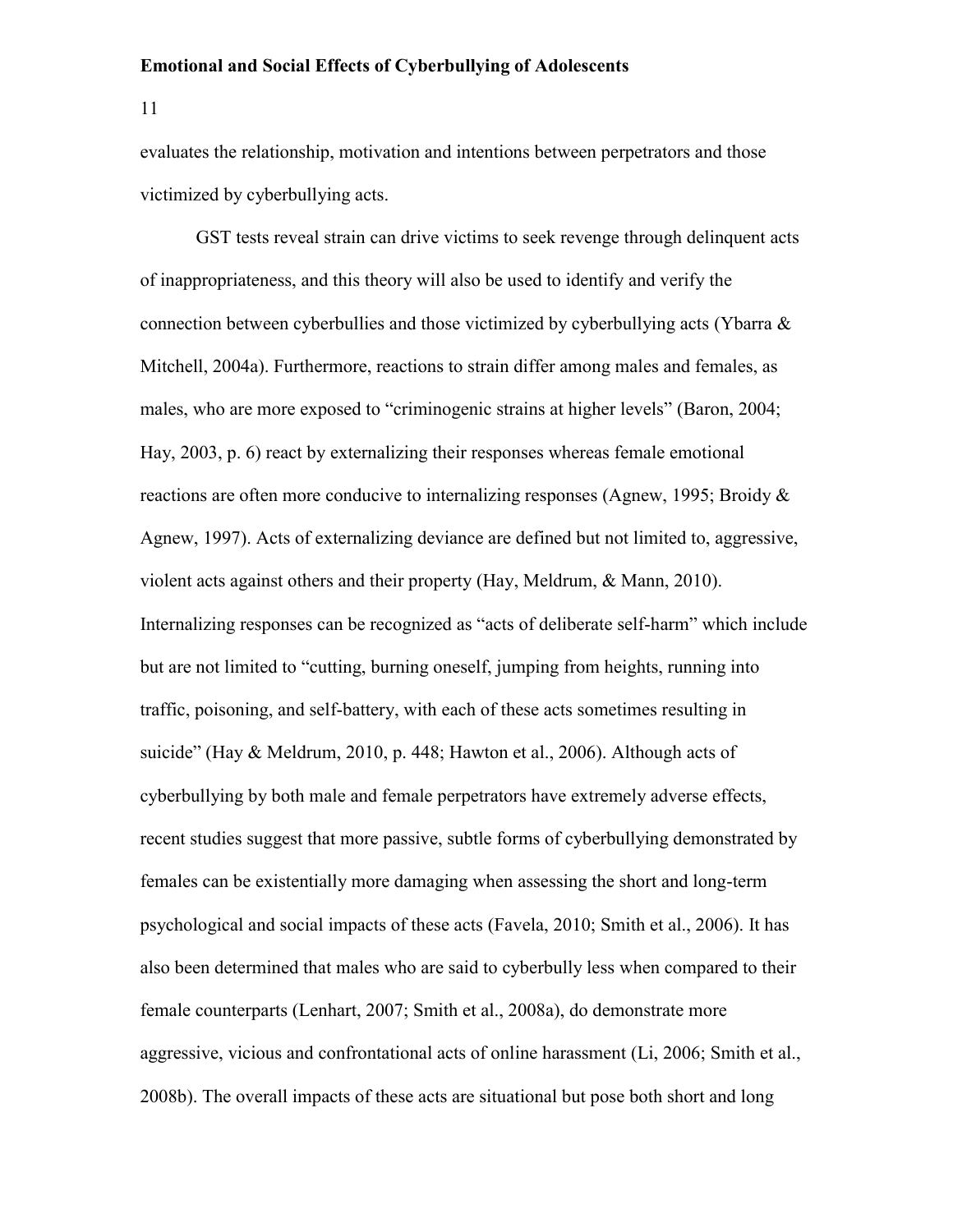12

term psychological and social effects. A more in depth evaluation and investigation of gender differences and cyberbullying will be carried out in Chapter 2.

Regardless of gender differences and how they relate to the impact of cyberbullying, the prevalence and persistence of online acts of inappropriateness and misbehaviour have led to ever-increasing emotional and social side effects among adolescent victims. These acts and the consequences of such acts further support the need for greater education on topics related to digital citizenship and digital literacy training. Through these programs it is hoped that students can develop a well-rounded and improved ability to exercise self-control and that when combined with more authoritative, supervisory parenting improvement can be observed (Carter Hay & Meldrum, 2010, p. 456).

Furthermore, results from a meta-analytical review will synthesize findings from both qualitative and quantitative research studies in order to accurately assess the social, emotional and psychological impact that cyberbullying has on victims and address the impact that these incidents have on individual students and their learning environments.

A primary goal of this investigation will evaluate and assess the social consequences and isolation that cyberbullying creates for school-aged students (K-12) through an investigation of the literature and pertinent research studies. Specifically, what impact does cyberbullying have on the emotional, social and behavioural development of adolescent student victims? What are the social repercussions that are observed when individuals are cyberbullied? Finally, how can administrators, teachers and parents work collaboratively to minimize the incidents and extent of these online acts of inappropriateness? This evaluation is based on the assumption that digital citizenship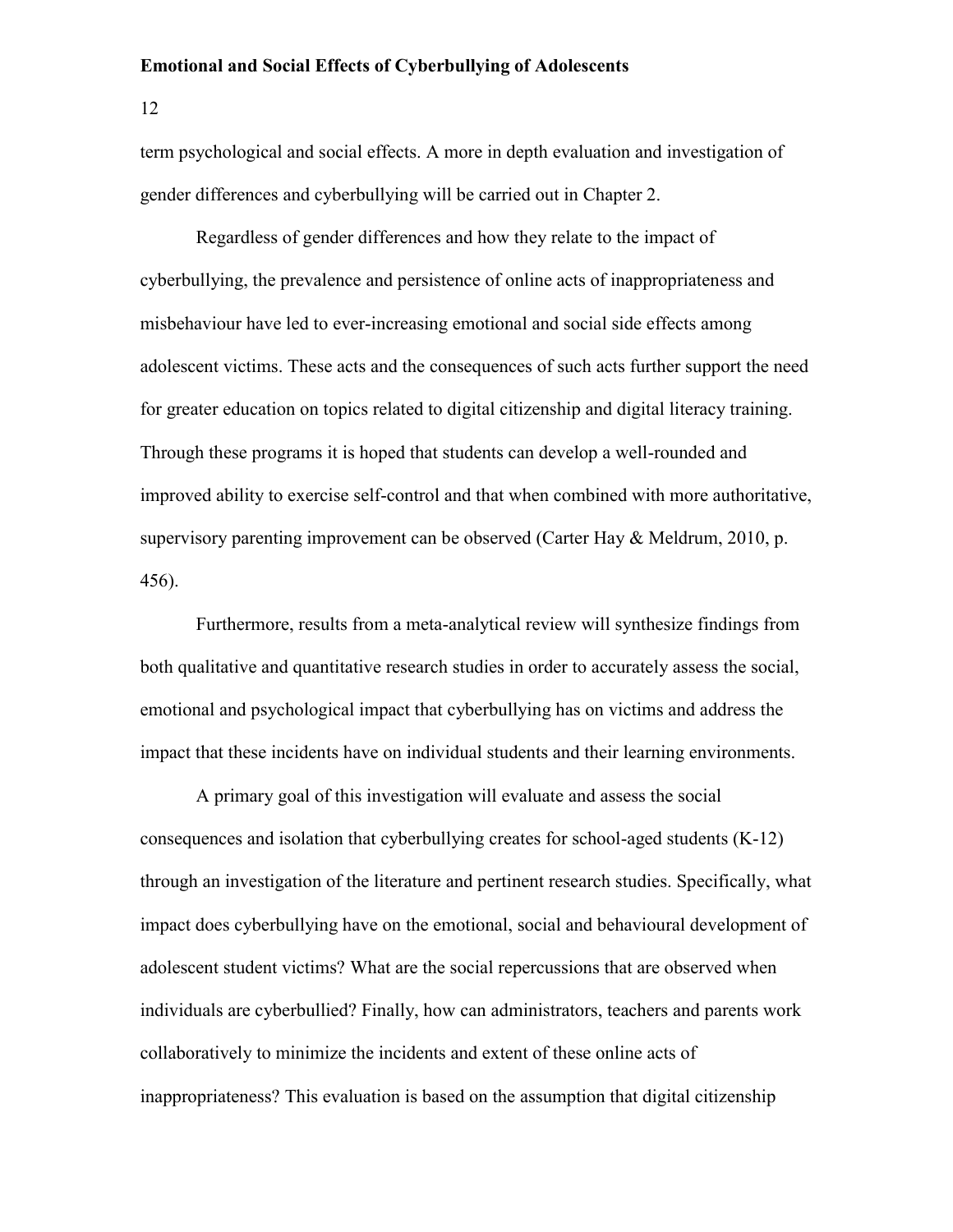13

training programs have a positive influence on student achievement in school and beyond; without these programs adolescents are not equipped to properly mitigate the negative social, emotional and psychological effects of cyberbullying. In an effort to provide workable solutions, an overview will also be presented which outlines feasible intervention strategies for students, parents and teachers in order to limit the occurrence of cyberbullying. These ideas will be centralized around research findings that will be linked to the importance of digital citizenship training and its effect on reducing the frequency and occurrence of cyberbullying acts.

### <span id="page-19-0"></span>**1.6 Scope of the Study**

It is evident that educators, parents and students need support, structure and guidance for how to best deal with increasing problems in cyberbullying and cyber aggression. To limit online victimization, digital citizenship programs must become an essential component of our elementary, middle and secondary school curriculum. If educators expect to hold students accountable for their actions we need to provide them with a level of support and guidance that allows them to learn and improve their online appropriateness through digital citizenship training initiatives. Incidences of online misbehaviour can be linked to a variety of different factors, but arguably the gap that exists between "digital natives" and "digital immigrants" plays a significant role (Palfrey & Gasser, 2008). If adults are not engaged enough in the digital world to properly supervise, guide and direct our adolescent users, or lead by example, youth are more likely to look to their peers for direction. Invariably when this happens, acts of inappropriateness create more acts of inappropriateness and the vicious cycle begins. Beyond the digital capabilities needed to direct adolescents in the online world we must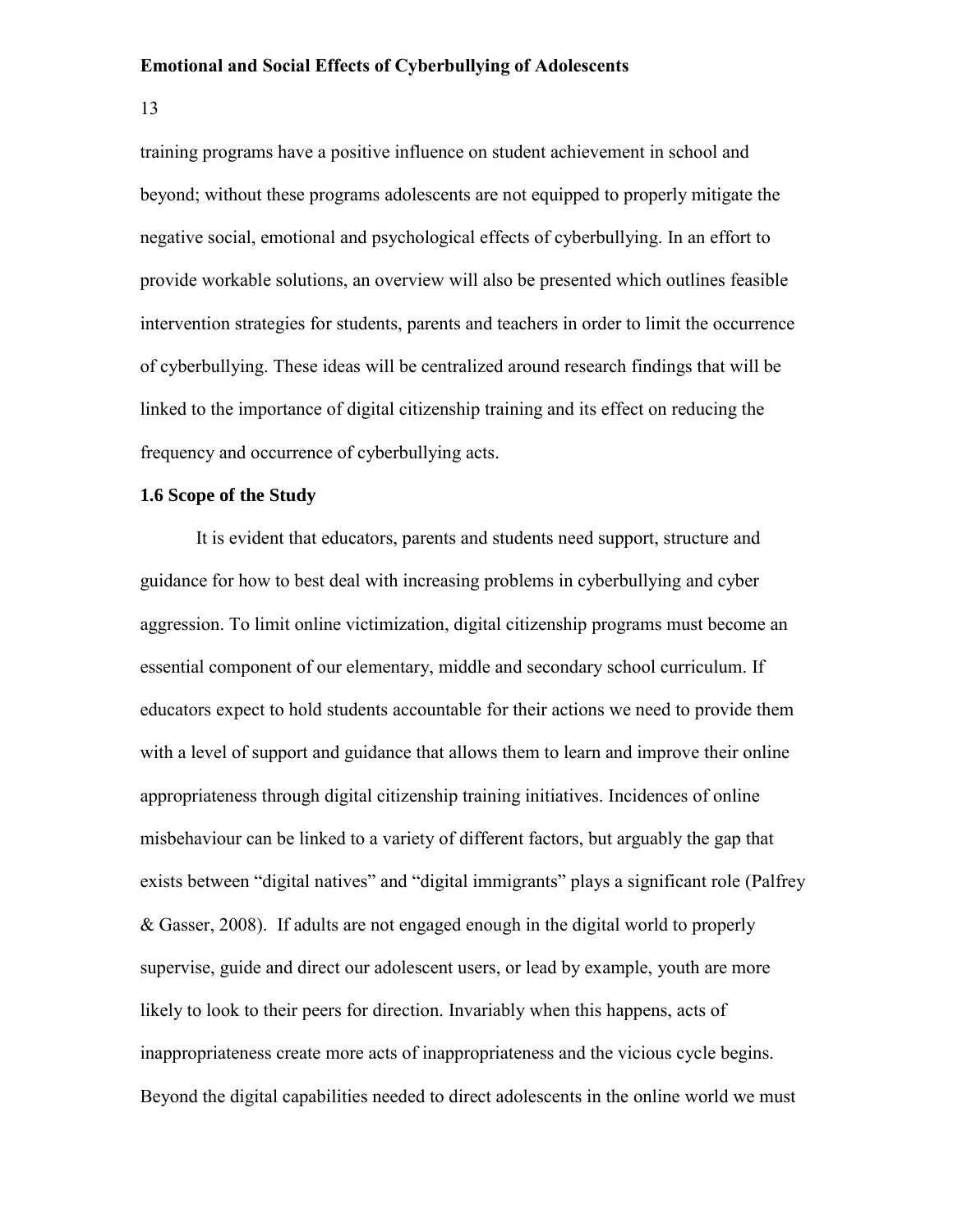14

first equip them with a set of core values and beliefs. If we educate our youth about what it means to interact digitally, respectfully and thoughtfully through the use of appropriate language and by understanding what is acceptable and what is not it is hoped that these initiatives can be carried into the digital world. Further to that, if we equip youth with the proper tools to better protect themselves and respect each other's privacy it is expected that we can collectively limit the occurrence of inappropriate cyberbullying acts.

The pervasive nature of the Internet, and its many facets, make holding individuals accountable for inappropriate acts a very difficult task. It is hoped that when students are monitored and trained to self-regulate through digital citizenship programs, that the Internet can be used as an educational resource rather than a conduit for abuse and misuse. To the credit of many countries and states, several digital citizenship programs have already been implemented worldwide with great success in school districts across South Korea (South Korea Ministry of Education, 2015), Europe (Ferrari, 2013), Australia (New South Wales Department of Education and Community, 2014) and in the United States ("Common Sense Media", 2014), but few examples exist in Canada (Media Smarts, 2015) and more specifically in British Columbia. In South Korea several education-based digital citizenship models are built upon Bronfenbrenner's (1995) Ecological System model where five environmental systems: i) macrosystems; ii) exosystems; iii) mesosystems; and iv) microsystems are considered and used to explain how, what and why individuals interact, react and influence each other in the varying relationships that they engage in. Bronfenbrenner's well-rounded model provides an excellent foundation for a digital citizenship program as it considers the environmental influences on human development and interaction (Bronfenbrenner, 1979).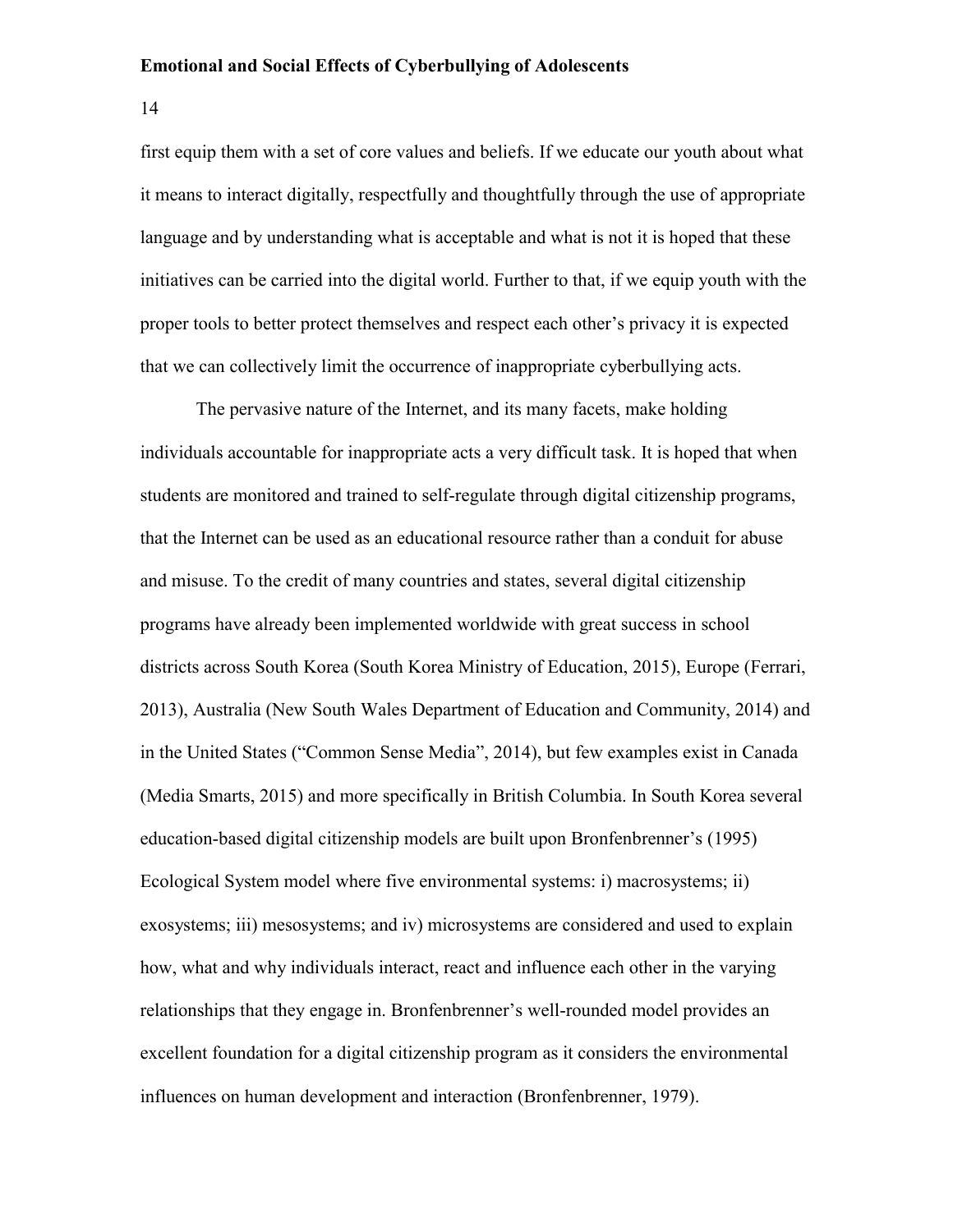15

In the United States, Roger's (1983) model of adoption is also used to explain and develop understanding for why the digital divide exists between older and younger generations as it relates to technology use and misuse. The model of adoption is a "theory that seeks to explain how, why and at what rate new ideas and technology spread through cultures" (Shelley et al., 2004, p. 258). By developing a theoretical framework that is considerate of the emotional and psychological components of human behaviour and interaction a sound digital citizenship program can be developed with ultimate success. Curran (2012) argues that "in an age where information and communication can be done instantly, being able to consume and produce electronic media as a socially responsible [and an emotionally and spiritually mature] citizen is imperative" (Curran, 2012, p. 5). Ohler (2010) further promotes the installation of K-12 digital citizenship through a revised version of character education: "the digital age beckons us to usher in a new era of character education, aimed directly at addressing the opportunities and challenges of living a digital lifestyle" (Ohler, 2011, p. 26). Whatever option one chooses to take as they design a digital citizenship curriculum it must be supported by a solid foundation and backed by a sound theoretical framework that everyone is in agreement with. With an ever-increasing number of elementary, middle and secondary schools accessing the digital world, a comprehensive approach to digital citizenship needs to be implemented across school districts in the province of British Columbia.

### <span id="page-21-0"></span>**1.7 Definition of Terms**

a) *Bring Your Own Device (BYOD)* is the process by which staff and students may bring their own devices to school and use the provided Internet/Wi-Fi connection.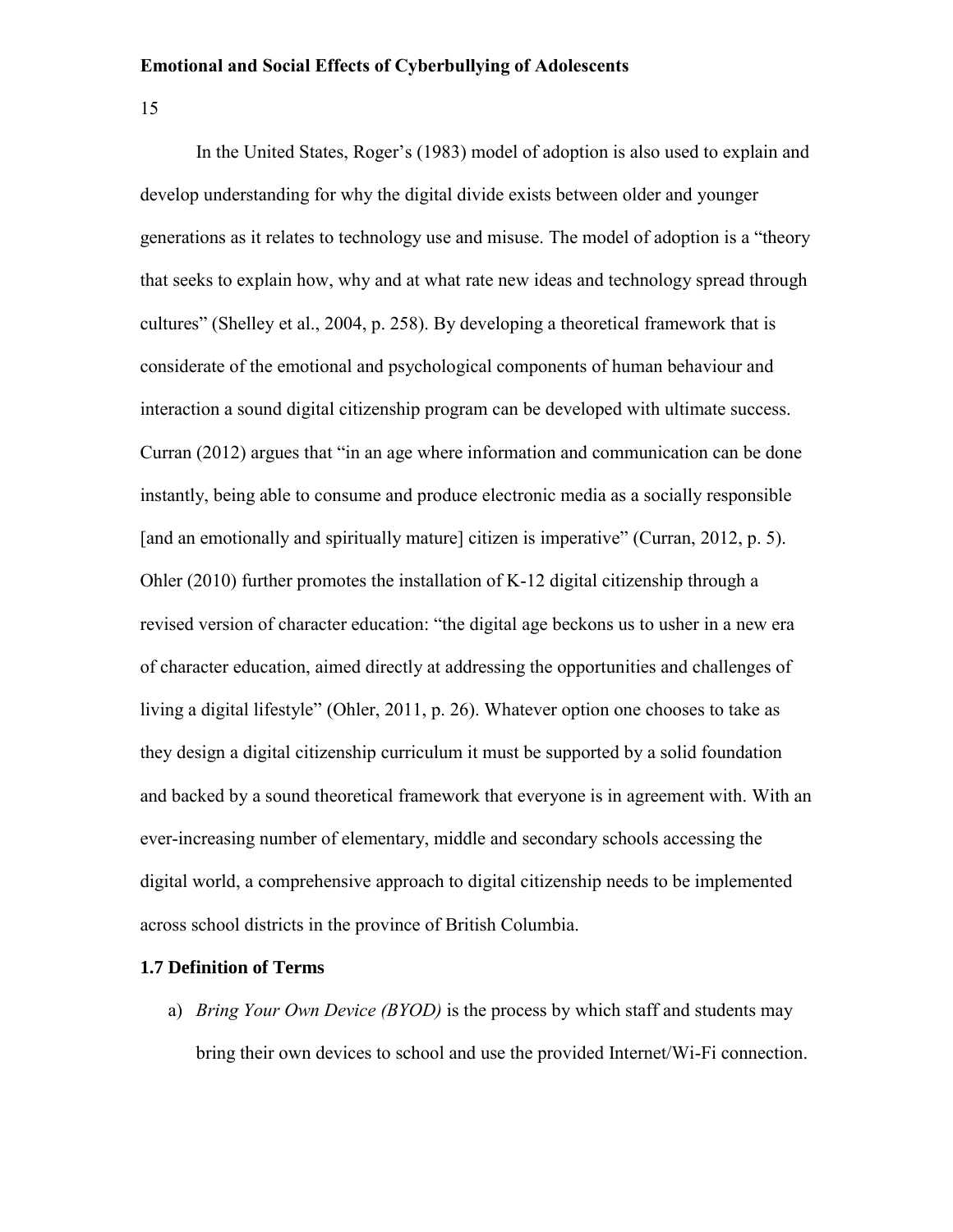16

- b) *Character Education* is a learning process that encourages students and teachers in a school community to understand, care about and act on core ethical values such as caring, awareness, respect, responsibility, integrity and teamwork. A demonstration of good character is something you do when nobody is looking.
- c) *Cyber-Aggression* can be identified as negative words, terms and/or statements directed toward another on the Internet or through the use of mobile devices or messaging services.
- d) *Cyberbullying* is an intentional act or behaviour that is carried out repeatedly, using electronic forms of communication (e.g., email, blogs, instant messages, text message et al.) against a person who cannot easily defend him- or herself (Smith et al., 2008).
- *e) Digital Citizenship or a Digital Citizen* is a person, who regularly, effectively and appropriately navigates the digital world safely, responsibly and ethically.
- f) *Digital Divide* refers to the gap between those who have access to modern information and communication technology and those who do not. The divide often refers to differences in demographics and geographic location as it relates to access to the Internet, digital devices and other forms of technology.
- g) *Digital Native* is a person born or brought up in the age of digital technology and as a result has become familiar with the workings of the Internet and its related digital devices.
- h) *Digital Immigrant* is a person born or brought up in an age prior to the widespread use of digital technology and as a result are often less familiar with the specific workings of the Internet and its related digital devices.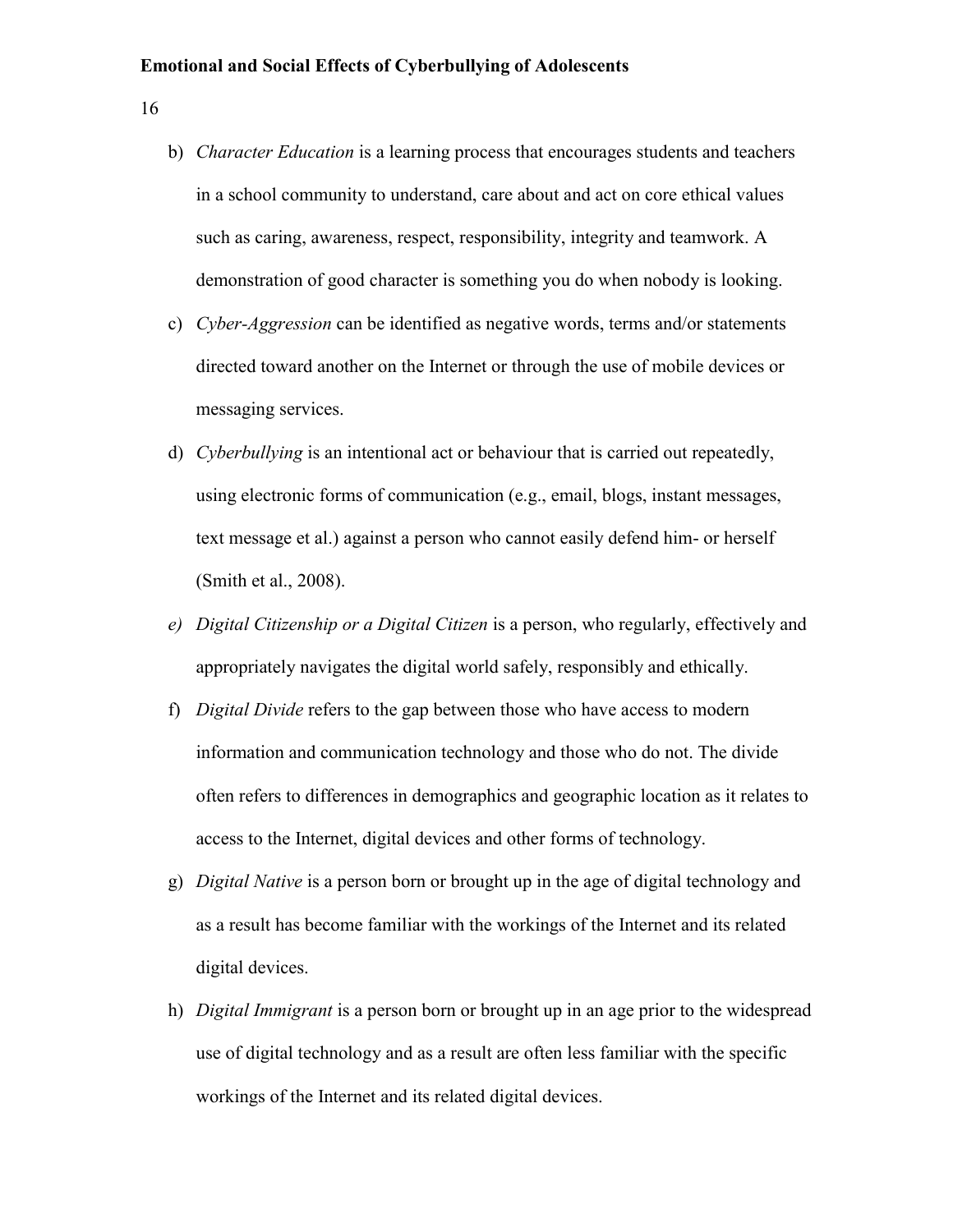17

- i) *Information and Communication Technologies (ICT) or Information Technology (IT)* refers to the role of a unified communication and/or the integration of telecommunication through the use of a myriad of digital devices. In this community users can access, store, transmit and manipulate information in an online environment.
- j) *Pathological Technology Use* (PTU) is a clinical condition in which a person or persons demonstrate addictive characteristics toward the use of the Internet or other digital devices.
- k) *Social Media* are websites and/or applications that are created and used in an online setting to share content and/or participate in social networking.
- l) *Virtual Community* is a group, or collection of individuals, who share common interests, opinions and/or ideas over the Internet or over a collaborative digital network (e.g. social media – Facebook, forums, blogs etc.)
- m) *General Strain Theory (GST)*, developed by Robert Agnew (1992), states that strain can limit individuals from achieving positively valued goals but also be used to explain delinquency rates among males and females.
- n) *General Aggression Model (GAM)* is a social-cognitive model that can be used to explain emotional, psychological and behavioural outcomes based on a variety of situational, individual and biological factors.

# <span id="page-23-0"></span>**1.8 Summary**

As we progress into life in the  $21<sup>st</sup>$  Century the digital world is becoming increasingly more hazardous for our adolescent users. In response to these increasing threats, students need to become better educated on how to best navigate and interact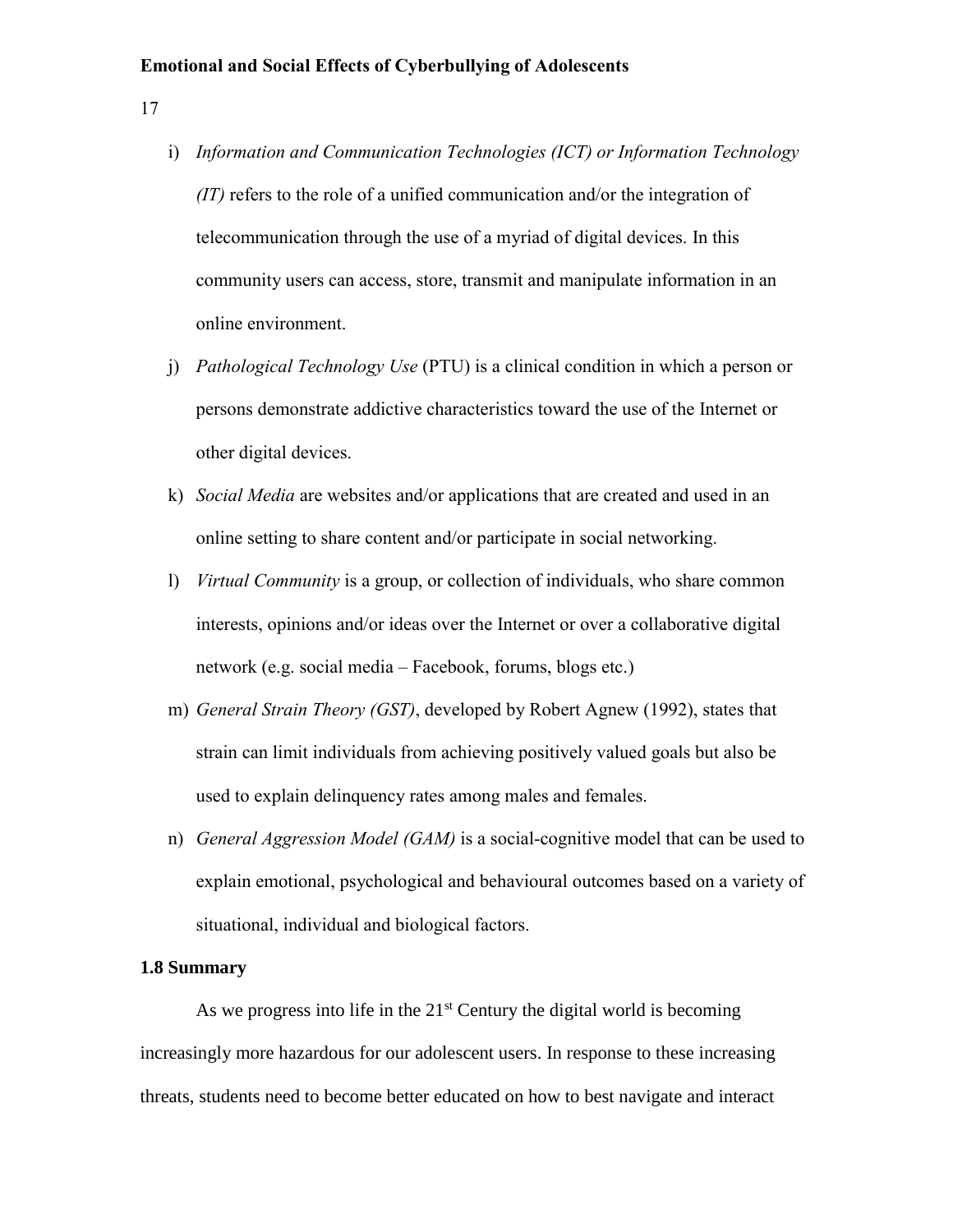18

with the available material in as respectful and as responsible a way possible. Our students need to be equipped with the proper skills and strategies to mitigate incidents in the online world so as to encourage greater digital citizens and avoid acts of inappropriateness. Students need to be given direction and support for evaluating and being critical of sources, information and individuals that they interact with. School districts need to give students the opportunity to develop skills on how to best identify hazards and educate students on how to report and avoid acts of online inappropriateness. Students should also be encouraged and trained on how to avoid the types of thinking, emotional responses and behaviours that contribute to acts of cyberbullying. With an even greater number of elementary, middle and secondary school students engaging in the digital world on a more regular basis, digital problems are not going to disappear any time soon. The purpose of this meta-analysis is to review the literature and recent research studies on the emotional, social and psychological impact of cyberbullying on adolescents. Through this analysis it is hoped that greater awareness can be generated on the prevalence and seriousness of such acts of inappropriateness and that steps can be taken toward responding and preventing such occurrences. With the support of administrators, teachers, parents and students it is hoped that improvements can occur and that life in the digital world can become more hospitable for all of our digital users.

# <span id="page-24-0"></span>**1.9 Outline of the Remainder of the Paper**

In the following chapters a review of the research literature will be conducted to identify the nature and extent of cyberbullying acts in Canada and throughout the world. Research findings and statistics will also be used to identify the existence and limitations of supervision, monitoring and reporting. Careful consideration will also be directed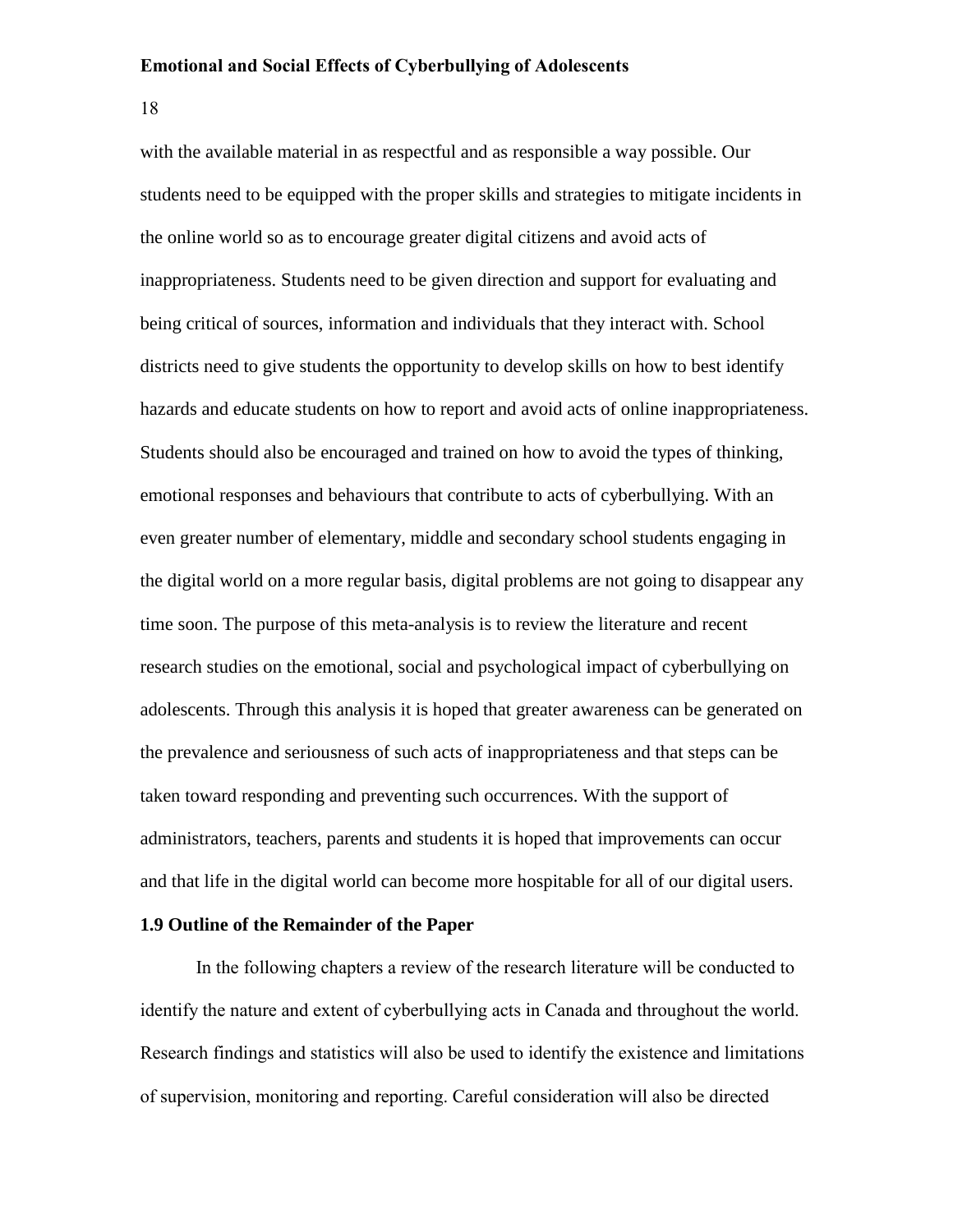19

toward understanding factors associated with cyberbullying acts. Further to that, an in depth evaluation will be conducted to aid in understanding the psychological, social and emotional repercussions of cyberbullying acts and those affected by such incidents. The role that gender/sex and age play in acts of cyberbullying will also be evaluated in order to develop a well-rounded, comprehensive understanding of the cyberbullying problem. In an attempt to develop a response to such incidents, intervention and prevention strategies will be evaluated and developed through the continued promotion of digital citizenship programs. To promote further analysis of this ever-changing problem it is hoped that greater direction can be provided to steer future research in this extremely important area.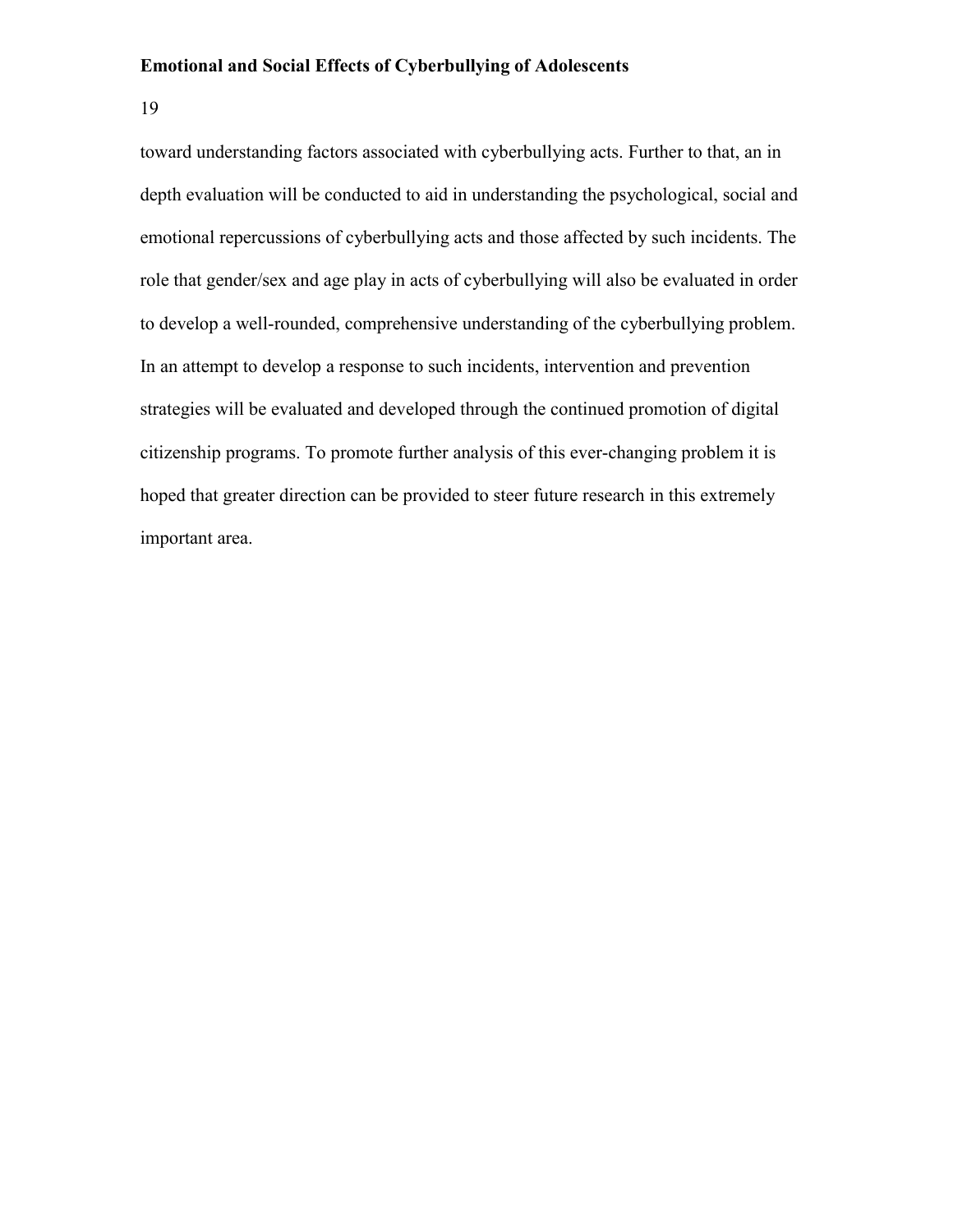<span id="page-26-0"></span>20

# **Chapter 2**

### **Review of Literature**

# <span id="page-26-1"></span>**2.1 Introduction**

With the accelerated growth of the Internet, electronic communication and information sharing, as well as the increasing number of youth using these digital mediums, the negative outcomes of this exponential growth are becoming apparent (Wanda Cassidy, Faucher, & Jackson, 2013). The impact of cyberbullying has intensely unfavourable consequences and attributes connected to a variety of social and psychological maladies (Caputo, 2014; Hinduja & Patchin, 2007, 2013; Mishna et al., 2010). In an effort to understand the origins and complexity of such acts of inappropriateness and develop strategies for how to best respond to youth engaged in this behaviour, an integrative review of the research literature must be completed. Numerous research studies and peer-reviewed journal articles and textbooks have been published pertaining to cyberbullying and therefore both the complexity and intricacy of this digital problem is evident. It is hoped that through such a comprehensive evaluation that greater light can be shed on the seriousness of cyberbullying and its lasting effects on adolescent victims. In order to suppress the proliferation of such events, the research provides insight and direction for how to best deal with increased levels of cyber aggression and acts of cyberbullying. To clarify, this is not a review of what youth are doing wrong on the Internet, or with their digital devices, but a review of the effects of cyberbullying and a plea for the creation of educational resources for schools and students which provide a checkpoint or a guide for online student behaviour. As soon as online misbehaviour becomes part of the conversation and is recognized as a contributor to social and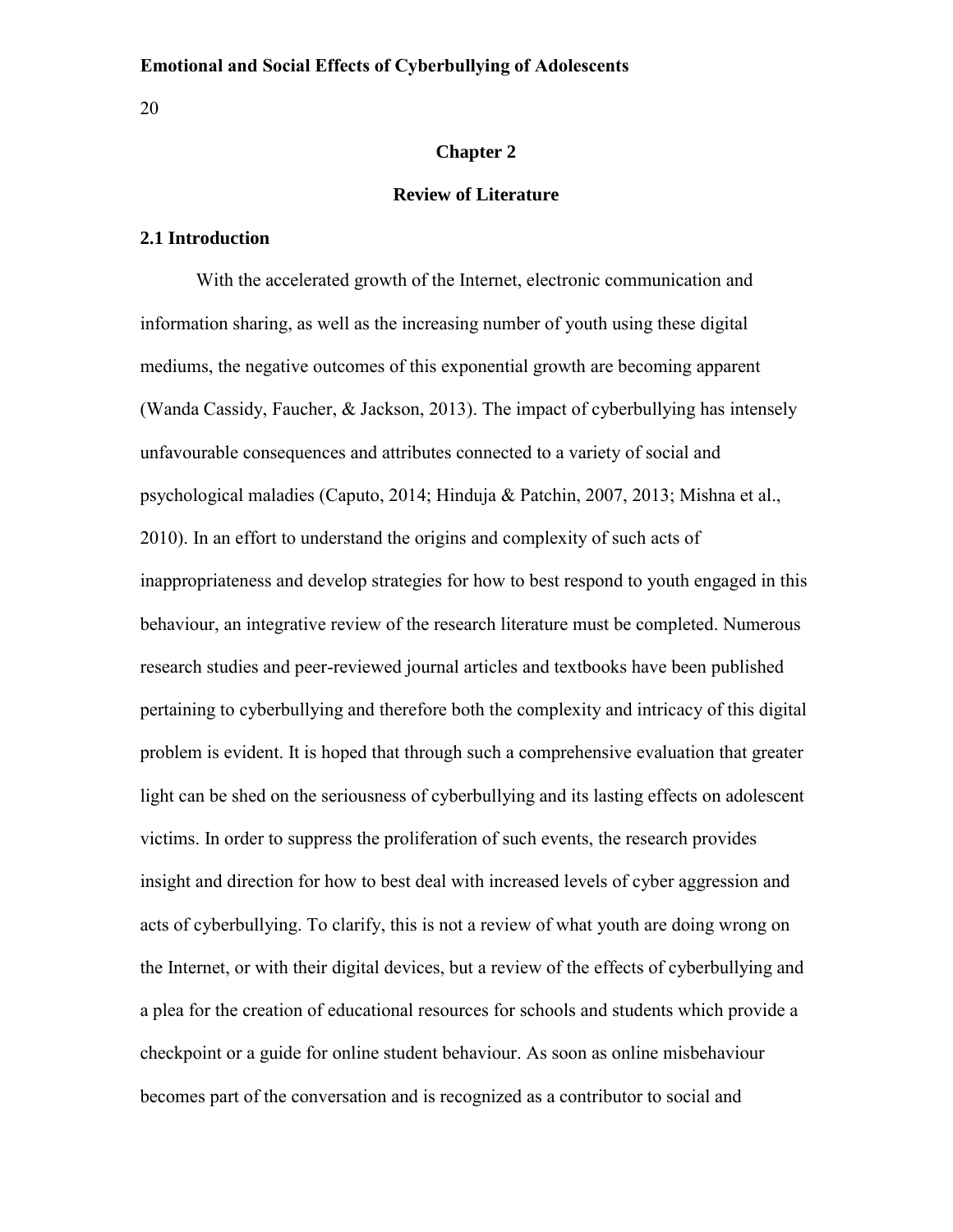21

emotional distress among students, those who are most affected may feel better supported; at the very least, such recognition is the beginning of effective responses to reduce or eliminate cyberbullying. If students begin to recognize the impact that cyberbullying behaviours are having on their peers, hopefully they will reduce these acts and improve their online appropriateness. This situation is two-fold in that students might be given greater responsibility and independence online if they prove they are more capable, mature and trustworthy in the skills they develop through digital citizenship training programs.

# <span id="page-27-0"></span>**2.2 Purposes to be served by Review of Research Literature**

The purpose of this review is threefold: (i) to provide a descriptive review of the existing research on cyberbullying among adolescents which includes a look at the social and emotional impacts of cyberbullying; (ii) more specifically, to identify and synthesize new findings as they relate to the relationship between cyberbullying and the impact this has on the social and emotional well-being of students and in turn what effect this has on student learning environments; (iii) to present findings and strategies for how to best deal with acts of cyberbullying with a primary focus on the promotion and installation of digital citizenship curriculum in local districts.

# <span id="page-27-1"></span>**2.3 Nature and Extent of Cyberbullying**

Over the last decade, youth have developed a greater level of proficiency as to how they use computers, the Internet and the variety of digital devices available to them. Increased accessibility has without question improved efficiency and has led to positive social and relational changes in the ways in which youth communicate, socialize and interact (Amanda Lenhart, 2015). However, increases in digital use have also resulted in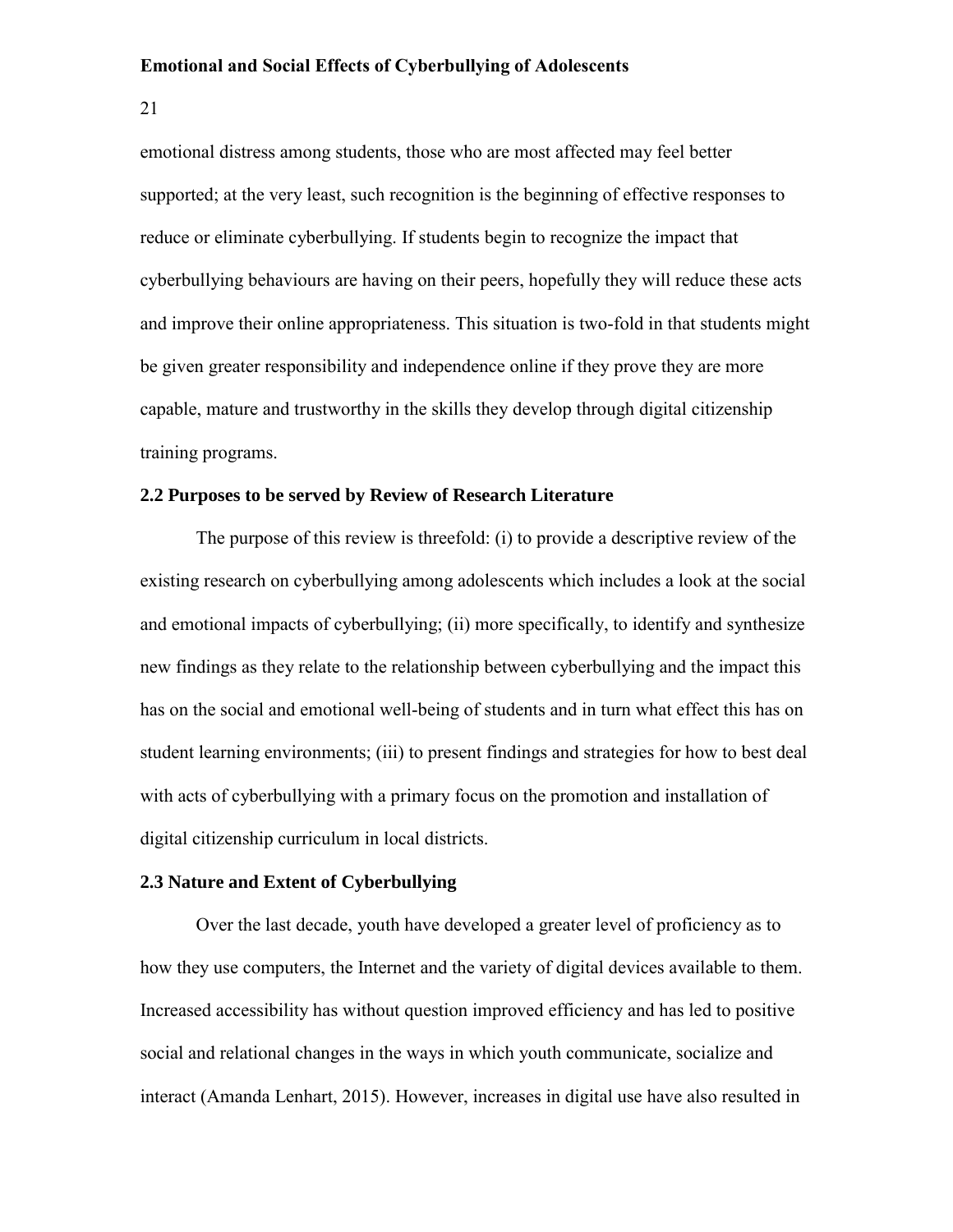22

a substantial number of youth being exposed to acts of interpersonal violence, harassment, aggression and overall mistreatment (Caputo, 2014; Grigg, 2010; Hinduja  $\&$ Patchin, 2013). These events, classified as cyberbullying, refer to the intentional act or behaviour that is carried out repeatedly, using electronic forms of communication (e.g. email, blogs, instant messages, text message et al.) against a person who cannot easily defend him- or herself (Hinduja & Patchin, 2007; Kowalski & Limber, 2007; Smith et al., 2008b). Cyberbullying occurs in varying forms but common examples include the sending of threatening messages using a computer or cell phone, posting defamatory or harassing messages on an individual's social media site, uploading unflattering or humiliating pictures or videos to the Internet without an individual knowing or without permission (Kowalski & Limber, 2007). More specifically Chisholm (2014) identifies ten common types of cyberbullying that are frequently used online: i) *Catfishing* – when individuals are tricked into emotional/romantic relationships over extended periods of time through fabricated identities; ii) *Cheating* – used in multiplayer online gaming situations when 'gangs' of players prevent entryway into specific game sites; iii) *Flaming* – an antagonistic/argumentative style of communication used in an online setting commonly used by males (Urban Dictionary, 2015); iv) *Impersonation* – when someone is misrepresented or falsely represented in online setting; v) *Slamming* – when individuals known and not known to a victim participate in online harassment; vi) *Ratting* – when a user remotely takes control of another person's computer or webcam via remote administrative tool software without gaining the permission or consent of the targeted individual; vii) *Relational Aggression* – when an individual spreads rumours, creates fake profiles, deletes targets from group lists or posts cruel or threatening pictures or posts in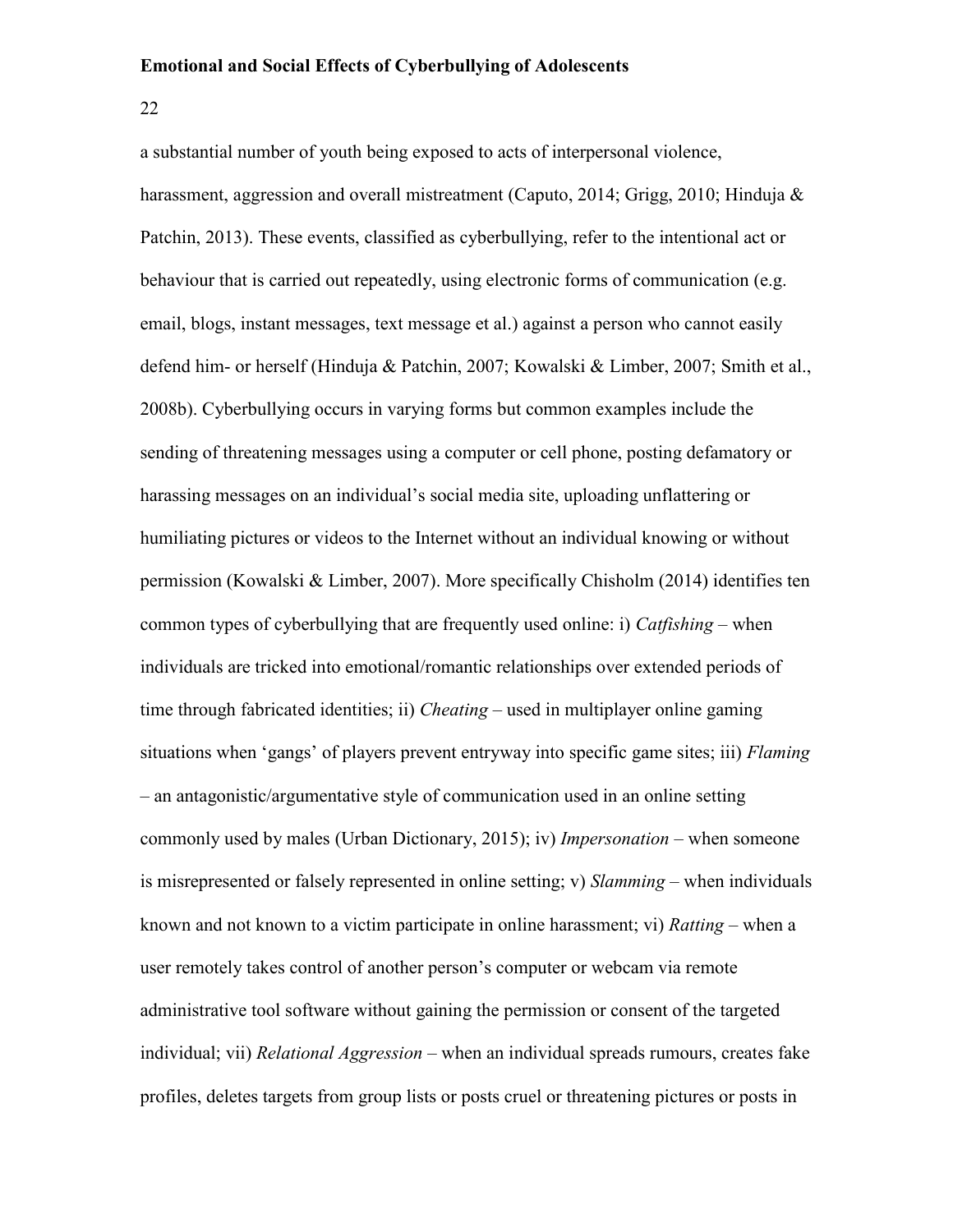23

order to ostracize of exclude the target from a group; viii) *Sexting* – when embarrassing, humiliating and/or sexually explicitly photographs are intentionally distributed or circulated; ix) *Trolling* – when offensive messages or posts are made within an online community or forum in order to anger, frustrate, humiliate or provoke a response from a target; and x) *Stalking* – when an individual follows or exhibits violence toward one target in an online setting (Chisholm, 2014). Online harassment or cyberbullying can include the aforementioned but are definitely not limited to such acts.

What motivates individuals to cyberbully can often be an easy determinant but in many cases the processes and avenues by which individuals carry out such acts are much more complex and sophisticated, especially among adolescents. At this developmental stage many behavioural choices made by youth are influenced and conditioned by the role that peers, family and teachers play in their lives (Hinduja & Patchin, 2013). Much research has been completed on identifying the nature and extent of cyberbullying but very little has been carried out to determine the root causes or motives of such acts. How and why individual's cyberbully is often very situational but research has identified some very common and consistent occurrences as they relate to causes or correlates of cyberbullying participation. According to findings, individuals will often cyberbully as a method to stay in power or as a way to gain power over others ("What are the Causes of Bullying," 2015). Other research suggests that cyberbullying can occur as a result of social pressure, a way to alleviate boredom, a method for coping with low self-esteem, a lack of empathy, based on the belief that the victim deserved it, or carried out under the misconception that everyone cyberbullies (Hoff & Mtichell, 2009; Mishna et al., 2010; Smith et al., 2008a). Such acts might also be carried out because the attacker believes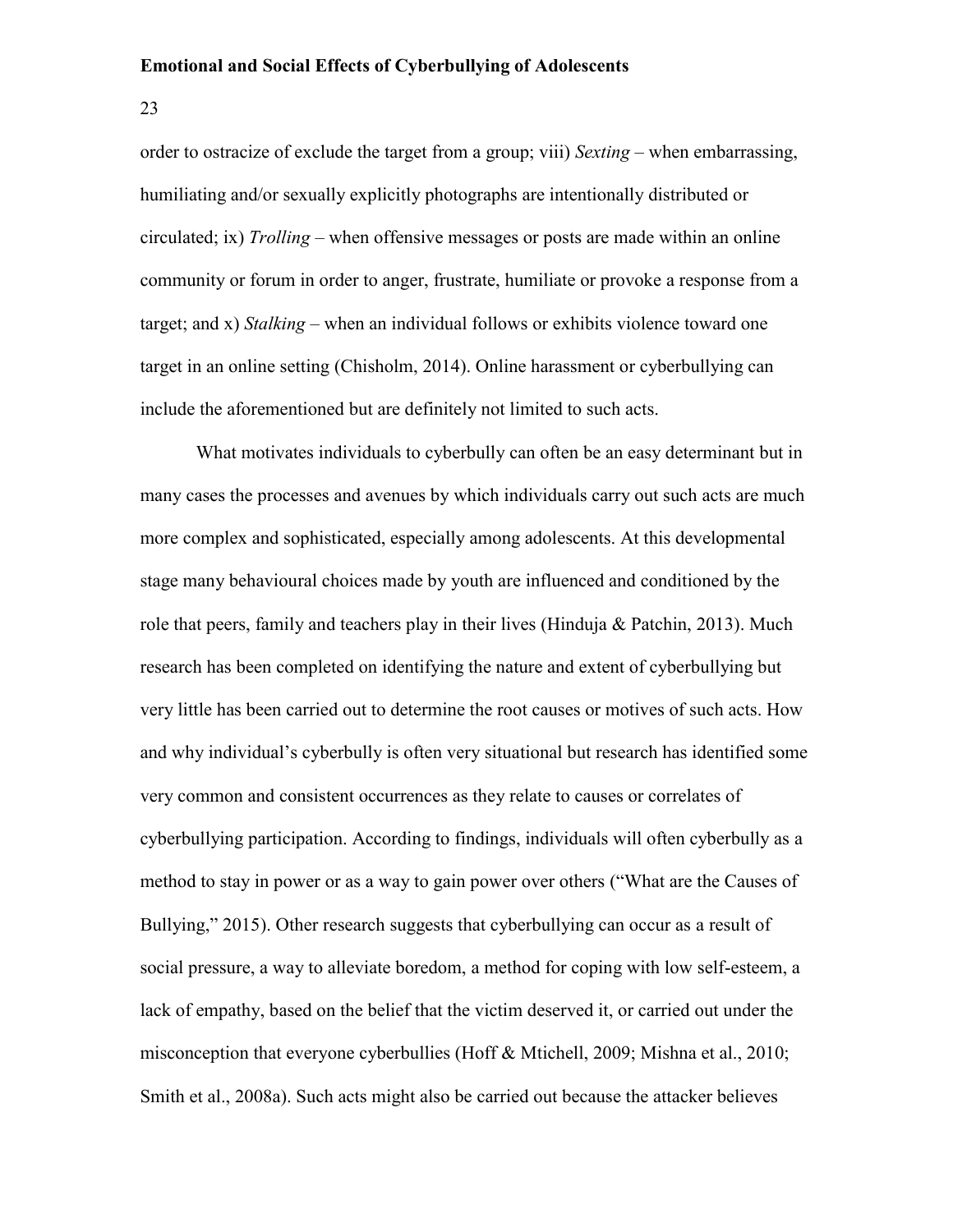24

they will remain anonymous or as a form of retaliation or reaction to being cyberbullied by others (Aoyama, Saxon, & Fearon, 2011; Suler, 2004). Furthermore, the physical and emotional detachment gained in the online setting often leads individuals to carry out actions that they might not perform in the face-to-face on-campus setting as defined within Suler's (2004) the Online Disinhibition Effect. Englanger and Muldowney (2007) describe cyberbullying as "an opportunistic offence, since it results in harm without physical interaction, requires little planning, and reduces the threat of being caught" (Tokunaga, 2010, p. 279). These acts could be carried out as a frustration or an act of jealousy or in an effort to fit in with a particular peer group. Whatever the motivation the end result is not positive and with a long list of social, emotional and psychological repercussions our youth need to be educated and made aware of the potential consequences of being exposed or participating in such behaviours.

Without question the Internet and its related digital devices have greatly altered the way adolescents operate in the  $21<sup>st</sup>$  century. Within Canada, 87% of households are connected to the Internet in some capacity (Canadian Internet Registration Authority, 2014). Globally, Canada continues to be one of the most "wired" countries in the world and one of heaviest users of the Internet through mobile technology (2014). In 2013, six out of ten Canadians accessed the Internet via mobile devices and in the same year, smartphone use increased by 57% (2014). When surveyed about mobile device usage, 93% of Canadians stated that they use their mobile devices for texting, 91% take photos and/or video, 82% browse the Internet, 77% use calendar functions on a regular basis (2014). In 2014, results from a multi-year MediaSmarts study, "Young Canadians in a Wired Word," surveyed 5000 Canadian youth across the country and found that youth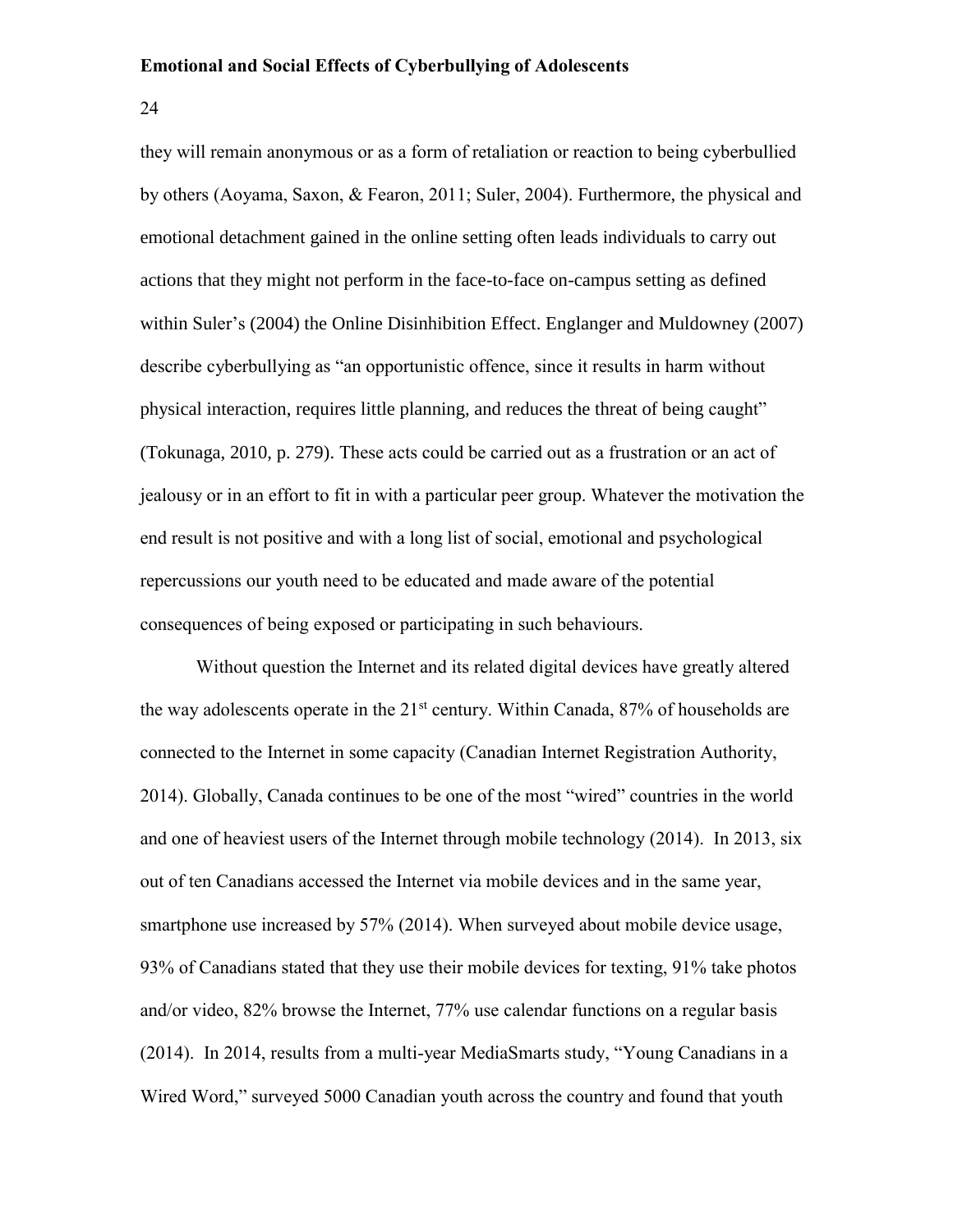25

ages 9-17 spent 41.3 hours per month online and the most frequent online activities reported by students centralized around: playing video games (59%), reading or posting on someone else's social network site (52%) and downloading or streaming music, TV shows or movies (51%) (MediaSmarts, 2014). Research from this multi-year study also revealed that youth are turning to more portable forms of digital technology when compared to results from previous years (2014). Findings from 2013 revealed that 24% of Grade 4 students and 85% of Grade 11 students have their own phone (2014).

Mobile device use and online interpersonal interactions pose greater supervisory challenges than traditional media as adolescents have "access to any form of violence, advertising, or sexual behaviour that may be considered risky with regard to health" (Donnerstein, 2012, p. 265). As a result of increased access and even fewer restrictions on digital use youth have an even greater opportunity to participate in inappropriate acts. Phase three of the "Young Canadians in a Wired World" survey found that 25% of youth have instigated acts of cyberbullying, one in three teens had actually reported that they have been cyberbullied and nearly 50% of Canadian youth are in distress as a result of traditional or cyberbullying acts (Craig & Mishna, 2014; Steeves, 2014). 65% of students from this survey reported their victimization started over a year ago and 20% of students reported that they had been cyberbullied within the last month (Craig & Mishna, 2014; Steeves, 2014). According to the Canadian Institute of Health Research, cyberbullying has seen a notable increase over the last ten years ("Canadian Bullying Statistics," 2014). According to statistics, incidents of the cyberbullying have grown exponentially from 18.8% of youth reportedly effected by cyberbullying in 2007 to 34% of youth in 2015 (Hinduja & Patchin, 2015). These statistics further emphasize the importance of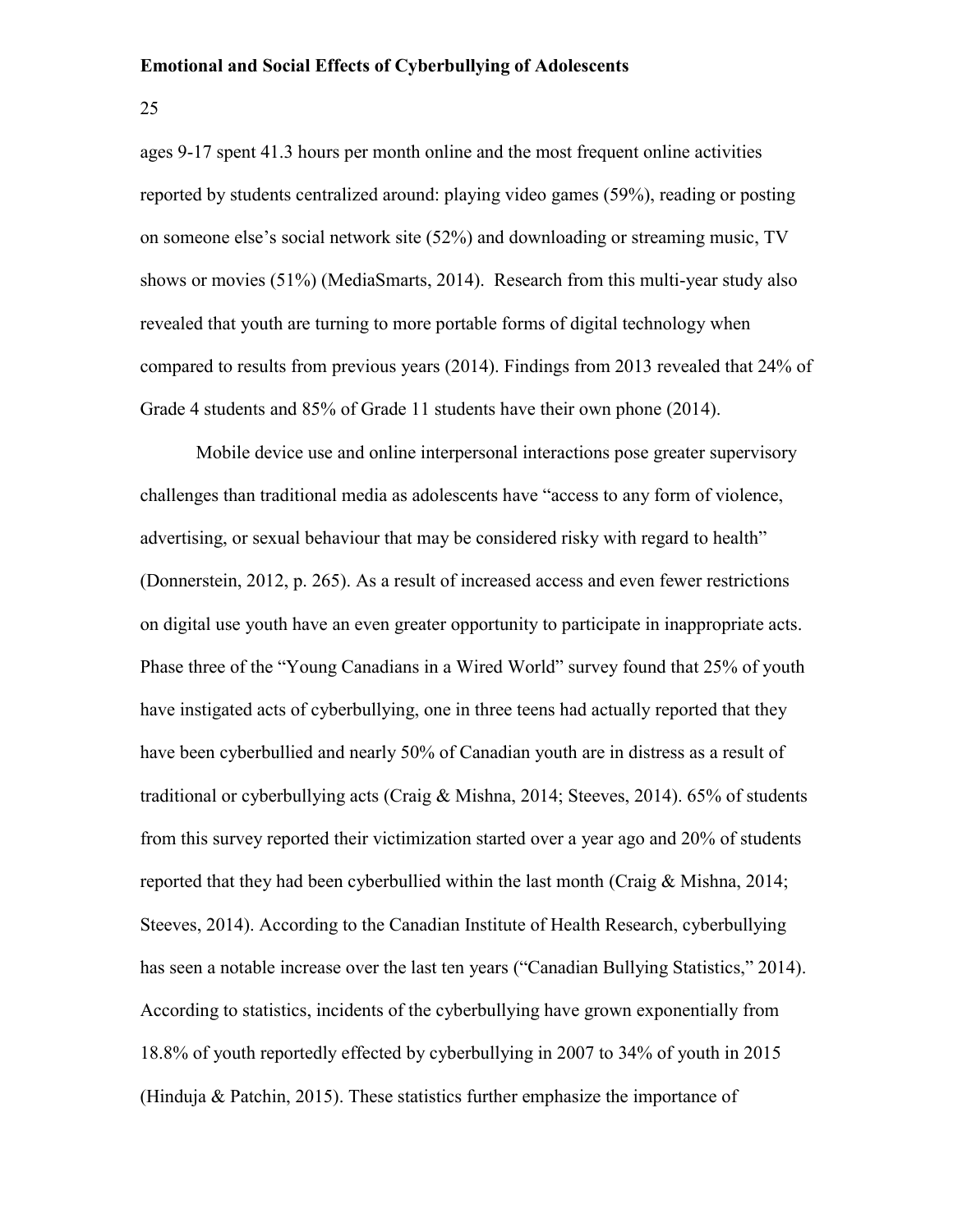26

promoting and developing global citizens who demonstrate empathy online, responsibility and the skills to deal with inappropriateness in the digital world. When digital devices are used appropriately they can serve as a valuable educational and communicative tool for many of our youth (Hammick & Lee, 2014). These digital forms of interactions are more convenient and efficient in their delivery and in their capacity to immediately communicate and share information. However, when youth misuse or abuse these avenues of communication and interaction the consequences can be harmful and psychologically damaging. Therefore, do the positives of these digital interactions outweigh the negative consequences? When our digital citizens are properly trained and supervised to use these devices in a positive manner I believe the answer is yes.

# <span id="page-32-0"></span>**2.4 Theories Associated with Cyberbullying**

A major challenge in understanding acts of cyberbullying is in identifying why these acts occur or what motivates cyberbullies. It is often the ease and appeal of cyberbullying which is further propagated by the frequency and accessibility of "online communications, including reproducibility, lack of emotional reactivity, perceived uncontrollability, relative permanence, and 24/7 accessibility" (Kowalski et al., 2014, p. 1074). Often cyberbullying at a secondary school level is said to be driven more by internal motivation based on students seeking attention, exacting revenge and making themselves feel better than on external factors such as the lack of consequences and direct confrontation (Varjas et al., 2010). These findings are consistent among many North American research studies on cyberbullying (Agatston et al., 2007a; Hinduja & Patchin, 2013; Kowalski et al., 2012; Mishna, Saini, & Solomon, 2009; Smith et al., 2008a).

However, when cross-cultural comparisons are made (Barlett et al., 2014), notable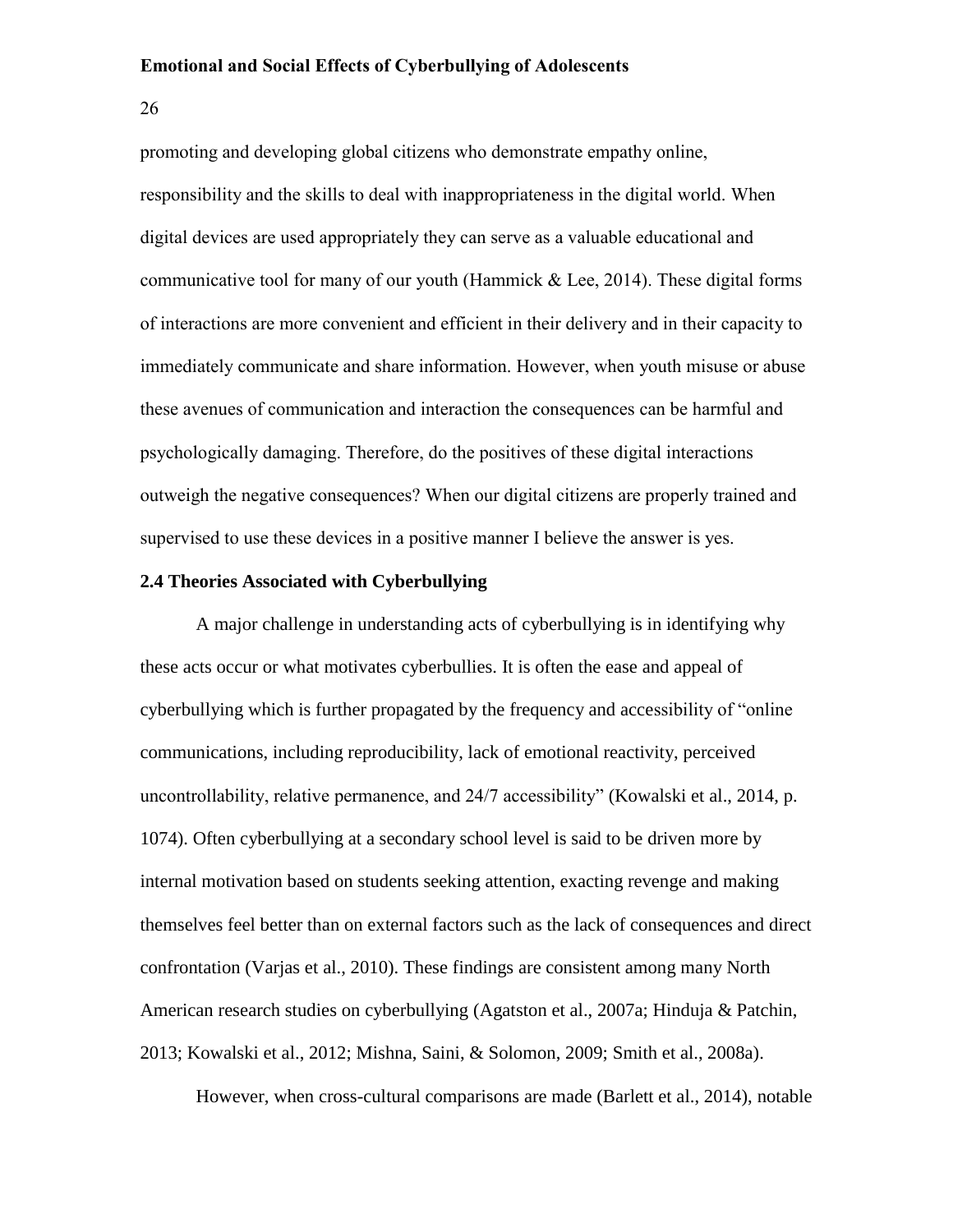27

differences in motivation and the frequency of cyberbullying behaviour can be observed. Within a European American cultural context, research suggests when samples are raised and reinforced to behave in an independent self-construal manner, meaning that they are more self-focused and autonomous within the social parameters of society, samples tend to demonstrate "a variety of social behaviours, including aggression" (Barlett et al., 2014, p. 301; Singelis, 1994). Whereas, in Japanese culture individuals are raised to be interdependent self-construal and often see the broader context of society before considering themselves (Barlett et al., 2014; Singelis, 1994). Differences in self-construal types can cause samples to interpret and react to social situations in entirely different ways. For example, interdependent samples are likely to consider the situational factors which lead to an apparent act; an aggressor having a bad day (Barlett et al., 2014). Whereas, an independent self-construal sample might interpret an act of aggression as a personal attack and react accordingly.

According to research by Mesquita and Leu (2007), interdependent self-construal samples "process emotional information from the perspective of others, whereas those primed with an independent self-construal gather emotional meaning about situations from their own perspective" (Barlett et al., 2014, p. 302). These findings are supported by Bergeron and Schneider (2005), who suggest that aggression levels are lower in cultures that promote "collectivistic values, high moral discipline, a high level of egalitarian commitment [and] low uncertainty avoidance" (Bergeron & Schneider, 2005, p. 116). Finally, a more recent study by Cetin et al., (2011) using the structural equation model (SEM) determined a negative correlation between relational-interdependent self-construal and cyberbullying misbehaviour. These and other findings further promote and support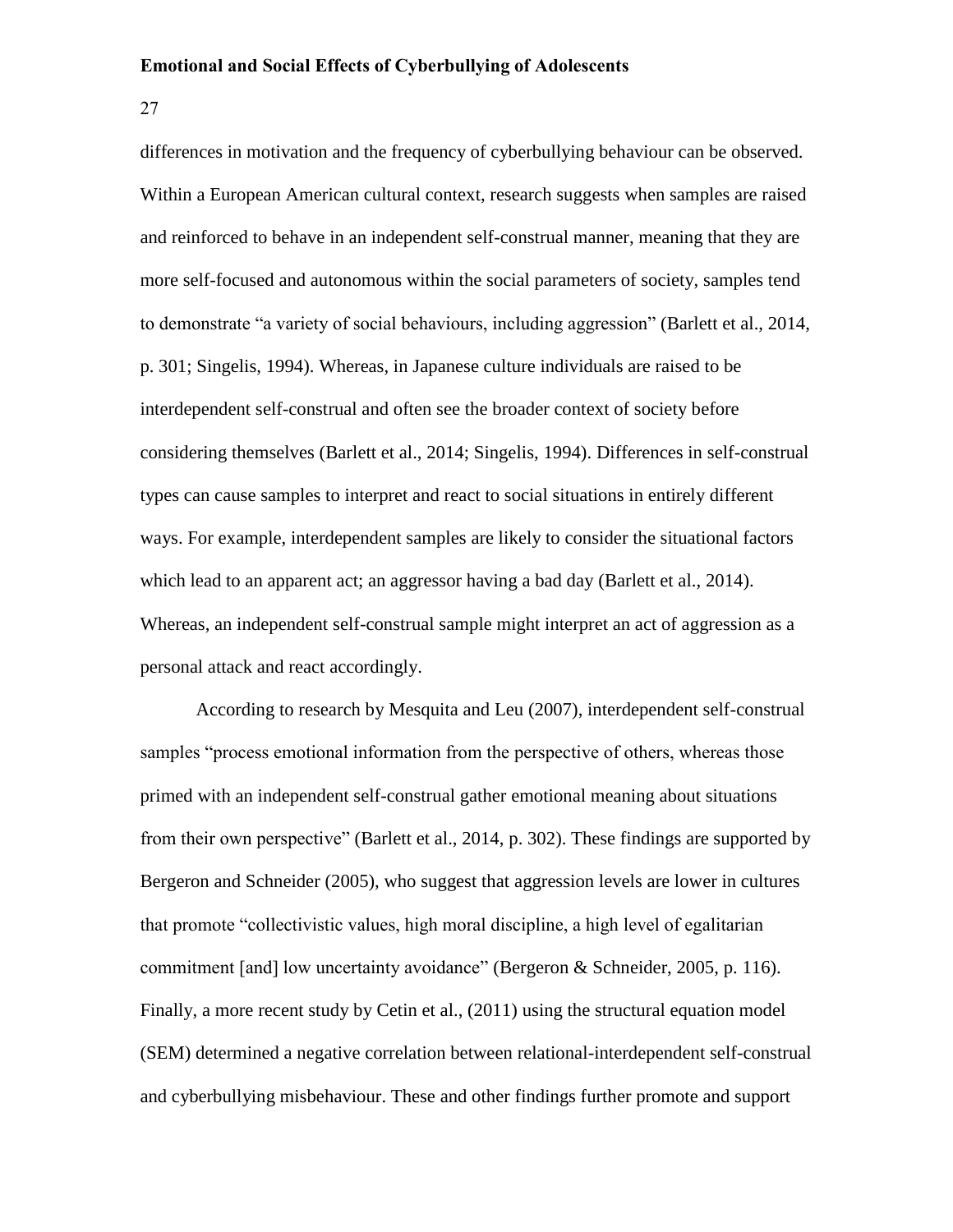28

the importance of developing interdependent self-construal citizens as a way of reducing the incidence of cyberbullying.

## **2.4.1 General Aggression Model (GAM).**

<span id="page-34-0"></span>The General Aggression Model (GAM) is being used to help conceptualize what motivates and drives individuals to participate in acts of cyberbullying. The GAM has previously been used to assess the negative effect violent video games have on players (Anderson & Bushman, 2001). However, the theoretical framework of this model can also be applied to help understand the personal and situational factors involved in cyberbullying perpetration and victimization (Kowalski et al., 2014). The domainspecific factors associated with the GAM help to identify the behaviours and path of action demonstrated by those involved in cyberbullying activity (see *Figure 1*). The GAM is centralized around knowledge structures and focuses on three main areas of influence as outlined by Kowalski et al. (2014) and Anderson and Bushman (2002): personal and situational inputs; routes of arousal that influence present internal state; and the appraisal and decision-making processes that leads to distal outcomes. For the purposes of this assessment a brief summary of the GAM will be described in order to show its effect and purpose in evaluating the motives behind cyberbullying acts. The personal and situational factors, as described by Bushman and Anderson (2002) and Kowalski et al. (2014), on cyberbullying behaviour as discussed within the GAM will be addressed in more detail within the following sections of this paper.

*Knowledge structures* form the basis of the GAM and describe the varying personality characteristics individuals use to navigate social situations in day-to-day life (Kowalski et al., 2014). In terms of cyberbullying, knowledge structures refer to "varying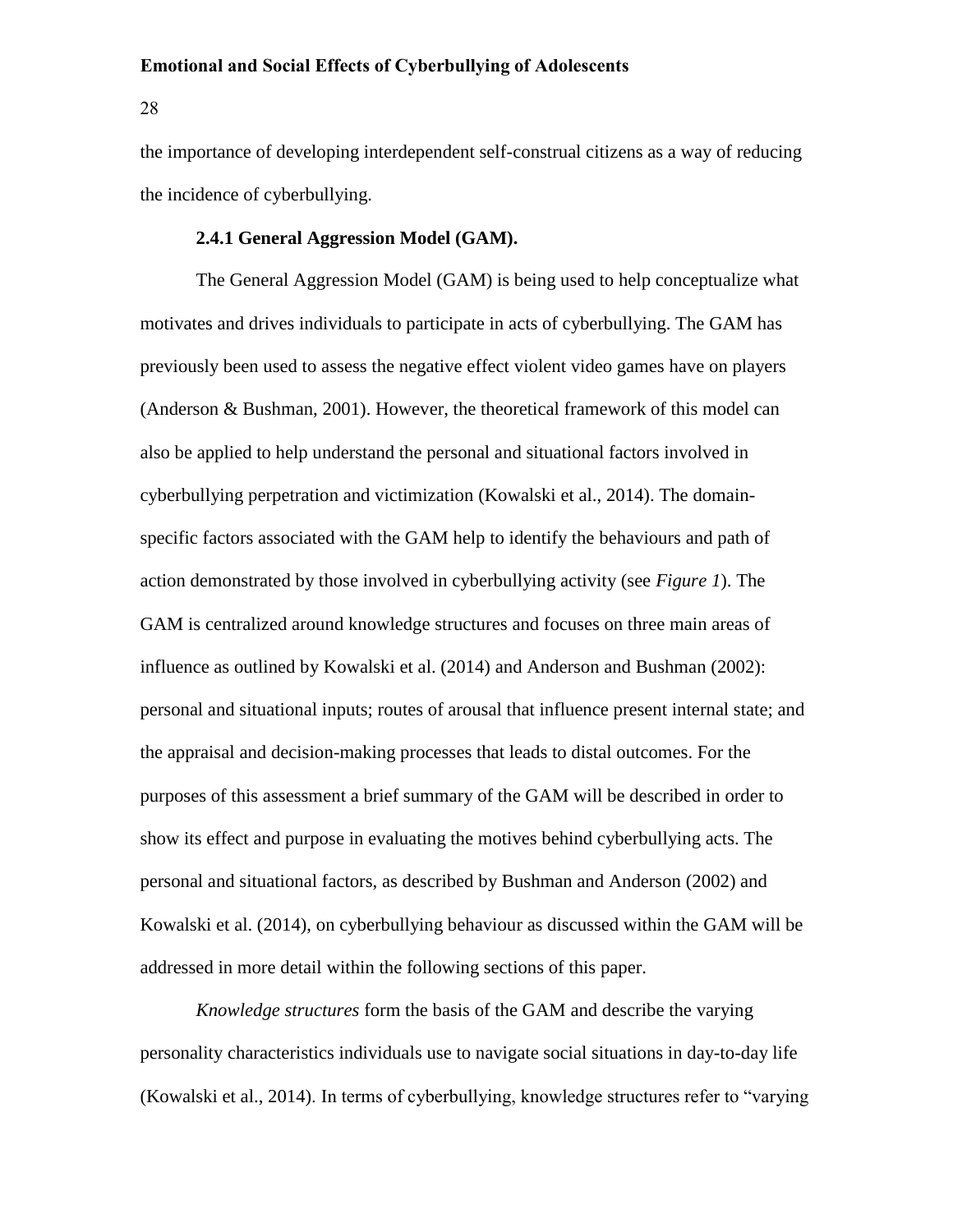29

backgrounds, experiences, attitudes, desires, personalities and motives that intersect to determine the course of interaction" between perpetrators, victims and bystanders (Kowalski et al., 2014, p. 1111). Knowledge structures can be used to identify and describe the course of interaction and identify possible influences of aggressive behaviour.



*Figure 1: An overview of cyberbullying interactions through the General Aggression Model* (Kowalski et al., 2014)

*Inputs* build on the foundation of knowledge structures and describe the personal and situational factors which can be linked to aggressive behaviour (Anderson  $\&$ Bushman, 2002). Personal factors include the following: age, gender, motives, personality, psychological states, socioeconomic status (SES) and technology use, values and perceptions and other maladaptive disorders (Kowalski et al., 2014). Whereas,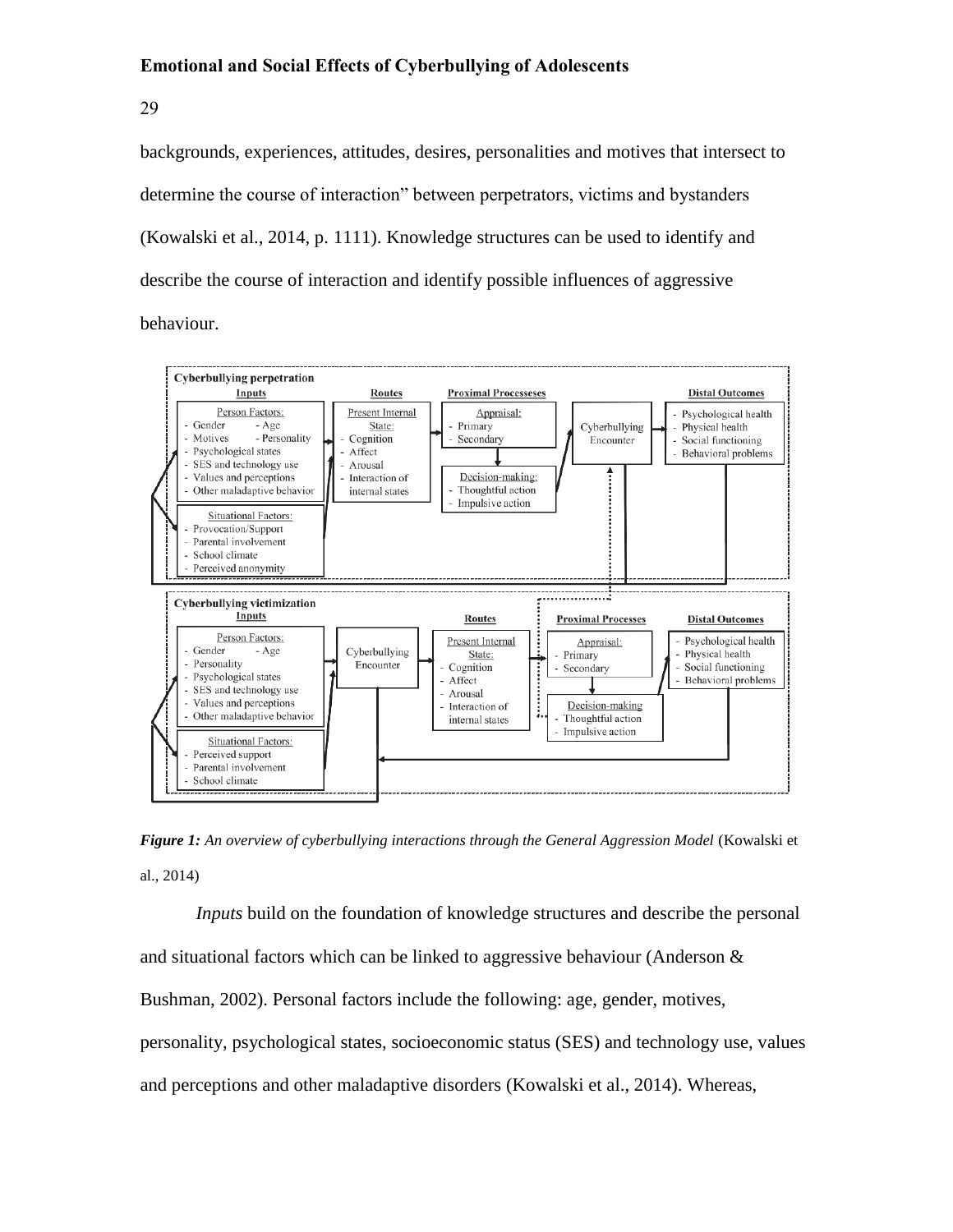30

situational factors include the following: provocation and perceived support, parental involvement, school climate and perceived anonymity (2014). *Routes*, as identified within the GAM, describe the three different paths: cognition, affect and arousal (2014). These routes are derived from the social, cognitive, emotional and behavioural outcomes determined within the person and situational inputs (2014)(see *Figure 1*). The structure of the GAM recognizes that not all perpetration and victimization are the same. Therefore, various routes are provided to ensure multiple scenarios fit within the model. *Proximal processes* within the GAM consider the assessment and decision-making processes carried out during acts of cyberbullying. Within this stage, the GAM is used to determine if previous psychological or behavioural factors may have influenced, or lead to, acts of cyberbullying (Kowalski et al., 2014).

# **2.4.2 General Strain Theory (GST).**

Agnew's (1992) General Strain Theory (GST) is being used as a guiding framework to help recognize how strainful acts not only lead individuals into retaliatory criminal and deviant acts but also significantly contribute to a list of negative social and emotional consequences. GST is unique in that it recognizes strain from more than just a socioeconomic deprivation perspective. Strain, according to GST, can be generated within any relationship or event where an individual feels mistreated or when the outcomes of an experience are undesired or unanticipated (Hay & Meldrum, 2010). However, when categorizing strain, GST does not consider acts of cyberbullying. This can be attributed to the date in which GST was established. It was a period in time when social media use was not yet popular and laws had not yet been formed to mitigate Internet use. Now that cyberbullying is a punishable crime GST should be revised to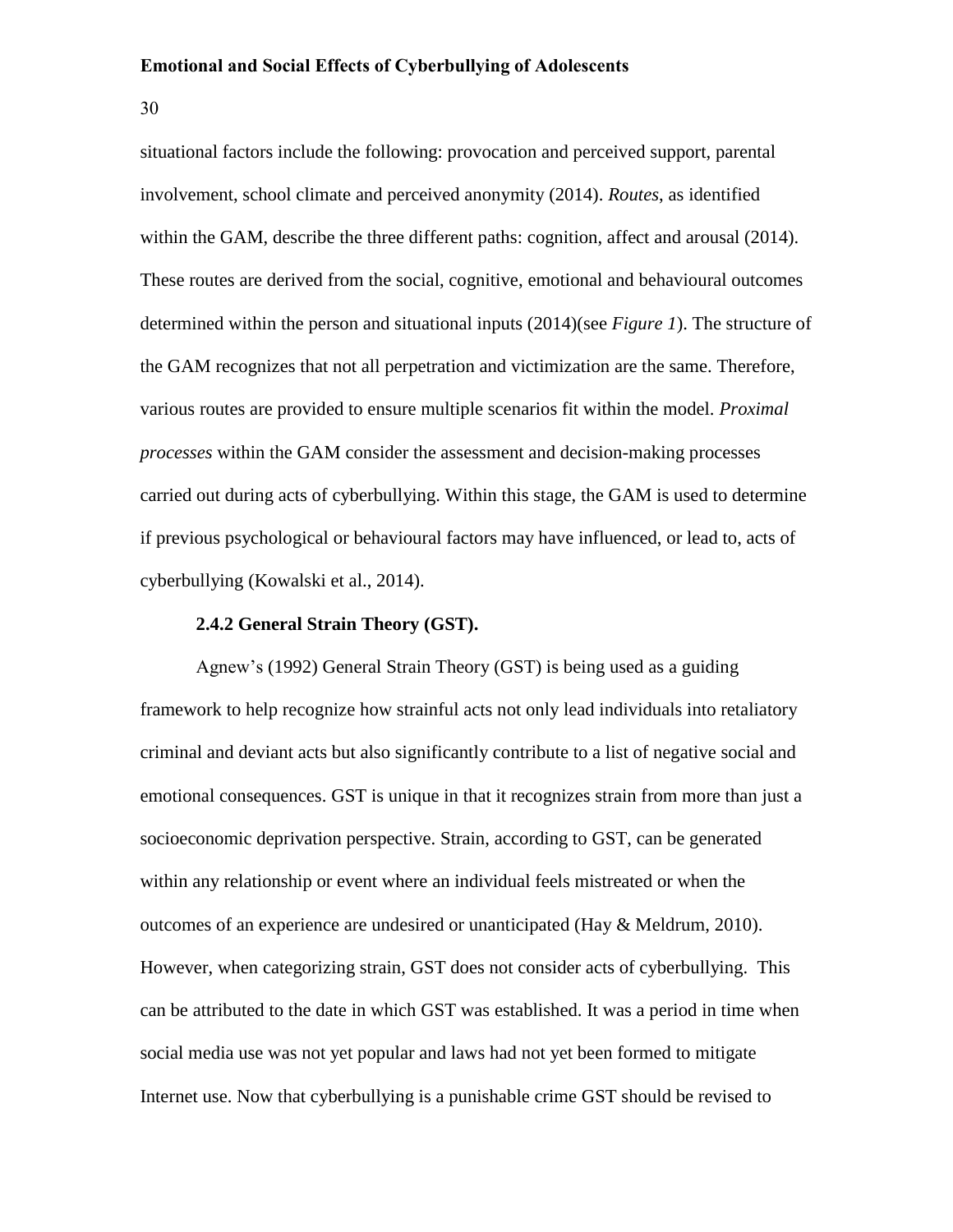31

reflect these changes and upgrade the status and categorization of strain. Hay et al. (2010), contended that traditional bullying should be recognized as strain and it is believed that cyberbullying should also be inclusive of this categorization for much of the same reasons: "(1) It should be perceived as unjust (because [cyber]bullying often will violate basic norms of justice), (2) it should be perceived as high in magnitude (because peer relations often are central in the lives of adolescents), (3) it should not be associated with conventional social control (because [cyber]bullying often will occur away from adult authority), and (4) it should expose the strained individual to others—the [cyber]bullies themselves—who model aggressive behavior" (Hay et al., 2010, p. 3). Therefore, for the purposes of this evaluation cyberbullying will be considered a strainful act that comes with similar repercussions to others identified within Agnew's (1992) GST.

Examples of strain linked to cyberbullying are far-reaching but could range from inappropriate comments posted on a social media website to the distribution of an inappropriate photograph without a persons consent. How one perceives strain within the offline or online environment might be entirely different from someone else. An accurate observation of strain in the online world is made even more difficult by the lack of faceto-face interaction. What one sees as a failure to achieve a positively valued goal, a negative stimuli, a disjunction between expectations and actual achievements, what is deemed unfair or unjust, or the removal of positively valued stimuli might be difficult to observe across the expanse of the Internet (Agnew, 1992). These forms of strain as Agnew describes them, are entirely personal and made even more so by the lack of emotional connection people have with each other when they interact online. Agnew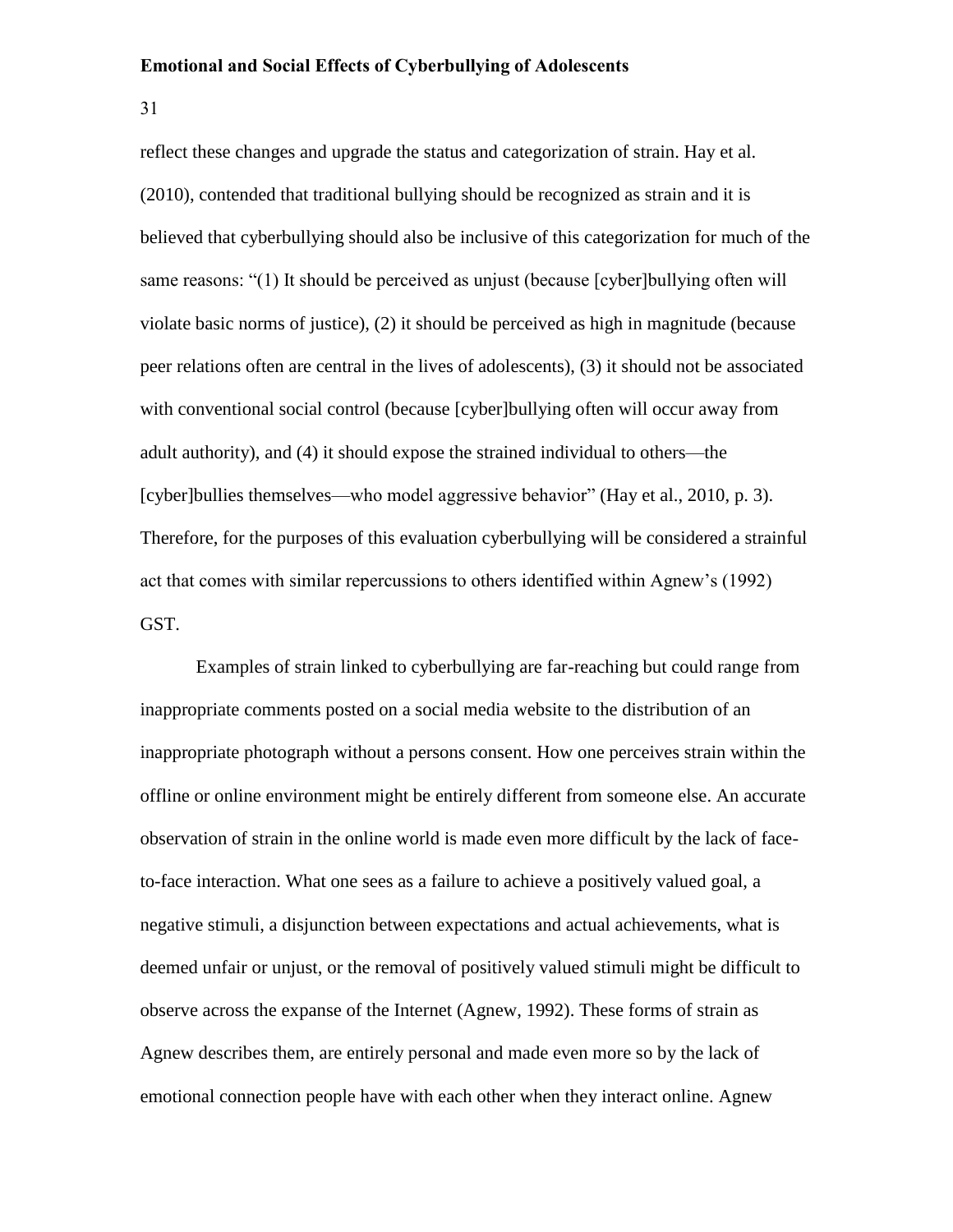32

(1992) suggests special attention be given to causes of strain that appear unjust or unfair to the supposed victim. In the context of cyberbullying, this type of strain might consist of someone being digitally attacked or threatened for little to no apparent reason. These types of acts, where strain is seen as unnecessary or unfortunate, according to GST, are the most dangerous and create the greatest consequences for deviance (Agnew, 1992; Hay & Meldrum, 2010).

GST also references the hazards associated with repetitive or the cumulative impact of negative relations (Agnew, 1992). In addition to unjust attacks, victims experiencing repeated perpetration, as outlined within the GST and the "accumulation theory," are also susceptible to elevated levels of strain (Agnew, 1992; Linsky & Straus, 1986). The impact that strain has on resultant acts of delinquency or deviance cannot be ignored. Adolescents who are experiencing or are predisposed to low self-esteem or lowefficacy are also at an even greater risk of strain-induced deviance (Hay & Meldrum, 2010). When strain is reduced to feelings of anger the most critical emotions of GST can be observed (Agnew, 1992; Hay & Meldrum, 2010). Agnew refers to outward anger or elevated levels of aggression as an externalizing acts which often lead to acts of deviance (property crime and/or violence) (Agnew, 1992; Hay & Meldrum, 2010). However, GST can also be used to explain when victims direct their strain internally, or in an "internalized" act (Agnew, 1992, p. 49). Internalizing deviance refers to negative emotions such as: guilt, eating disorders, depression, anxiety and other impulse control or addiction disorders (Hay & Meldrum, 2010). The strains as outlined within the GST are very consistent to that experienced by those who are cyberbullied.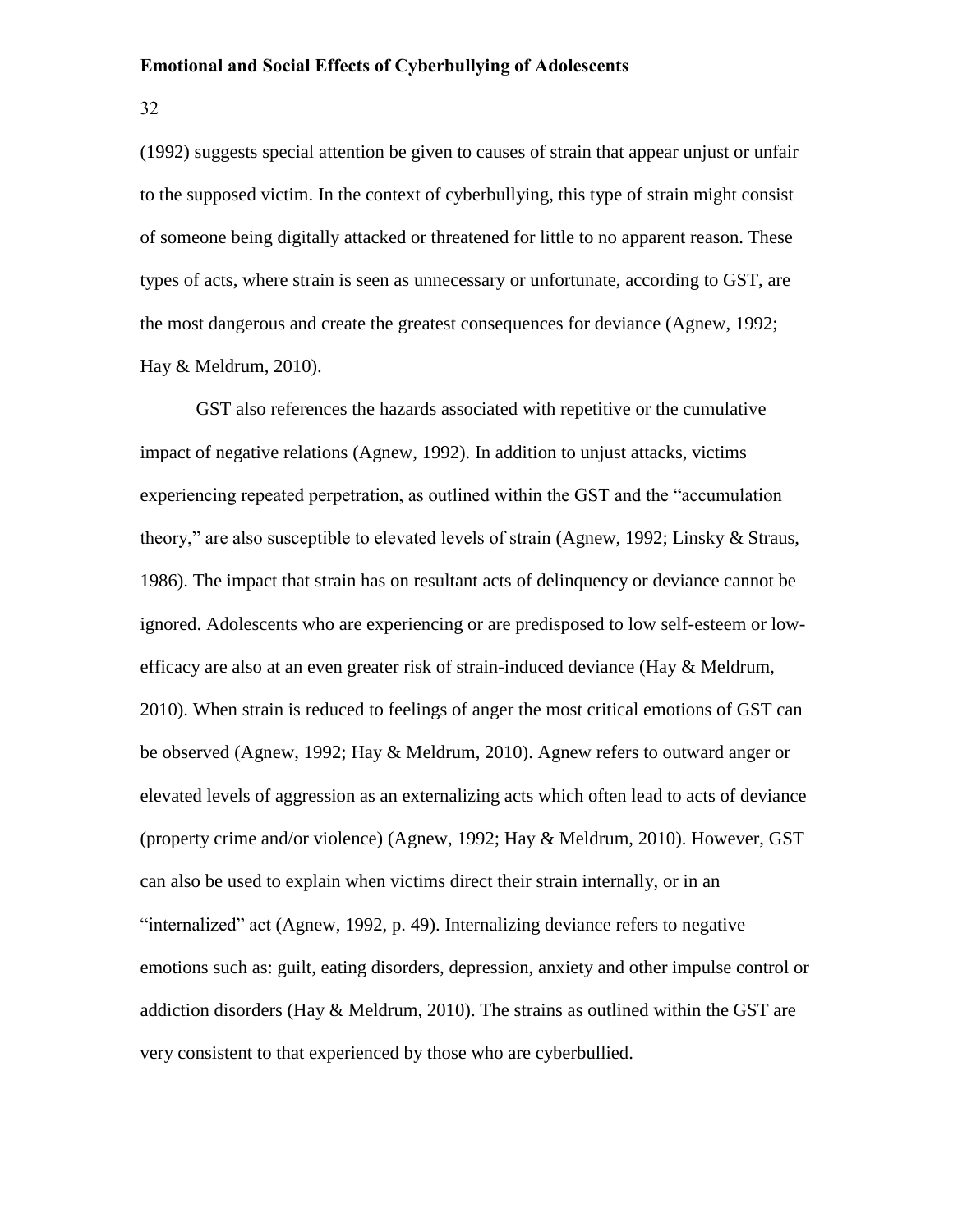33

Revisions to Agnew's GST (2002) suggest types of bullying might be linked to increased levels of strain but only among adolescents who are preconditioned to delinquency. Hinduja and Patchin (2007) and Ybarra and Mitchell (2004a) offer a slight modification to Agnew's (2002) revisions by stating that patterns of bullying and repeated bullying are directly linked to increased levels of crime and deviance among adolescents. More recent findings (Barlett et al., 2014; Hinduja & Patchin, 2008; Mishna et al., 2010; Perren et al., 2012) suggest acts of cyberbullying often leads victims to retaliate or confront their aggressor, to cyberbully others or to partake in other, more illegal forms of behaviour in order to regain their status within certain social circles. The nature of these actions further perpetuates strain and creates a dangerous cycle of abuse that leads to greater levels of delinquency and violence.

Both the GST and the GAM are useful in helping us understand the motives and repercussions of cyberbullying activity. Although GST does not formally categorize cyberbullying as a strainful act when the theory is applied it can be successfully used to explain how and why perpetrators, or those victimized by cyberbullying, are so inclined to engage in reoccurring delinquent acts. GST proves how ones perception of strain can be seen as very individualistic and how repetitive or cumulative acts of strain can be very harmful to victims. To limit acts of cyberbullying one must work toward limiting the levels of strain in an adolescent's life. Students must be equipped with effective coping mechanisms and conflict resolution strategies in order to avoid or deal with straininducing situations before they elevate. If strain is eliminated or at the very least limited delinquency will be lessened. The GAM works well with the GST in this analysis as it helps identify and explain the source of frustration and anger exhibited by cyberbullies.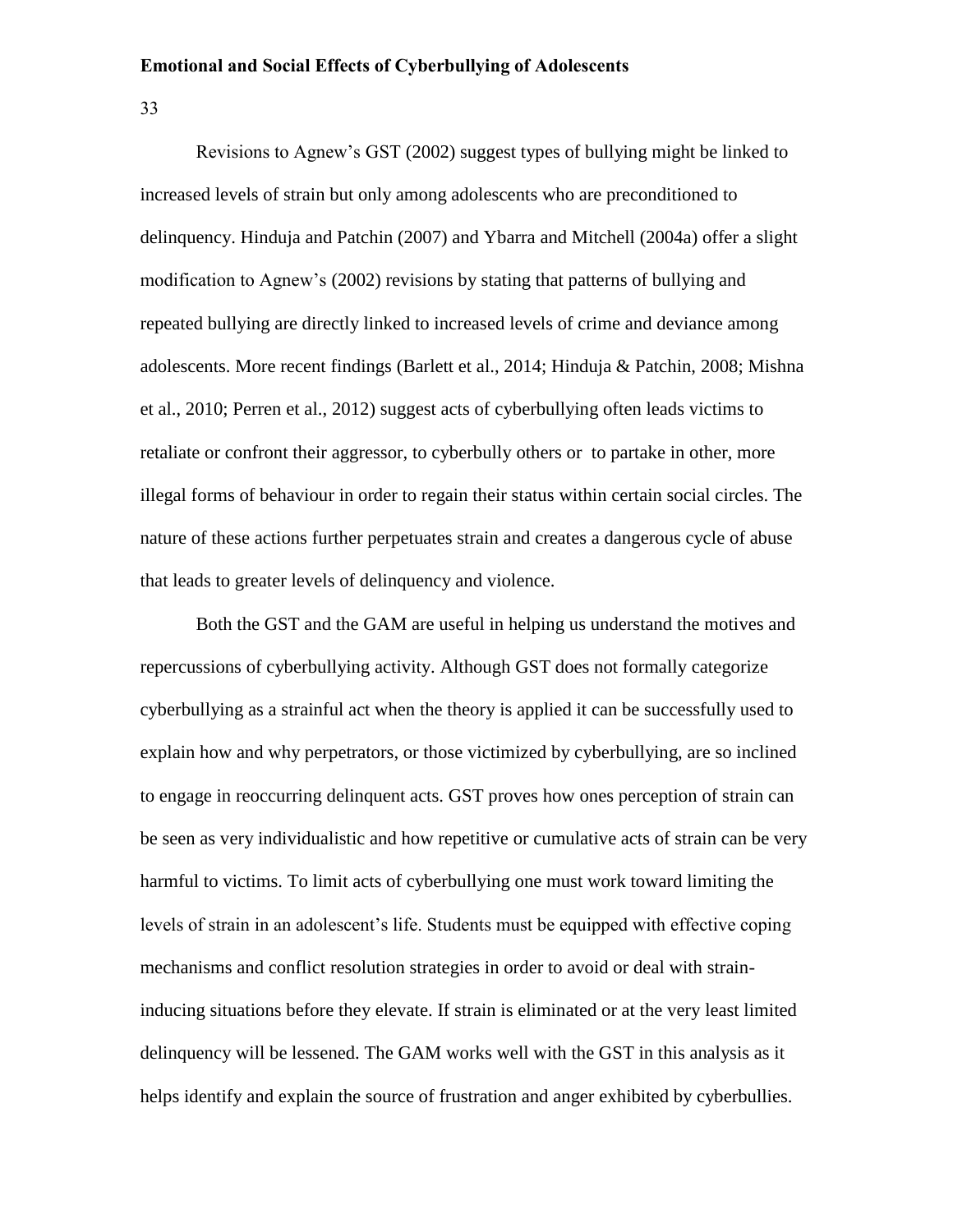34

In a recent study, 43% of cyberbullied victims knew the identity of their aggressor (Hinduja & Patchin, 2015a). With this knowledge, apparent victims can be educated on how to best avoid or ignore such aggressive personality types and avoid acts of aggression. When adolescents are equipped with the skills and abilities to recognize potential aggressors and hurtful situations they can become more self-sufficient within the digital world. Before this can occur they need adequate practice, support and guidance from the caring adults in their lives.

# **2.5 Social and Emotional Influences on Adolescent Behaviour with Respect to Cyberbullying**

A typical secondary school living and learning environment is one entrenched in peer-pressure, gossip, teasing and rumours in order to assert power over each other. The volatility of the on-campus, face-to-face environment contributes to a lengthy list of social and emotional problems. However, with the advent of modern technology adolescents have 24/7 access to their friends, forums and online content. This level of accessibility, from a cyberbullying perspective translates to youth not being able to escape the wrath and repercussions of online harassment. At the same time, this level of accessibility has fueled a need for many youth to stay connected to the online world. Adolescents look at modern technology as an extension of their personal and social lives. Without digital access many youth have a fear of missing out and run the risk of missing an important social interaction or event. This type of need brought on by more convenient, more mobile forms of technology has created an overarching dependency on technological devices. The repercussions of use are seen not only in the addictive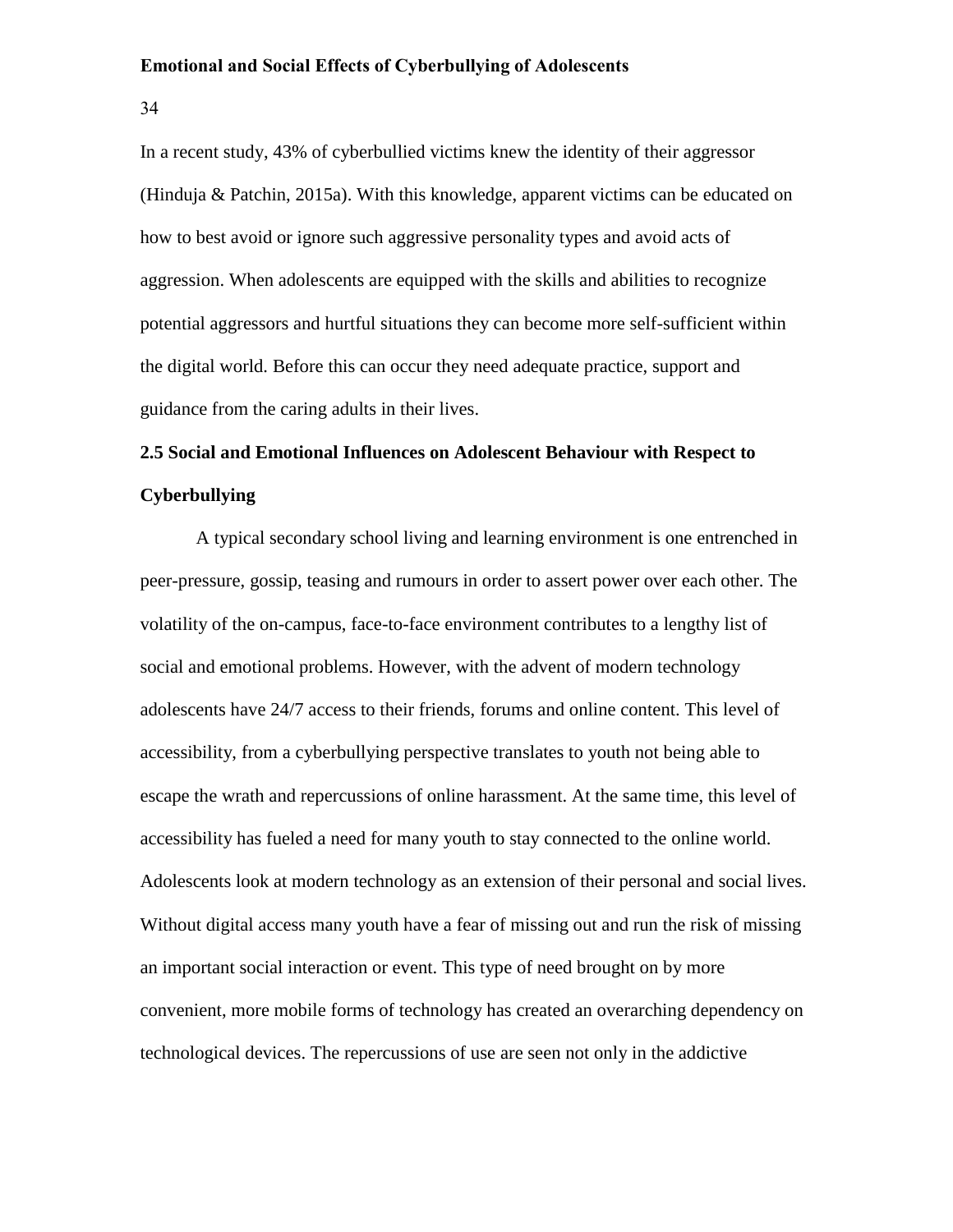35

personalities that exist around technology use but in the peer interactions and clinical disorders that are created with this level of use.

# **2.5.1 Addictive technology behaviour.**

Admittedly many youth cannot go anywhere without their mobile devices. This level of use and dependency has brought about clinical diagnoses such as Pathological Technology Use (PTU) (Sim et al., 2012), Compulsive Internet Use (CIU) (Gámez-Guadix et al., 2013) and Cyber Relationship Addiction (Griffiths & Szabo, 2014). Research suggests that Internet addictions are subsets for broader addiction issues and are a contributing factor in one's exposure to cyberbullying acts. Those individuals who use the Internet on a more frequent basis are more likely than non-users to be exposed to acts of cyberbullying (Feinberg & Robey, 2009). With an even greater percentage of the adolescent population using the Internet on a more frequent basis this increase has translated to an increase in the frequency and occurrence of cyberbullying acts (Gibson, 2015). It is often the lack of regard students have for their own privacy and safety that translates to youth becoming more vulnerable or susceptible to cyber attacks. Within the realm of 24/7 accessibility youth are more inclined to disclose personal information under the assumption that this information will remain private (Gross, 2004). Unfortunately, these routines and practices combined with an increased level of use have translated to youth becoming increasingly exposed to harmful online acts.

# **2.5.2 Peer pressure or influence.**

The ability to stay connected with peers in the  $21<sup>st</sup>$  century has been made even more convenient with the invention of modern technology. Connections have become so convenient that these interactions have become somewhat of a distraction for many of our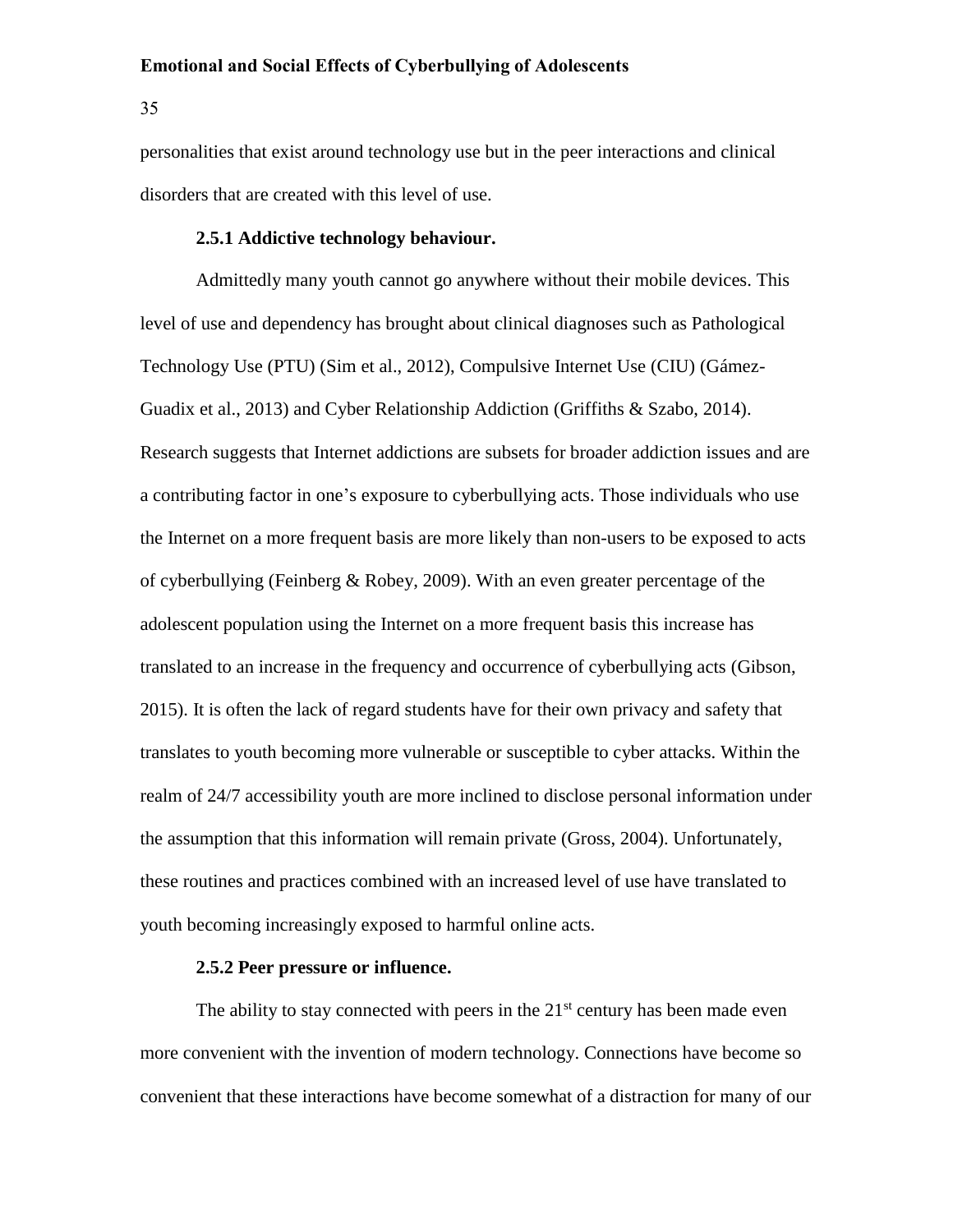36

adolescent users. Specifically, various social media programs and text messaging services have notification software imbedded within them which allows users to see if messages have been delivered, read or if a recipient is responding. The instantaneous nature of these interactions has led some users to become dependent on immediate feedback. The pressure to respond to messages or texts soon after they have been delivered has contributed to youth becoming detached from life in the offline world. Often youth can be heard saying that they have to respond to a text or message so that the sender knows that everything is okay or that if they do not respond to the sender in a timely manner they might offend them. When users become dependent on this level of immediate feedback stress, anxiety and in some cases depression becomes an unfortunate side effect (Rosen et al., 2013). When youth with predisposed self-esteem, self-confidence or depression issues are left waiting for a response they will often internalize their sender's response time and this can often further perpetuate these problems. A lack of emotional connection or understanding generated by online interactions also contributes to these problems. Often, inflections or differing tones that would normally be detected in face-toface interactions are misinterpreted in online or text messaging situations. As a result messages can be taken the wrong way which can lead to inadvertent form of attack or perceived attack which leads individuals to respond.

# **2.5.3 School-based behaviours and performance.**

Numerous research studies suggest that students exposed to cyberbullying notice a significant decrease in their academic performance (Brown, 2010; Faryadi, 2011; Young-Jones et al., 2015). The stress and strain generated by cyberbullying acts often overwhelms or preoccupies the mind and results in a students' inability to concentrate on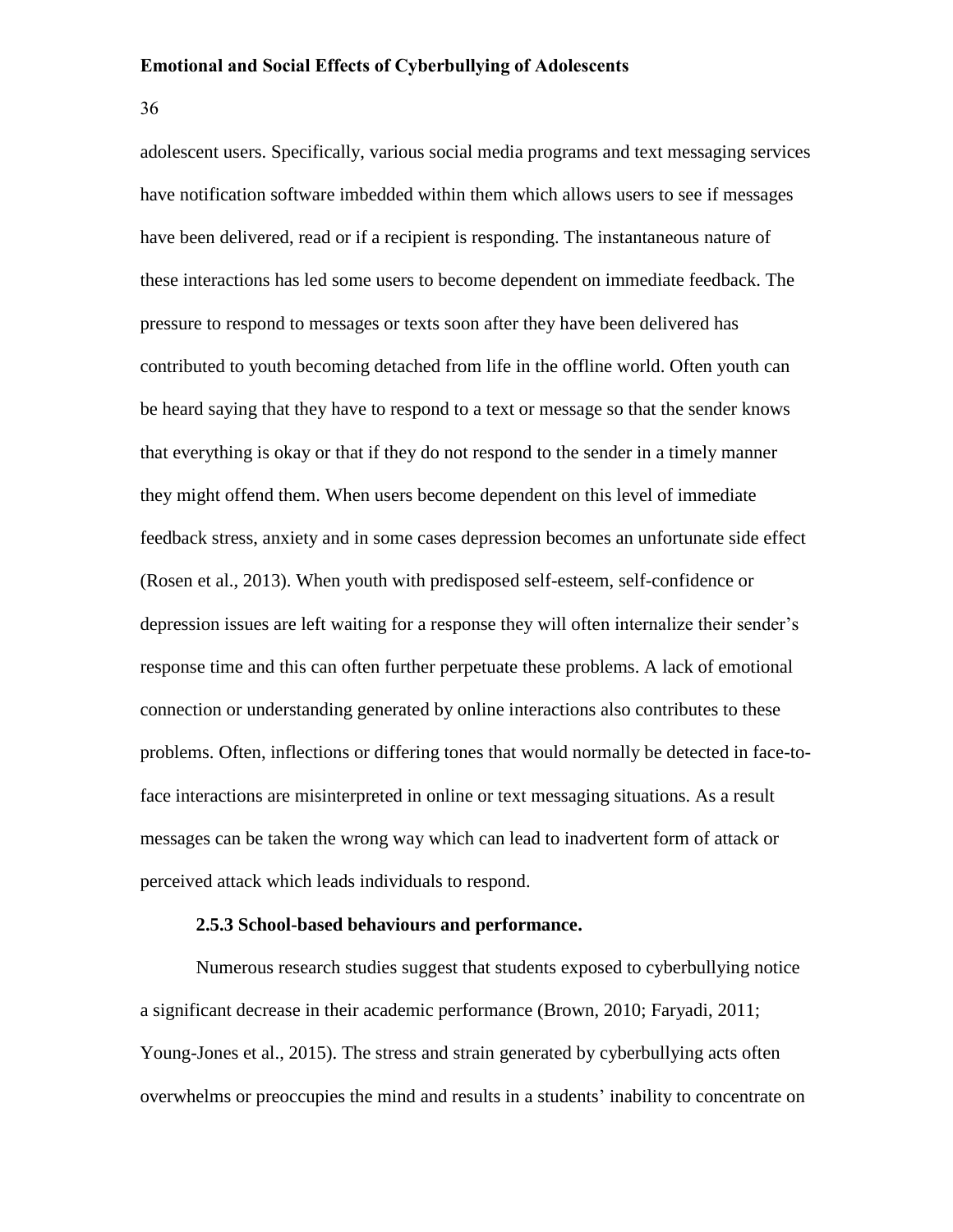37

simple to more complex academic tasks (Hinduja & Patchin, 2007; Juvonen & Gross, 2008). The rate and frequency of cyberbullying attacks on individuals directly contributes to a student's ability to achieve academically (Smith et al., 2008). By limiting acts of cyberbullying notable improvements can be observed in student achievement (Li, 2007a). Peer perception plays an important role in adolescent development. When youth perceive themselves as unwanted or undesirable, confidence, self-esteem and self-efficacy are greatly impacted (Boulton & Smith, 1994). The effect cyberbullying has on school-based behaviour is significant as recent studies suggest that students who are cyberbullied or participate in cyberbullying acts are more likely to misbehave in class (Mishna et al., 2011), skip school (Ybarra et al., 2007), exhibit violent behaviour (Litwiller & Brausch, 2013) and are even more inclined to bring a weapon to school (Brown, 2010; Mitchell, Ybarra, & Finkelhor, 2007). As a result of these behaviours, those impacted by cyberbullying acts are more likely to receive detentions, suspensions and expulsions from school (Bhat, 2008; Kowalski et al., 2014; Mishna et al., 2009). These forms of punishment lead individuals to develop a lack of connectedness (Wilson, 2004) to their school and their peers which contributes to a continuous cycle of repeat behaviours. To minimize or eliminate such behaviours, intervention strategies must be implemented to disrupt the cycle of offending.

# **2.5.4 Family dynamics and cyberbullying behaviour.**

Youth are very much a product of their upbringing. When individuals grow accustomed to an unstructured and unsupportive home environment this often translates to youth growing resistant to rules and expectations. How families support and reinforce expectations for online use becomes the standard for how adolescents will behave in the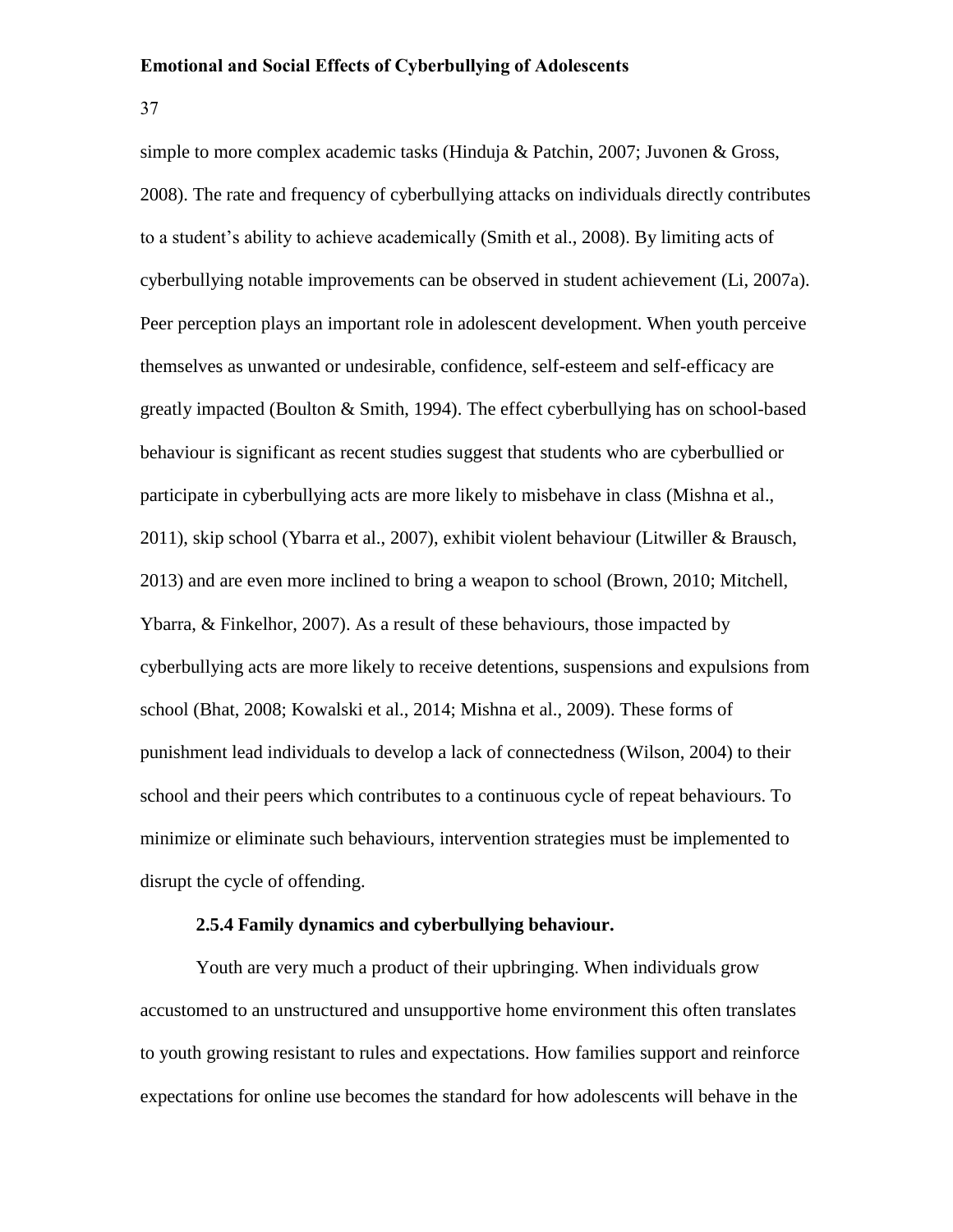38

online world. Research suggests that youth who have grown up in an environment where parents are more familiar with the online world, where specific rules and expectations have been created, and where effective supervision is present, acts of cyberbullying are less frequent (Valcke et al., 2010). The more structure and guidance provided to youth within the online environment encourages them to think about the repercussions of their actions before they act (2010). Parenting behaviours play an important role in preventing cyberbullying participation. Shapka and Law (2013) found that higher levels of parental control and lower levels of parental solicitation were linked to lower levels of cyberaggression. As a result, youth who are given greater freedom within the online world are more likely to experiment and indulge in more offensive and potentially harmful behaviours (Willard, 2007).

Reports suggest that youth who own or have access to their own mobile phones are at an even greater risk of being impacted by cyberbullying acts (Campbell, 2005b). The freedom that the mobile devices afford also make supervision and regulation of use that much more difficult. Often adolescents plea with their adult parents to own a mobile device for safety and security reasons but what some parents do not consider are the capabilities of these devices and the ability of their immature adolescent users to inflict hurtful cyberbullying attacks on others. How young is too young as it relates to owning your own digital device? This is obviously a topic of much debate. However, it is often a question that any parent has been asked or has at the very least considered. Many parents have been accused of pacifying their children from a young age with digital devices. What many parents do not realize by doing this is that they a building a digital dependency within their child. As the child grows up they continue to want and need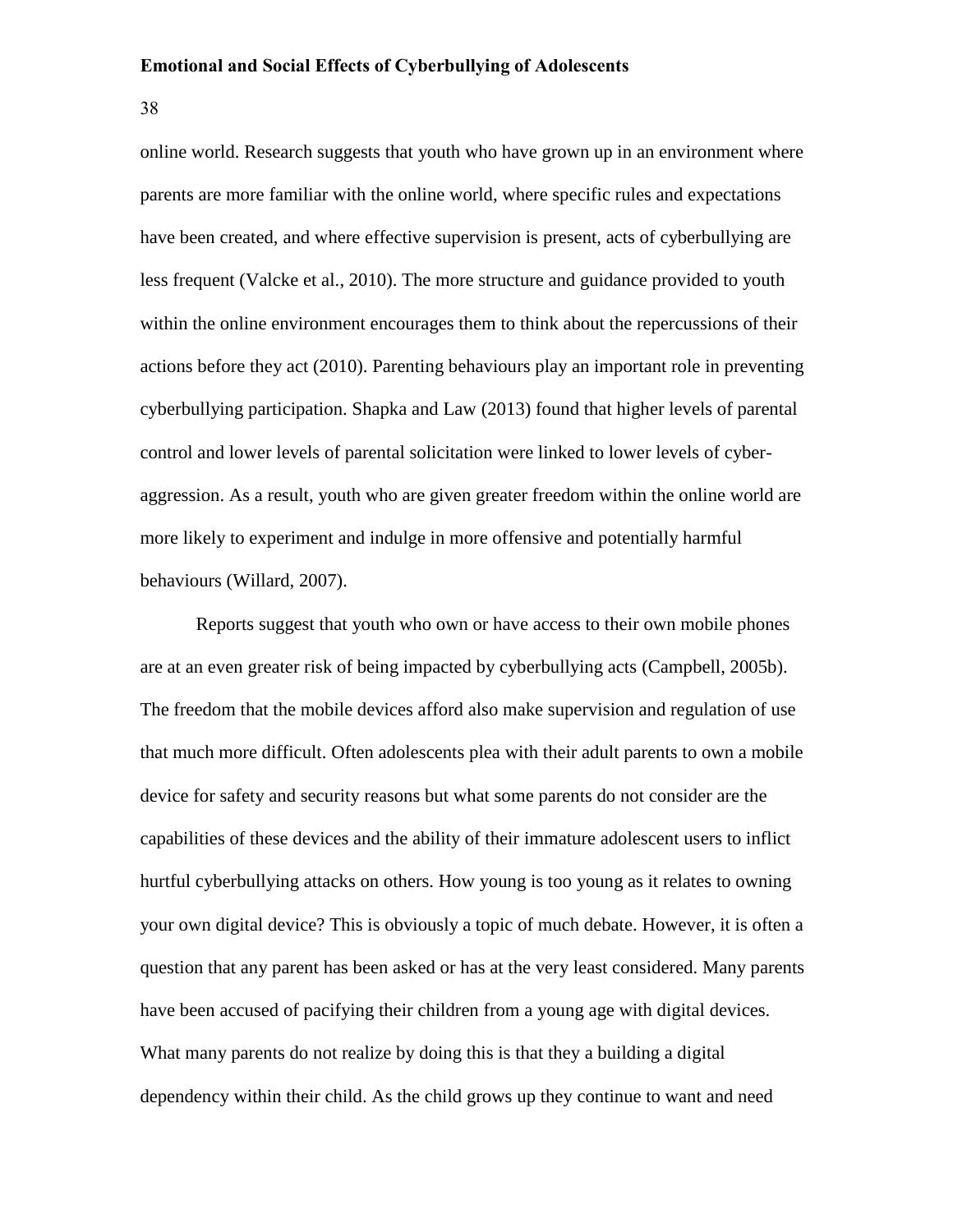39

digital devices thus increasing their overall dependency on them. As was mentioned, this need and subsequent use increases the likelihood of a child being affected by cyberbullying behaviour and the list of social and emotional repercussions that comes with use.

# **2.6 Gender and Cyberbullying Victimization**

Differences in rates of cyberbullying among and males and females have been the subject of much research over the last decade. Report findings have been somewhat inconclusive and entirely dependent on the source, the venue for harassment and angle of research. Research has primarily focused on evaluating cyberbullying participation rates and largely ignored the motivational or causational factors for cyberbullying participation across genders. The majority of studies suggest that there is no significant difference in the rate of cyberbullying among genders (Juvonen & Gross, 2008; Varjas et al., 2010; Ybarra & Mitchell, 2004a). However, contrasting studies suggest females are more likely to be both perpetrators and victims of cyberbullying activity (Smith et al., 2008; Wolak et al., 2007) while other findings suggest males are more likely to report cyberbullying and cybervictimization when compared to their female counterparts (Li, 2006; Popovic-Citic, Sladjana, & Cvetkovic, 2011). Regardless of which findings are most valid, what is agreed upon is that there is a significant difference in the nature and extent of cyberbullying behaviour between males and females.

# **2.6.1 Female acts of cyberbullying.**

The extent of cyberbullying among females is more consistent with passive forms of aggression that are carried out indirectly along relational lines (Snell et al., 2010). Examples of cyberbullying acts that are common among females include the sending of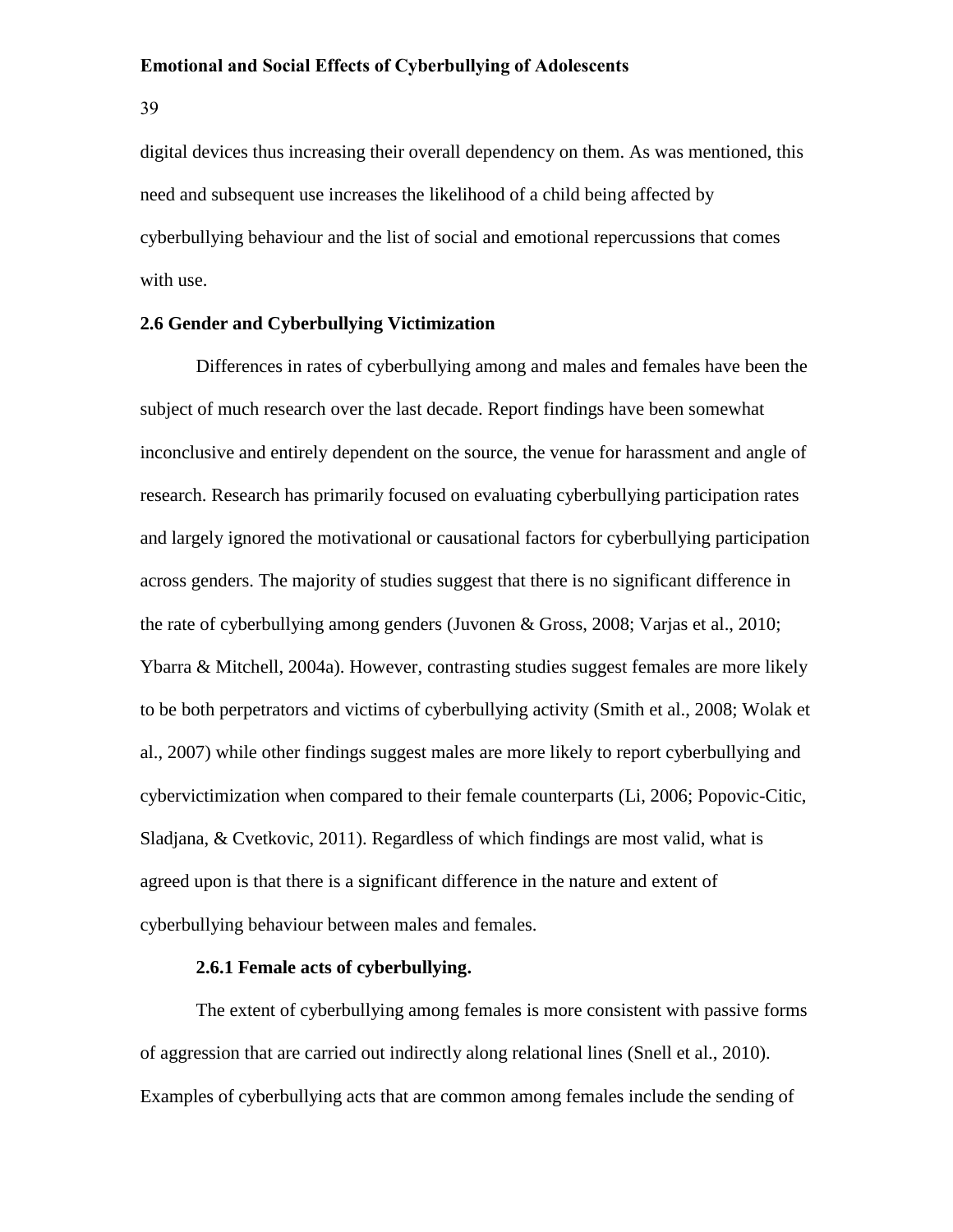40

harassing text or online messages, starting online rumours, purposely excluding an individual from a group chat or forum or impersonating an individual to defame or offend (Raskauskas & Stoltz, 2007; Viljoen, O'Neill, & Sidhu, 2005). Females become involved in cyberbullying as it provides a release for their aggression. This avenue of relational aggression allows female perpetrators to engage in blame, threats, blackmail and gossip (Dehue et al., 2008). Online bullying is seen as an attractive form of bullying for females as it allows aggressors to escape emotional contact and avoid the intimidation factor associated with face-to-face interactions (Nansel et al., 2001). Reports suggest females demonstrate more cognitive empathy and as a result seek more indirect forms of harassments that are effective but more discrete in nature (Topcu & Erdur-Baker, 2012). Studies by Smith et al. (2008) and Mesch (2009) found that females are also the more likely targets of cyberbullying attacks. The rate and frequency of cyberbullying acts toward females can be linked to the amount of time females spend online. Dowell et al. (2009) found that females are online more frequently for socializing purposes when compared to males. Research on user levels found that females were more likely than males to use email, social media sites, blogs and mobile cell phones (Juvonen & Gross, 2008). As a result of more frequent online activity Snell et al. (2010) found that females have a greater chance of being involved in situations where social interactions can lead to disagreements and acts of cyberbullying.

In terms of reporting acts of cyberbullying findings have been somewhat inconsistent. In many studies females more than males report incidents of cyberbullying to a responsible adult (Hinduja & Patchin, 2007; Nickerson et al., 2014; Smith et al., 2008). Differences in reporting can be attributed to a variety of factors many of which are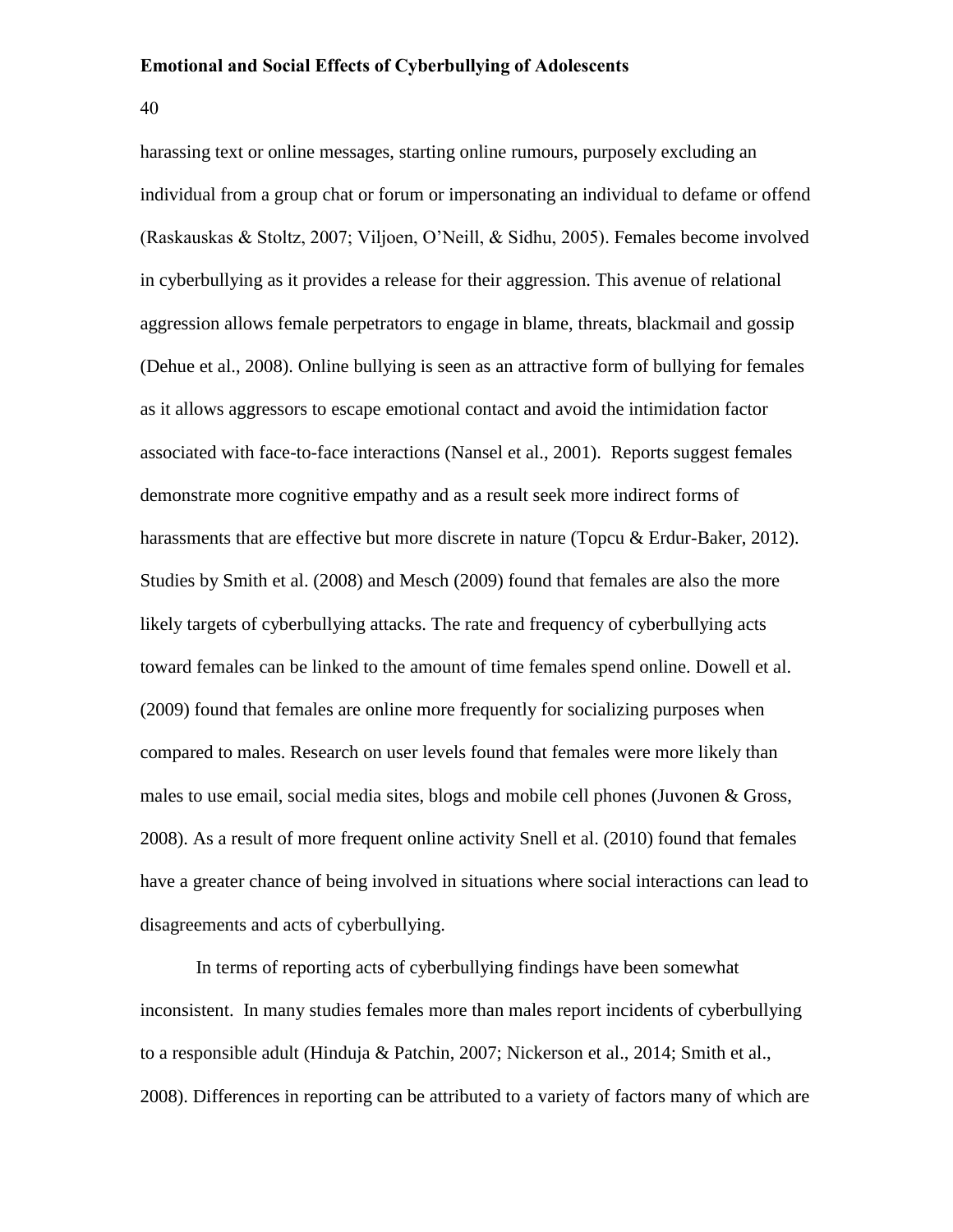41

situational, but research by Hinduja & Patchin (2007) and Moore et al., (2014) suggests females are more inclined to report incidents of cyberbullying because they want perpetration to stop and aggressors to be punished for their actions. Further research (Bauman & Newman, 2012) suggests female victims report acts of cyberbullying more regularly because they see reporting as an act of retaliation or standing up for themselves when perpetrators are caught and punished for their misbehaviours. Unfortunately, in both male and female cases, levels of reporting do not occur frequently enough and this has resulted in numerous cyberbullying incidents going undetected. To effectively encourage reporting by both males and females better systems need to be implemented which protect the victims and ensure perpetrators are caught and punished.

# **2.6.2 Male acts of cyberbullying.**

Males, when compared with females, are more likely to threaten physical violence in their online acts of aggression (Lenhart, 2006). In these more blatant forms of attack males tend to exert more externalized deviance that can be easily observed in both traditional and cyberbullying situations (Hay et al., 2010). Males more than females tend to be more extreme and purposeful in their cyberbullying threats. Examples of these acts could include challenging an individual to a fist fight, threats to cause bodily harm, bomb threats and hoaxes, theft, destruction of property and even threats to bring a weapon to school (Thompson, 2002). Power and status are two very important components of an adolescent boy's life. Often, males more than females will take greater risks, or demonstrate greater impulsivity in order to achieve a desired level of respect (D'Acremont & Van der Linden, 2005). Unfortunately, engagement in cyberbullying acts has become a more common method for males to achieve this level of status (Beran & Li,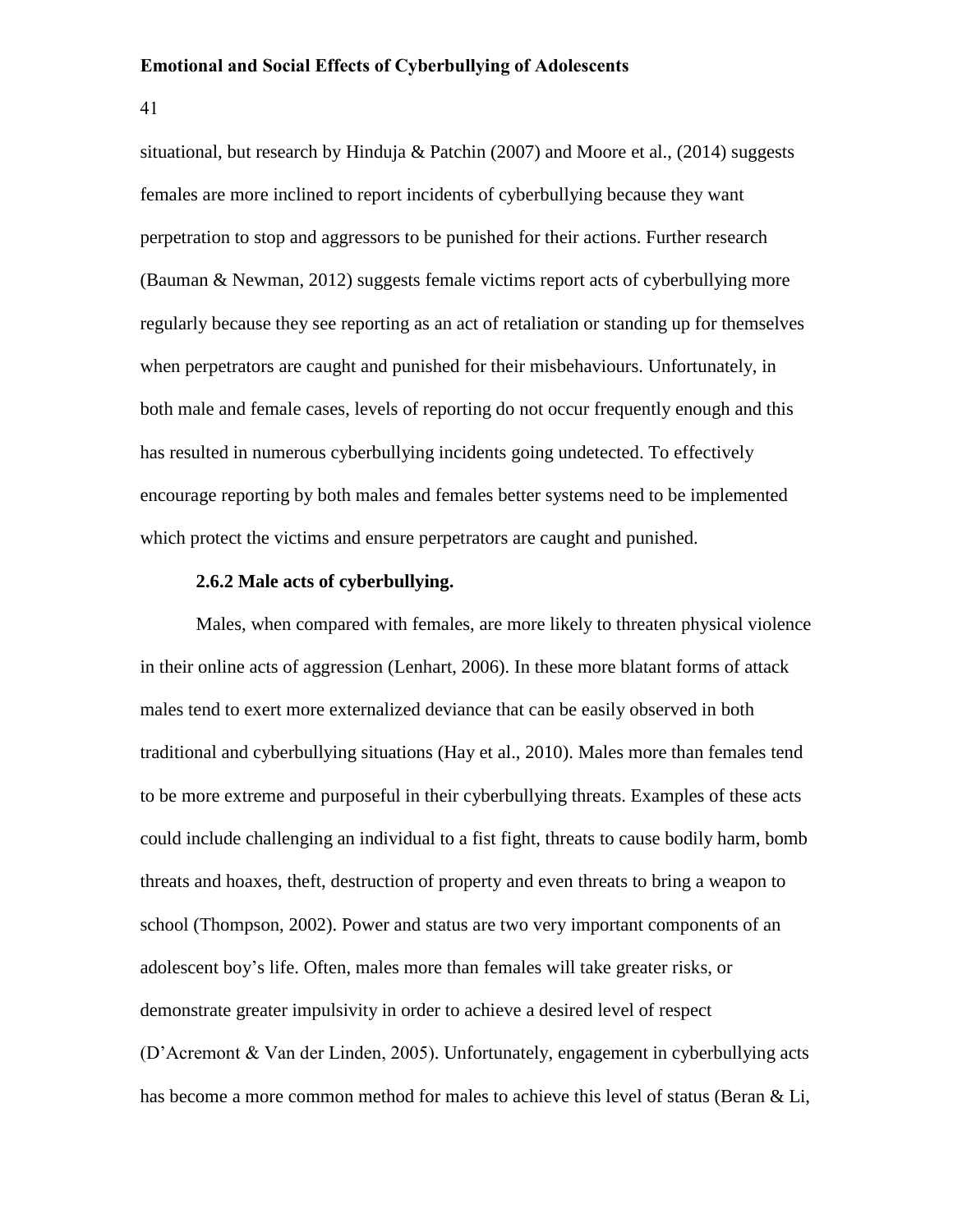42

2007). There are various factors that can distinguish male cyberbullying participation from that of females. Recent research has looked at the prevalence of male participation in violent video gaming as a possible source of cyberbullying behaviour (Dittrick et al., 2013). Lam et al., (2013) found that exposure to violent video games not only increased the likelihood of individuals being perpetrators of cyberbullying but also victims to such acts. Students who had been exposed to violent video games were two times as likely to participate or become victims to cyberbullying acts (2013). Reasons for this level of cyberbullying perpetration and victimization can be attributed to the false sense of reality presented within video games where users develop difficulty differentiating between acceptable behaviour in the online world versus the real world (Lam et al., 2013).

Adolescent males, unlike females, are more likely to report their participation in bullying and less likely to report that they had been bullied (Viljoen et al., 2005). Males are inclined to admit to acts of cyberbullying but feel a sense of embarrassment and a negative social stigma attached to being victimized. Perceived norms of masculinity as described by Pascoe (2012) further exemplify the complications associated with this act of harassment. Further research by Cassidy et al. (2013) found convincing evidence that males do not report acts of cyberbullying because they fear being labeled a 'rat' or fear that acts of reporting could result in further, more physical forms of retaliation from their perpetrator. As a result of this eminent threat, males are further bullied in not letting anyone know and the cycle of cyberbullying is perpetuated.

Based on the complexities of the abovementioned findings it must be understood that prevention and intervention strategies created to mitigate acts of cyberbullying cannot be structured in a one-size-fits-all model (Kowalski et al., 2012). Preventative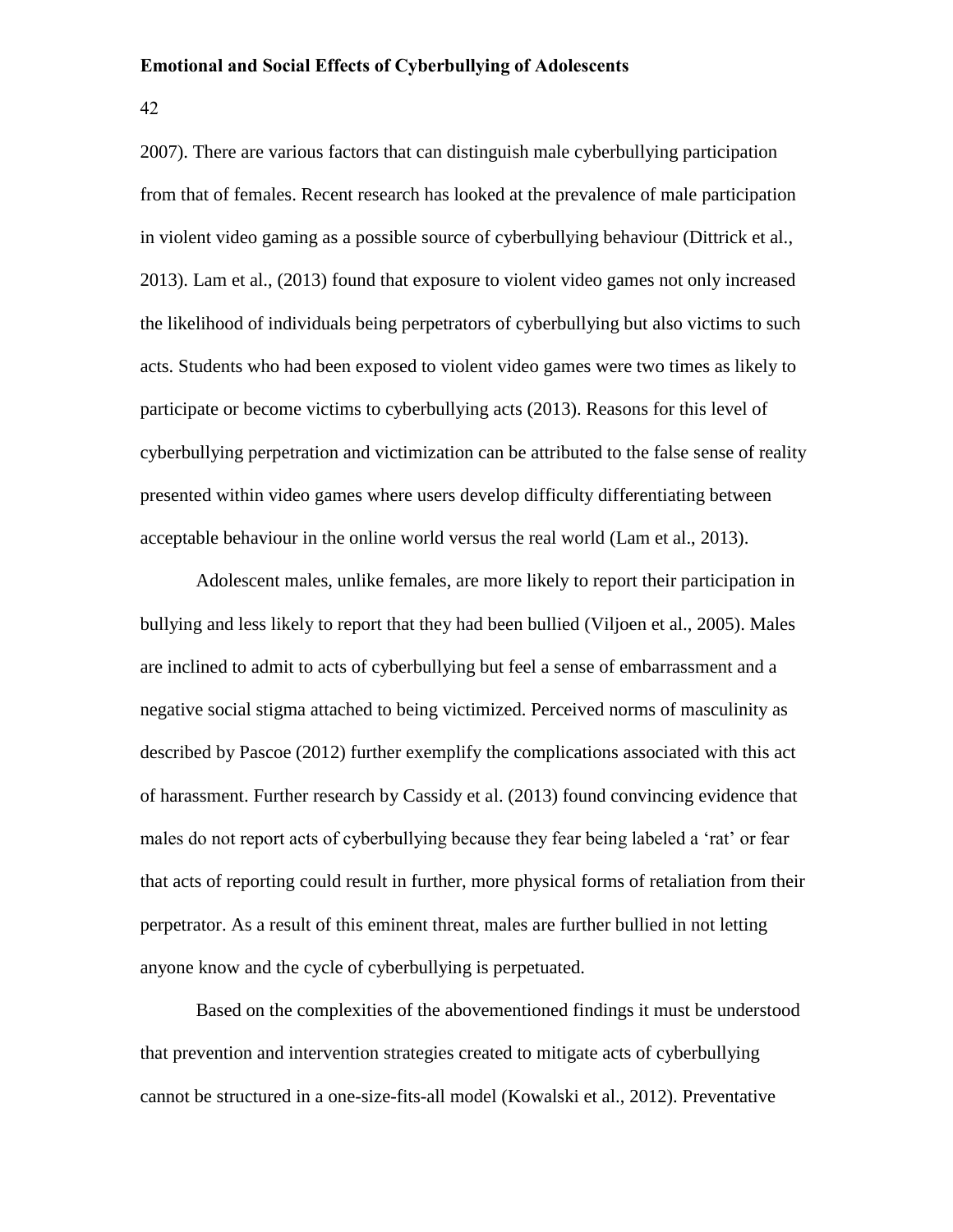43

measures, as will be discussed in chapter three, need to be current, accurate and reflective of individual user needs. Students must build trust in the mechanisms of support and know that when reporting occurs something will be done to solve the problem.

# **2.7 Supervision, Monitoring and Reporting**

Due to the impulsive nature of individuals (Weinstein  $&$  Aboujaoude, 2015) and the omnipresence of the Internet, cyberbullying can often occur anywhere and at any time (Aoyama et al., 2011) and unfortunately in many cases up to 90% of those who are bullied, or are bystanders to such events, do little to report it (Agatston, Kowalski, & Limber, 2007b; Juvonen & Gross, 2008; Patchin & Hinduja, 2006). Very few youth report incidents of cyberbullying to administrators, teachers or parents because they feel they are not a helpful resource for dealing with the problem (Agatston et al., 2007a; Cassidy et al., 2013; von Marees & Petermann, 2012). Other reports suggests youth are pressured by social influences and are reluctant to report online misbehaviours because they fear it will result in them losing their own access or that reporting will result in an even greater backlash of abuse (Cassidy et al., 2013; Hinduja & Patchin, 2013). The varying degrees in which youth access the Internet have also made supervision and monitoring a very difficult task. In the past, youth had only one or two ways of accessing the Internet and that was through a family or school computer. Now, with the advent of more complex and discrete forms of technology, youth can establish their own personal connections through the use of their mobile phones, tablets, watches and/or glasses without much interference from their adult supervisors. These alternative technologies have greatly impacted the ability of adults to regulate and monitor what youth are doing in the online environment (Jang et al., 2014). As a result of this remote access,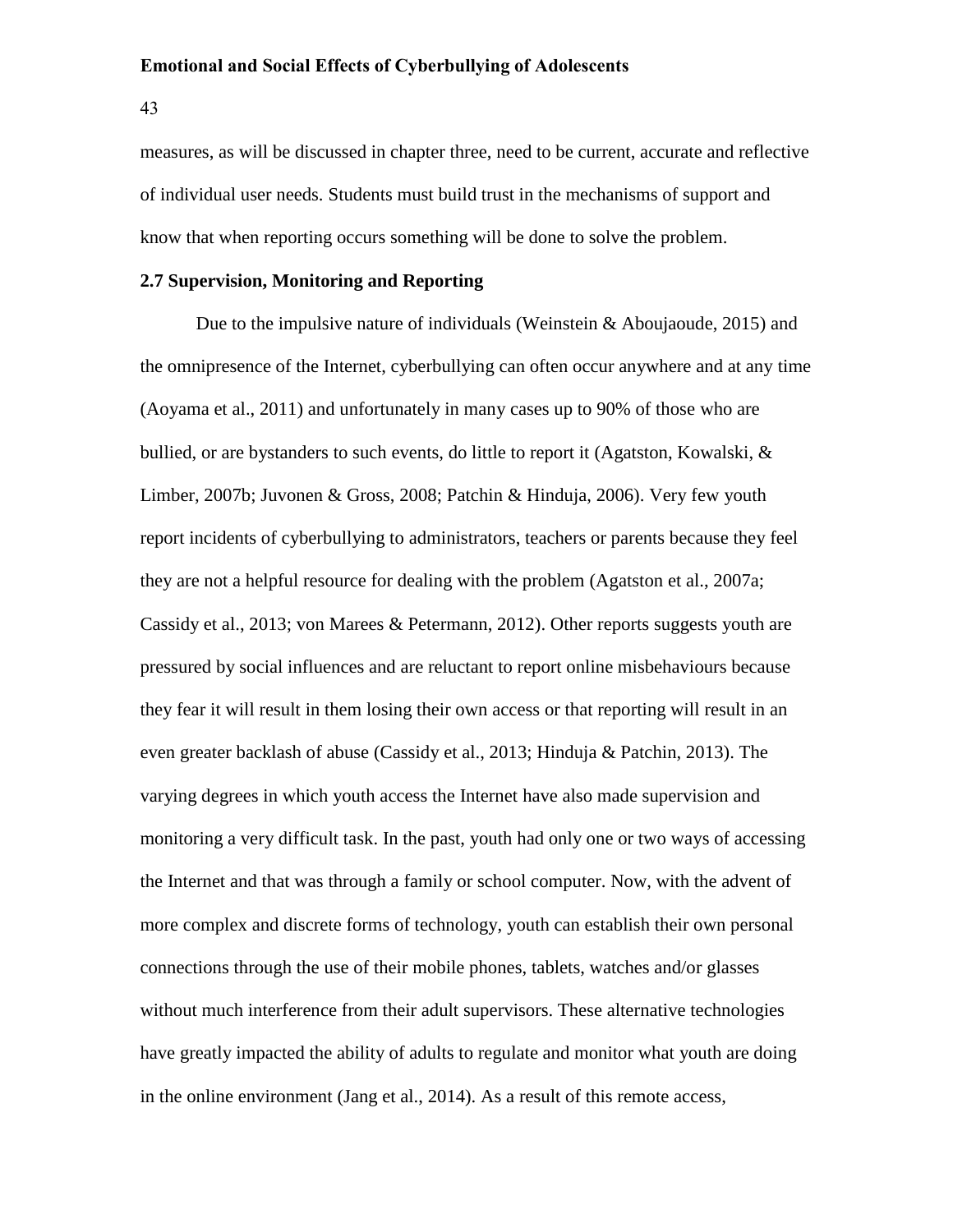44

cyberbullying, unlike traditional bullying, has very few limits and can be carried out both on and off campus (Hay et al., 2010; Kowalski & Limber, 2007; Tokunaga, 2010). Cyberbullying might also be more appealing for youth who are not inclined to engage in traditional bullying as a result of the anonymity that it offers (Tokunaga, 2010). According to Englander and Muldowney (2007) cyberbullying is an "opportunistic offense, since it results in harm without physical interaction, requires little planning, and reduces the threat of being caught" (Englander & Muldowney, 2007; Tokunaga, 2010, p. 279). Unfortunately, it is a lack of supervision and enforcement that has resulted in this form of harassment becoming so popular among youth. The lack of physical interaction and repercussions for such acts allows aggressors to harm without consequence or consideration. A lack of consequence can be attributed to why youth continue to partake in such harmful acts of disobedience and abuse.

Unfortunate lapses in both Federal and Provincial legislation have limited the consequences for such acts of online inappropriateness. Only recently have Provincial and Federal policymakers updated out-of-date laws in order to hold online offenders more accountable for their digital actions (McKay, 2014). However, critics of Bill C-13 suggest amendments to modernize the criminal code do not go far enough to hold specific individuals accountable and that the law is "too broad or vague" to punish those who participate in cyberbullying behaviour (Wingrove, 2014). As a result of weaknesses in the laws, supervision, regulation and monitoring continues to be an ongoing problem in the Province of British Columbia and in Canada. Laws for holding individuals more accountable for acts committed in the online world need to be harsher and be broadcasted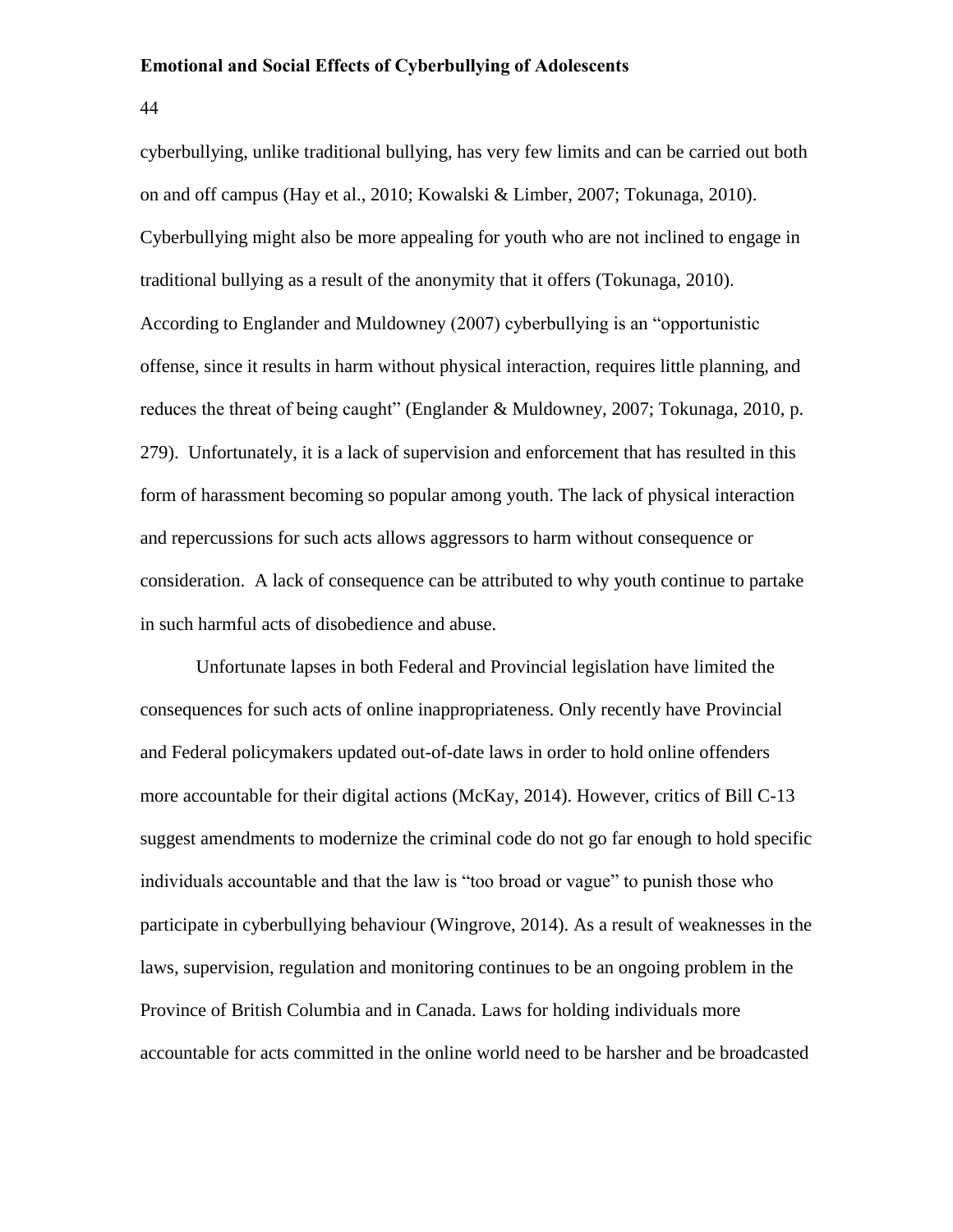45

in greater detail to prevent individuals from participating in online acts of inappropriateness.

 Furthermore, to improve supervision and monitoring of students in the digital world there must be consistency and cooperation among all groups involved to ensure that youth are properly supervised and encouraged to act appropriately in the online world. Since cyberbullying can occur anywhere and at any time it must not be the sole responsibility of the school system to ensure youth are equipped with moral values, kindness and principles for life in the online world (Cassidy, Brown, & Jackson, 2012). Much of the responsibility for ensuring youth are acting appropriately online must also come from the home environment (Laird et al., 2003). Based on a study conducted by Turow (2001, p. 218), it was determined that parental supervision of online activity was "fleeting at best" and that parents only gave very basic instruction and guidance for how to navigate content, how to interact effectively and how to protect themselves online. Liau et al. (2008) found that parents underestimated adolescent engagement in risky Internet behaviour and overestimated the amount of the parental supervision required to ensure Internet safety in the home environment. Lenhart and Madden (2007) found that some parents do set some basic rules for Internet use, but discovered that other parents do not feel it necessary, or are too busy, too preoccupied or are not aware of the monitoring practices or programs. A more recent study found that only 54% of parents of nine to sixteen-year-olds have installed parental control filters on their children's computers (Livingstone, 2012). Based on the findings it is clear that parents and teachers need to similarly improve their level of supervision and monitoring. However, before parents and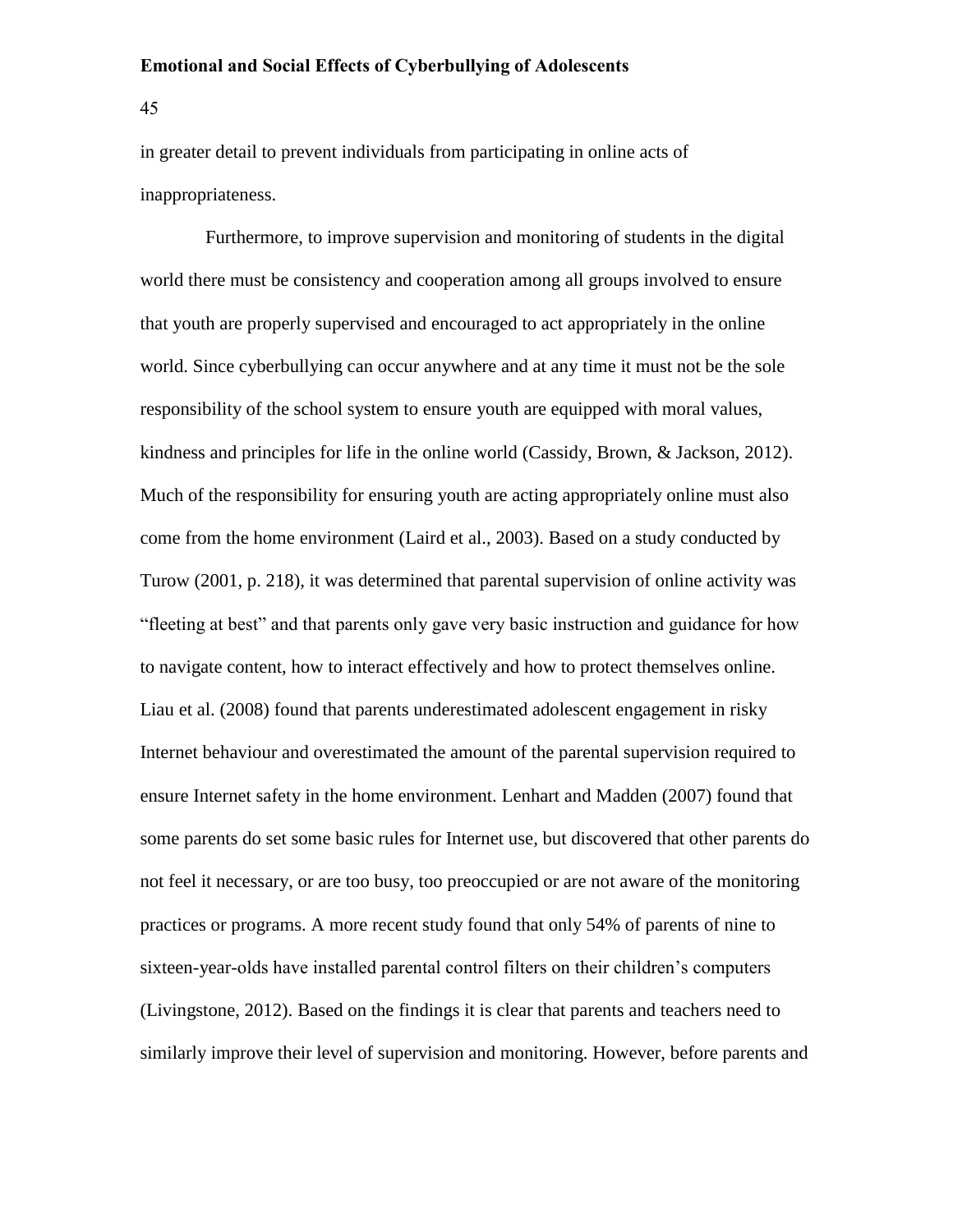46

teachers can establish an appropriate level of supervision they need to become more familiar with the inner-workings of the digital world.

Having a firm understanding of the digital devices being used, the programs being accessed and the parameters of use will allow parents and teachers to effectively monitor the behaviours of youth online. An appropriate level of supervision needs to be established by both parents and teachers to ensure that a youth perceives freedom and independence under the supervision of his/her parents (Agatston et al., 2007a; Cassidy et al., 2012). A lack of knowledge will result in a greater opportunity for youth to get themselves into trouble. Most importantly trust needs to be developed so that a youth can feel supported and comfortable if they need support or guidance in the online world.

# **2.7.1 Self-regulation**

For many, the Internet and its many programs offer a way to stay connected and up-to-date in the rapidly advancing world. Information through digital sources is readily available and satisfies our need to know. For those suffering from poor impulse control the Internet can become an addictive agent where individuals develop an inability to control their Internet use.

Statistically, Canada ranks second globally in terms of their Internet use, with the average Canadian spending 41.3 hours per month online (Roy, 2013). In terms of total web pages viewed Canada ranks first with, on average, 3,731 pages visited per month and 120 pages visited per day (Roy, 2013). Based on the findings of this "comScore" report it is safe to say that many Canadians might be addicted to the Internet. If this is in fact the case, the proliferation of cyberbullying might also be linked to our rate and frequency of use. For example, Lee et al. (2012) found that those diagnosed with Internet addiction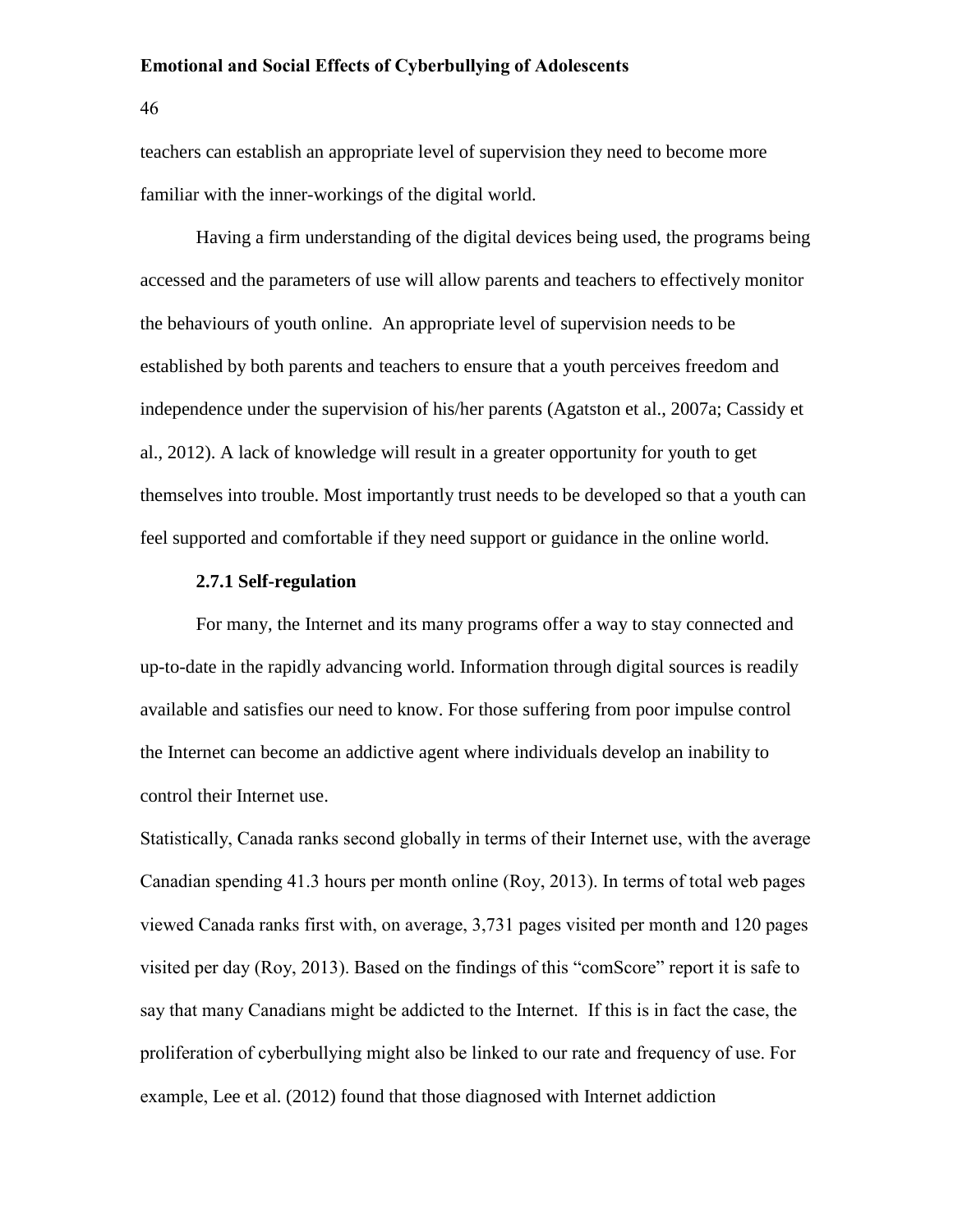47

demonstrated increased levels of trait impulsivity that were comparable to patients diagnosed with pathological gambling. The preoccupation, mood changes and withdrawal associated with Internet addiction categorize it as a behavioural addiction and this has lead individuals to experience symptoms such as low self-esteem (Kim & Davis, 2009), shyness (Treuer, Fabian, & Furedi, 2001), depressive symptoms (Hollander, 2001), hostility (Ko et al., 2007) and anxiety (Lee et al., 2012). Like those with pathological gambling, patients with Internet addiction, when tested, are said to have longer reaction times on stop-signal trials in the stop-signal task (Goudriaan, et al., 2006; Grant et al., 2010). When examining a group of Internet addicted adolescents, Cao et al. (2007) determined that those with Internet addiction were more impulsive in their behaviours when ranked on the Barratt Impulsiveness Scale 11 (BIS011) and Go-Stop impulsivity paradigm.

This abovementioned level of impulsivity and persistence can also be linked to incidents of cyberbullying where individuals react without thinking about the long-term consequences of their actions or are repetitive in their actions toward others online (Kawa & Shafi, 2015). An inability to control one's urges or actions online can have a negative impact on the user as well as those sharing the digital space. Impulsivity connected with Internet use can often be dangerous as it can result in "carelessness, risk-taking, sensation-seeking and pleasure-seeking, an under-estimated sense of harm, and extroversion" (Hollander, 2001, p. 949). Building on the research carried out by Whiteside and Lynam (2001), d'Acremont and Van der Linden (2005) identify the following four impulsivity elements consistent among adolescents: "urgency, lack of premeditation, lack of perseverance, and sensation-seeking (Bhat, 2008). These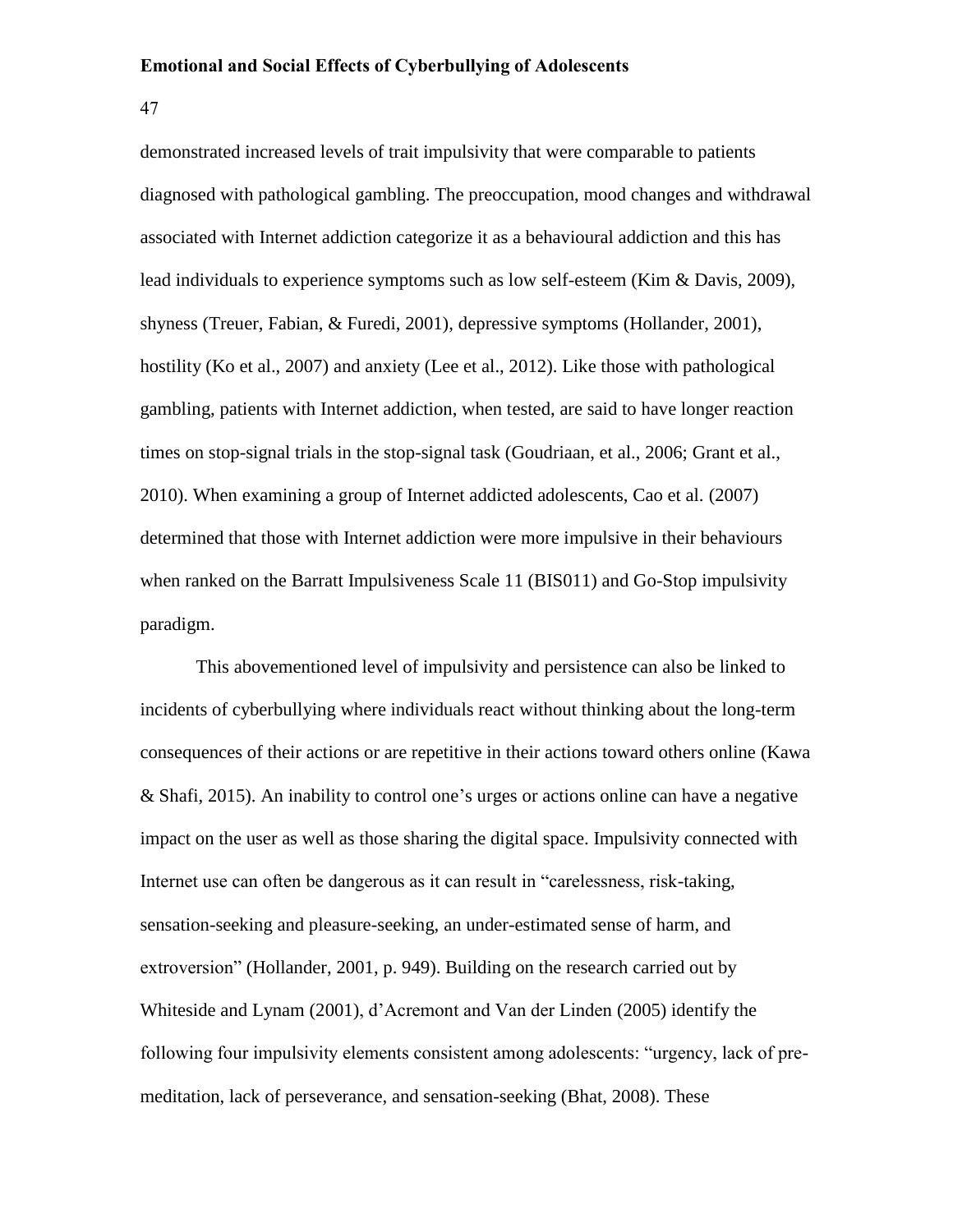48

characteristics are often consistent with individuals who participate in cyberbullying behaviour. A cyberbully might retaliate online to comments made by an individual in a school hallway without considering the long-term effects of their response. What might be perceived as a harmless prank could have devastating and unintended consequences for the victim. This impulsivity equates to a lack of consideration on the part of cyberbully and a list of social and emotional consequences for the victim.

# **2.7.2 Systems of reporting**

There are varying ways in which individuals can report acts of inappropriateness online. However, the user controls the limitations of this action. Based on the findings from twenty-seven published peer-reviewed journals prior to 2011 which identified rates of cyberbullying offences, Hinduja and Patchin (2012) determined a range of 3-44% of teens reported on the cyberbullying behaviour of others. If the youth believed or were aware of friends participating in cyberbullying behaviour they were more inclined to report it as well as admit that they themselves had engaged in cyberbullying behaviour (Hinduja & Patchin, 2013). However, when respondents stated that a parent or school official would punish them or others for participating in cyberbullying behaviour the child was less likely to report that they had participated (Hinduja & Patchin, 2013). Juvanen and Gross (2008) found 90% of youth did not tell an adult about cyberbullying incidents or behaviours because they believed that they "[needed] to learn to deal with it themselves" (2008, p. 502). Similar to the report by Juvonen and Gross (2008), Li (2010) found less than 35% of youth reported incidents of cyberbullying for fear that Internet access would be restricted. Agatston et al., (2007) found when, and if, youth did report incidents of cyberbullying they were more likely to report to their parents rather than to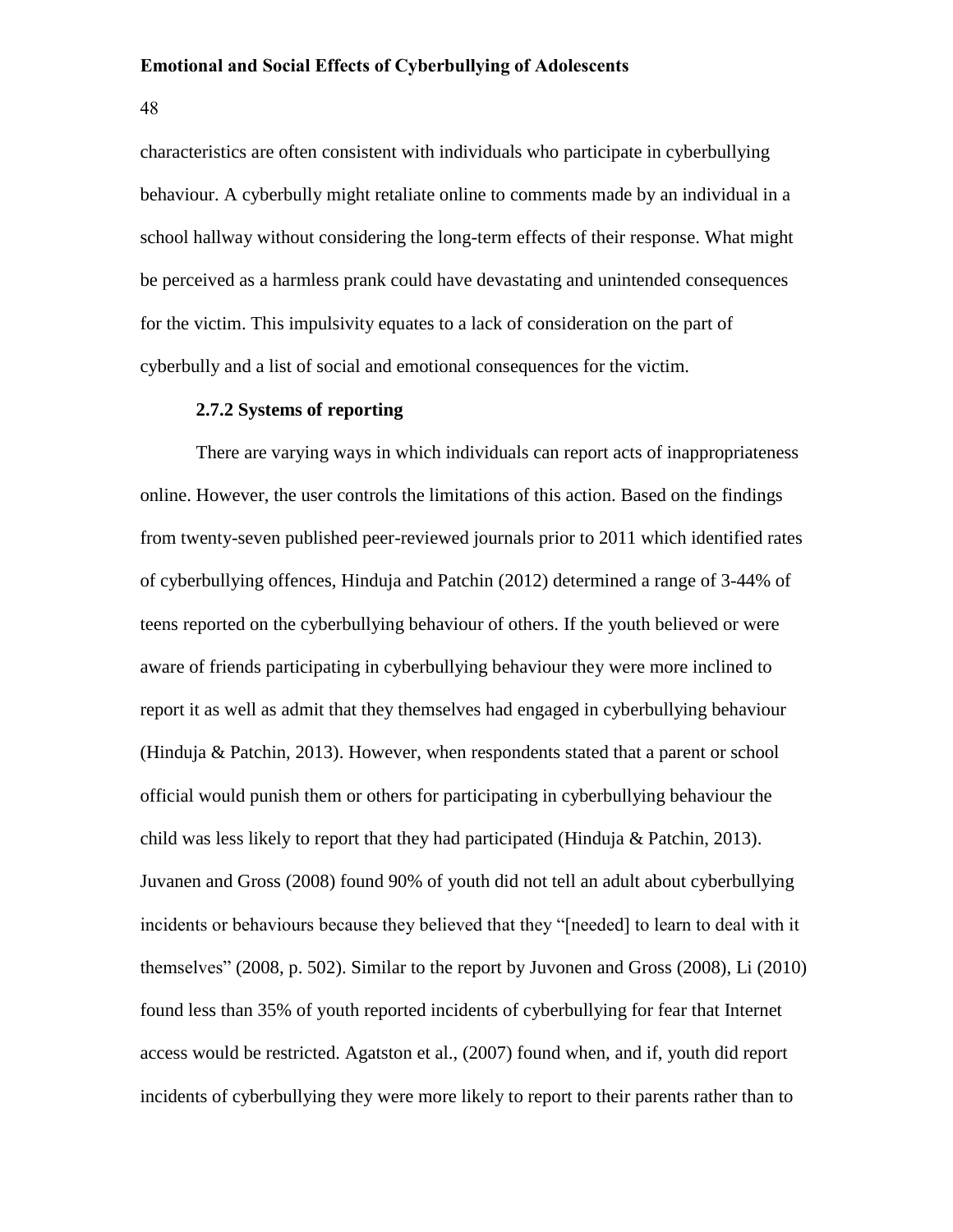49

school officials, especially if cyberbullying was threatening or harmful in nature. Reasons stated by students for this type of reporting were linked to student's attempt to avoid punishment as well as students believing that adults at school could do little to help them if they were experiencing cyberbullying (2007).

These statistics further support the claim that parents and teachers need to establish a healthy, trusting and caring relationship with their students or children in order to effectively mitigate and target cyberbullying behaviour. Similarly, adults need to become more familiar with the workings within the digital world so that when youth turn to them for support instead of their peers they can effectively assist them in helping them solve their problems. When cyberbullying incidents arise, students need to feel supported and need to be able to trust that something will be done about the problem. Furthermore, youth need not be punished for reporting incidents of cyberbullying but commended for taking the appropriate course of action. If a youth admits guilt, an appropriate level of education and counseling needs to be administered to ensure that lessons are learned and actions are not repeated.

A major difficulty in holding cyberbullies accountable for their actions is the systems of reporting in place. When youth do not report, or delay reporting, matters are complicated and this makes holding cyberbullies accountable more difficult. Youth need to be given an effective option to candidly and anonymously report incidents of cyberbullying so as to avoid being identified. Even though this might be difficult, as many victims know their cyber-attacker (Hinduja & Patchin, 2009; 2010; Juvonen & Gross, 2008), an option needs to be made available so youth victims feel safe and protected from further attack or retaliation.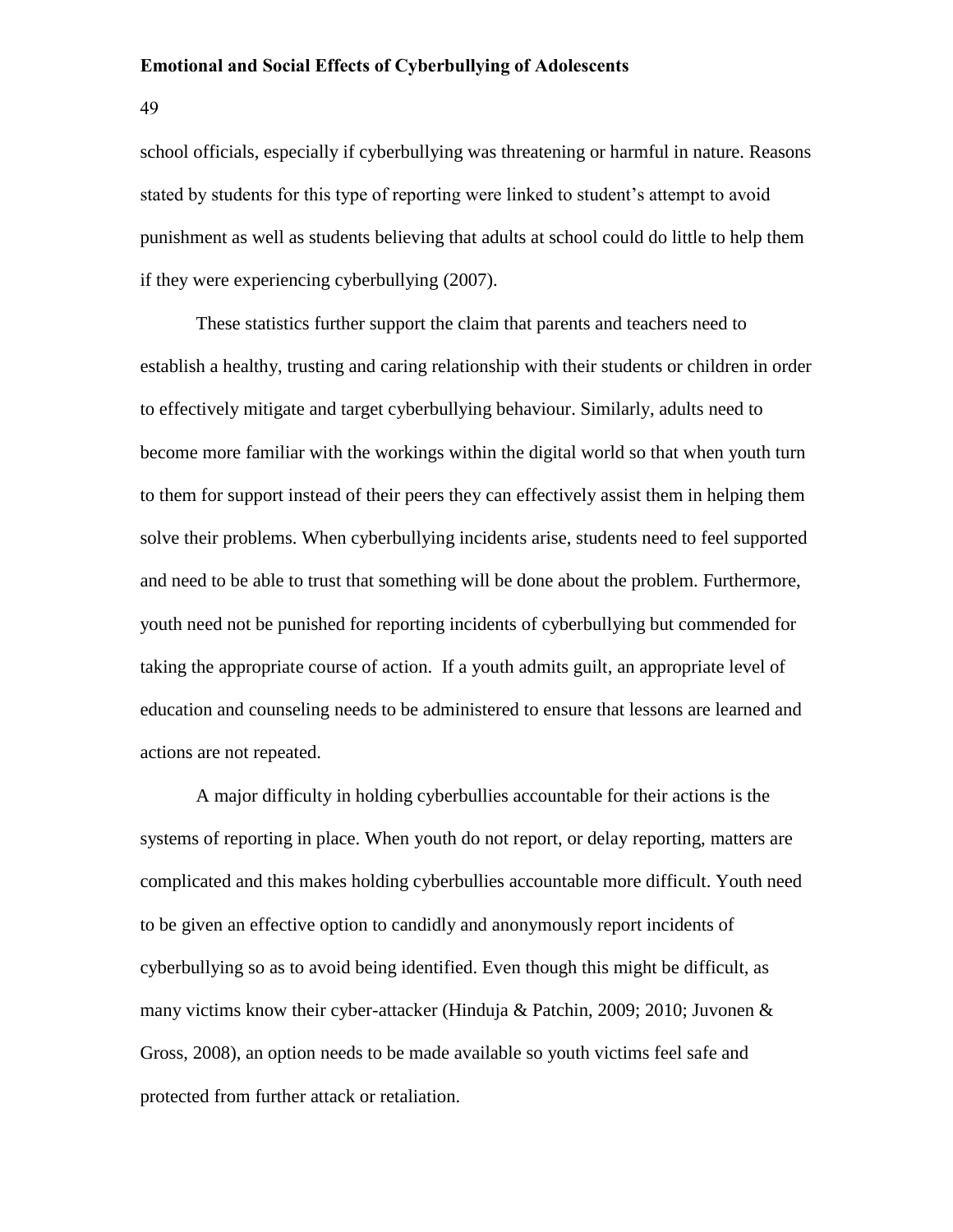50

# **2.7.3 Online empathy**

The establishment and development of empathy within young people plays a pivotal role in diminishing acts of bullying and cyberbullying. Empathy is defined as "an emotional response that stems from another's emotional state or condition [which] is congruent with the other's emotional state or situation" and it is thought to have two divisions, affective and cognitive empathy (Eisenberg & Strayer, 1987, p. 5; Topcu & Erdur-Baker, 2012). Research by Gordon and Green (2008) highlight the importance of "[developing] social and emotional competence and empathy in order to awaken a sense of moral responsibility among children" (2008, p. 35). Gordon and Green (2008) argue that when youth are taught to "understand how others feel and are encouraged to take responsibility for [their] actions and inactions, social responsibility rises and incidents of bullying fall" (2008, p. 35). Although Gordon and Green's Roots of Empathy (ROE) program is primarily linked to younger children it can be applied to the behaviours and attitudes of adolescents. In terms of developing empathy among adolescents, "equity becomes part of [a student's] moral compass, [and as a result students become] less dependent on authority figures and rules to direct [their] behaviour (2008, p. 36). Various studies have been conducted which highlight the link between increasing empathy in order to reduce rates of cyberbullying. Results from Ang and Goh's (2010) analysis found that subjects who demonstrated low cognitive and affective empathy had consistently higher cyberbullying scores. Steffen et al. (2011; 2009) found a correlation between low empathy scores and a higher incidence of aggressive cyberbullying behaviour. In a more recent study, Topcu and Erdur-Baker (2012) found affective and cognitive empathy worked effectively toward mediating the gender differences and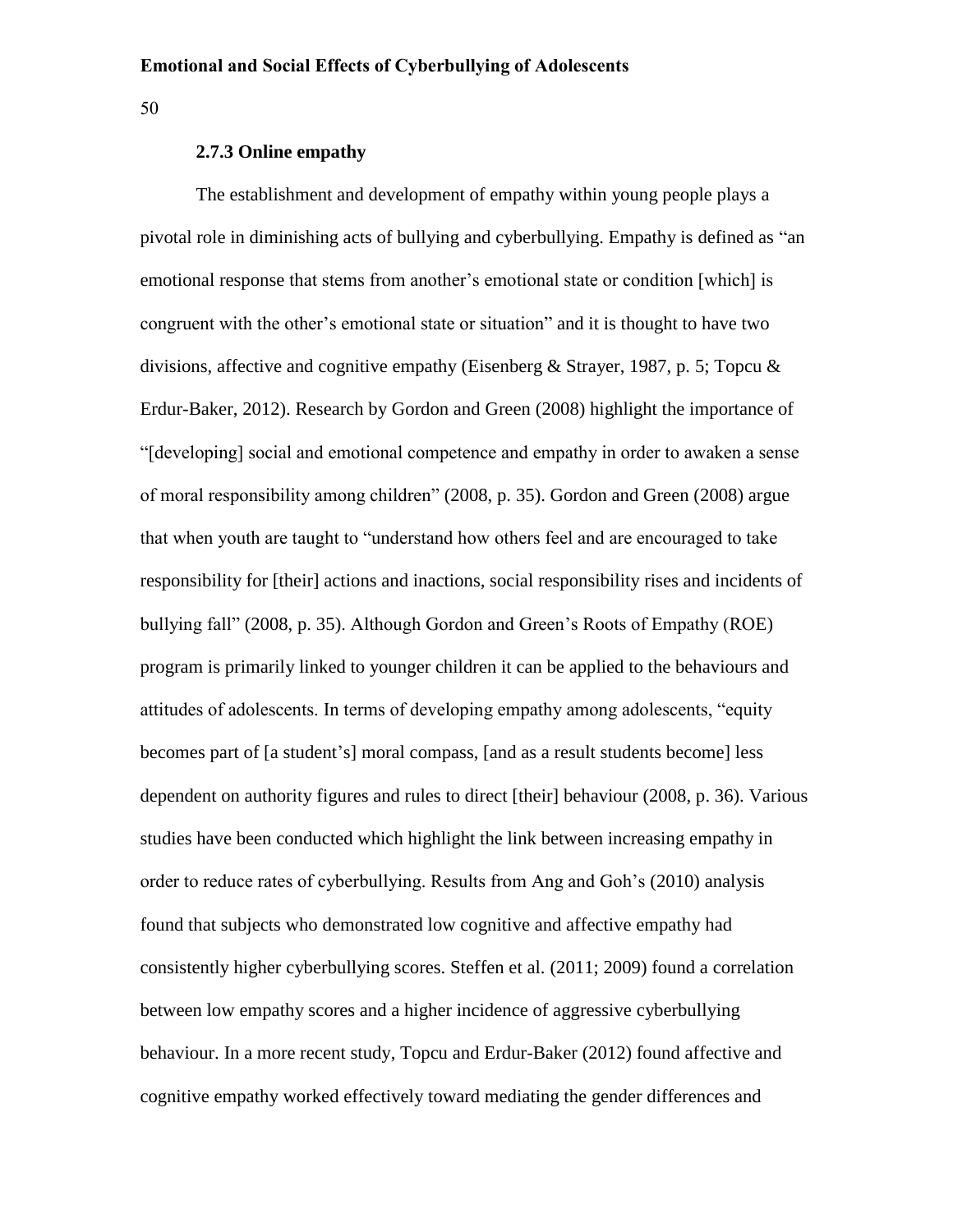51

diminishing the occurrence of cyberbullying. Without question empathy plays a part in diminishing acts of cyberbullying and when teachers and parents bolster and promote empathy among their children and students cyberbullying behaviour levels can be offset.

Nel Noddings' (2002, 2005) alternative perspective to character education suggests youth need to develop empathy and self-esteem through an ethic-of-care. Based on this model the practices of good ethics should not only form the basis of school curriculum but should also be practiced informally by parents at home and teachers within the school. According to Noddings, the holistic approach found within the ethicof-care model provides "students unconditional positive regard, modelling, dialogue, and practice in ethical caring [and] have much to teach us about addressing problem behaviours in school" (Cassidy et al., 2013, p. 590). Based on the impulsivity and unpredictability of adolescent users in the online world, empathy must be taught and encouraged at an early stage (Gordon & Green, 2008) in order to diminish acts of cyberbullying. Of Noddings' four components of a model for moral education, 'confirmation' is most widely recognized (Noddings, 1988). The model suggests confirmation can be achieved when teachers take time to establish trust with their students. Once trust is established, the act of confirmation is achieved when positive attitudes and behaviours are reinforced and encouraged and done so to educate young learners about the differences between good and bad behaviour and decision-making. Noddings' acquired and modified these ideas from Buber (Anderson & Cissna, 2012) who more accurately states that "in human society at all its levels persons confirm one another in a practical way to some extent or other in their personal qualities and capacities, and a society may be termed human in the measure to which its members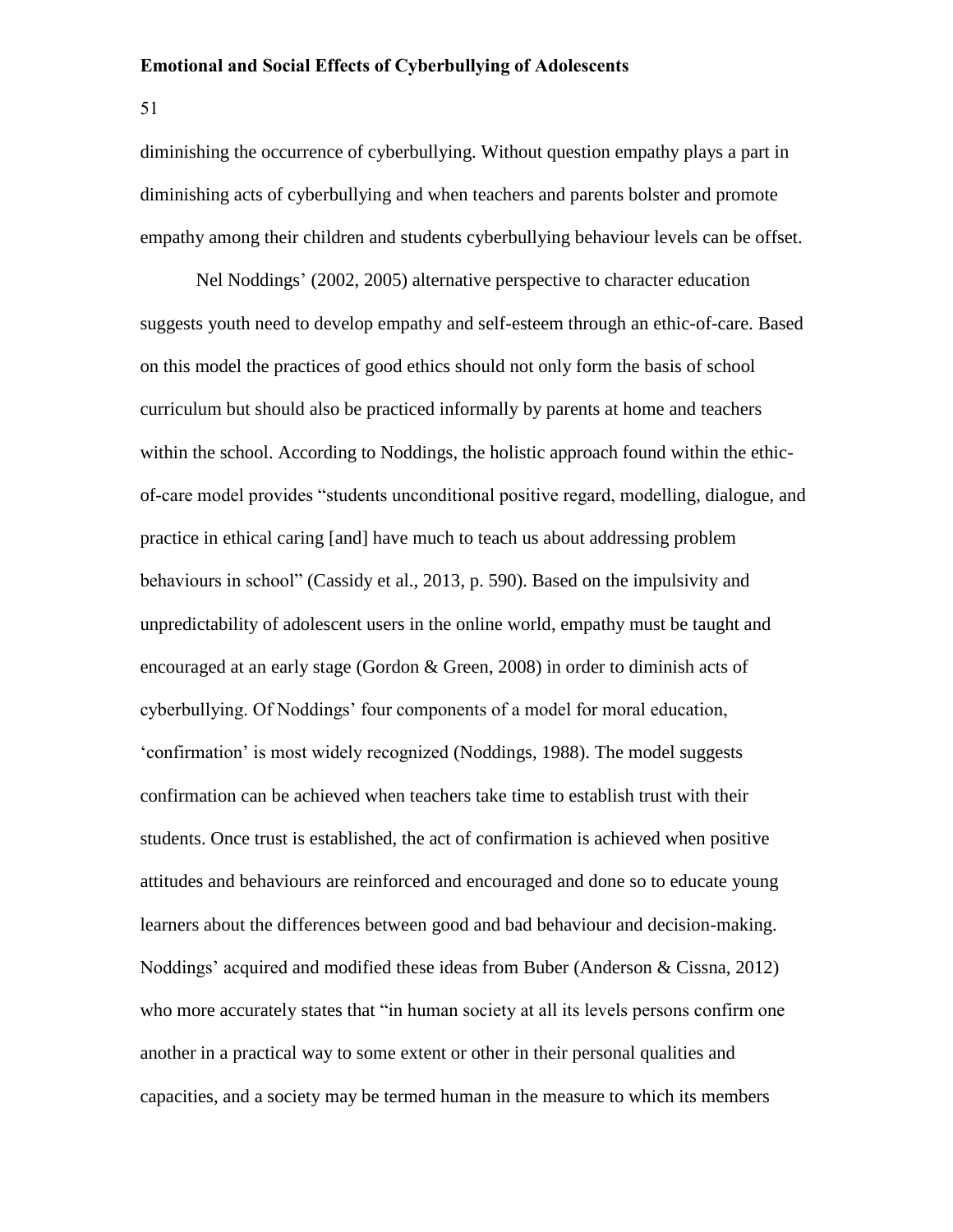52

confirm one another" (Anderson & Cissna, 2012, p. 136). Buber's description of 'confirmation' is different from that of Noddings' and recognizes it as a fundamental ontological move where trust is developed because we inherently trust other human beings. Buber's belief recognizes that human beings may disagree with each other or find each other strange or different but that individuals fundamentally recognize each other as legitimate human beings or what Buber called a "Thou" or the "I-Thou relationship" (Anderson & Cissna, 2012, p. 137). Trust whether it is inherent or acquired is an important factor when operating within the online world. Students within this setting are often unsupervised and are required to make important choices when nobody is watching. Before we can effectively support adolescents and help them to independently navigate the online world it is essential that we have a firm understanding of both Buber and Noddings' perspectives on the fundamentals of human interaction and confirmation.

# **2.8 Psychological Impacts Related to Cyberbullying**

Of the youth who are actively engaged in the online environment, almost a third report being contacted by someone they did not know through the Internet and that this contact made them feel uncomfortable (Kowalski et al., 2012). With youth using the Internet more than ever before (Li, 2010), further research has found links between the duration of Internet use and exposure to cyberbullying behaviour (Lenhart, 2006). Previous large scale cross-sectional studies have revealed that cyberbullying is a significant problem (Berson & Berson, 2002; Mitchell, Finkelhor, & Wolak, 2003; Ybarra & Mitchell, 2004a, 2004b). In these and other studies it was revealed that shortterm and prolonged exposure to cyberbullying can be directly linked to increased social anxiety (Juvonen & Gross, 2008), lower self-esteem (Hinduja & Patchin, 2008),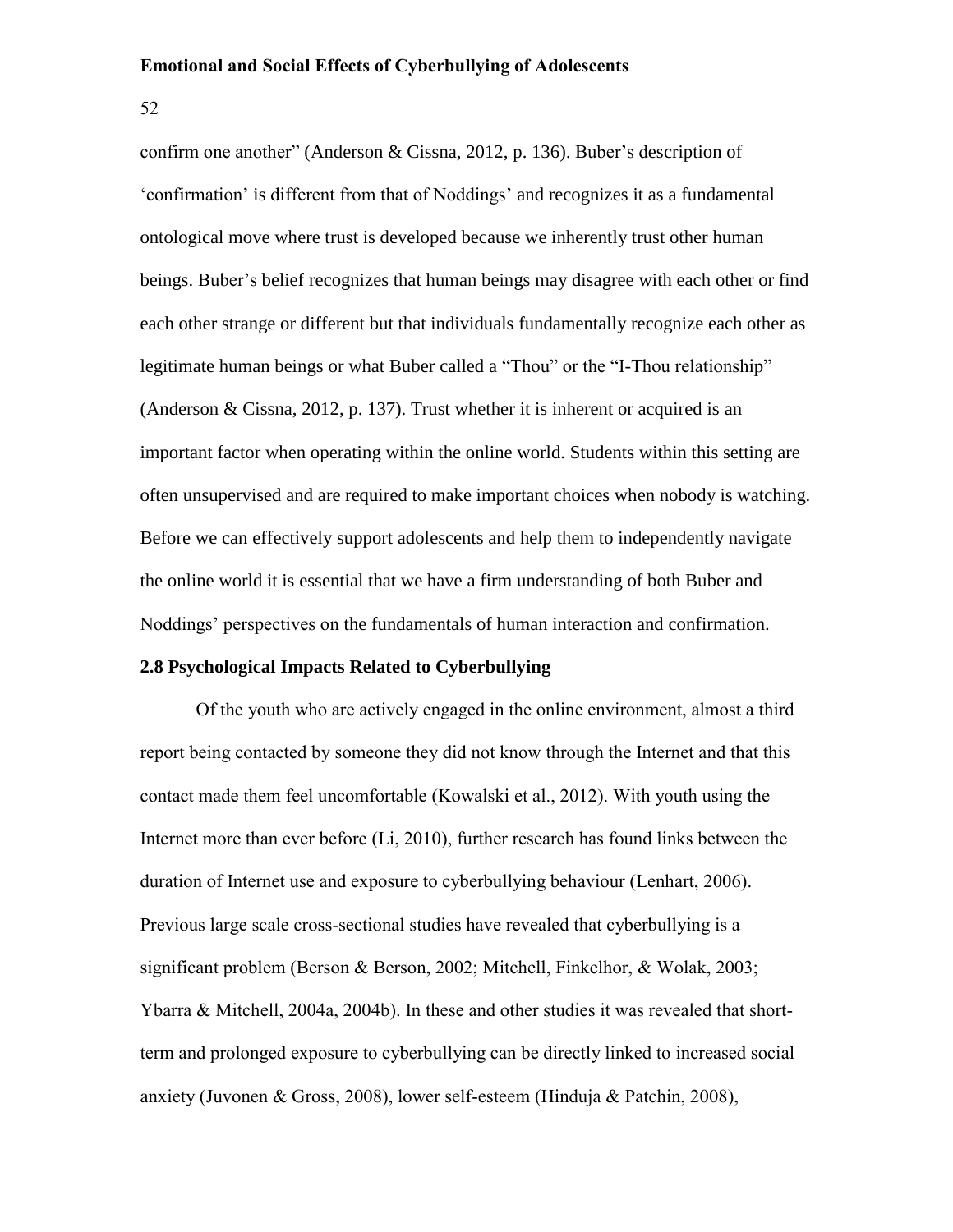53

depression (Wang et al., 2012), reported social difficulties (Ybarra & Mitchell, 2007), drug and alcohol abuse and eating disorders (Dehue, Bolman, & Vollink, 2008). Those directly impacted by cyberbullying are also more likely to skip school, to receive detentions or suspensions and are even more likely to bring a weapon to school (Ybarra et al., 2007). For many, acts of cyberbullying are more attractive than traditional face-toface bullying because they can be carried out more discreetly, more effectively and under the perceived anonymity of the digital world. According to research, incidents of cyberbullying often occur within the context of existing social relationships which challenges the commonly held assumption that this type of online misbehaviour is anonymous and further suggests that this type of abuse is relationship based (Craig & Pepler, 2007; Mishna, Saini, & Solomon, 2009). What is most disconcerting about the rate and frequency of cyberbullying acts is that very little is being done to support youth who have been cyberbullied, or being talked about to prevent these types of acts from happening (Agatston et al., 2007a).

# **2.8.1 Social anxiety**

Research has shown that students who cyberbully or are victims of cyberbullying may experience heightened social, emotional and health problems. Research has revealed that social anxiety, depression and low self-esteem are not only a consequence of, but a precursor to cyberbullying behaviour (Kowalski & Limber, 2013). Social anxiety refers to the "combination of fear, apprehension and worry that people experience when they anticipate being unable to make a positive impression on others, particularly in encounters within strangers in public settings" (Reid & Reid, 2007, p. 425). As a result, students suffering from the aforementioned symptoms can be seen as an "easy target" for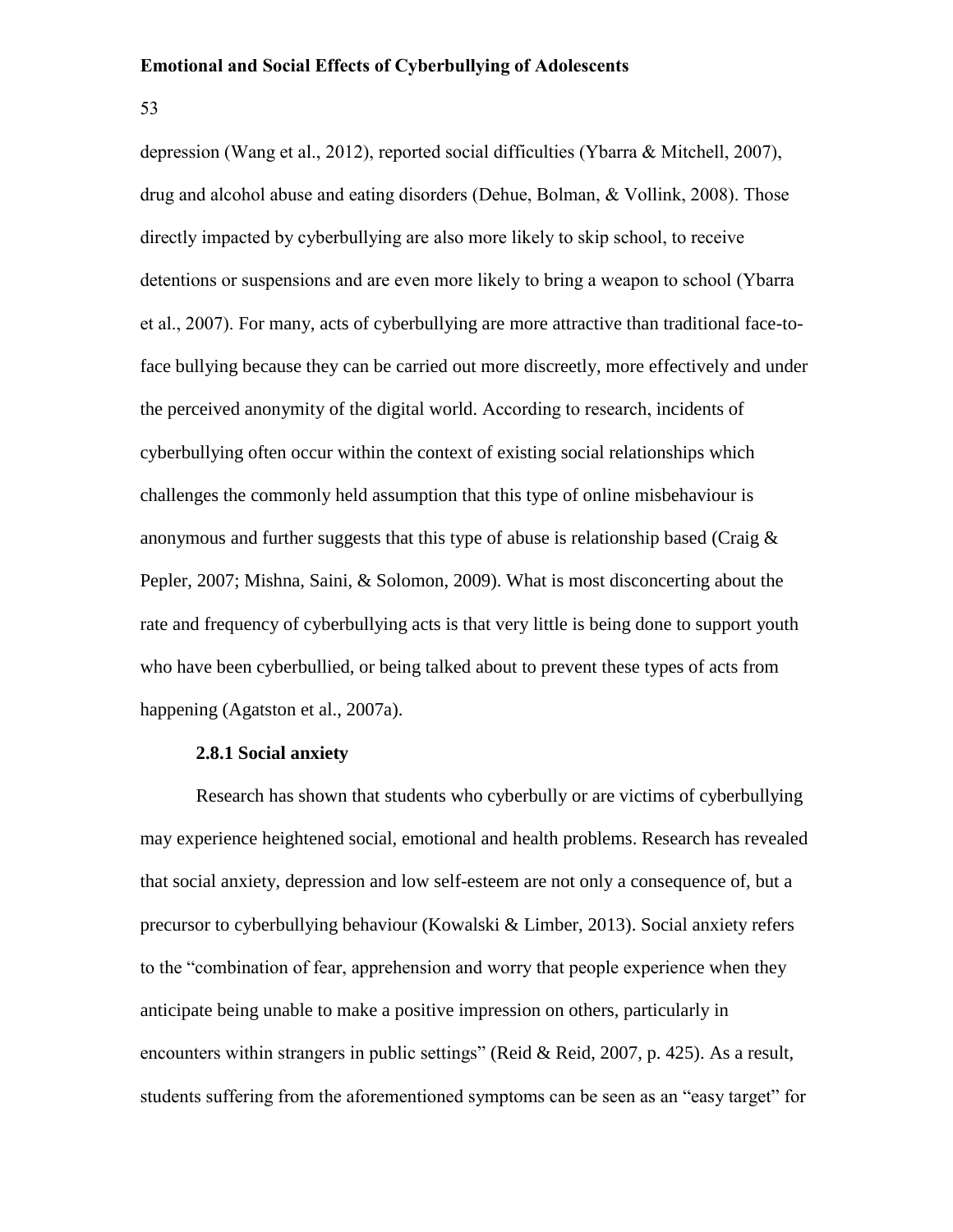54

continuous online perpetration (Kowalski & Limber, 2013, p. 514). An unfortunate fact for individuals suffering from social anxiety is that they often turn to the ease of social media and online messaging as a form of communication (Reid & Reid, 2007). This may allow anxious individuals to escape the fear associated with face-to-face interactions but it often results in individuals sharing more personal and emotional information than they should and opening themselves up to further bullying (Reid & Reid, 2007).

The fear of exclusion or rejection that many socially anxious individuals experience in social situations is often not escapable within the online world. In actuality, the structure of social media websites makes it very easy to ostracize, intimidate and exclude individuals. As a result, when socially anxious individuals participate in the online world they are subjecting themselves to an even greater onslaught of harassment than in the offline world.

# **2.8.2 Lower self-esteem**

The adolescent stage of development is important and a time when individuals develop their personal identity. Adolescent development is largely dependent on the societal influences that youth are exposed to and can be seen as a time of vulnerability and susceptibility. According to Patchin & Hinduja (2010)

youth tend to seek behaviours and situations that help them value themselves positively and avoid those who make them feel bad about who they are … [and] this ties into a child's perceptions and acceptance of his or her changing self and plays a critical role in directing his or her personal and even professional growth trajectory. (pp. 615-616)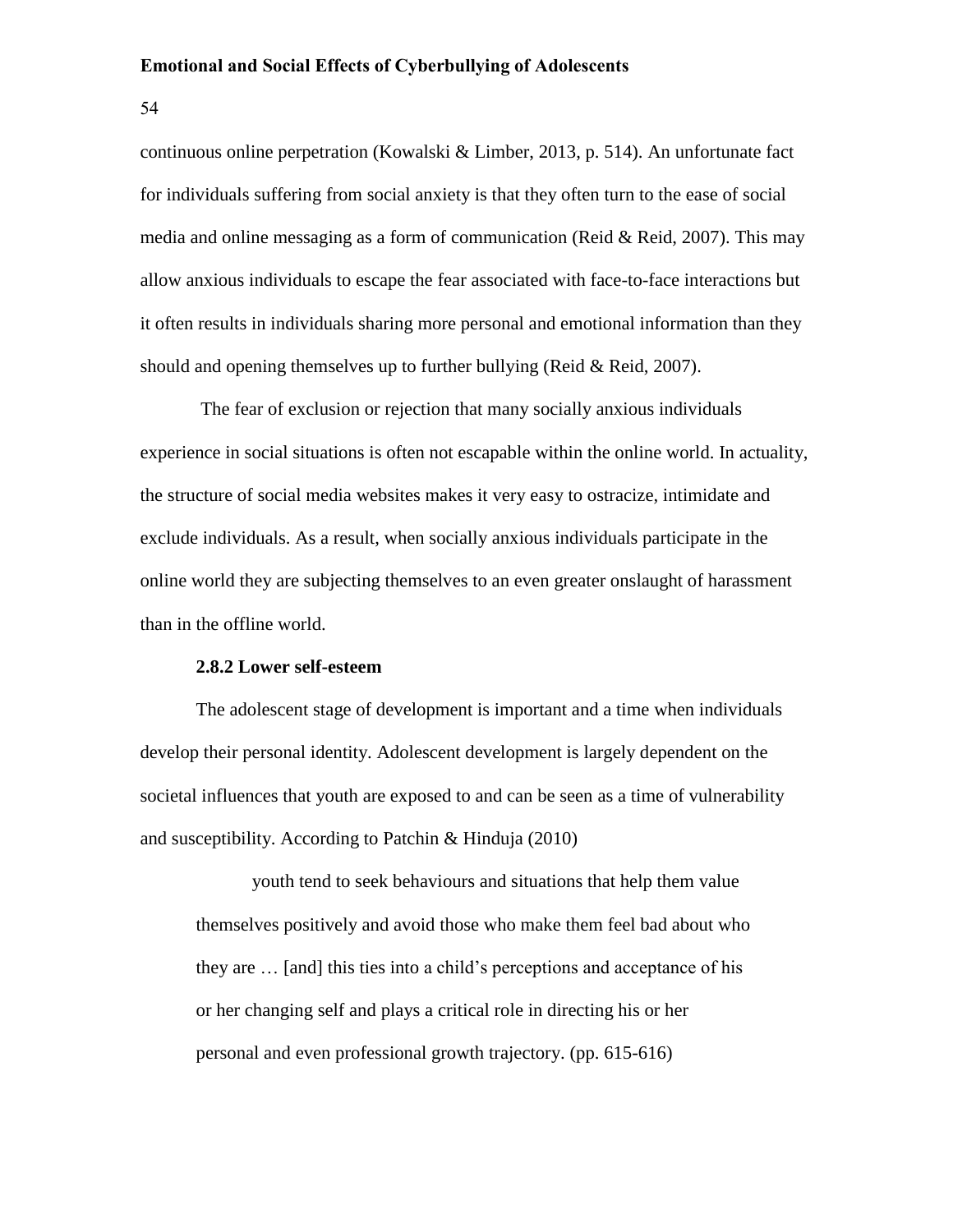55

The exponential growth of the online world and the rates of use among youth further complicate and expand the influences that youth are exposed to. As research suggests (Hinduja & Patchin, 2015a) individuals often act differently and more aggressively online than in traditional settings and these types of behaviours are having a negative effect on adolescent development. Self-esteem can be seen as a determinant or an indicator of cyberbullying behaviour. Valkenburg et al. (2006) define it as "an adolescents' evaluation of their self-worth or satisfaction with three dimensions of their selves: physical appearance, romantic attractiveness, and the ability to form and maintain close friendships" (p. 585). Leary and Downs (1995) recognize self-esteem as "an internal representation of social acceptance and rejection and a psychological gauge monitoring the degree to which a person is included versus excluded by others" (cited in Patchin & Hinduja, 2010, p. 616). Simply put, self-esteem refers to "a favourable or unfavourable attitude toward the self" (Rosenburg, 1965). Based on the aforementioned evaluations self-esteem can be primarily recognized as perception-based.

Research literature finds that those victimized by cyberbullying acts are more likely to have lower self-esteem than non-victims (Beaty & Alexeyev, 2008; Wild, 2004). An explanation for these findings could be that the act of cyberbullying itself decreased the victim's self-esteem or that individuals with lower self-esteem are seen as easier targets for cyberbullying. Findings related to cyberbullying perpetration and self-esteem have been somewhat inconsistent and inconclusive. Studies have found that self-esteem can be both higher (Rigby, 1991; Salmivalli et al., 1999) and lower (Jankauskiene et al., 2008; Yang et al., 2005) among cyberbullies. Research has also found there to be no significant difference in self-esteem levels among cyberbullies and non-cyberbullies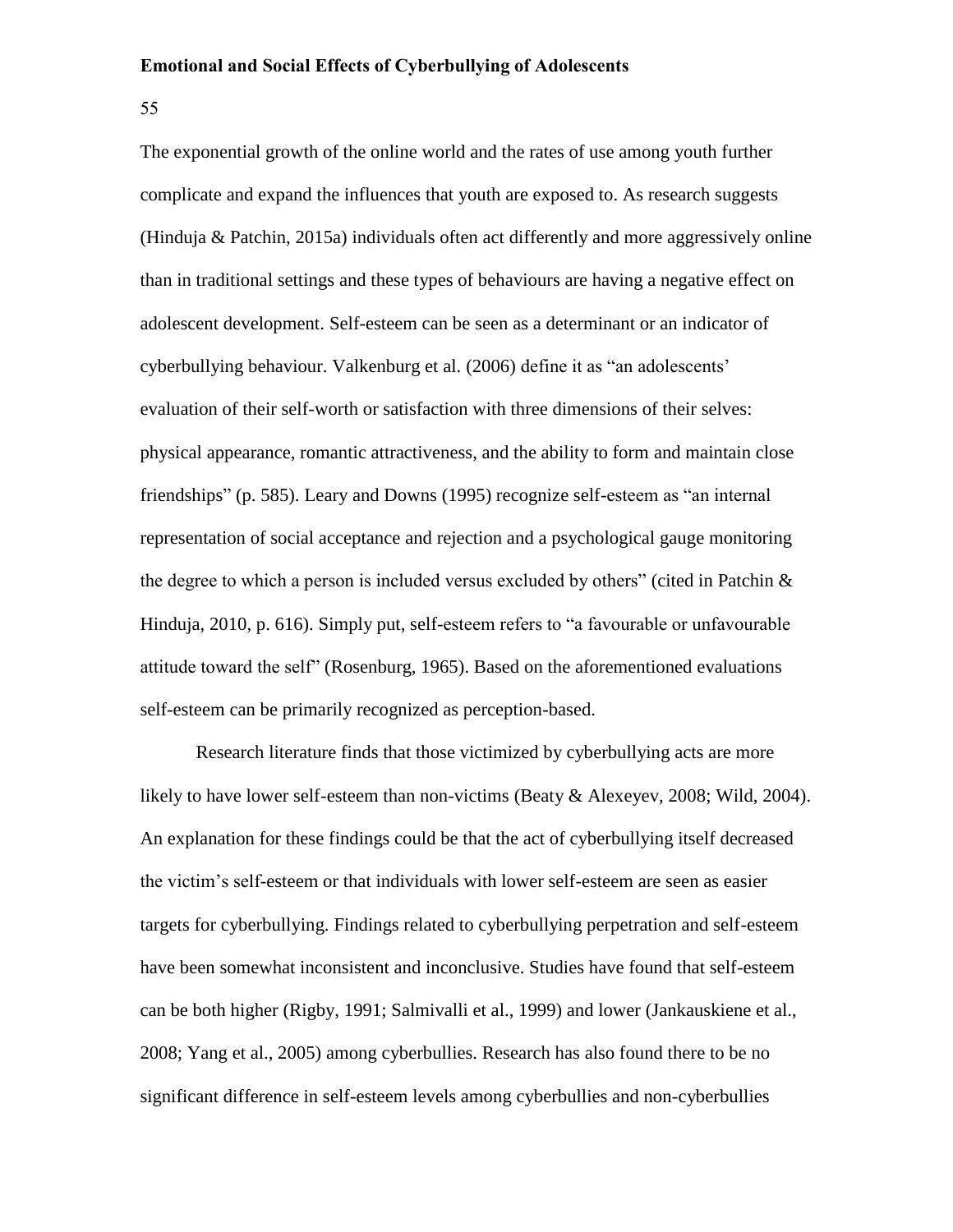56

(Seals & Young, 2003). However, the direction of more recent research suggests that cyberbullies, when compared to their apparent victims, have lower self-esteem levels (Patchin & Hinduja, 2010b). Brewer and Kerslake (2015) determined that self-esteem was a significant individual predictor of both cyberbullying perpetration and victimization and that individuals demonstrating low self-esteem were very likely to report participation in cyberbullying acts. These findings suggest that in order to reduce the incidence of cyberbullying greater energy needs to be directed toward improving selfesteem among adolescents.

# **2.8.3 Depression, self-harm and suicidal ideation**

Victims of cyberbullying were significantly more likely to report negative psychological health symptoms such as: depression, self-harm and suicidal ideation than those not affected by cyberbullying (Chang et al., 2013; von Marees & Petermann, 2012). Mental health issues can be both a cause and effect for initial or continued cyberbullying perpetration (Bauman et al., 2013). Research suggests that prolonged exposure to cyberbullying acts, specifically repetitive attacks (Dooley, Pyżalski, & Cross, 2010) put individuals at an even greater risk for developing negative psychological symptoms. Research suggests that individuals who develop depression as a result of cyberbullying are also at greater risk for developing other mental health issues such as self-harm and suicidal ideation (Hinduja & Patchin, 2010).

The source and subsequent impact of cyberbullying has been the subject of much research and debate with conflicting findings. Watkins et al. (2010) and Rivituso (2014) suggests that in the majority of the cyberbullying cases they researched victims knew their attacker. However, Tippett & Kwak (2012) and Kowalski and Limber (2007) found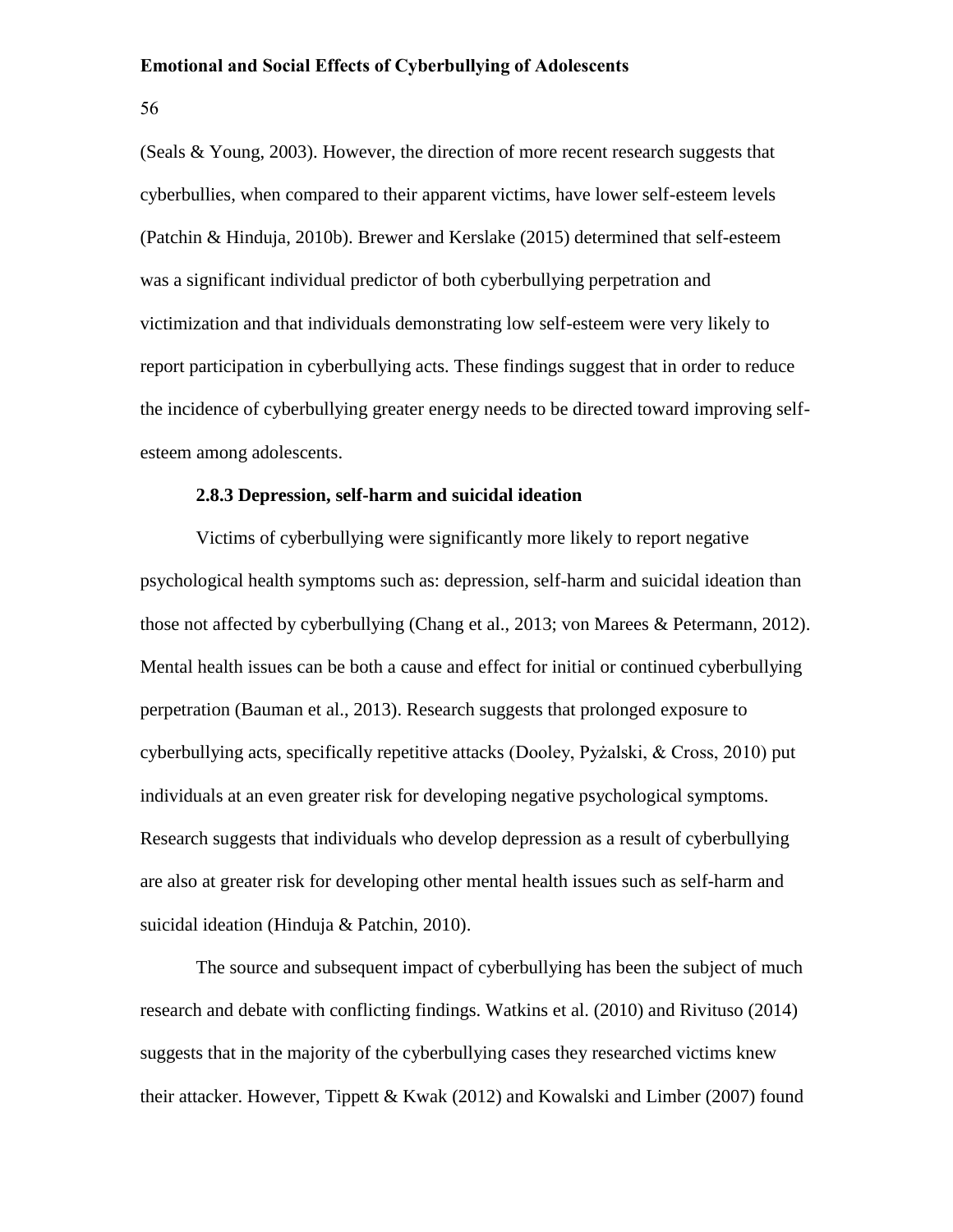57

that more often than not the victim did not know the aggressor. These findings are important in understanding effect, as it has been found that the impact of an attack by a stranger was harmful (Vandebosch & Van Cleemput, 2008) but not as severe or long lasting than acts committed against victims who knew their attacker (Juvonen & Gross, 2008; Mitchell et al., 2015). The gravity of these acts can be linked to personal connection between victim and attacker that can lead the victim to internalize the issues associated with the attack and this has more detrimental mental and physical health effects (Juvonen & Gross, 2008; Lenhart et al., 2011; Mitchell et al., 2015).

The psychological ramification of being a cyberbully also plays a significant role in creating negative psychological effects. Research by Campbell et al. (2013a) found that cyberbullies reported social difficulties and high levels of stress, depression and anxiety when compared to non-bullies. Based on the aforementioned findings cyberbullying acts have the potential to create a continuous cycle of perpetration and victimization. Furthermore, exposure to cyberbullying acts can often be heightened when someone who is clinically depressed turns to the Internet, and more specifically to social media to share their personal issue. This level of vulnerability demonstrated in an online setting can have devastating effects and make an individual an easy target for cyberbullying attack.

# **2.8.4 Eating disorders**

The negative ramifications associated with cyberbullying behaviour also extend into the realm of healthy living. Numerous studies have identified cyberbullying as a cause in generating eating disorders among males but the majority of research suggests these disorders are more commonly associated with female users (Calvert, 2009; Hay &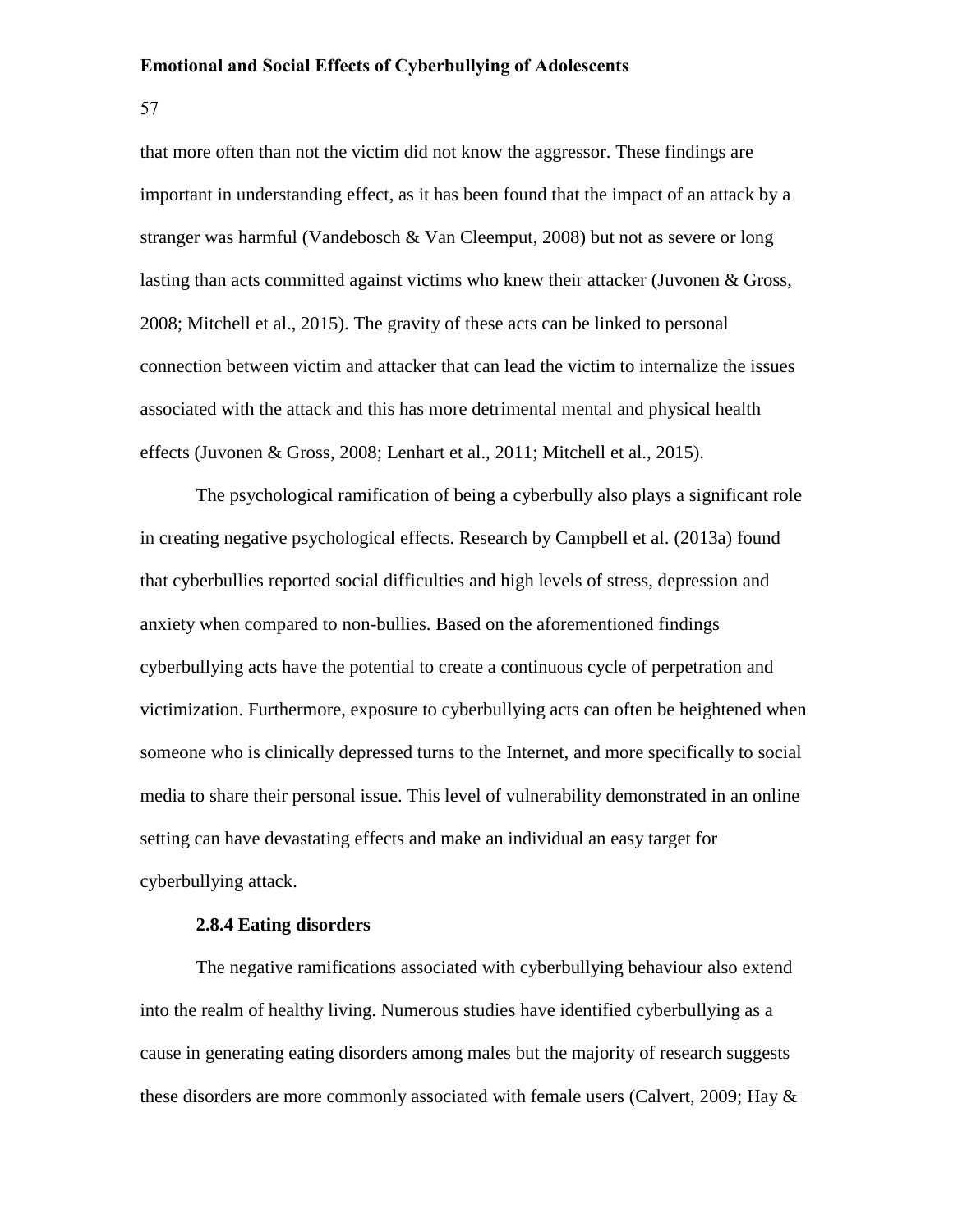58

Meldrum, 2010; Mishna et al., 2011). Adolescent users within the online world post and share personal information, photographs and other materials pertaining to their life and increase their level of vulnerability and susceptibility to being attacked. Under the perceived anonymity of the online world individuals act differently than in the face-toface environment (Suler, 2004). As a result of these behavioural tendencies, comments are often made without proper consideration for the impact they will have on the intended target. Based on level of vulnerability experienced within the developmental adolescent stage, a passing comment in the online world can transpire into something much more complex for an adolescent user. This argument is further supported when we evaluate the unrealistic expectations society puts on both male and female beauty (Sharp et al., 2001). Societal pressures to be fit, thin, muscular, tan and to have perfect features causes adolescents to go to extremes to achieve these expectations. Modified images that are designed to make models look 'perfect' frequently circulate throughout the online world. These computer-generated images create an unachievable look that many adolescent users strive to achieve and broadcasts the message that if you are not flawless you are a not beautiful (Kaltiala-Heino et al., 2000). These images in combination with the abuse and harassment brought on by cyberbullying attacks only perpetuate the problem. When users receive messages and comments of unrealistic expectations from online aggressors this creates an unhealthy, unsafe environment for adolescent development. Although research related to cyberbullying and eating disorders found that more females than males experienced eating disorders, the problem is relevant for all. If we want to encourage healthy, active living we must work to diminish the mindset that society has created and encourage users to be individuals and proud of who they are and what they look like.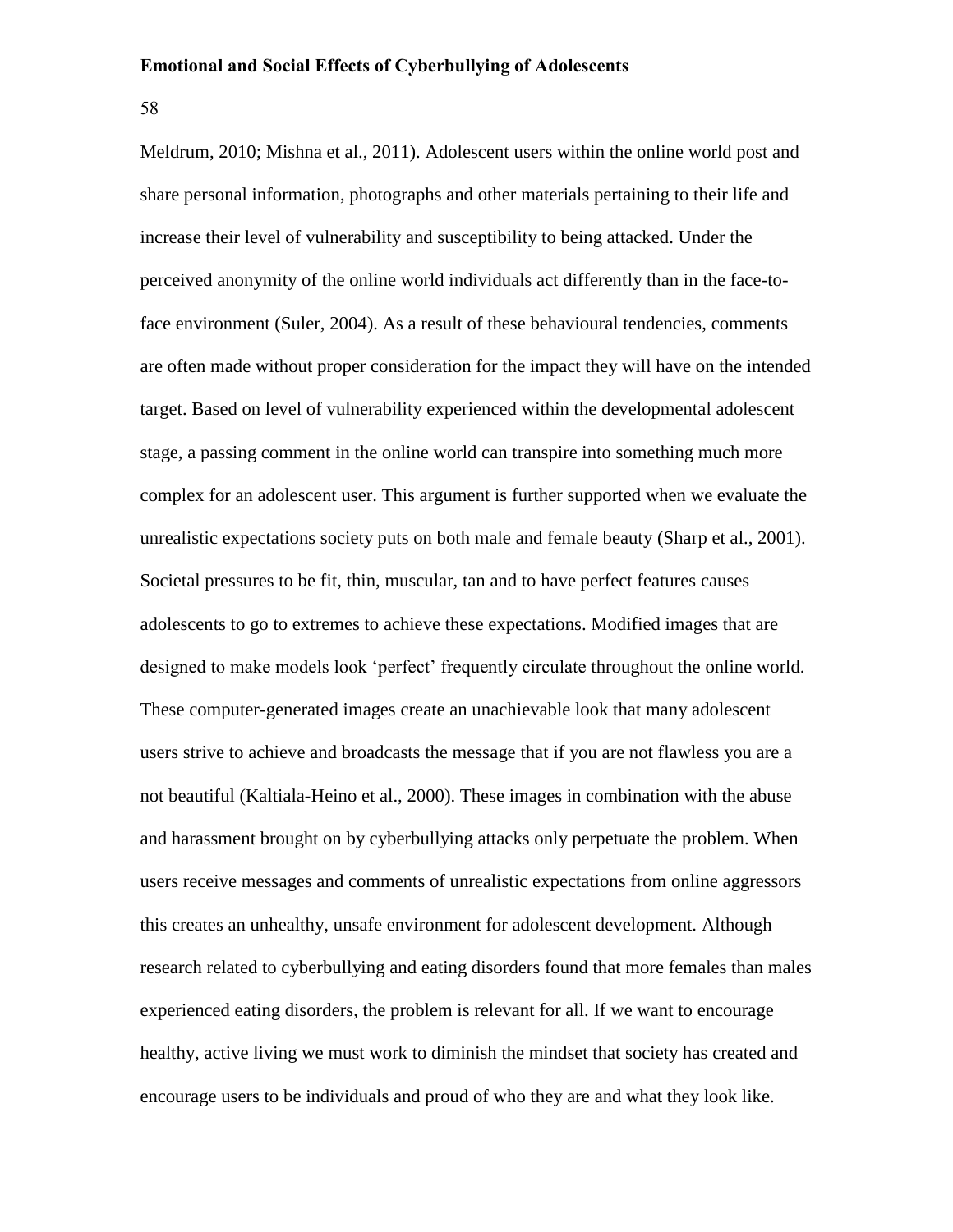59

# **2.8.5 Substance abuse**

Several harmful and provocative behaviours have been created by acts of cyberbullying. Of such risk behaviours drug and alcohol abuse have become an unfortunate side effect. Mitchell et al. (2007) found that the negative psychological effects of cyberbullying often result in individuals engaging in substance abuse behaviour. Drugs and alcohol become a means to cope or to temporarily mask the effects of cyberbullying (Litwiller & Brausch, 2013; Perren et al., 2012). Substance abuse can also be linked to youth exhibiting more outward, more violent forms of aggression towards others creating a cyclical pattern of violence (Cleary, 2000; Ma, 2001; Nickerson & Stater, 2009). Drug and alcohol use brought on by cyberbullying perpetration can also increase youth suicide rates (Litwiller & Brausch, 2013). "Substance use may contribute to habituation of physical pain and psychological anxiety associated with self-harm. Specifically, substance use may enable adolescents already experiencing suicidal desire to perform suicidal behaviours, and exacerbating pre-existing negative moods" (Litwiller & Brausch, 2013, p. 676). Research suggests that cyberbullying not only causes substance abuse but substance abuse can also be linked to cyberbullying participation (Australian Human Rights Commission, 2012). Furthermore, Harding (2013) found that high school students who cyberbully or are victims to such acts are more likely than students not involved in bullying to use alcohol, cigarettes and marijuana. These statistics are supported by Sticca & Perren (2013) who along with others (Campbell, 2005a; Dooley et al., 2010; Tokunaga, 2010) suggest that cyberbullying participation has become an even greater issue to that of traditional bullying due to the list of secondary and tertiary issues associated with such acts. Substance abuse as has been described is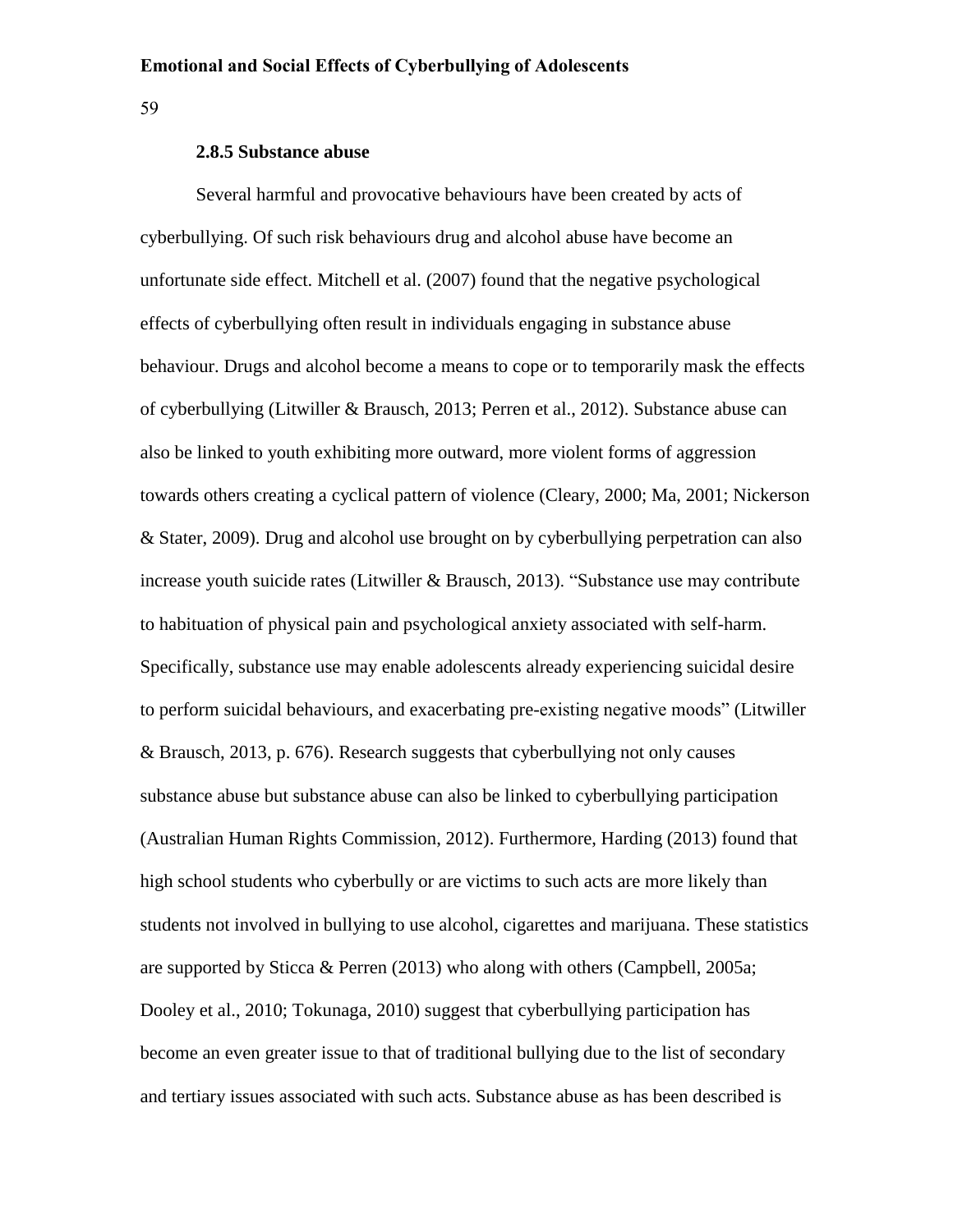60

just one of the many repercussions of involvement or victimization. It is time that attention and resources be directed toward preventing and maintaining stability in the online world. This must start at the grassroots level with how youth are trained and guided in the online world. Chapter three will provide a summary of the literary findings in hope solutions can be created and suggestions for future research can be generated.

Through this analysis it was proposed that cyberbullying acts have both short and long term social and emotional repercussions on adolescent digital users. Findings from this review reveal that acts of cyberbullying can be directly linked to elevated levels of stress, social anxiety, substance abuse, eating disorders, self-harm, suicidal ideation and in some cases suicide. With the support of the General Strain Theory (GST) and the General Aggression Model (GAM), a conceptual understanding of cyberbullying has been established and the results from these findings create considerable cause for concern in regards to mitigating and preventing such harmful acts. It has been determined that there are various factors which contribute to acts of cyberbullying. These include a lack of appropriate supervision, a lack of self-regulation, addictive technology behaviour, peer influence, variable family dynamics, gender differences and pre-existing psychological conditions; all of which greatly contribute to an individual's engagement or lack of engagement in cyberbullying behaviour. It was found that individuals act differently or lack inhibition within the online environment which greatly contributes to acts of digital deviance. The repercussions of such acts not only impact the social and emotional aspects of victims' lives but are also said to have an immediate impact on adolescent academic achievement and effects that last into adulthood. A lack of understanding of applications and websites and overall guidance by both teachers and parents contributes to youth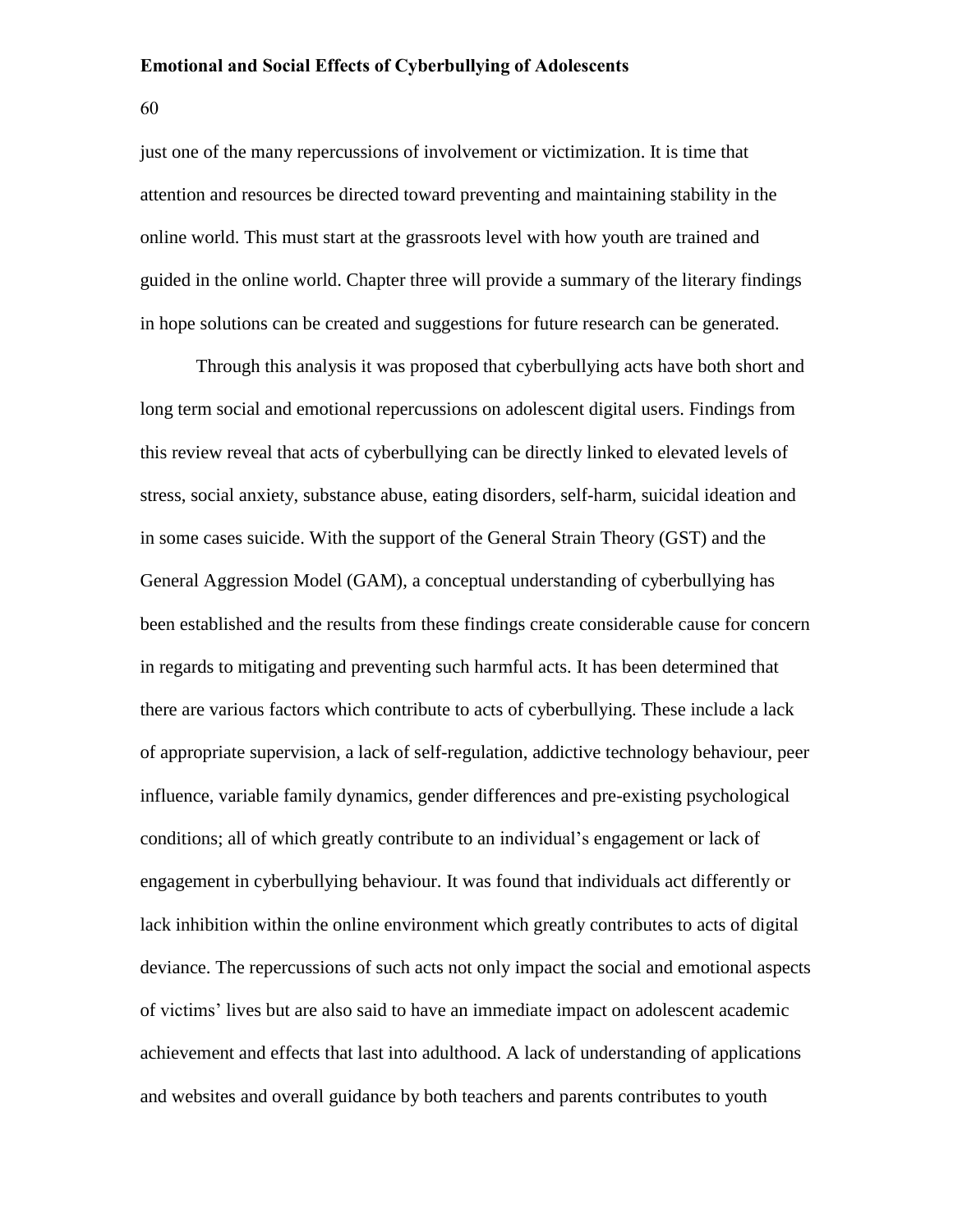61

losing trust in their adult supervisors. This has created an environment where youth rarely report acts of cyberbullying and a cycle of abuse has perpetuated itself. Based on the experiences of youth within the online world, a lack of empathy and an increased level of impulsivity have also contributed to the creation of a toxic online environment. Through the promotion and installment of digital citizenship programs it is hoped that students will develop more accountability and a better understanding of their actions while working toward bettering their behaviour in the online world. Through these experiences it is hoped that youth can develop greater empathy, reduce stress levels and maximize the educational capacity of the digital world.

In Chapter three, intervention and prevention strategies will be discussed to help further mitigate the impact of cyberbullying behaviour. Strategies for dealing with cyberbullying will be discussed along with marked educational campaigns, digital citizenship initiatives and suggestions for future research in this topic area.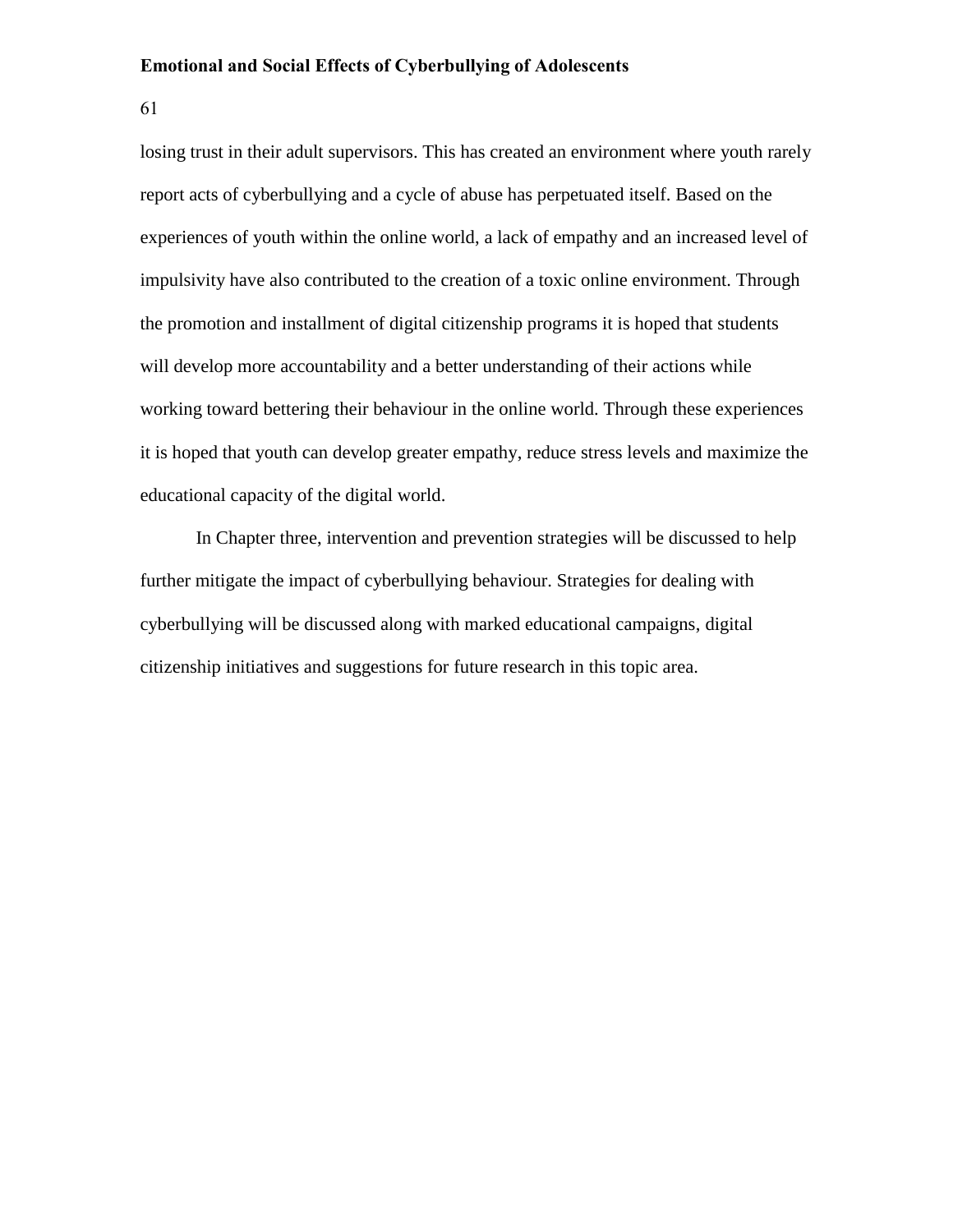62

# **Chapter 3**

# **3.1 Intervention and Prevention Strategies**

Cyberbullying to date has received significant media attention due the frequency, prevalence and severity of such incidence. The way we as a society communicate and exchange information has changed drastically over the last decade and continues to change today. An unfortunate side effect of this type of use has been the rise in acts of online abuse and misuse. With an even greater number of youth accessing the Internet than ever before it is critical that resources are directed toward helping minimize and resolve acts of cyberbullying (Mishna et al., 2012).

There are various reasons why adolescents participate in cyberbullying behaviour but many are based on the standard of maintaining or improving ones status within their social realm. Why specific individuals choose to cyberbullying is often difficult to determine based on the individualistic nature of these actions. However, many causal factors among adolescent perpetrators can be linked to pre-existing social, emotional and psychological insufficiencies such as low self-esteem, a lack of empathy, low selfconfidence and high levels of impulsivity. Often individuals turn to cyberbullying as a way to improve self-worth and make themselves feel better. Stress and strain brought on by peer pressure, inadequate school-based performance and family problems greatly influence an individual's motivation to cyberbully. Often those who have been cyberbullied retaliate or redirect their aggression toward another victim. The ease of online interaction makes acts of cyberbullying more appealing as they can often be carried out with relative ease and maximum efficiency. When combined with 24/7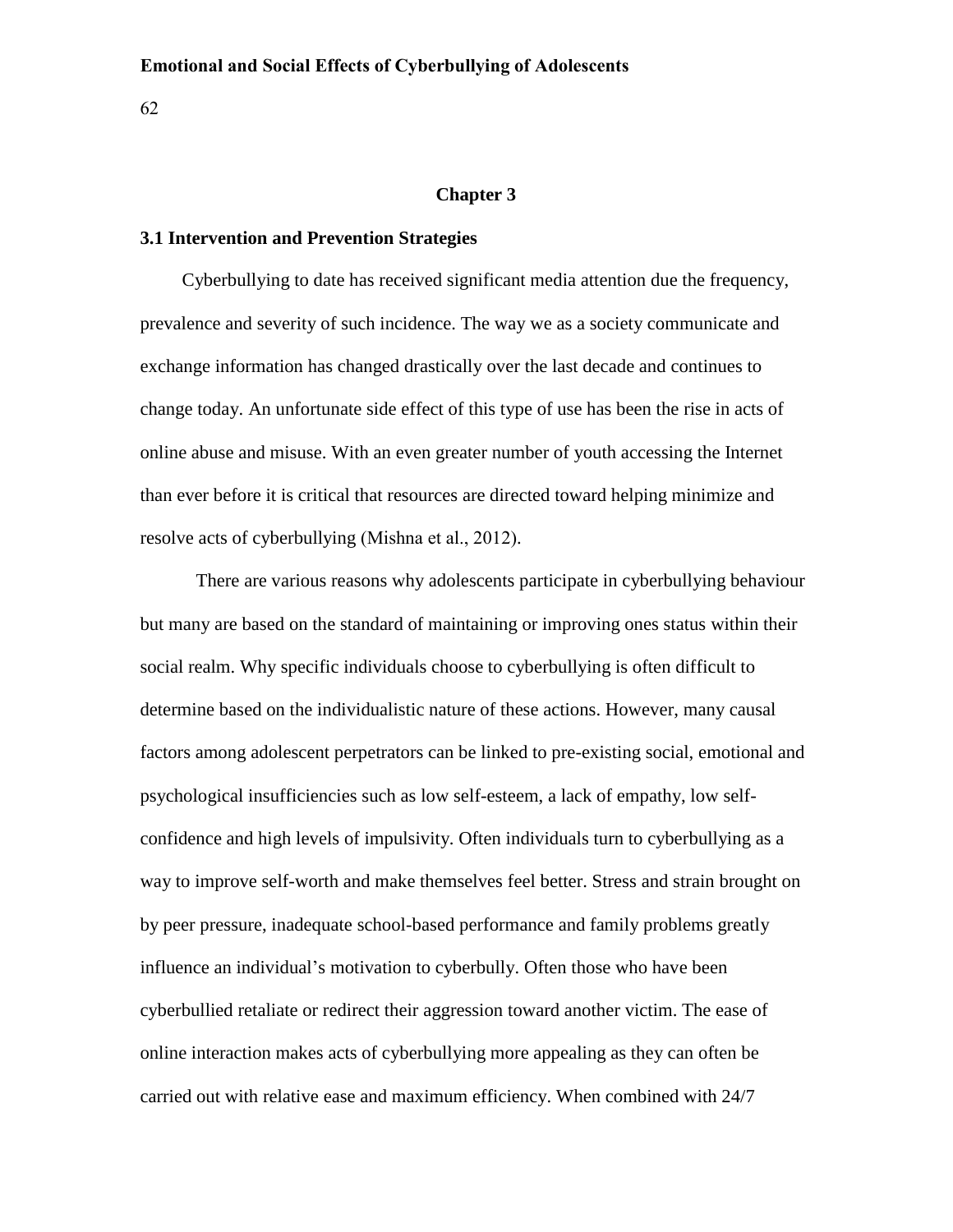63

accessibility and limited supervision adolescents have the ability to say what they want, to who they want, when they want with limited consequences. The freedom that the Internet affords allows individual to exercise power, control and unlimited access over their victim. In this inescapable environment perpetrators can continuously and repetitively exert control over their victims in order to make themselves feel better.

# **3.1.1 Strategies for dealing with cyberbullying.**

The emotional and social effects of cyberbullying are devastating to our adolescent users. Strain, as outlined within Robert Agnew's General Strain Theory (GST), can be closely connected to delinquency and deviance generated and perpetuated by acts of cyberbullying. In order to minimize cyberbullying we must effectively eliminate sources of strain. The difficulties associated with this are that each individual experiences strain uniquely. In order to effectively eliminate strain we must make every effort possible in both the online and offline world to eliminate the potential for harm to all students. This can be achieved by encouraging youth to treat each other respectfully through digital citizenship and character education programs. These programs can effectively encourage students to do the right thing even when no one is watching (Taylor, 2008). By building confidence, respect and social responsibility in students it is hoped that incidence of sadness, anxiety, anger, frustration and depression generated by cyberbullying can be avoided and that individuals will have the confidence to stand up to such acts. In building confidence and self-respect it is also hoped that individuals will also avoid certain behaviours such as retaliation or the negative psychological effects of eating disorders, drug and alcohol abuse, social isolation, self-harm and suicidal ideation. Just as it is important to build confidence it is equally important to effectively monitor the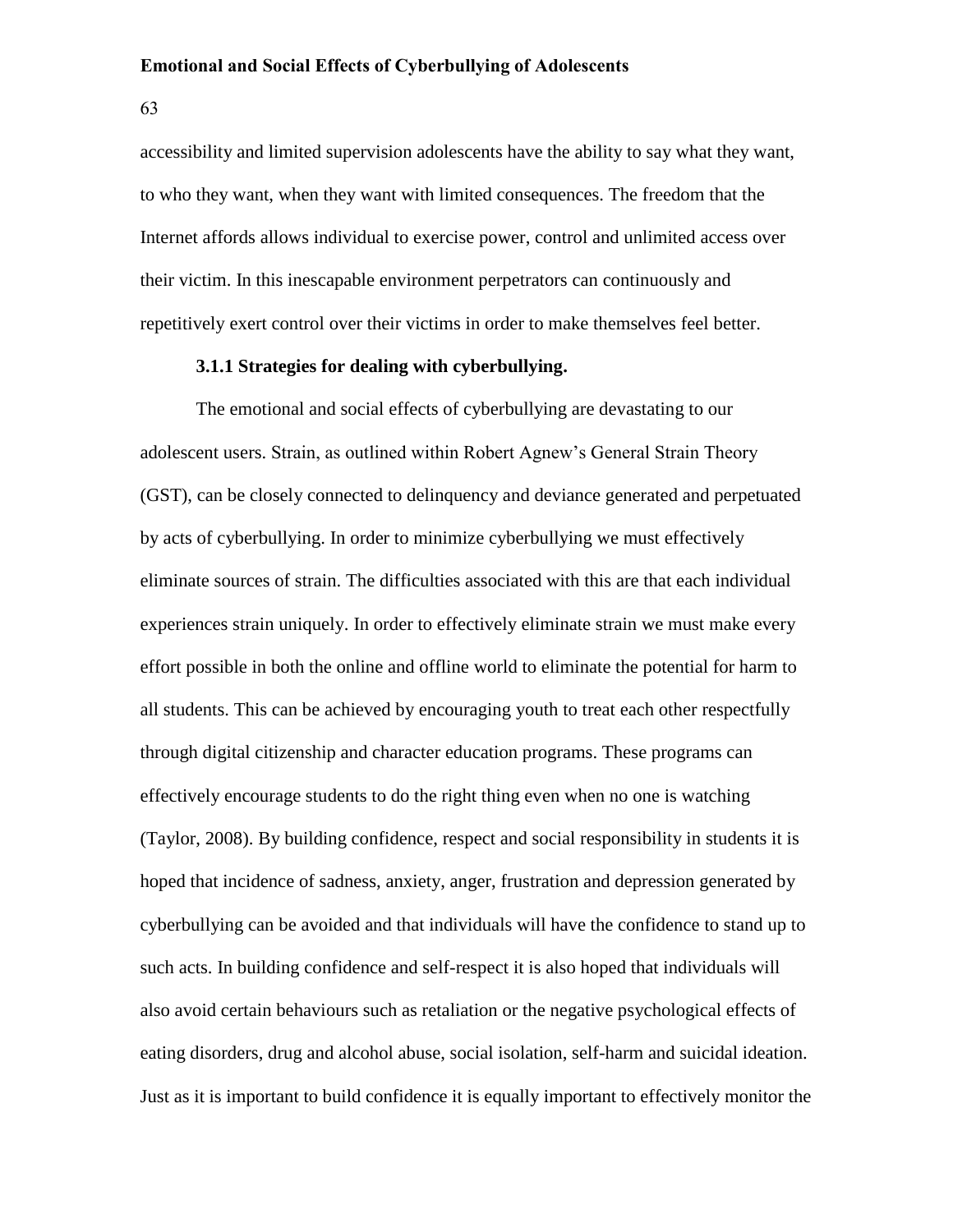64

psychological state of adolescent behaviour in order to avoid a progression of problems. When symptoms of strain, anxiety or depression become present it is the responsibility of the adults in the adolescent's life to take necessary action and seek medical support. Ignoring such conditions can and most likely will result in an escalation of the problem.

The General Aggression Model (GAM) was utilized to help us understand the routes and paths of aggression. By understanding the triggers for aggression we can work toward eliminating them and disrupt the cycle of cyberbullying perpetration and victimization. The various cues and precursors to aggression serve as a valuable guide for prevention. The GAM is functional in that it is considerate of multiple variables such as: gender, age, motives, personality, psychological states, socioeconomic status, values and perceptions when evaluating potential triggers. These are all important factors in understanding what leads individuals to participate in cyberbullying behaviour or exhibit acts of aggression in retaliatory ways. In assessing gender differences in cyberbullying the GAM serves as a valuable resource in helping explain the externalized and internalized differences in perpetration while also helping us understand how females' forms of aggression can often be more damaging because of their existential capacity to cause harm. By consulting with both of these theories we can effectively conceptualize the causes and effects of cyberbullying perpetration and victimization.

It is now important to formulate more specific strategies for how to best prevent and mitigate acts of cyberbullying. For this to work, it is pertinent we design, implement and maintain applicable programs to better support our digital users. As educators, parents and community members we need to improve the ways in which we support, protect and guide our adolescent digital users. We cannot assume that they are mature,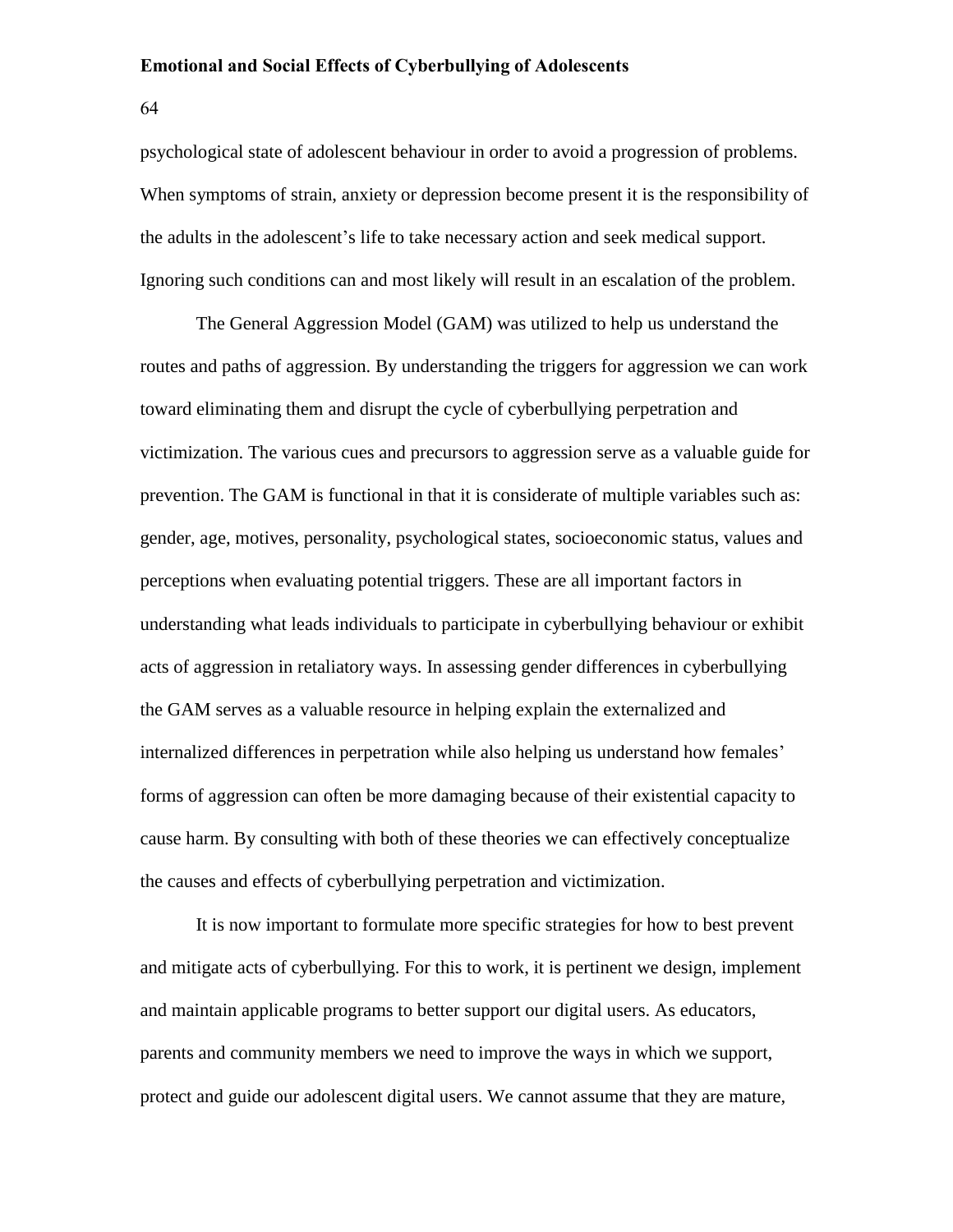65

responsible and knowledgeable enough to navigate the online world without proper support and supervision. In order to bridge the generational and technological gap that exists between digital immigrants and digital natives, parents, teachers and administrators must take time to ensure they understand the specifics of the ever-changing digital world that our adolescents are operating within (Prensky, 2001). This can be achieved by hosting a series of in-house information sessions where both parents and educators can become familiar with the digital platforms (social media sites, forums, application and messaging services) that adolescents are using to communicate and interact. Each of these sessions would be structured to reflect the unique challenges faced by students at specific grade levels.

For example, parents and teachers of grade nine students could attend introductory sessions related to understanding the parameters of social media use in the digital world. Within this session, adults could be introduced to the various programs and applications that youth are using to communicate and interact at specific grade levels. Currently, SnapChat, Instagram, WhatsApp, Twitter, Vine, Whisper and Yik Yak are among the most popular applications and websites being used by high school students (Conway, 2015). The pedagogical format of this session could be computer lab based which would allow parents and teachers to interact, engage and become more familiar with these programs in order to help protect the youth that use them. Other sessions at this grade level could include such topics as: Internet Safety, Understanding One's Digital Footprint, Self-Image and Identity and topics surrounding Cyberbullying. The format of these sessions could be presentation or lecture-based, small group or discussion-based where parents and teachers could interact, formulate and share positive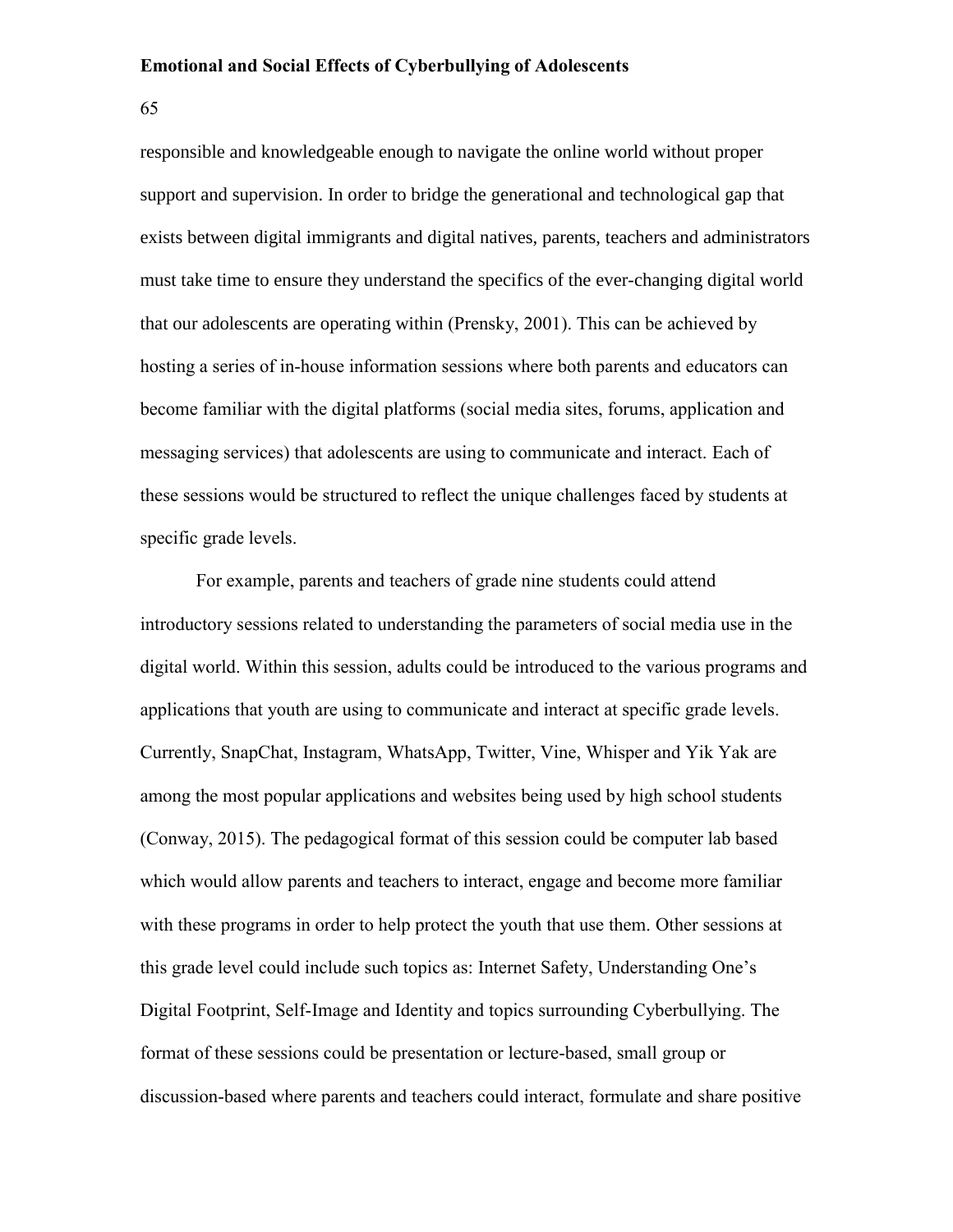66

and negative experiences associated with digital use. For this in-house session-based model to be successful, attendance and participation in the recommended five to six sessions must be consistent. Therefore, it would be proposed that parents must sign-up for these sessions in advance in order to secure their attendance in the program. The number of spots made available would be dependent on the number of individuals interested in participating in the program at the specific grade levels. If more interests is shown than anticipated more sessions can be created in order to accommodate.

The content and process of these sessions would be structured so that parents and teachers with little to no Internet or digital experience must attend a preliminary or baseline meeting where very basic digital information is presented. Before parents and teachers are permitted to sign up for grade-based sessions they must demonstrate proficiency in the preliminary topics. Examples of such topics covered within the baseline meeting might include educating parents and teachers on how to send an email, how to attach a document to an email, how to check browser history and how to set parental controls.

Once they have proven their digital capabilities, parents and teachers would be permitted to sign up for grade-based sessions that would be structured in a progressionbased manner. For example, topics within these sessions would start off at a basic level such as demonstrating an understanding of how to delete comments and images on various social media sites to more complex tasks such as becoming more familiar with the intricacies of privacy settings. At each of the grade levels, topics would be consistent with how this age group uses digital technologies. In order to prevent overlap curriculum would be structured so that each topic moves into the next and into the next grade level.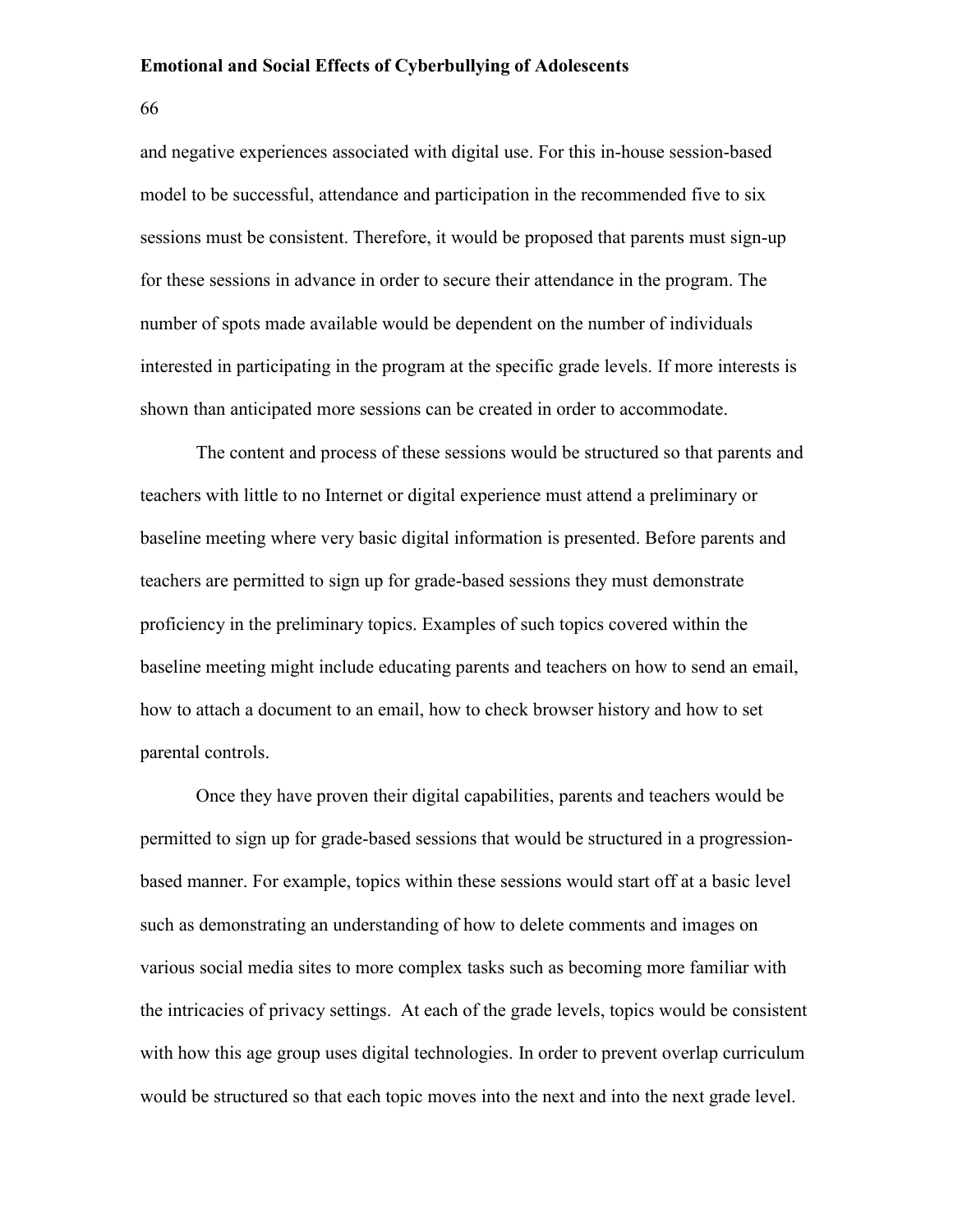67

In order to accommodate the language base of our school both preliminary and gradebased meetings would be provided in both English and Punjabi.

At the completion of these sessions it is hoped that parents and teachers will have: i) a well-rounded understanding of the programs and applications that students are using, ii) a variety of different strategies to help prevent online perpetration, and iii) the necessary resources to help support students who may fall victim to online issues or perpetration. By participating in such events teachers and parents will acquire knowledge and in turn gain the trust of adolescent users. This could result in parents and teachers becoming more capable in resolving problems that arise in the digital world. To improve trust we must also improve the level of interaction and communication we have with our children to ensure they feel comfortable, well supported and trusted as they venture into the online world. A greater level of consistency and coordination in communication between parents, teachers and students will ensure we are in support of the same issues and that the message is the same for all adolescent users.

We must also ensure youth are increasingly more self-aware of their actions and of the repercussions and the consequences of online misbehaviour. Youth need to be taught how to responsibly and respectfully use their devices and avoid giving them access to such devices until they are able to use them responsibly. I propose a similar model to what businesses and agencies expect of their employees. In this case youth should be expected to demonstrate and maintain digital citizenship before they are given online privileges. If youth, like employees, are found to be in violation of specific guideline, privileges should be revoked or greater education should be provided to help students understand what it means to be a good digital citizen. With school-related work becoming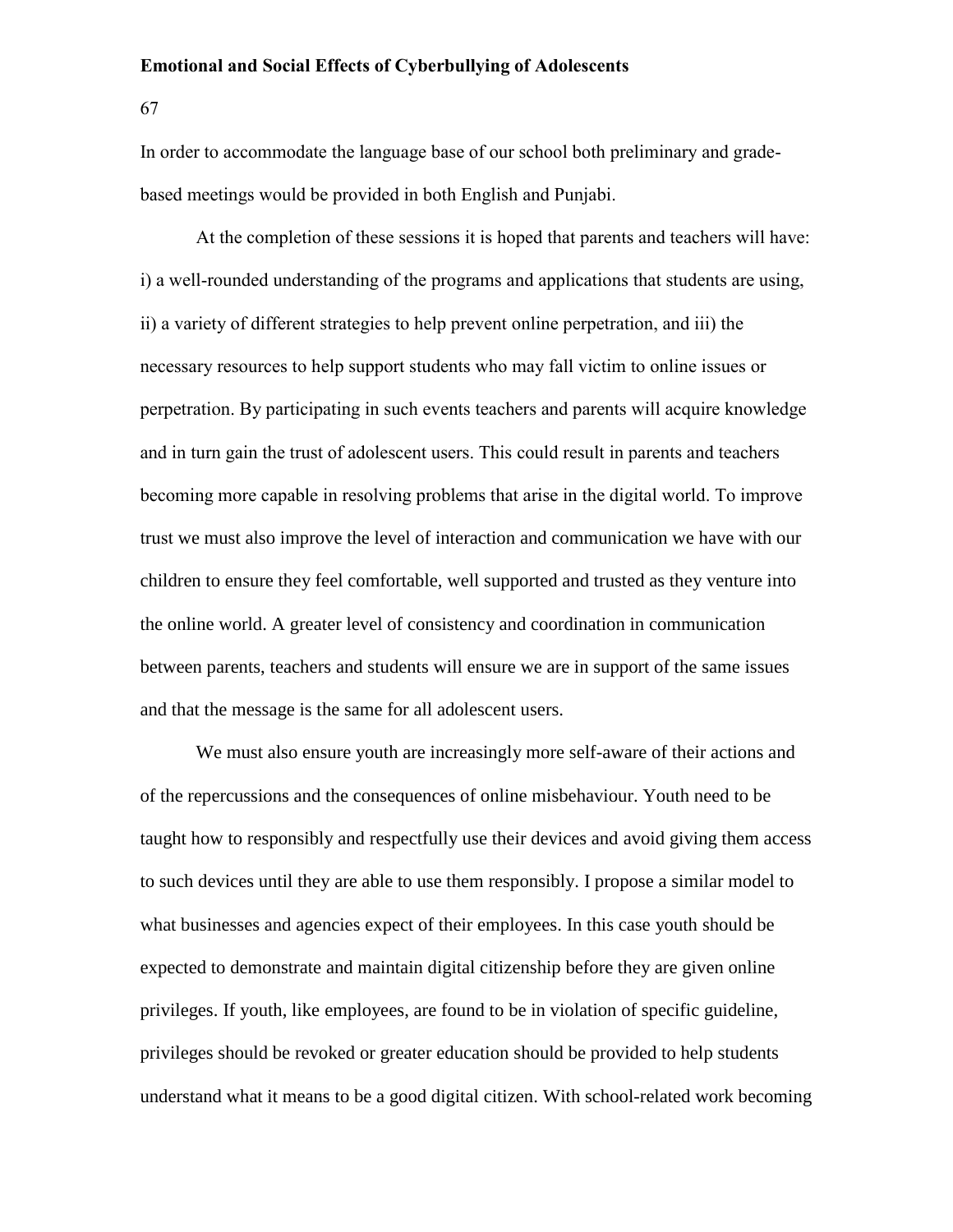68

increasingly more digital it is important that youth can be trusted to effectively complete assignments and projects online without issue. In a world where youth feel the need to be constantly connected to their peers we need to encourage youth to use their devices for more than just socializing purposes and seek out the educational potential of technology.

#### **3.1.2 Educational campaigns.**

District policies and protocol around cyberbullying and digital use need to be revamped to be more reflective of and consistent with adolescent technological use. Rules need to be consistent and well publicized so that all students and parents are informed and aware of expectations related to digital use. In order to hold individuals more accountable for acts of disobedience, youth need to be disciplined effectively in order to ensure a culture of bullying is not inadvertently created. More effective forms of regulation might include the implementation of digital citizenship training where students are taught how to become better digital citizens, how to develop good character, and how to become more caring, compassionate and responsible individuals. Restorative justice training programs have proven to be an effective form of education where social and interpersonal engagement leads to more balanced resolutions (Morrison, 2002). Within restorative justice sessions, it is reported that youth develop a greater understanding and greater level of empathy for their actions (Morrison, Blood, & Thorsborne, 2005). Due to the physical detachment that exists within the online world there is often a lack of emotional connection between perpetrator and victim. Through restorative justice sessions it is hoped that victims can take a more active role in expressing their feelings associated with being attacked and aggressors can take greater responsibility for their actions (Paletta et al., 2014). In this highly personalized approach, it is hoped that future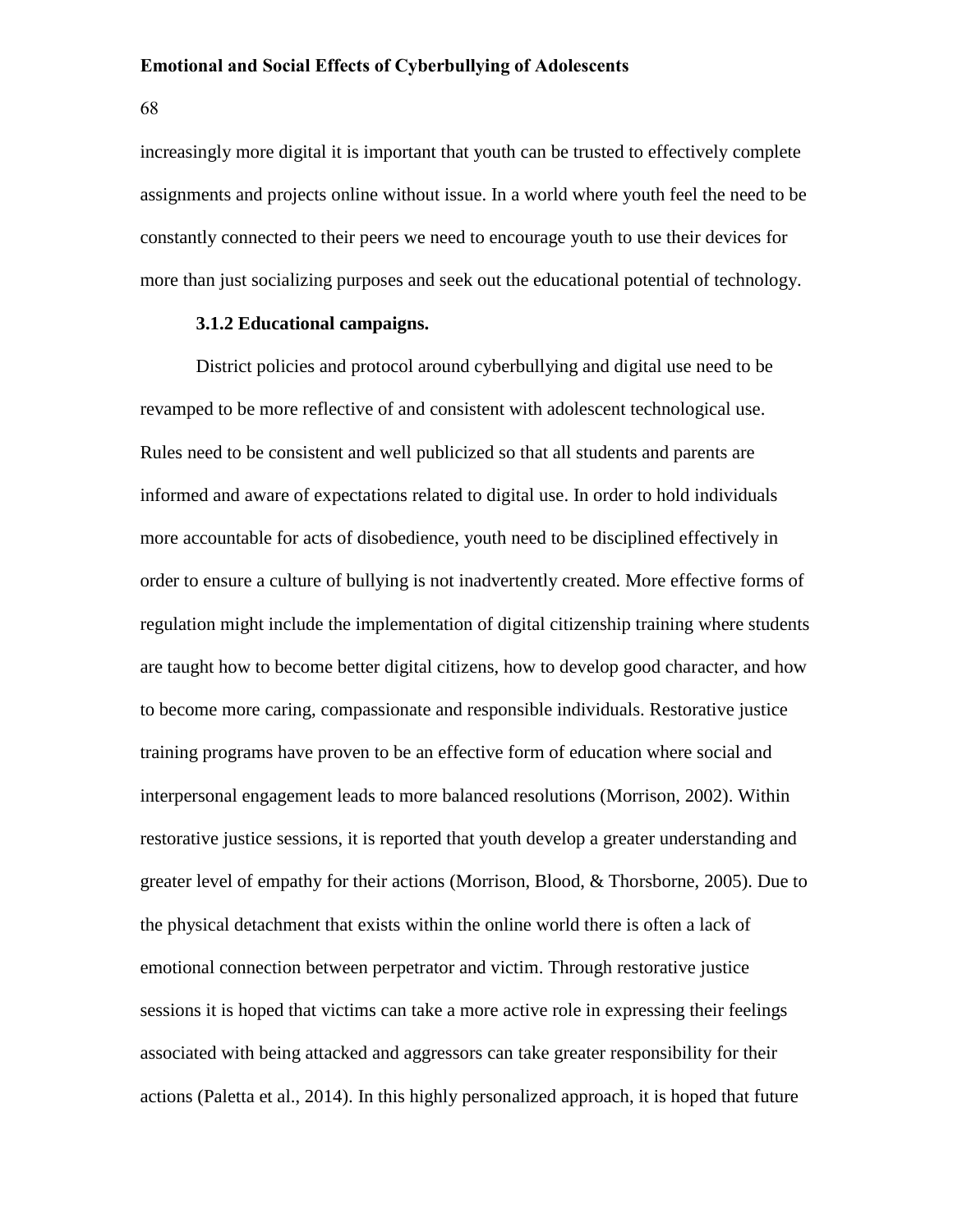69

acts of online aggression can be prevented when greater empathy is developed and greater consideration is given to the social and emotional repercussions of an individual's actions.

In an effort to hold individuals more accountable within the digital world, systems of reporting need to be improved. Those victimized by cyberbullying need to be given a safe, anonymous and trusted option to report (Cassidy, 2009). A district or school website might be a suitable alternative where youth can anonymously report acts being committed without worrying about the consequences for such reporting.

#### **3.1.3 Role of administrators, teachers, counselors and parents.**

Effective and intuitive adult supervision and monitoring of online behaviour is essential in mitigating cyberbullying. Adults in every situation, whether at home, at school or in the community must be active and vigilant in their duties to protect and ensure the safety of adolescent digital users.

At a district level, institutional guidelines must be universal, consistent, current and reflective of the digital world that staff and students operate within. Policies and procedures must be considerate of user capabilities, designed to maximize educational resources and constructed to limit acts of inappropriateness. Acceptable-use policies must be considerate of online use and behaviour both at school and in the home environment (Brown, Jackson, & Cassidy, 2006). Through effective systems of reporting and monitoring, institutional guidelines should be devised to effectively mitigate acts of inappropriateness in the digital world. Support mechanisms must be in place so students can effectively reach out if they are caught in a cyberbullying situation. These systems of reporting, whether through a phone line, text service or designated website must be safe,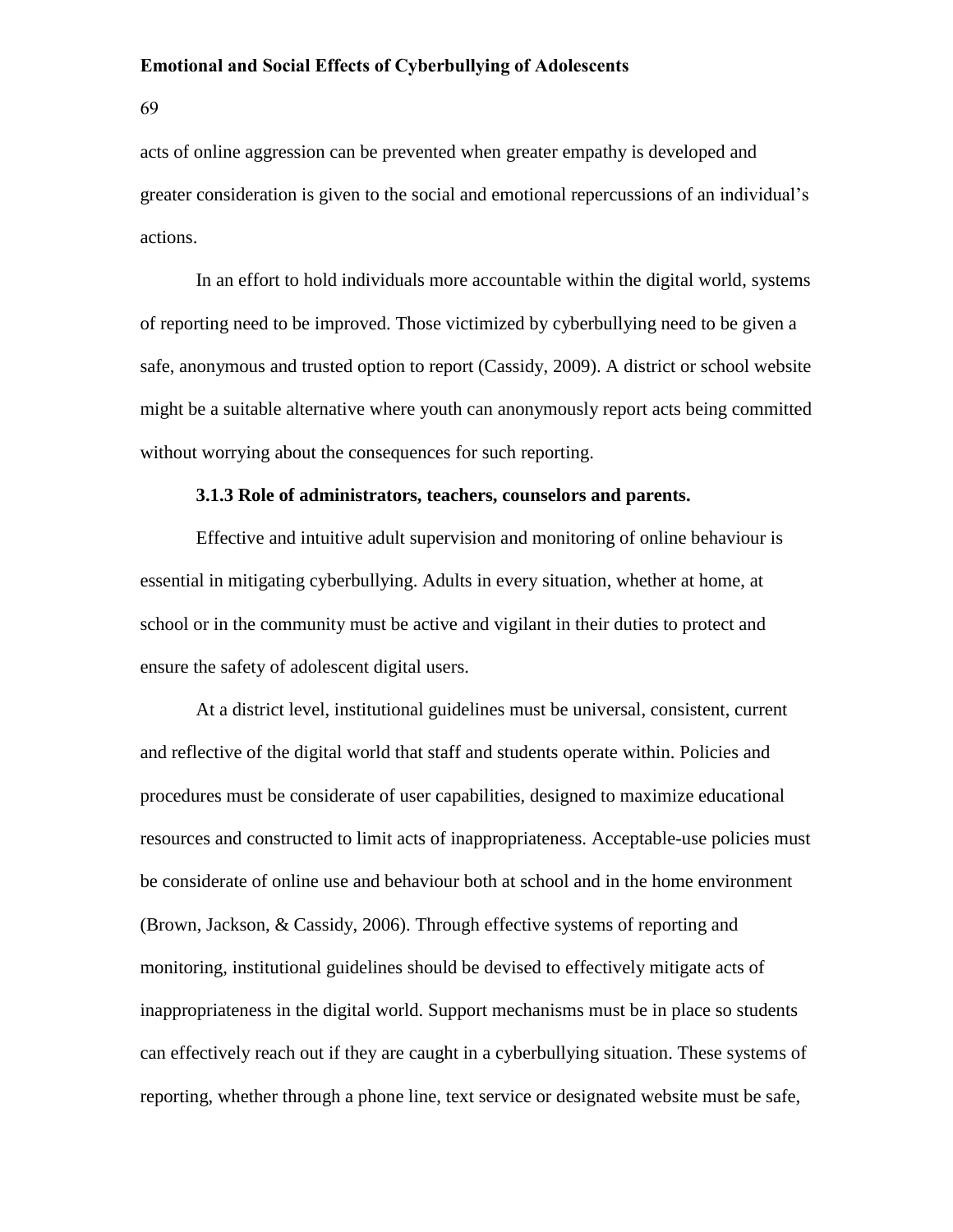70

anonymous and trusted. A website where students can report acts of cyberbullying without fear of retribution has the potential to increase rates of reporting (Cassidy, 2009).

Administrators, teachers, counselors and parents must model online social practices that are respectful, empathetic and mindful of all users. Just as youth look to adults for guidance and mentorship in the offline world the same should be demonstrated in an online setting. If teachers hope to hold students digitally responsible, they must also demonstrate effective behaviour. When students observe teachers breaking policies or participating in bullying behaviour it diminishes the importance and respect students will have for policy. Within the classroom it is the teacher's role to enforce policies and guidelines but when they go beyond their duties the implications of such actions can be detrimental. An analysis by Campbell and Stenton (2004) found that traumatic schoolrelated experiences such as verbal or other forms of maltreatment, generated by poor pedagogical practices greatly impact the psychological and emotional state of students. Findings suggest that nearly fifty percent of high school students in the United States experienced some form of educator-related bullying (Snook, 2000). A study by Aldrete-Phan (2002) found that fifty-one percent of students with learning disabilities reported emotional maltreatment by staff members while attending high school. These findings further reinforce the importance of being mindful and respectful when interacting with even the most challenging of students and call for a review of the punitive strategies with which we use to discipline students. The school environment must be one that is free of maltreatment and distractions that might hinder the progress of the learning experience. The repercussions of such actions go beyond the classroom and have long-lasting effects on the culture of our schools and the development of our students. Purposeful or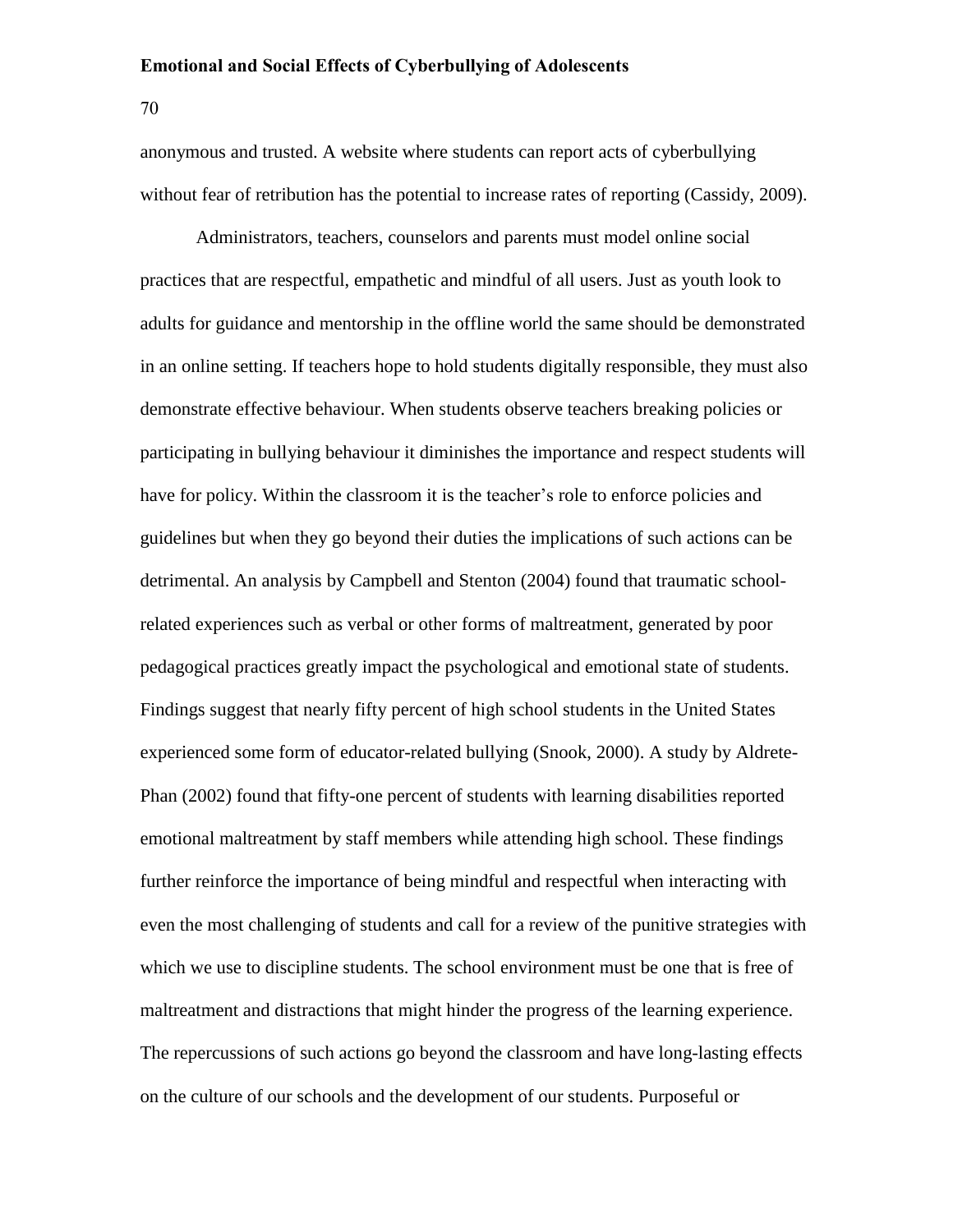71

inadvertent acts of disobedience by teachers broadcast to students that rules are flexible and insubstantial. Teachers, administrators and parents need to demonstrate digital citizenship if they hope to encourage the same behaviours in their students.

Within the school setting, administrators, counselors and teachers must monitor and enforce school policy and protocols as they relate to digital use and Internet access. If teachers stray or manipulate school policies on digital use for educational purposes, such as allowing students to use cell phones in class for research purposes, it is important that parameters are placed on the type of use allowed. For example, if a student is caught textmessaging when they are supposed to be researching it is evident that more training and support is needed to help this student understand the concept of etiquette when using their mobile device. Consequences for digital inappropriateness need not come in the form of detentions or suspensions but in the form of greater education as it relates to digital citizenship. When disciplining students for digital disobedience teachers must be careful not to undermine the purpose of the rules and be mindful of the ethic of care. As an example, it would not be beneficial to the student or the school if a staff member were to publicly berate a student, in a bullying-type manner, for using his/her cellphone in class in an effort to 'send a message' to the other students. In doing this, the staff member might inadvertently alter the culture of the school and give the impression that bullying is acceptable. Although the actions of the staff member might not have been intentional, the incident could contribute to long-term consequences where students carry out similar acts against each other in a more public setting.

Rules around Internet access and cellular phone use, although seen as strict in some circumstances, have been created to protect the safety and security of staff and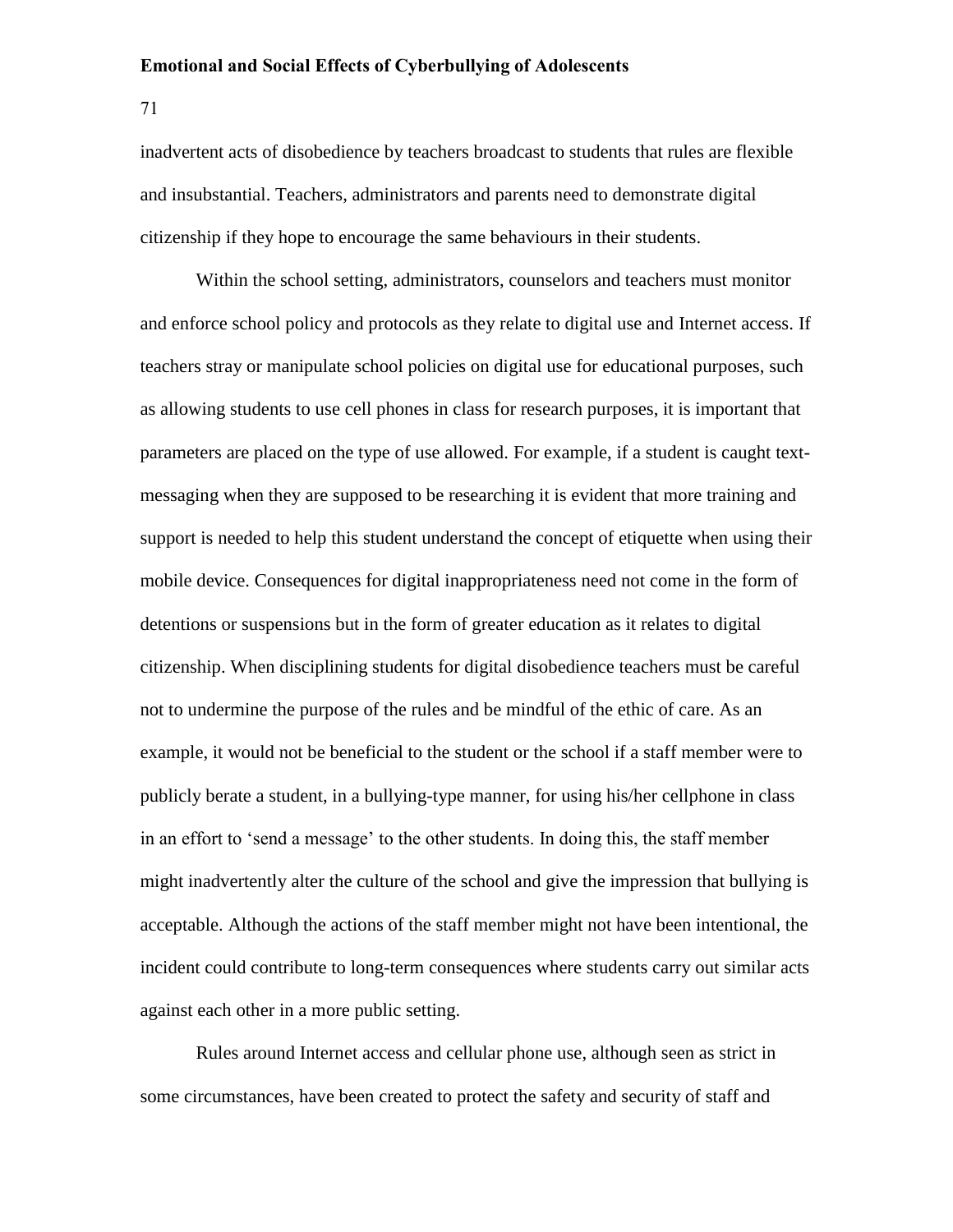72

students. The lead role of all administrators and teachers should be to protect the students that they support. When on-campus safety and security is threatened by the actions of an online aggressor or cyberbully it is the responsibility of school officials to take necessary action.

School staff must play an important role in educating students on proper conduct and ensure that students are living and learning with digital citizenship. Part of this involves helping students understand what citizenship is and work toward establishing it individually and school-wide. The establishment and maintenance of character education programs in elementary, middle and secondary schools has been effectively responsible for the creation and maintenance of values and principles which, in turn, guides citizenship. This cannot, however, be achieved in a single lesson and must be something that is consistently reinforced and pervasive through curricular expectations and informal lessons. To effectively mitigate and monitor the online world adult supervisors need to develop caring and trusting relationships with their students and children (Craig & Pepler, 2007; Gordon & Green, 2008). To have an accurate understanding of online problems and acts of inappropriateness teachers and parents also need to have a firm understanding of the websites, applications and programs being used by youth (Cassidy et al., 2013; Oblinger, 2003). Relying on youth to keep adults informed of what goes on in the digital world is not only naïve and ignorant but it is neglectful.

Cyberbullying and other acts of online inappropriateness are no longer just a school-based issue. To build supervisory capacity and greater levels of accountability, parents need to partner with school officials in order to mitigate and find appropriate solutions for online misbehaviour (Cassidy et al., 2013). When youth receive a consistent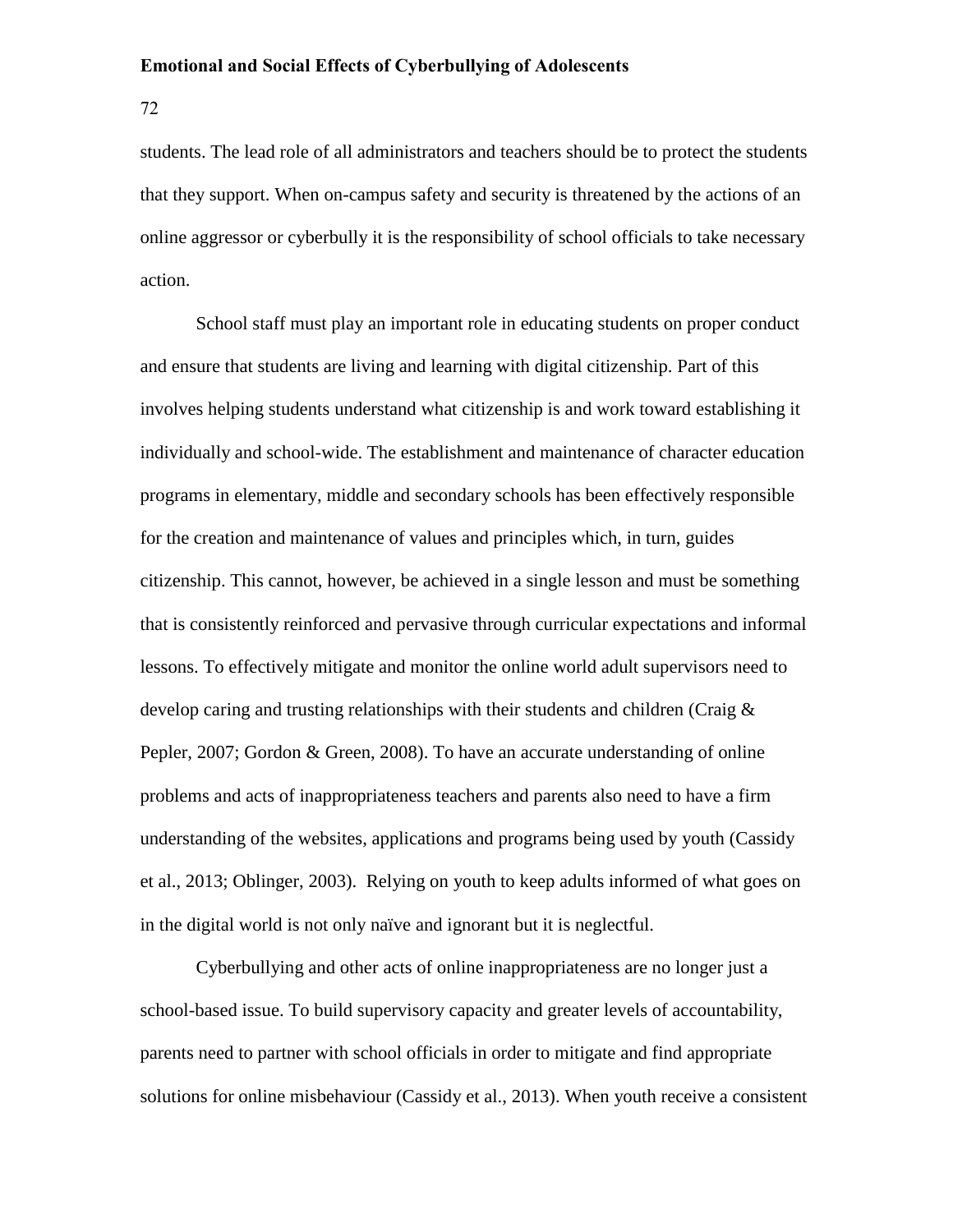73

message of expectations and develop an understanding of the consequences for misbehaviour, it is hoped that corrections to behaviour can be made to ensure that the digital world becomes safe and more secure for all to enjoy. Schools in collaboration with parents could host proactive digital information sessions on Internet safety and security to ensure adults gain a baseline understanding for how to protect their children from online aggressors and support them in preventing online inappropriateness. Consistency in expectations and the maintenance of communication between parents, school officials and students is an essential part in mitigating and preventing cyberbullying acts. If students feel safe, supported and trusted, it is hoped that they can demonstrate maturity in the online world and work toward policing each other.

### **3.2 Digital Citizenship Initiatives**

To minimize acts of cyberbullying students must receive some form of digital literacy or citizenship training. Curriculum surrounding digital citizenship must be current, relevant and applicable to the needs of students. Programs such as Common Sense Media (2015) and Media Smarts (2015) offer well rounded, well-structured systems of lesson plans and activities that can be easily adapted and applied to multiple grade levels. The grab-and-go nature of the aforementioned lesson plans makes it easy for classroom teachers with tight time lines to teach effective, meaningful lessons.

Within our district, steps have been taken to better support classroom teachers who are interested in guiding students within the digital world. The nature and extent to which this plan is being implemented is still in its preliminary stages but it has been organized at the district level through a digital literacy committee. The committee was chosen on the basis of those who were interested and has set out to develop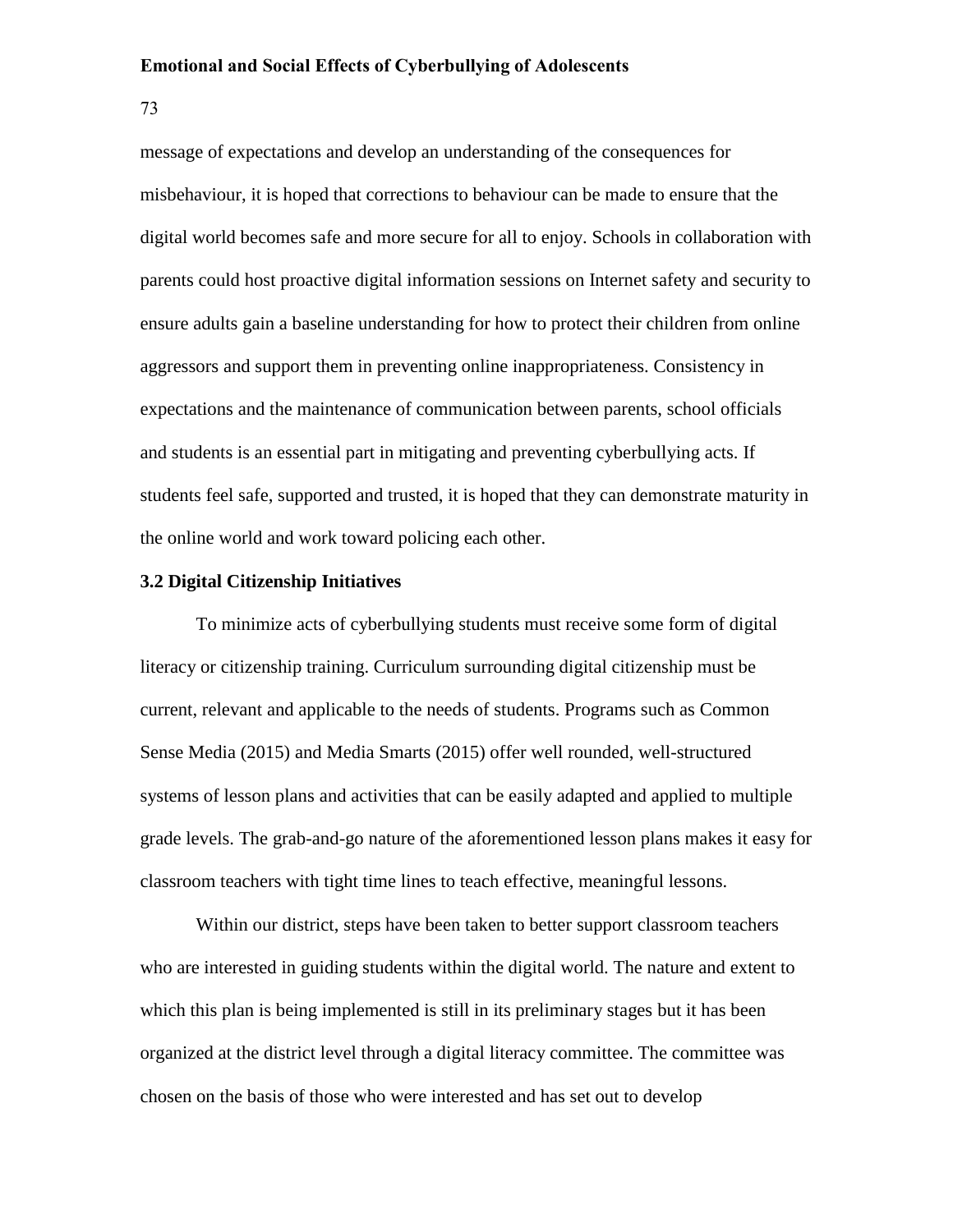74

implementable curriculum that is consistent with the digital needs of our students. At present, select middle schools within our district run a program entitled, "Living and Learning in the Digital World." However, to date, a program of this nature is not available to high school students. It is hoped through increased collaboration, awareness and persistence by administrators, teachers and parents that a program of this nature can be created for students at the high school level.

When a digital citizenship program of this nature is created it is essential that it be grounded within a sound theoretical framework and structured to include various channels of study. Common Sense Media's scope and sequence is structured around the following topics: Internet safety, privacy and security, relationships and communication, *cyberbullying*, digital footprint and reputation, self-image and identity, information and creative credit and copyright ("Common Sense Media," 2015). These categories provide an adequate source of information in order to effectively prepare youth for what they might encounter in the online world.

Other successful digital citizenship programs, such as those developed within South Korea, are structured around Brofenbrenner's ecological study model (1979) which, as was discussed earlier, is considerate of a variety of different environmental factors which influence acts of disobedience in the online world. With any program, it must be well suited to the individual needs of students and local contexts, and adaptations should always be made to cater to these needs. A solid program must be one that is supported and structured across grade levels. An effectively designed program would see lower grade curricular material as a prerequisite for higher level courses. Assignments and lessons must be consistent with the issues of that age level otherwise material might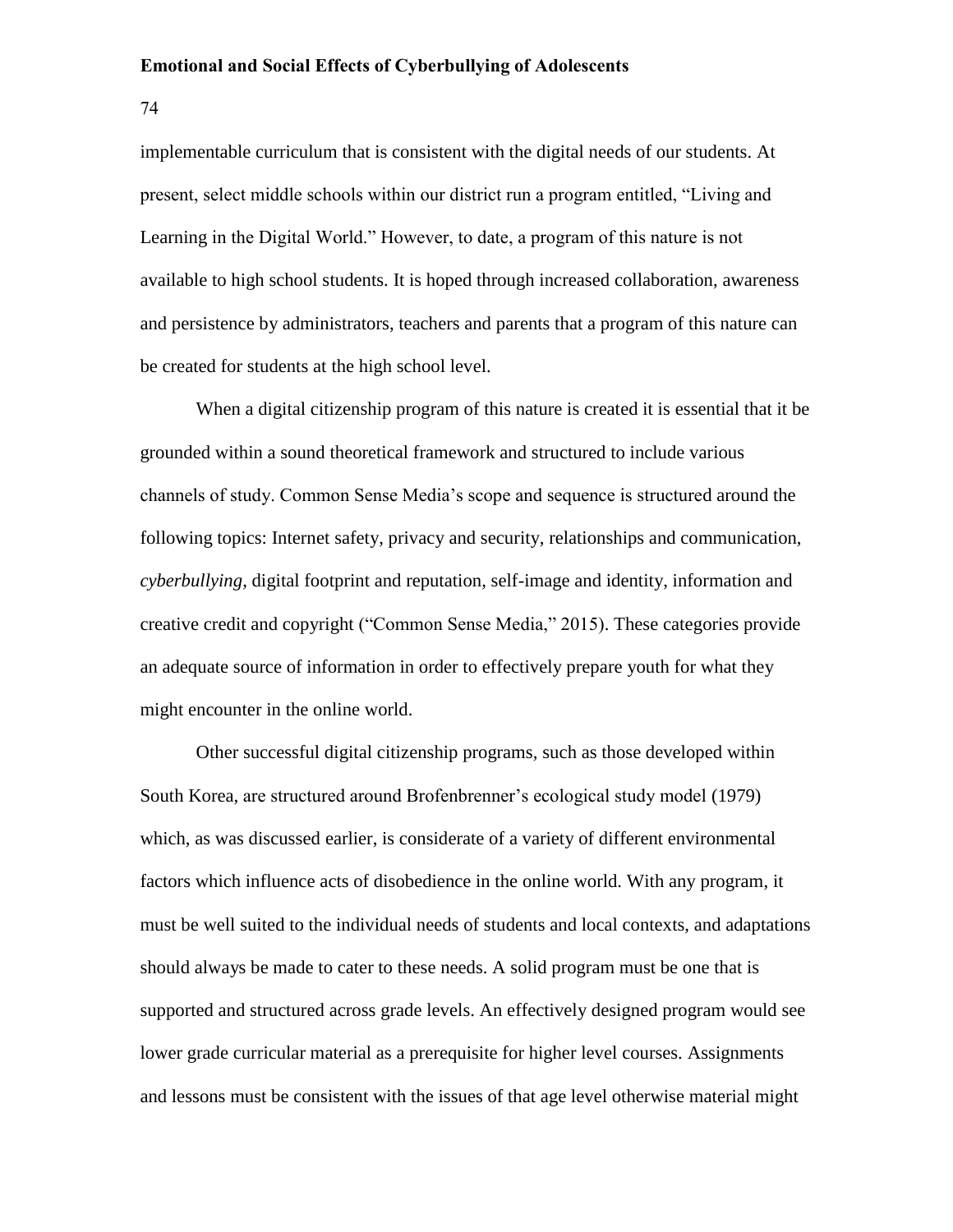75

be deemed irrelevant by both students and teachers. Students should be encouraged to participate and engage in the deliverance of curriculum in order to keep it as current and applicable as possible. Within the rapidly changing digital world comes the challenge with keeping up with technological advancements. Students want to learn about current issues that are relevant with their  $21<sup>st</sup>$  century learning and living needs and a program must be reflective of this. Adequate resources must be directed to ensure programs remain current and that the appropriate, well-trained individuals are in charge of running specific classes. For best results, digital citizenship programs should be implemented across the district at specific grade levels to ensure that all students are given equal and adequate access to course curriculum. Programs should be designed to build confidence, self-esteem and self-efficacy when operating in the online world. Students should be taught effective strategies for avoiding stress and strain in order to make the online environment one that is enjoyable and not a burden. By incorporating elements of Nel Nodding's ethic of care and applicable divisions of character education it is hoped that students will develop an improved sense of caring, awareness, respect, responsibility, integrity and team work when interacting with others online. To cultivate an ethic of care in schools, according to Cassidy et al. (2009, p. 399), one must provide a "powerful effect of modeling, dialogue, practice and confirmation to develop more respectful and responsive interactions and [foster a] safe and nurturing environment for all students."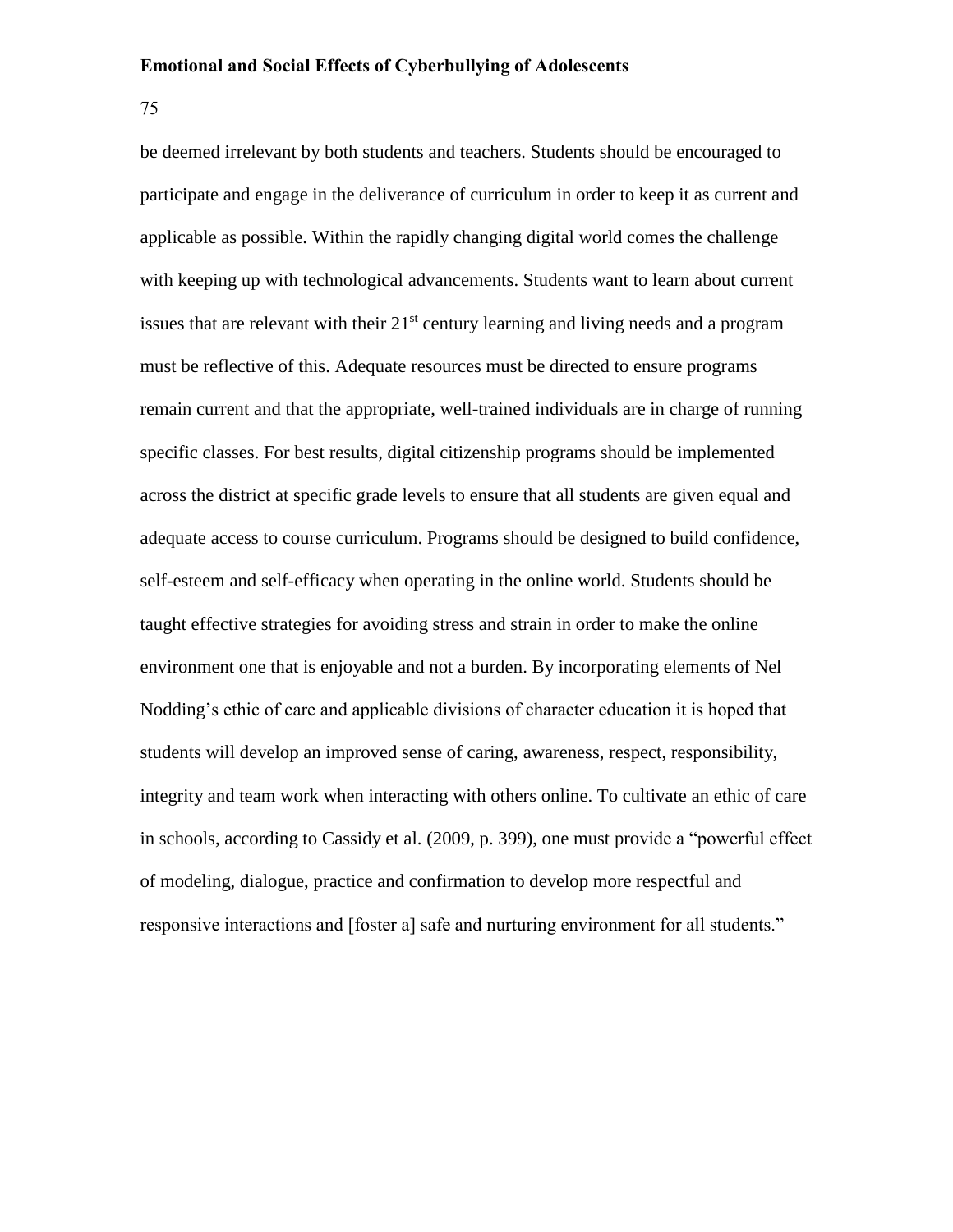#### 76

#### **3.3 Direction for Future Research**

As the technological world advances so too should the research that reflects the incidents and issues that arise within it. Without question cyberbullying has been a popular research topic over the last decade. However, even with numerous research articles written on this topic there are still several areas of research that need to be investigated in more detail. Specifically, greater research needs to be directed toward understanding the motivational or causal factors associated with specifically male and female acts of cyberbullying. Significant research has been directed at who is impacted most by cyberbullying but very little research has considered intrinsic or gender-specific forms of motivation as it relates to cyberbullying. If we can accurately identify some of the root causes of cyberbullying among males and females we can work toward preventing and supporting individuals exhibited such behaviour.

Greater research needs to be directed at understanding and assessing the impact of cyberbullying on academic student performance. Although studies have been conducted (Brown, 2010; Faryadi, 2011; Kowalski & Limber, 2013), results remain somewhat inconclusive and narrowly focused around how we conceptualize 'academic success.' This could be because success is so often measured quantitatively. If success were measured in terms of one's social, emotional and spiritual development the impact of cyberbullying might be more easily recognizable. Regardless, it is hoped that greater attention could be garnered from both the Ministry and district level if a direct correlation can be made between cyberbullying victimization and declining academic scores.

Although socioeconomic status (SES) and its relationship to cyberbullying perpetration and victimization were not discussed in detail within this analysis, a research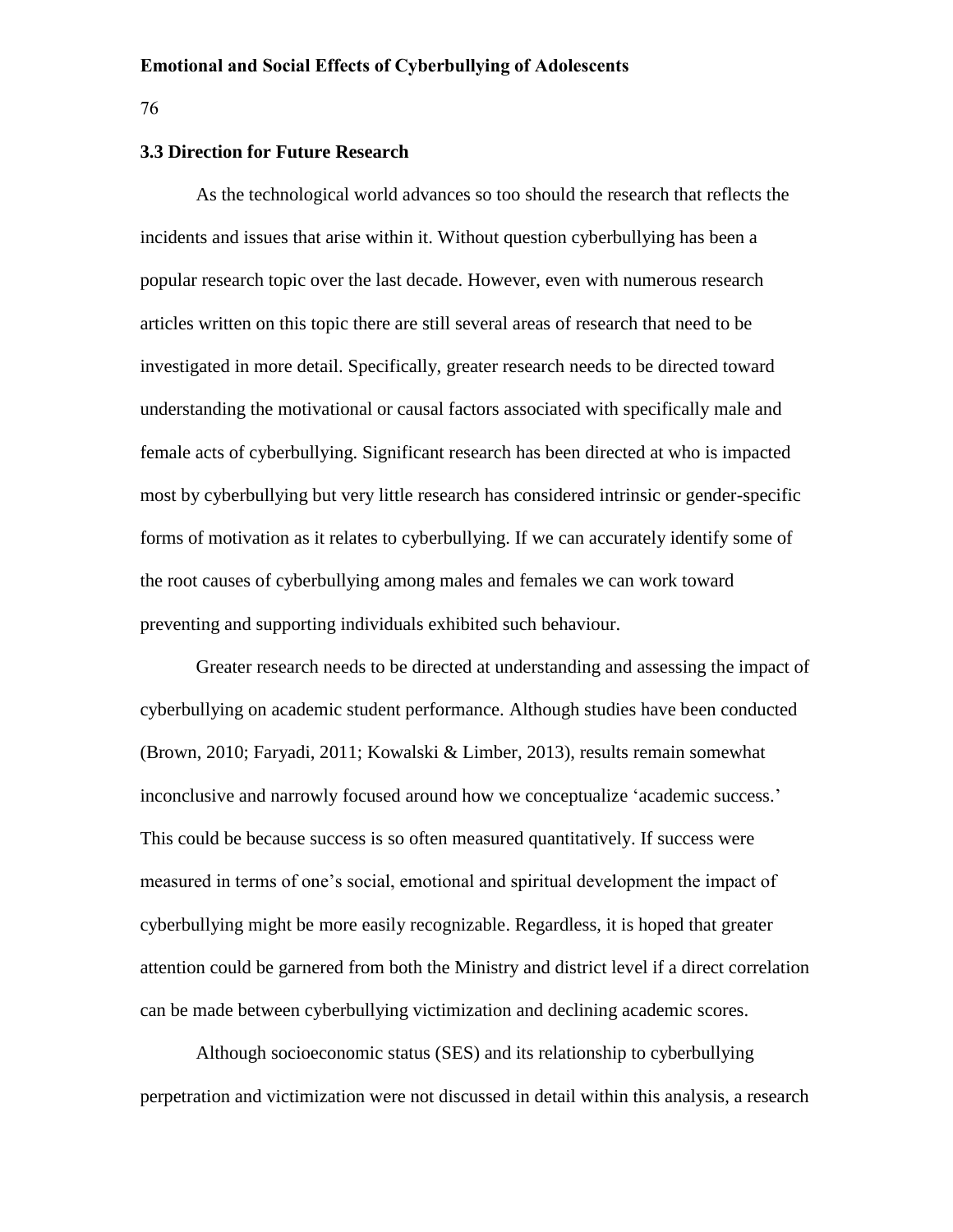77

study dedicated to understanding if there is a correlation would prove valuable. If evidence could be provided to suggest those living in lower socioeconomic areas were more inclined to participate or be victimized by cyberbullying acts greater attention could be directed toward supporting those individuals in this demographic. Research by Shariff (2009) suggests a correlation between socioeconomic status and acts of delinquency related to traditional bullying, but very few studies have been directed linked to cyberbullying. In terms of prevention and establishing support mechanism this information would be invaluable. Individuals could be effectively screened upon entering various grade levels to determine if they were at-risk of cyberbullying behaviours or victimizations. If it was determined they were at-risk important steps could be taken toward preventing and mitigating against such acts.

One final area in need of greater research as it relates to this analysis is understanding the short- and long-term benefits of digital citizenship training programs and in understanding their impact to minimize or eliminate acts of cyberbullying. If a successful digital citizenship program could be effectively tested and proven to prevent cyberbullying behaviour this program could serve as a useful template for the development of future digital citizenship programs.

The proposed design for this research plan could assess adolescent samples prior to enrolling in a digital citizenship program. The assessment could evaluate an individual's previous digital experiences in dealing with acts of cyberbullying such as the frequency of cyberbullying in their life, their level of participation in cyberbullying, and the social and emotional impacts of cyberbullying. Following this initial evaluation, individuals would then actively participate in digital citizenship program coursework and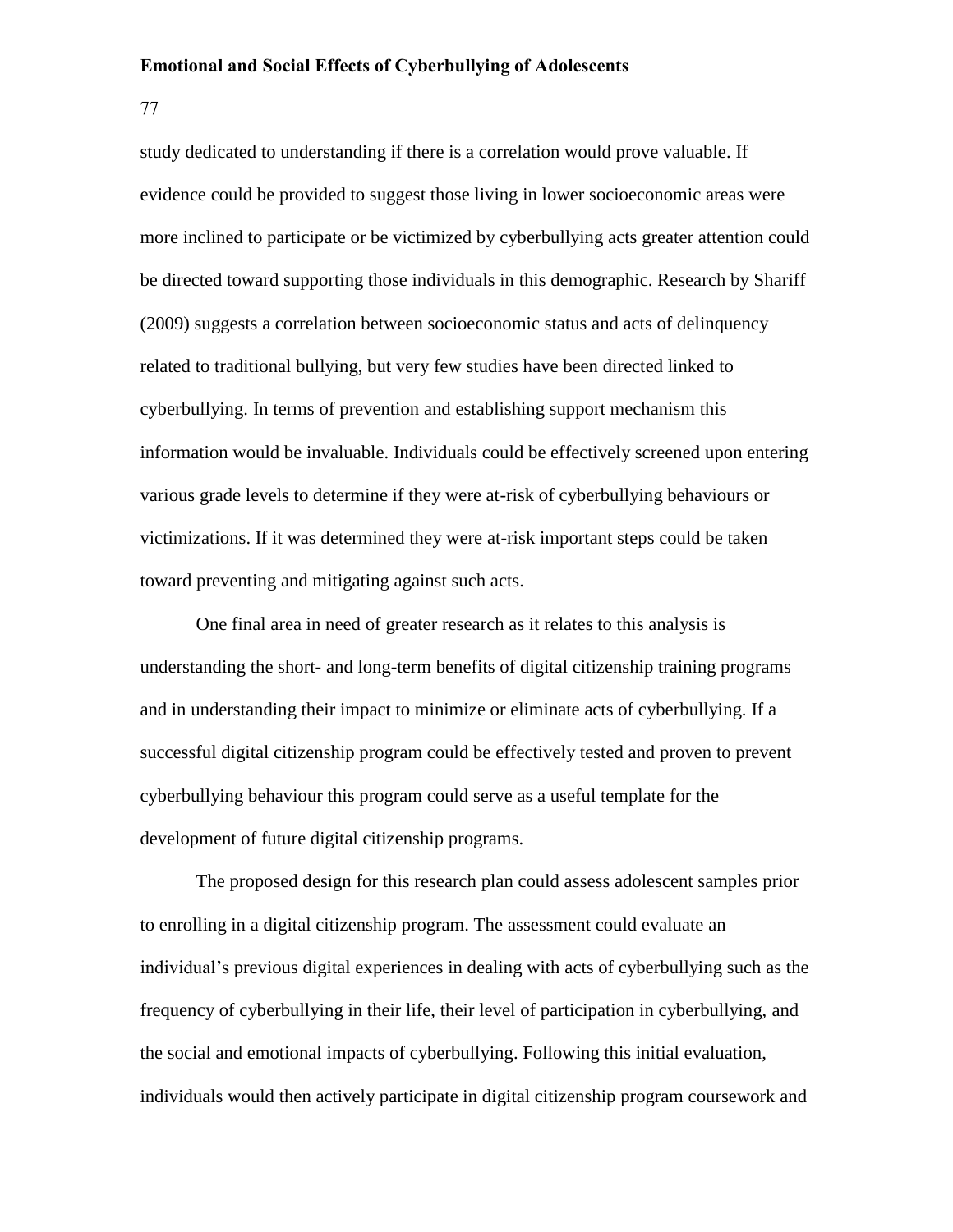78

activities. Upon completion of the program, samples would then be re-evaluated on the basis of their development or lack of development related to cyberbullying. Through this process it is hoped that acts of cyberbullying can be mitigated, if not diminished, and that individuals observe notable improvement in their level of digital citizenship. It is also hoped that a solid system of evaluation could be created which would allow us to test multiple digital citizenship programs and compare their effectiveness against each other. By performing a cross-comparison it is expected that successful digital citizenship programs can be identified and implemented across districts within the Province, the country and the world.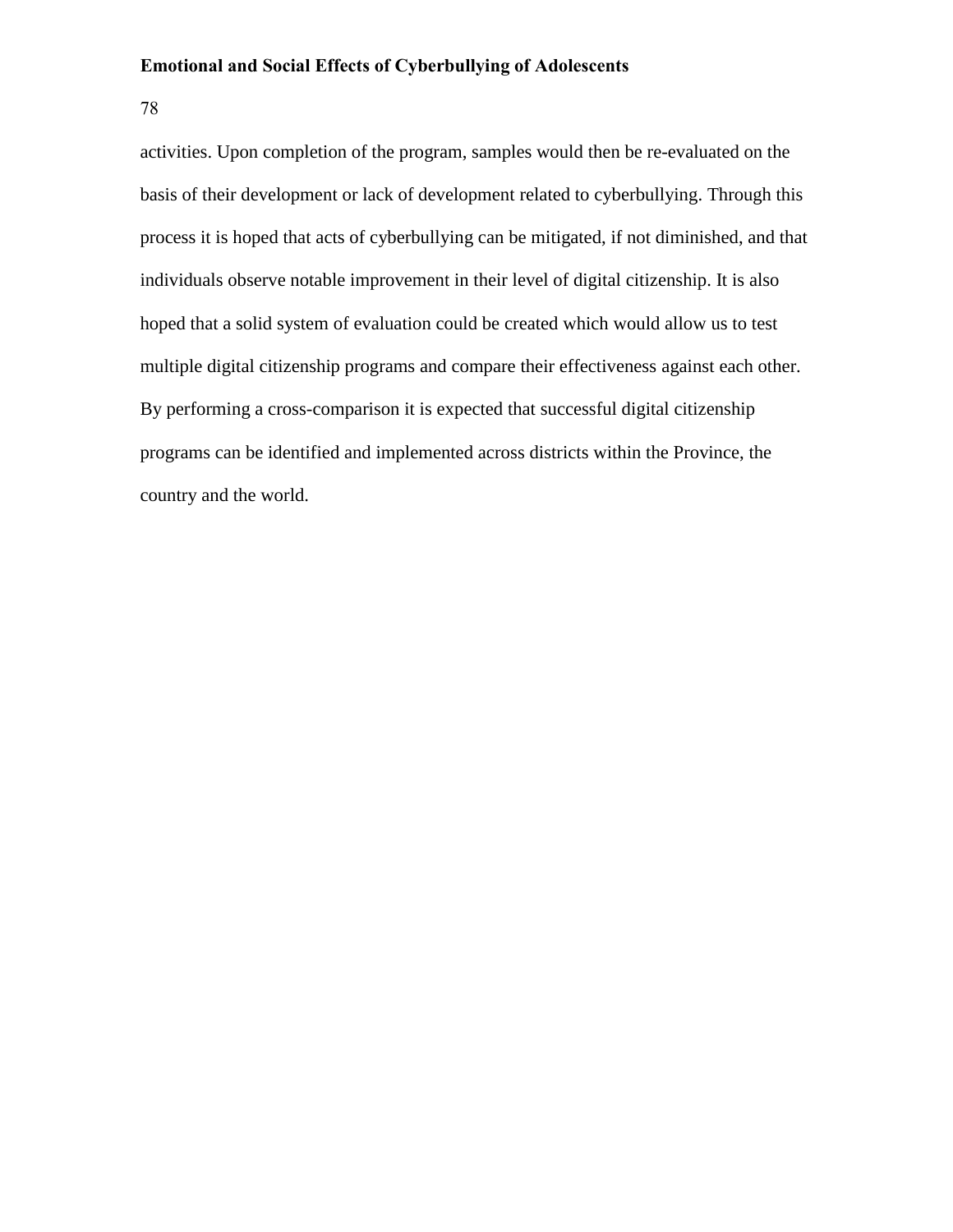79

# **References**

- Agatston, P. W., Kowalski, R., & Limber, S. (2007a). Students' Perspectives on Cyber Bullying. *Journal of Adolescent Health*, *41*(6), 41–92. doi:10.1016/j.jadohealth.2007.09.003
- Agatston, P. W., Kowalski, R., & Limber, S. (2007b). Students' Perspectives on Cyberbullying. *The Journal of Adolescent Health : Official Publication of the Society for Adolescent Medicine*, *41*(6), S59–60. doi:10.1016/j.jadohealth.2007.09.003
- Agnew, R. (1992). Foundation for a general strain theory of crime and delinquency. *Criminology*, *30*(1), 47–87. doi:10.1111/j.1745-9125.1992.tb01093.x

Agnew, R. (1995). Testing the leading crime theories–an alternative strategy focusing on motivational processes. *Journal of Research in Crime and Delinquency*, *32*(2), 363– 398. Retrieved from http://primo3.hosted.exlibrisgroup.com/primo\_library/libweb/action/display.do?frbr Version=11&tabs=detailsTab&ct=display&fn=search&doc=TN\_ericEJ521152&ind x=1&recIds=TN\_ericEJ521152&recIdxs=0&elementId=0&renderMode=poppedOut &displayMode=full&frbrVersion=11&

- Agnew, R. (2001). Building on the foundation of general strain theory: Specifying the types of strain most likely to lead to crime and delinquency. *Journal of Research in Crime and Delinquency*, *38*, 319–361. Retrieved from http://jrc.sagepub.com/content/38/4/319.short
- Agnew, R., Brezina, T., Wright, J. P., & Cullen, F. T. (2002). Strain, personality traits, and delinquency: Extending general strain theory. *Criminology*, *40*(1), 43–72. doi:10.1111/j.1745-9125.2002.tb00949.x
- Aldrete-Phan, C. (2002). *A comparison of stress responses of children with and without learning disabilities*. Temple University. Retrieved from http://search.proquest.com.proxy.cityu.edu/docview/304727383?pqorigsite=summon
- Anderson, C. a, & Bushman, B. J. (2002). Human aggression. *Annual Review of Psychology*, *53*(FEBRUARY 2002), 27–51. doi:10.1016/0191-8869(94)90294-1
- Anderson, C. a., Deuser, W. E., & DeNeve, K. M. (1995). Hot Temperatures, Hostile Affect, Hostile Cognition, and Arousal: Tests of a General Model of Affective Aggression. *Personality and Social Psychology Bulletin*, *21*(5), 434–448. doi:10.1177/0146167295215002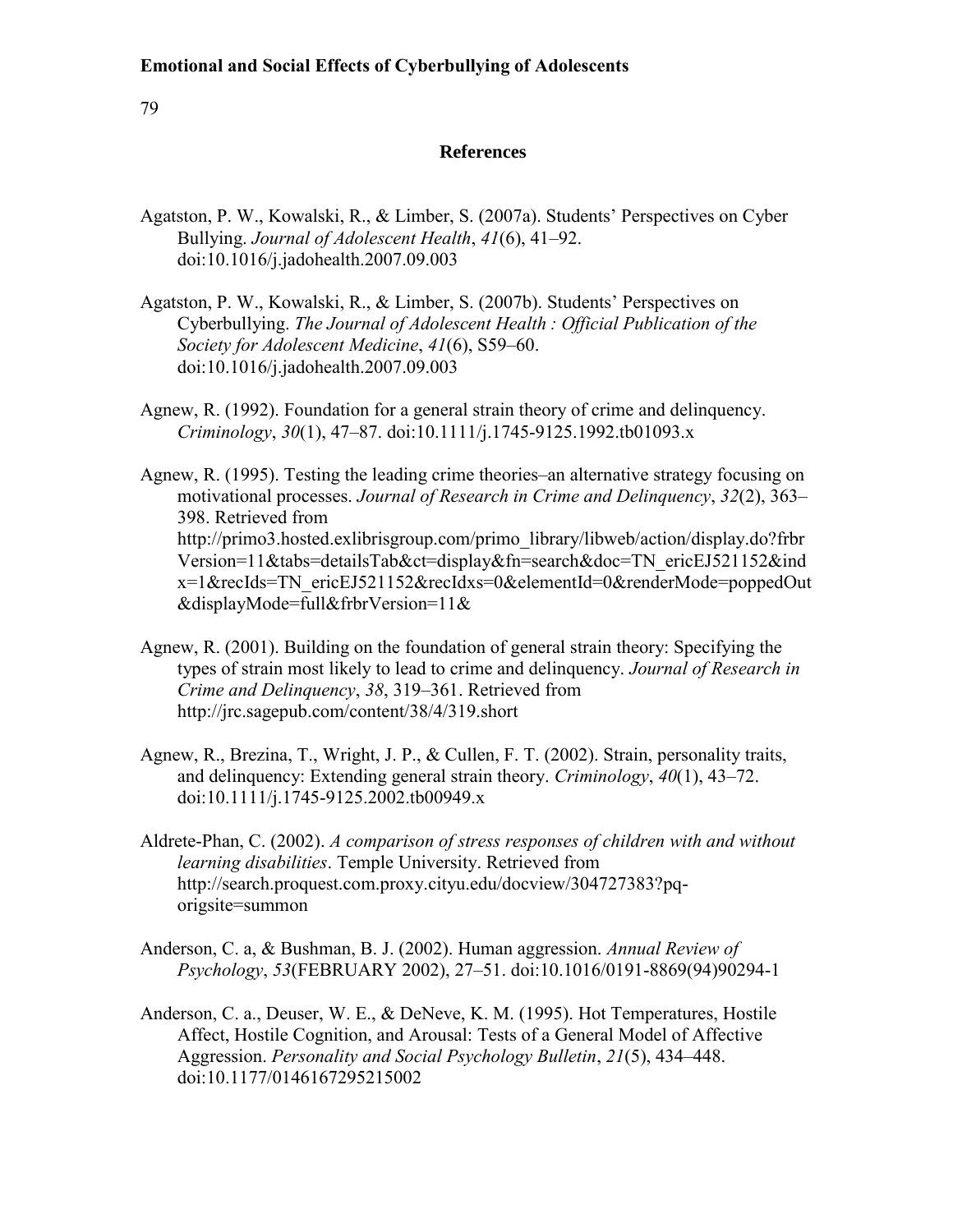- Anderson, C., & Bushman, B. (2001). Effects of violent video games on aggressive behavior, aggressive cognition, aggressive affect, physiological arousal, and prosocial behavior: a meta-analytic review of the scientific literature. *Psychological Science : A Journal of the American Psychological Society / APS*, *12*(5), 353–359. doi:10.1111/1467-9280.00366
- Anderson, C., & Carnagey, N. (2004). Violent Evil and the General Aggression Model. In A. Miller (Ed.), *The Social Psychology of Good and Evil* (pp. 168–192). New York: The Guilford Press. Retrieved from http://public.psych.iastate.edu/caa/abstracts/2000-2004/04AC.pdf
- Anderson, R., & Cissna, K. (2012). Martin Buber: Bearing Witness to an Experience. In *Philosophical profiles in the theory of communication* (pp. 127–158). Retrieved from http://communication.usf.edu/faculty/cissna/Anderson-Cissna.pdf
- Ang, R. P., & Goh, D. H. (2010). Cyberbullying among adolescents: The role of affective and cognitive empathy, and gender. *Child Psychiatry and Human Development*, *41*(4), 387–397. doi:10.1007/s10578-010-0176-3
- Aoyama, I., Saxon, T. F., & Fearon, D. D. (2011). Internalizing problems among cyberbullying victims and moderator effects of friendship quality. *Multicultural Education & Technology Journal*, *5*(2), 92–105. doi:10.1108/17504971111142637
- Barlett, C. P., Gentile, D. a, Anderson, C. a, Suzuki, K., Sakamoto, A., Yamaoka, A., & Katsura, R. (2014). Cross-Cultural Differences in Cyberbullying Behavior: A Short-Term Longitudinal Study. *Journal of Cross-Cultural Psychology*, *45*(2), 300–313. doi:http://dx.doi.org/10.1177/0022022113504622
- Baron, S. (2004). General strain, street youth and crime: A test of Agnew's revised theory. *Criminology*, *42*(May), 457–483. doi:10.1111/j.1745-9125.2004.tb00526.x
- Bauman, S., & Newman, M. L. (2012). Testing Assumptions About Cyberbullying: Perceived Distress Associated With Acts of Conventional and Cyber Bullying. *Psychology of Violence*, *3*(1), 27–38. doi:10.1037/a0029867
- Bauman, S., Toomey, R. B., & Walker, J. L. (2013). Associations among bullying, cyberbullying, and suicide in high school students. *Journal of Adolescence*, *36*(2), 341–350. doi:10.1016/j.adolescence.2012.12.001
- Beaty, L. A., & Alexeyev, E. B. (2008). The Problem of School Bullies: What the Research Tells Us. *Adolescence*, *43*(169). Retrieved from http://njbullying.org/documents/beaty-adolesc-research3-08.pdf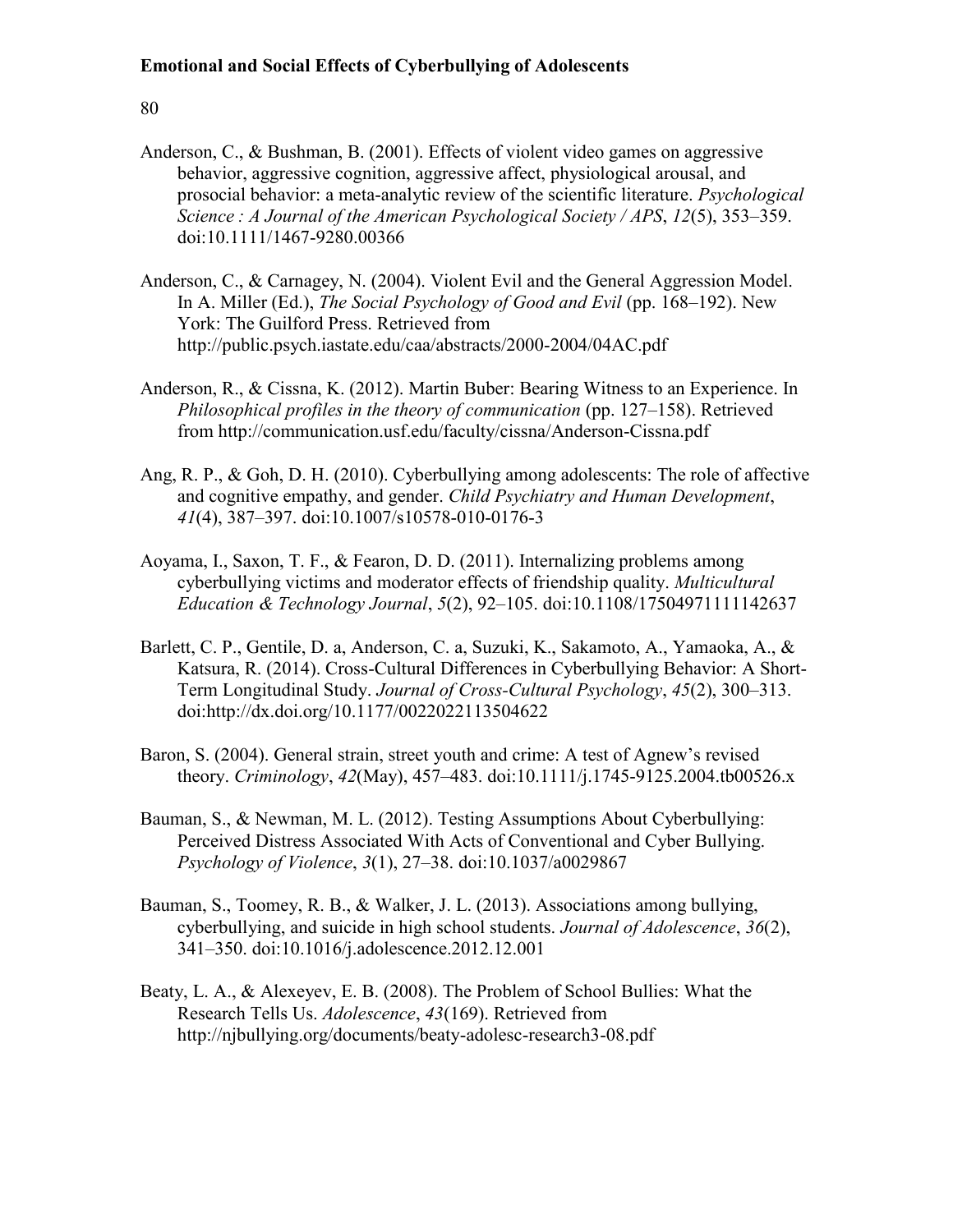- Beran, T., & Li, Q. (2007). The Relationship between Cyberbullying and School Bullying. *Journal of Student Wellbeing*, *1*(2), 15–33. Retrieved from http://www.ojs.unisa.edu.au/index.php/JSW/article/view/172
- Beran, T., Mishna, F., McInroy, L., & Shariff, S. (2015). Children's Experiences of Cyberbullying: A Canadian National Study. *National Association of Social Workers*, *37*(3). doi:10.1093/cs/cdv024
- Bergeron, N., & Schneider, B. H. (2005). Explaining cross-national differences in peerDirected aggression: A quantitative synthesis. *Aggressive Behavior*, *31*(2), 116– 137. doi:10.1002/ab.20049
- Berson, I., & Berson, M. (2002). Emerging Risks of Violence in the Digital Age: Lessons for educators from an online study of adolescent girls in the United States. *Journal of School Violence*, *1*(2), 51–71. doi:10.1300/J202v01n02\_04
- Bhat, C. S. (2008). Cyber Bullying: Overview and Strategies for School Counsellors, Guidance Officers, and All School Personnel. *Australian Journal of Guidance & Counselling*, *18*(1), 53–66. Retrieved from http://citeseerx.ist.psu.edu/viewdoc/download?doi=10.1.1.458.3987&rep=rep1&typ e=pdf
- Boulton, M. J., & Smith, P. K. (1994). Bully/victim problems in middle-school children: Stability, self-perceived competence, peer perceptions and peer acceptance. *British Journal of Developmental Psychology*, *12*(3), 315–329. doi:10.1111/j.2044- 835X.1994.tb00637.x
- Brewer, G., & Kerslake, J. (2015). Cyberbullying, self-esteem, empathy and loneliness. *Computers in Human Behavior*, *48*, 255–260. doi:10.1016/j.chb.2015.01.073
- Brezina, T. (1998). Adolescent maltreatment and delinquency: The question of intervening processes. *Journal of Research in Crime and Delinquency*, *35*(1), 71–99. Retrieved from http://primo3.hosted.exlibrisgroup.com/primo\_library/libweb/action/display.do?tabs =detailsTab&ct=display&fn=search&doc=TN\_gale\_ofa20480117&indx=1&recIds= TN\_gale\_ofa20480117&recIdxs=0&elementId=0&renderMode=poppedOut&displa yMode=full&frbrVersion=&dscnt=0&f
- British Columbia Ministry of Education. (2015). *British Columbia Education Plan: Focus on Learning*. Victoria. Retrieved from http://www.bcedplan.ca/assets/pdf/bcs\_education\_plan\_2015.pdf
- Broidy, L., & Agnew, R. (1997). Gender and crime: a general strain theory perspective. *Journal of Research in Crime and Delinquency*, *34*(3), 275–306. Retrieved from http://primo3.hosted.exlibrisgroup.com/primo\_library/libweb/action/display.do?frbr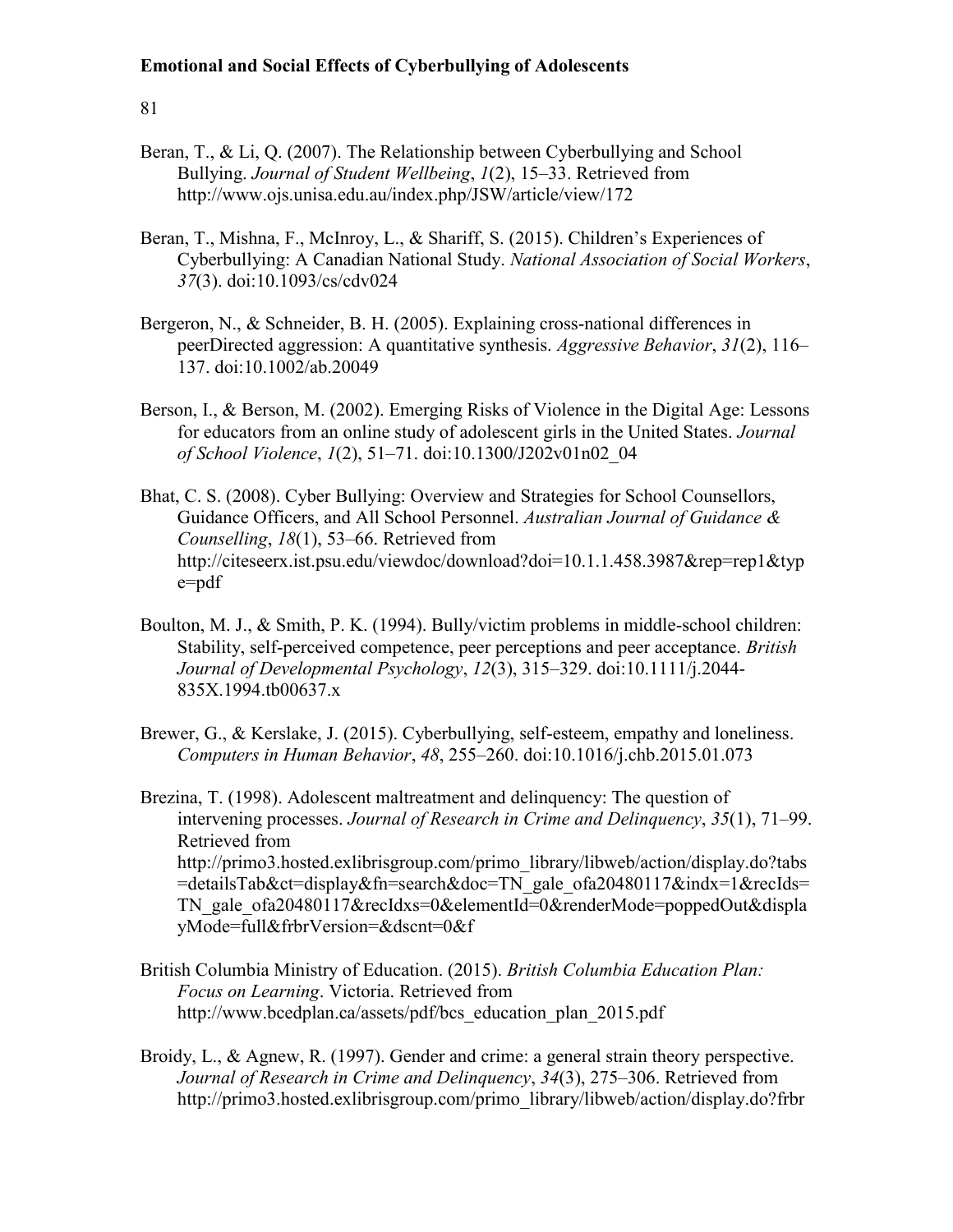82

Version=9&tabs=detailsTab&ct=display&fn=search&doc=TN\_gale\_ofa19992941& indx=1&recIds=TN\_gale\_ofa19992941&recIdxs=0&elementId=0&renderMode=po ppedOut&displayMode=full&frbrVers

- Bronfenbrenner, U. (1979). *The Ecology of Human Development: Experiments by Nature and Design*. Harvard University Press. Retrieved from https://books.google.ca/books?hl=en&lr=&id=8cf0FYm0jW0C&oi=fnd&pg=PR17 &dq=The+Ecology+of+Human+Development:+Experiments+by+Nature+and+Desi gn&ots=1NLOYwQreF&sig=fc5VtbPaKyz9ExaCpCkRkECdtQk#v=onepage&q=T he Ecology of Human Development%3A Experiments by Natu
- Brown, K., Jackson, M., & Cassidy, W. (2006). Cyber-Bullying : Developing Policy to Direct Responses that are Equitable and Effective in Addressing this Special Form of Bullying 1. *Canadian Journal of Educational Administration and Policy*, *57*. Retrieved from http://files.eric.ed.gov/fulltext/EJ843445.pdf
- Brown, M. (2010). *Cyberbullying Among Adolescents and its Relationship to Academic Achievement*. California State University of Sacramento. Retrieved from http://csusdspace.calstate.edu/handle/10211.9/994
- Bushman, B. J., & Anderson, C. a. (2002). Violent Video Games and Hostile Expectations: A Test of the General Aggression Model. *Personality and Social Psychology Bulletin*, *28*(12), 1679–1686. doi:10.1177/014616702237649
- Calvert, C. (2009). Sex, Cell Phones, Privacy, and the First Amendment: When Children Become Child Pornographers and the Lolita Effect Undermines the Law. *Commlaw Conspectus*, *18*, 1–65. Retrieved from http://firstamendment.jou.ufl.edu/pubs/SexCellPhonesPrivacyArticle.pdf
- Campbell, M. (2005a). Cyber Bullying: An Old Problem in a New Guise? *Australian Journal of Guidance & Counselling*, *15*, 68–76. doi:10.1375/ajgc.15.1.68
- Campbell, M. (2005b). The impact of the mobile phone on young people's social life. *Social Change*, (October), 1–14. Retrieved from http://eprints.qut.edu.au/3492/1/3492.pdf?q=on-the-mobile-the-effects-..
- Campbell, M. a, Slee, P. T., Spears, B., Butler, D., & Kift, S. (2013a). Do cyberbullies suffer too? Cyberbullies' perceptions of the harm they cause to others and to their own mental health. *School Psychology International*, *34*(6), 613–629. doi:http://dx.doi.org/10.1177/0143034313479698
- Campbell, M., Slee, P., Spears, B., Butler, D., & Kift, S. (2013b). Do Cyberbullies Suffer Too ? Cyberbullies ' Perceptions of the Harm they Cause to Others and to their Own Mental Health. *School Psychology International*, *34*(6), 613–629. Retrieved from spi.sagepub.com/content/early/2013/05/01/0143034313479698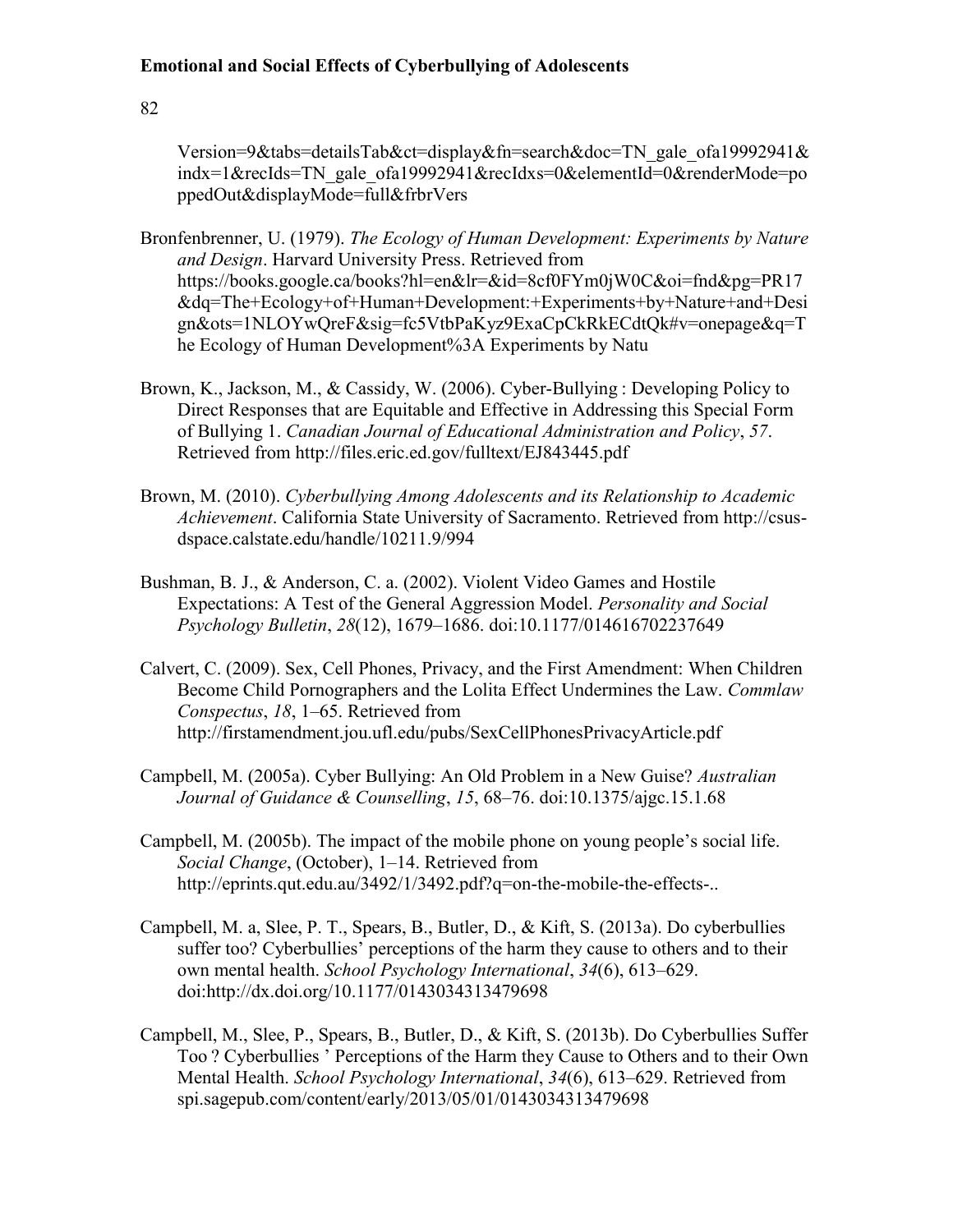- Campbell, M., & Stenton, J. (2004). Teachers as Bullies? *Queensland Guidance and Conselling*, *21*(2), 22–26. Retrieved from http://eprints.qut.edu.au/14884/1/14884.pdf
- Canadian Bullying Statistics. (2014). *Canadian Institutes of Health Research*. Retrieved July 26, 2015, from http://www.cihr-irsc.gc.ca/e/45838.html
- Canadian Internet Registration Authority. (2014). Retrieved from http://cira.ca/factbook/2014/the-canadian-internet.html
- Cao, F., Su, L., Liu, T., & Gao, X. (2007). The relationship between impulsivity and Internet addiction in a sample of Chinese adolescents. *European Psychiatry*, *22*(7), 466–471. Retrieved from http://www.sciencedirect.com/science/article/pii/S0924933807013314
- Caputo, A. (2014). Psychological Correlates of School Bullying Victimization : Academic Self-Concept , Learning Motivation and Test Anxiety Correlaciones Psicológicas de la Victimización del Bullying Escolar : Auto-concepción Académica , Motivación para el Aprendizaje y Ans. *International Journal of Educational Psychology*, *3*(1), 69–99. doi:10.4471/ijep.2014.04
- Cassidy, W., Brown, K., & Jackson, M. (2012). "Making Kind Cool": Parents' Suggestions for Preventing Cyber Bullying and Fostering Cyber Kindness. *Journal of Educational Computing Research*, *46*(4), 415–436. doi:10.2190/EC.46.4.f
- Cassidy, W., Faucher, C., & Jackson, M. (2013). Cyberbullying Among Youth: A Comprehensive Review of Current International Research and its Implications and Application to Policy and Practice. *School Psychology International*, *34*(6), 575– 612. doi:10.1177/0143034313479697
- Cassidy, W., Jackson, M., & Brown, K. N. (2009). Sticks and Stones Can Break My Bones, But How Can Pixels Hurt Me?: Students' Experiences with Cyber-Bullying. *School Psychology International*, *30*(4), 383–402. doi:10.1177/0143034309106948
- Cetin, B., Eroglu, Y., Peker, A., Akbaba, S., & Pepsoy, S. (2011). The Investigation of Relationship among Relational- and Psychological Disharmony in Adolescents : An Investigation of Structural Equation Modelling. *Educational Science: Theory and Practice*, *12*(2), 646–653. Retrieved from http://files.eric.ed.gov/fulltext/EJ981810.pdf
- Chang, F., Lee, C., Chui, C., Hsi, W., Huang, T., & Pan, Y. (2013). Bullying , and Mental Health in Taiwanese. *Journal Fo School Health*, *83*(6), 454–462. Retrieved from http://onlinelibrary.wiley.com/doi/10.1111/josh.12050/abstract;jsessionid=ECDECA 66549D4C6E58471D93EE252241.f03t01?deniedAccessCustomisedMessage=&user IsAuthenticated=false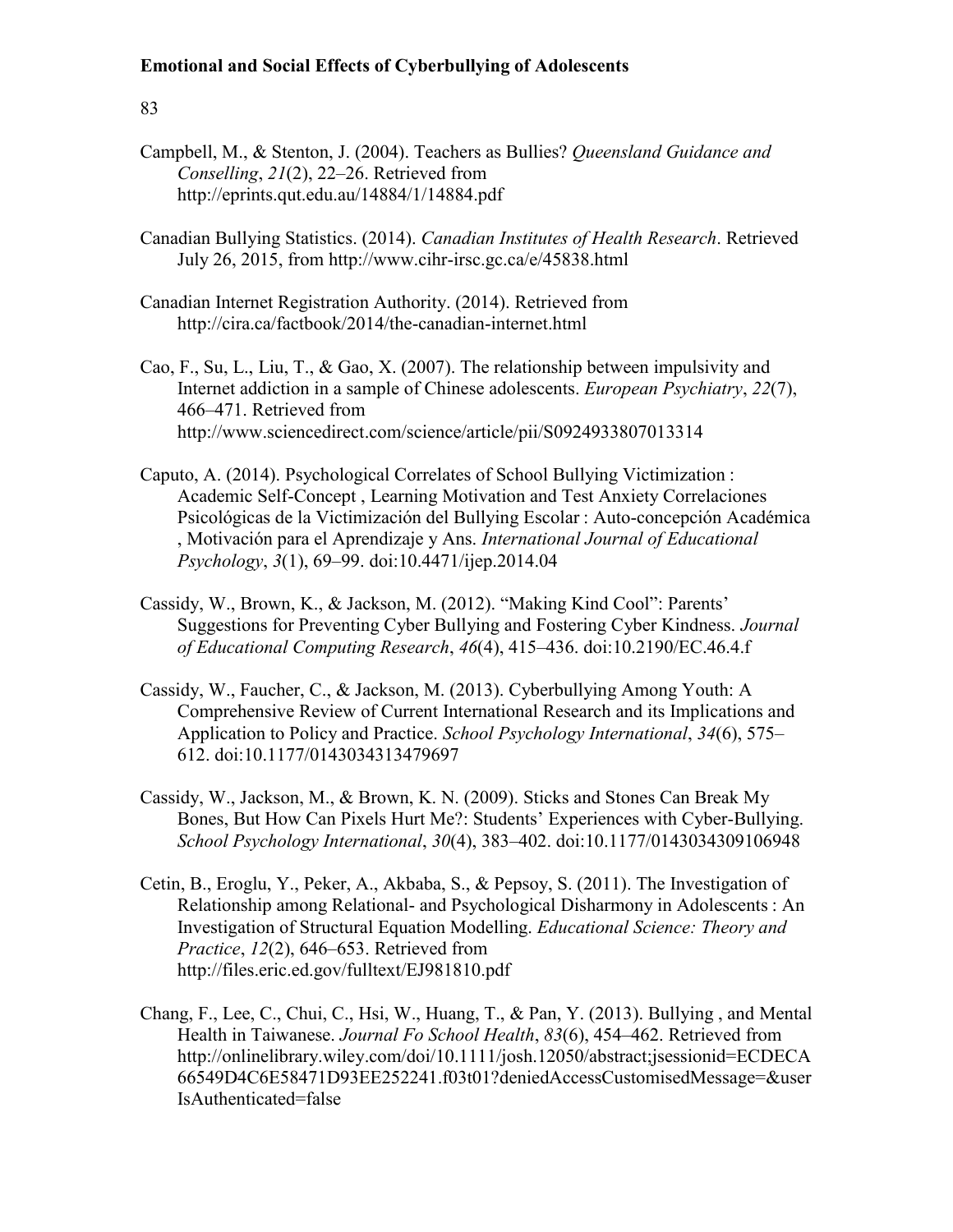## 84

- Chisholm, J. (2014). Review of the Status of Cyberbullying and Cyberbullying Prevention. *Journal of Information Systems Education*, *25*(1), 77–88. Retrieved from http://www.safetylit.org/citations/index.php?fuseaction=citations.viewdetails&citati onIds[]=citjournalarticle\_470597\_25
- Cleary, S. (2000). Adoelscent Victimization and Associated Suicidal and Violent Behaviors. *Adolescence*, *35*(140). Retrieved from http://search.proquest.com/openview/ee3ab5e0c4b836f35983fca7034fac77/1?pqorigsite=gscholar
- Commission, C. H. R. (2012). *Cyberbullying , human rights and bystanders*. Sydney, Australia. Retrieved from https://bullying.humanrights.gov.au/sites/default/files/content/pdf/bullying/VHB\_cy berbullying.pdf
- Common Sense Media. (2015). Retrieved August 25, 2015, from https://www.commonsensemedia.org/
- Conway, P. (2015). Parenting, Media, and Everything in Between. Retrieved August 31, 2015, from https://www.commonsensemedia.org/blog/15-apps-and-websites-kidsare-heading-to-after-facebook#Whisper

Coursera Incorporated. (2015). Retrieved April 1, 2015, from https://www.coursera.org/

- Craig, W. M., & Pepler, D. J. (2007). Understanding Bullying: From Research to Practice. *Canadian Psychology*, *48*(2), 86–93. doi:10.1037/cp2007010
- Craig, W., & Mishna, F. (2014). Cyberbullying and Social Media. In *Grand Conference*. Ottawa.
- Curran, M. (2012). iCitizen: Are You a Socially Responsibile Digital Citizen? *International Society for Technology in Education*. Retrieved from http://www.isteconference.org/2012/uploads/KEY\_70224475/iCitizenReseachPaper ISTE2012\_RP.pdf
- D'Acremont, M., & Van der Linden, M. (2005). Adolescent Impulsivity: Findings From a Community Sample. *Journale of Youth and Adolescence*, *34*(5), 427–435. Retrieved from http://affectivesciences.org/system/files/biblio/2005\_d'Acremont\_impulsivity.pdf
- Dehue, F., Bolman, C., & Vollink, T. (2008). Rapid Communication Cyberbullying: Youngsters' Experiences and Parental Perception. *CyberPsychology & Behavior*, *11*(2), 217–223. doi:10.1089/cpb.2007.0008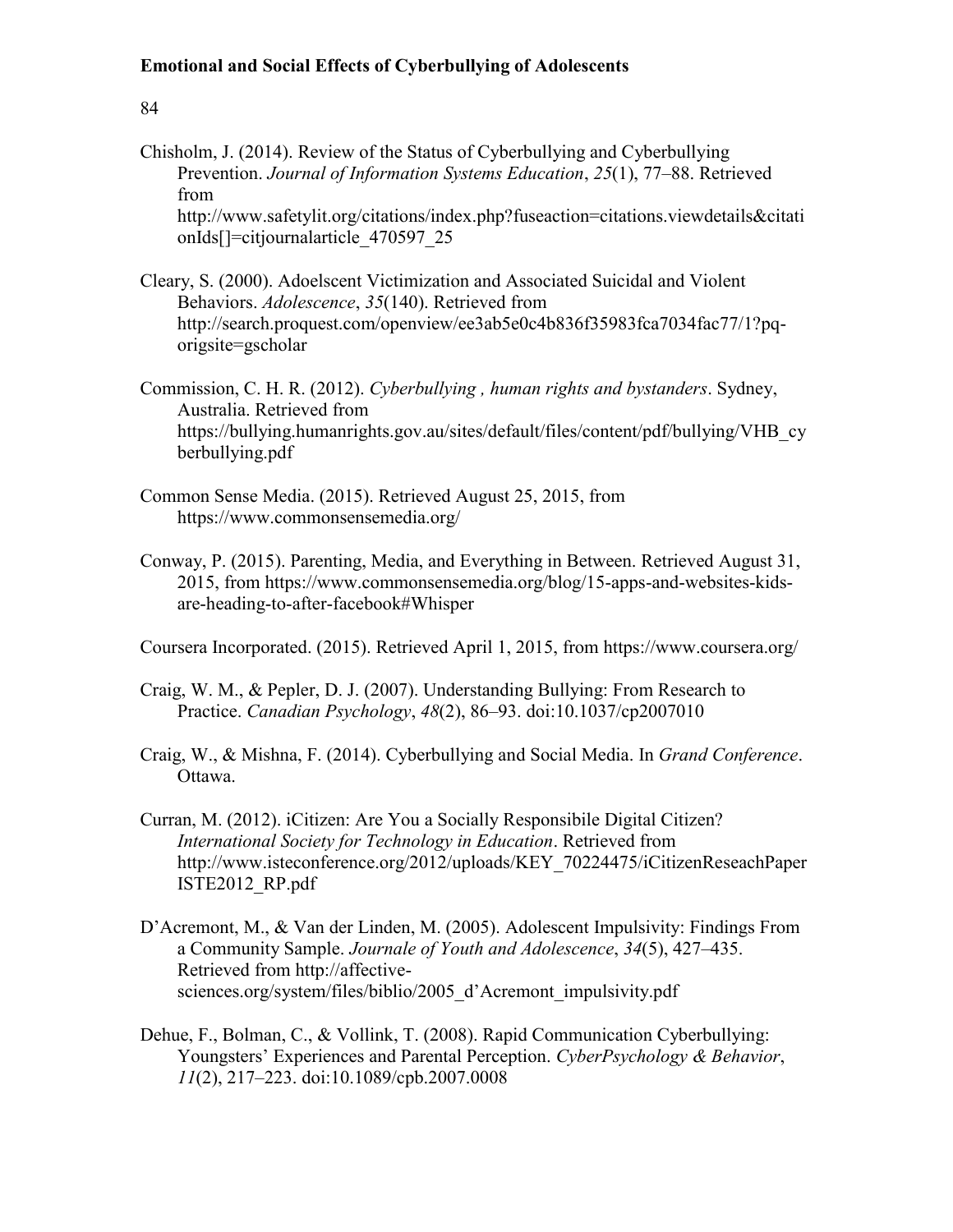- Dehue, F., Bolman, C., & Völlink, T. (2008). Cyberbullying: youngsters' experiences and parental perception. *Cyberpsychology & Behavior : The Impact of the Internet, Multimedia and Virtual Reality on Behavior and Society*, *11*(2), 217–223. doi:10.1089/cpb.2007.0008
- Deursen, A., Bolle, C., Hegner, S., & Kommers, P. (2015). Modeling habitual and addictive smartphone behavior The role of smartphone usage types, emotional intelligence, social stress, self-regulation, age, and gender. *Computers in Human Behavior*, *45*, 411–420. doi:10.1016/j.chb.2014.12.039
- Dittrick, C. J., Beran, T. N., Mishna, F., Hetherington, R., & Shariff, S. (2013). Do Children Who Bully Their Peers Also Play Violent Video Games? A Canadian National Study. *Journal of School Violence*, *12*(4), 297–318. doi:10.1080/15388220.2013.803244
- Donnerstein, E. (2012). Internet Bullying. *Pediatric Clinics of North America*, *59*(3), 623–633. doi:10.1016/j.pcl.2012.03.019
- Dooley, J. J., Pyżalski, J., & Cross, D. (2010). Cyberbullying Versus Face-to-Face Bullying. *Zeitschrift Für Psychologie / Journal of Psychology*, *217*(4), 182–188. doi:10.1027/0044-3409.217.4.182
- Dowell, E. B., Burgess, A. W., & Cavanaugh, D. J. (2009). Clustering of Internet risk behaviors in a middle school student population. *The Journal of School Health*, *79*(11), 547–553. doi:10.1111/j.1746-1561.2009.00447.x
- Eisenberg, N., & Strayer, J. (1987). *Critical issues in the study of empathy*. New York: Cambridge University Press.
- Englander, E., & Muldowney, A. (2007). Just Turn the Darn Thing Off: Understanding Cyberbullying. In *The 2007 National Conference on Safe Schools and Communities* (pp. 83–92). Bridgewater, MA: Massachusetts Aggression Reduction Center. Retrieved from https://webhost.bridgew.edu/marc/marc research/hamfish paper.pdf
- Faryadi, Q. (2011). Cyber Bullying and Academic Achievement, *1*(1), 23–30. Retrieved from www.ijceronline.com
- Favela, L. (2010). Female Cyberbullying: Causes and Prevention Strategies. *Student Pulse*, *2*(11). Retrieved from http://www.studentpulse.com/articles/322/femalecyberbullying-causes-and-prevention-strategies
- Feinberg, T., & Robey, N. (2009). Cyberbullying. *The Educational Digest*, *74*(7), 26–31. Retrieved from http://media.proquest.com.proxy.cityu.edu/media/pq/classic/doc/1653003151/fmt/pi/ rep/NONE?hl=&cit%3Aauth=Feinberg%2C+Ted%3BRobey%2C+Nicole&cit%3At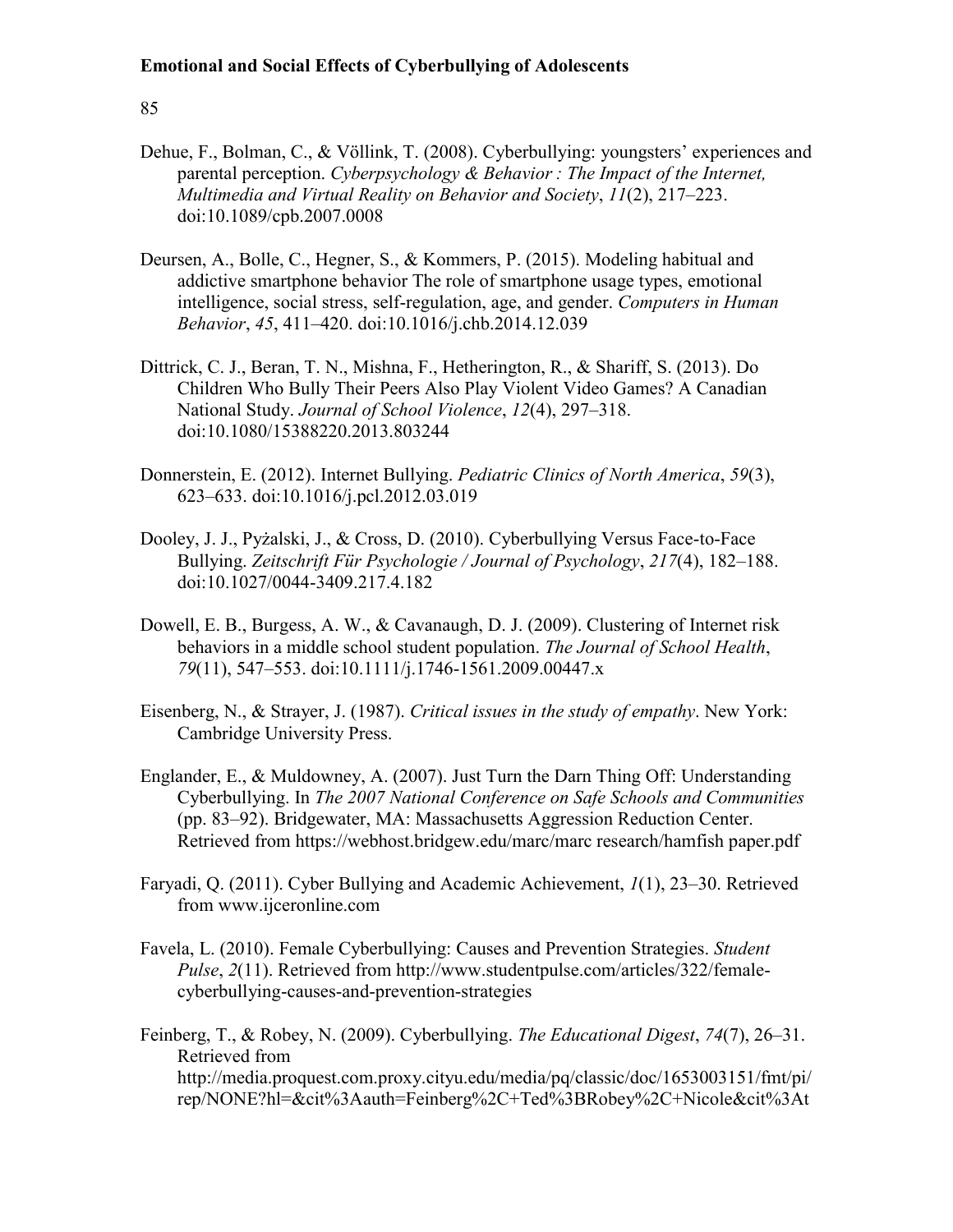86

itle=CYBERBULLYING&cit%3Apub=The+Education+Digest&cit%3Avol=74&cit %3Aiss=7&cit%3Apg=26&cit%3Adate=Mar+2009&ic

- Ferguson, E. (2015, February 24). Cyberbullying on the rise in schools as teachers, police work to keep up. *Calgary Herald*. Calgary. Retrieved from http://calgaryherald.com/news/local-news/cyberbullying-on-the-rise-in-schools-asteachers-police-work-to-keep-up
- Ferrari, A. (2013). *DIGCOMP: A Framework for Developing and Understanding Digital Competence in Europe*. Seville, Spain. Retrieved from https://ec.europa.eu/jrc/sites/default/files/lb-na-26035-enn.pdf
- Fletcher, A., Fitzgerald-Yau, N., Jones, R., Allen, E., Viner, R. M., & Bonell, C. (2014). Brief report: Cyberbullying perpetration and its associations with sociodemographics, aggressive behaviour at school, and mental health outcomes. *Journal of Adolescence*, *37*(8), 1393–1398. doi:10.1016/j.adolescence.2014.10.005
- Gámez-Guadix, M., Orue, I., Smith, P. K., & Calvete, E. (2013). Longitudinal and reciprocal relations of cyberbullying with depression, substance use, and problematic internet use among adolescents. *Journal of Adolescent Health*, *53*(4), 446–452. doi:10.1016/j.jadohealth.2013.03.030
- Gasser, U., Maclay, C., & Palfrey, J. G. (2010). *Working Towards a Deeper Understanding of Digital Safety for Children and Young People in Developing Nations Harvard Law School Working Towards a Deeper Understanding of Digital Safety for Children and Young People in Developing Nations* (No. 10-36). Boston. Retrieved from http://papers.ssrn.com/sol3/Papers.cfm?abstract\_id=1628276
- Gentile, D. (2009). Pathological video-game use among youth ages 8 to 18: A national study: Research article. *Psychological Science*, *20*(5), 594–602. doi:10.1111/j.1467- 9280.2009.02340.x
- Gentile, D. a., Lynch, P. J., Linder, J. R., & Walsh, D. a. (2004). The effects of violent video game habits on adolescent hostility, aggressive behaviors, and school performance. *Journal of Adolescence*, *27*(1), 5–22. doi:10.1016/j.adolescence.2003.10.002

Gentile, D., Coyne, S., & Bricolo, F. (2013). Pathological technology addictions: What is scientifically known and what remains to be learned. In K. Dill (Ed.), *The Oxford Handbook of Media Psychology* (pp. 382–402). New York: Oxford University Press. Retrieved from https://books.google.ca/books?hl=en&lr=&id=NB7YNxOVRjgC&oi=fnd&pg=PA3 82&dq=Pathological+technology+addictions:+What+is+scientifically+known+and+ what+remains+to+be+learned+pdf&ots=W121pg\_uz&sig=Ptevf46iiU7ZAZjqAXjsm4Kk73M#v=onepage&q&f=false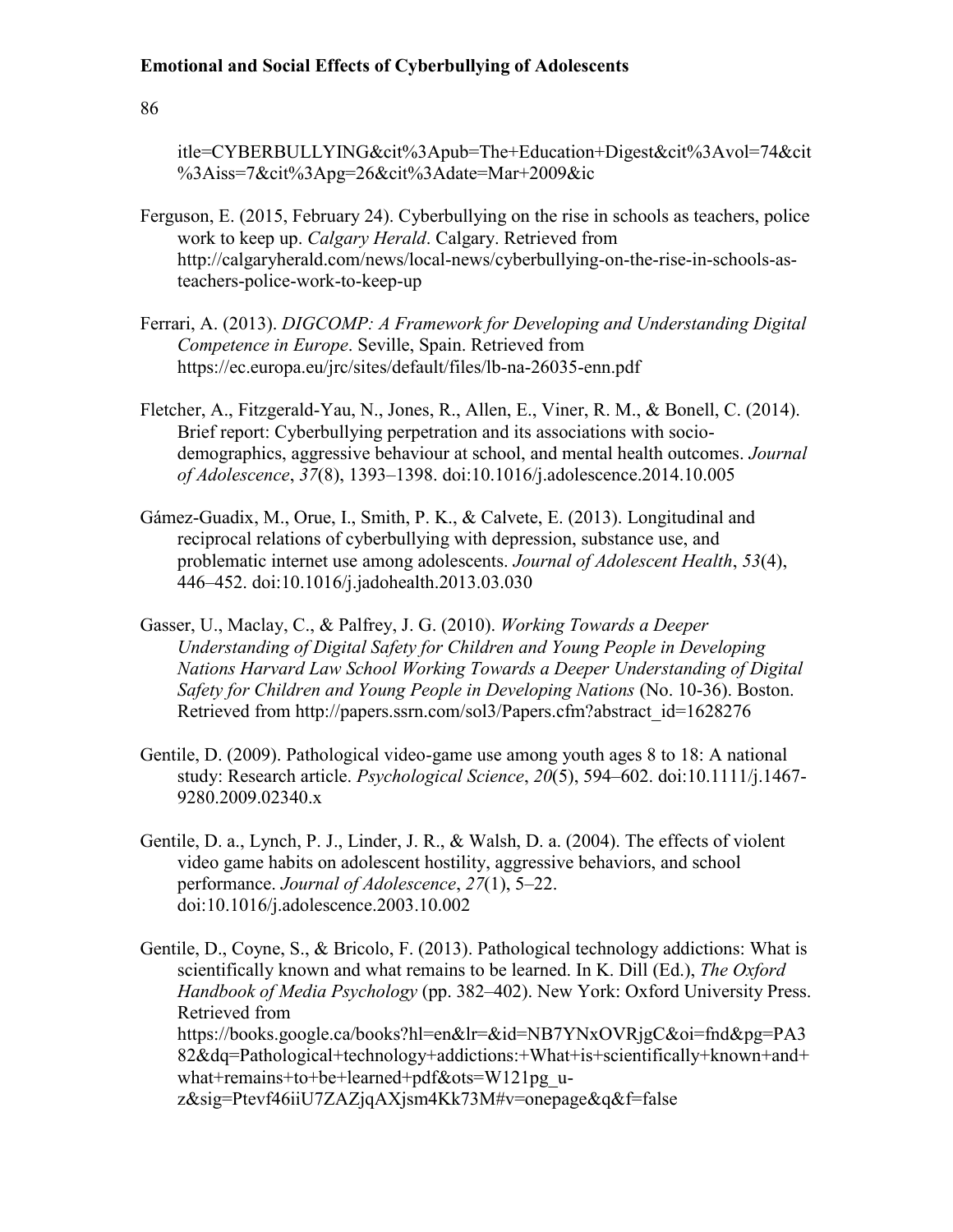- Gibson, J. (2015, August 19). Cyber-bullying on the rise. *Times Colonist*. Victoria, British Columbia. Retrieved from http://www.canada.com/life/Cyber+bullying+rise/2915031/story.html
- Gordon, M., & Green, J. (2008). Roots of Empathy: Changing the World, Child by Child. *Education Canada*, *48*(2), 34–36. Retrieved from http://www.ceaace.ca/pub.cfm?subsection=edu&page=cur
- Goudriaan, A., Oosterlaan, J., de Beurs, E., & van den Brink, W. (2006). Neurocognitive functions in pathological gambling: a comparison with alcohol dependence, Tourette syndrome and normal controls. *Society for the Study of Addiction*, *101*, 534–547. Retrieved from http://dspace.ubvu.vu.nl/bitstream/handle/1871/17208/Goudriaan\_Addiction\_101?se quence=2
- Grant, J., Chamberlain, S., Odlaug, B., Potenza, M., & Kim, S. (2010). Memantine shows promise in reducing gambling severity and cognitive inflexibility in pathological gambling: a pilot study. *Psychopharmacology*, *212*(4), 603–612. Retrieved from http://www.ncbi.nlm.nih.gov/pmc/articles/PMC3465841/pdf/nihms316377.pdf
- Griffiths, M., & Szabo, A. (2014). Is excessive online usage a function of medium or activity? *Journal of Behavioral Addictions*, *3*(1), 74–77. doi:10.1556/JBA.2.2013.016
- Grigg, D. W. (2010). Cyber-Aggression: Definition and Concept of Cyberbullying. *Australian Journal of Guidance & Counselling*, *20*(2), 143–156. Retrieved from http://web.a.ebscohost.com.proxy.cityu.edu/ehost/pdfviewer/pdfviewer?sid=a4bf5f6 0-34fb-444b-b45a-b560854e5c81%40sessionmgr4002&vid=2&hid=4207
- Gross, E. F. (2004). Adolescent internet use: What we expect, what teens report. *Journal of Applied Developmental Psychology*, *25*(6 SPEC. ISS.), 633–649. doi:10.1016/j.appdev.2004.09.005
- Hammick, J., & Lee, M. (2014). Do shy people feel less communication apprehension online? The effects of virtual reality on the relationship between personality characteristics and communication outcomes. *Computers in Human Behavior*, *33*, 302–310. Retrieved from http://www.sciencedirect.com/science? ob=ShoppingCartURL& method=add& ei  $d=1-s2.0-$ S0747563213000496&originContentFamily=serial&\_origin=article&\_ts=14273181 07&md5=3a533489c547f0ffc83f224e00ff9968
- Harding, F. (2013). What do bullying and youth susbtance abuse have in common? More than you might think. *Center for Susbstance Abuse Prevention at SAMHSA*. Retrieved August 24, 2015, from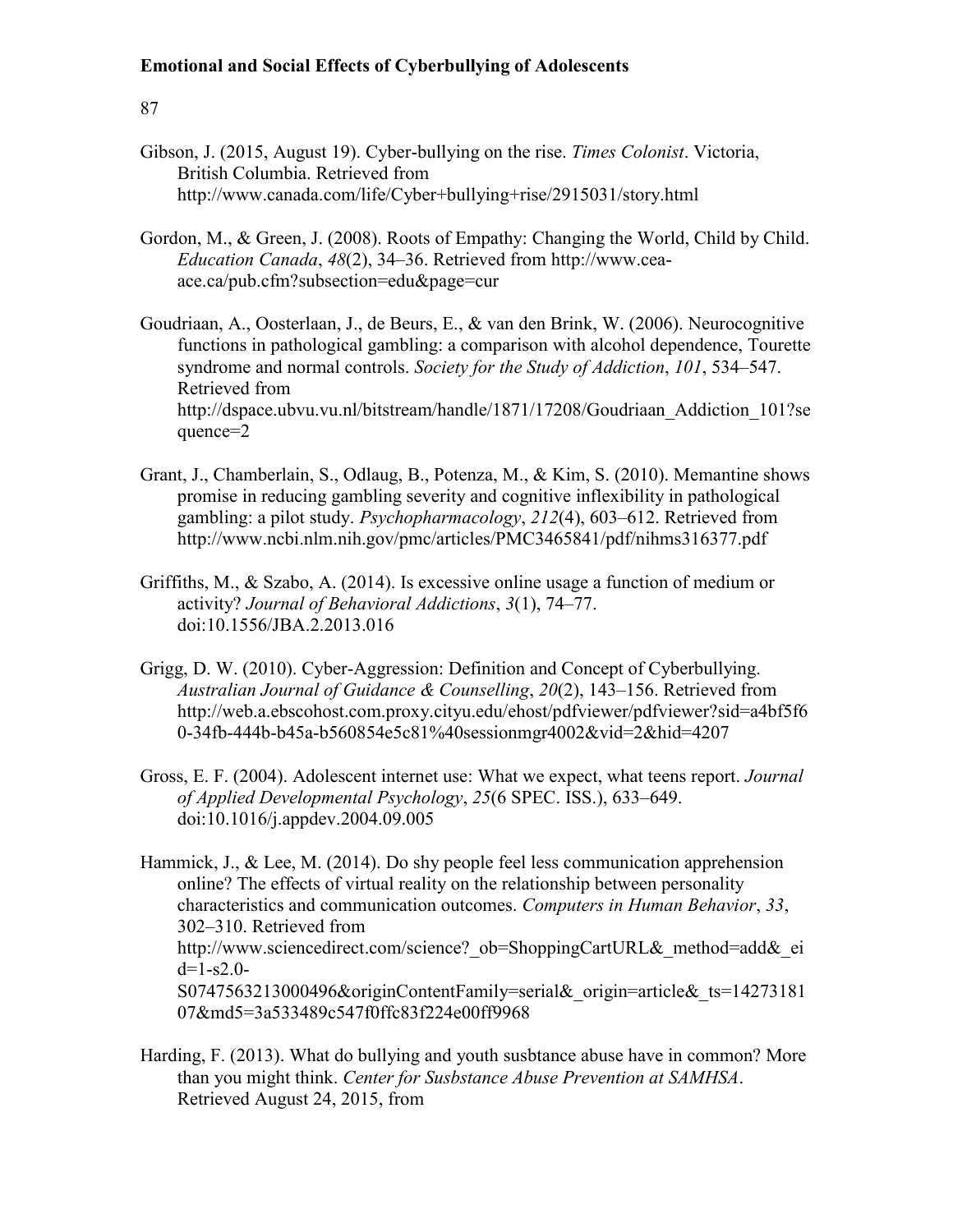88

http://www.stopbullying.gov/blog/2013/01/29/what-do-bullying-and-youthsubstance-use-have-common-more-you-might-think.html

- Hawker, D. S., & Boulton, M. J. (2000). Twenty years' research on peer victimization and psychosocial maladjustment: a meta-analytic review of cross-sectional studies. *Journal of Child Psychology and Psychiatry, and Allied Disciplines*, *41*(4), 441– 455. doi:10.1111/1469-7610.00629
- Hawton, K., Rodham, K., & Evans, E. (2006). *By Their Own Young Hand*. London: Jessica Kingsley Publishers. Retrieved from http://www.amazon.com/Their-Own-Young-Hand-Adolescents/dp/1843102307
- Hay, C. (2003). Family Strain, Gender, and Delinquency. *Sociological Perspectives*, *46*(1), 107–135. doi:10.1525/sop.2003.46.1.107
- Hay, C., & Meldrum, R. (2010). Bullying victimization and adolescent self-harm: Testing hypotheses from general strain theory. *Journal of Youth and Adolescence*, *39*(5), 446–459. doi:10.1007/s10964-009-9502-0
- Hay, C., Meldrum, R., & Mann, K. (2010). Traditional Bullying, Cyber Bullying, and Deviance: A General Strain Theory Approach. *Journal of Contemporary Criminal Justice*, *26*(2), 130–147. doi:10.1177/1043986209359557
- Hinduja, S., & Patchin, J. (2015a). *Bullying Beyond the Schoolyard: Preventing and Responding to Cyberbullying*. Thousand Oaks, California: Corwin Press. Retrieved from https://books.google.ca/books?hl=en&lr=&id=TQ2gBAAAQBAJ&oi=fnd&pg=PP1 &dq=cyberbullying+more+harmful+than+traditional+bullying&ots=2UYOBHp22z &sig=R5p90fn5atK-FwSkzk5gVWpq1ck#v=onepage&q=cyberbullying more harmful than traditional bullying&f=false
- Hinduja, S., & Patchin, J. (2015b). Summary of Our Research. *Cyberbullying Research Center*. Retrieved July 26, 2015, from http://cyberbullying.us/summary-of-ourresearch/
- Hinduja, S., & Patchin, J. W. (2007). Offline Consequences of Online Victimization : School Violence and Delinquency. *Journal of School Violence*, *6*(3), 89–112. doi:10.1300/J202v06n03
- Hinduja, S., & Patchin, J. W. (2008). cyberbullying : an exploratory analysis of factors related to offending and victimization. *Deviant Behavior*, *29*, 129–156. doi:10.1080/01639620701457816
- Hinduja, S., & Patchin, J. W. (2010). Bullying, cyberbullying, and suicide. *International Academy for Suicide Research*, *14*(3), 206–221. doi:10.1080/13811118.2010.494133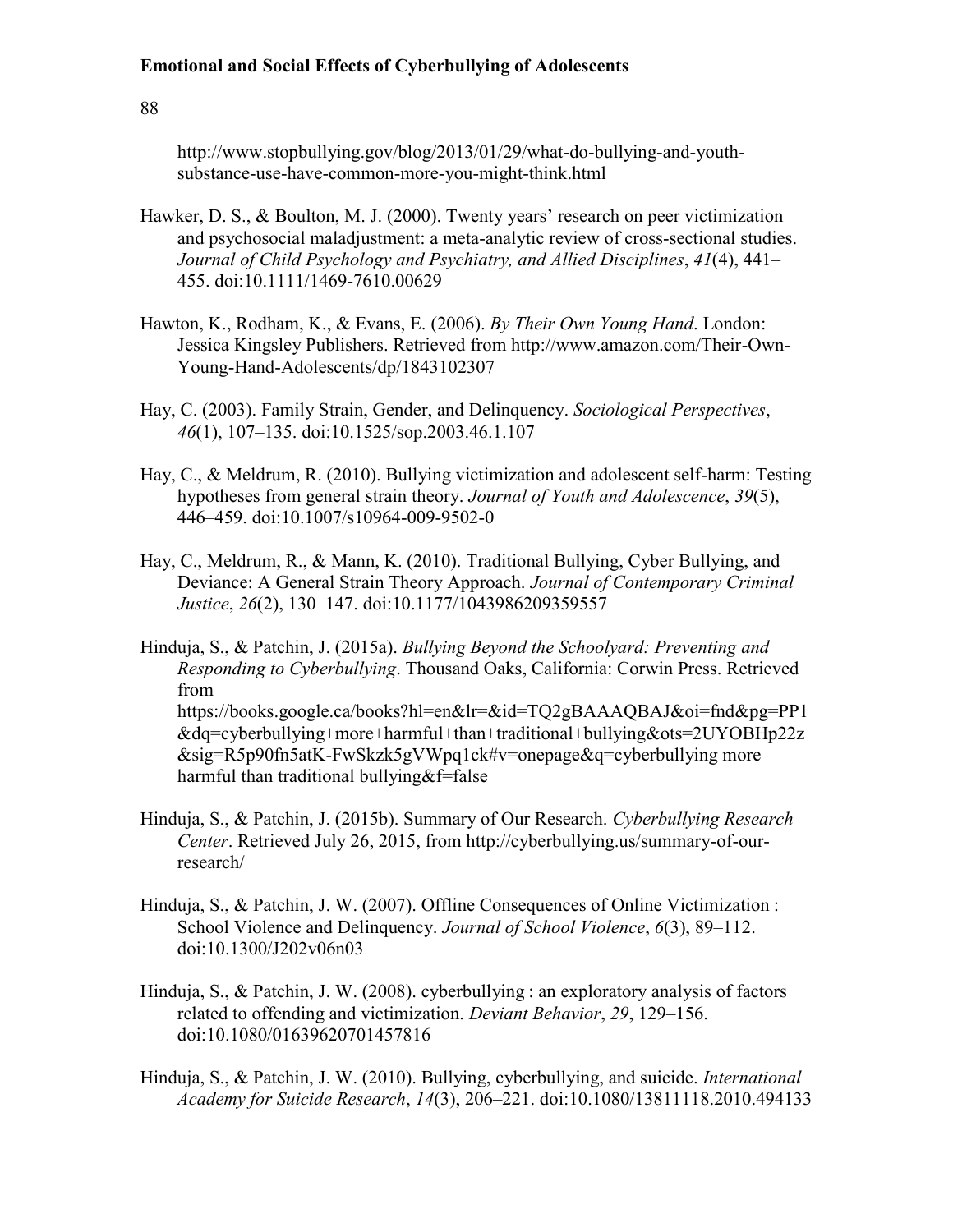## 89

- Hinduja, S., & Patchin, J. W. (2013). Social Influences on Cyberbullying Behaviors Among Middle and High School Students. *Journal of Youth and Adolescence*, *42*(5), 711–722. doi:10.1007/s10964-012-9902-4
- Hoff, D., & Mtichell, S. (2009). Cyberbullying: causes, effects and remedies. *Journale of Educaitonal Administration*, *47*(5), 652–665. Retrieved from http://media.proquest.com.proxy.cityu.edu/media/pq/classic/doc/1959345851/fmt/pi/ rep/NONE?hl=&cit:auth=Hoff,+Dianne+L;Mitchell,+Sidney+N&cit:title=Cyberbull ying:+causes,+effects,+and+remedies&cit:pub=Journal+of+Educational+Administr ation&cit:vol=47&cit:is

Hollander, E. (2001). New developments in impulsivity. *The Lancet*, *358*, 949–950. Retrieved from http://media.proquest.com.proxy.cityu.edu/media/pq/classic/doc/82606711/fmt/pi/re p/NONE?hl=&cit:auth=Hollander,+Eric;Evers,+Martin&cit:title=New+developmen ts+in+impulsivity&cit:pub=The+Lancet&cit:vol=358&cit:iss=9286&cit:pg=949&ci t:dat

- Hollandsworth, R., Dowdy, L., & Donovan, J. (2011). Digital Citizenship in K-12 : It Takes a Village. *TechTrends*, *55*(4), 37–47. Retrieved from http://eric.ed.gov/?id=EJ926721
- Jang, H., Song, J., & Kim, R. (2014). Does the offline bully-victimization influence cyberbullying behavior among youths? Application of General Strain Theory. *Computers in Human Behavior*, *31*(1), 85–93. doi:10.1016/j.chb.2013.10.007
- Jankauskiene, R., Kardelis, K., Sukys, S., & Kardeliene, L. (2008). Associations between school bullying and psychosocial factors. *Social Behavior and Personality*, *36*(2), 145–162. Retrieved from http://www.ingentaconnect.com/content/sbp/sbp/2008/00000036/00000002/art0000 1
- Juvonen, J., & Gross, E. F. (2008). Extending the School Grounds?--Bullying Experiences in Cyberspace. *The Journal of School Health*, *78*(9), 496–505. doi:10.1111/j.1746-1561.2008.00335.x
- Kaltiala-Heino, R., Rimpela, M., Rantanen, P., & Rimpela, A. (2000). Bullying at school: An indicator of adolescents at risk for mental disorders. *Journal of Adolescence*, *23*(6), 661–673. Retrieved from http://cityuseattle.summon.serialssolutions.com/search?q=Bullying+at+school%E2 %80%94an+indicator+of+adolescents+at+risk+for+mental+disorders#!/search/docu ment?ho=t&l=en&q=Bullying at school%E2%80%94an indicator of adolescents at risk for mental disorders&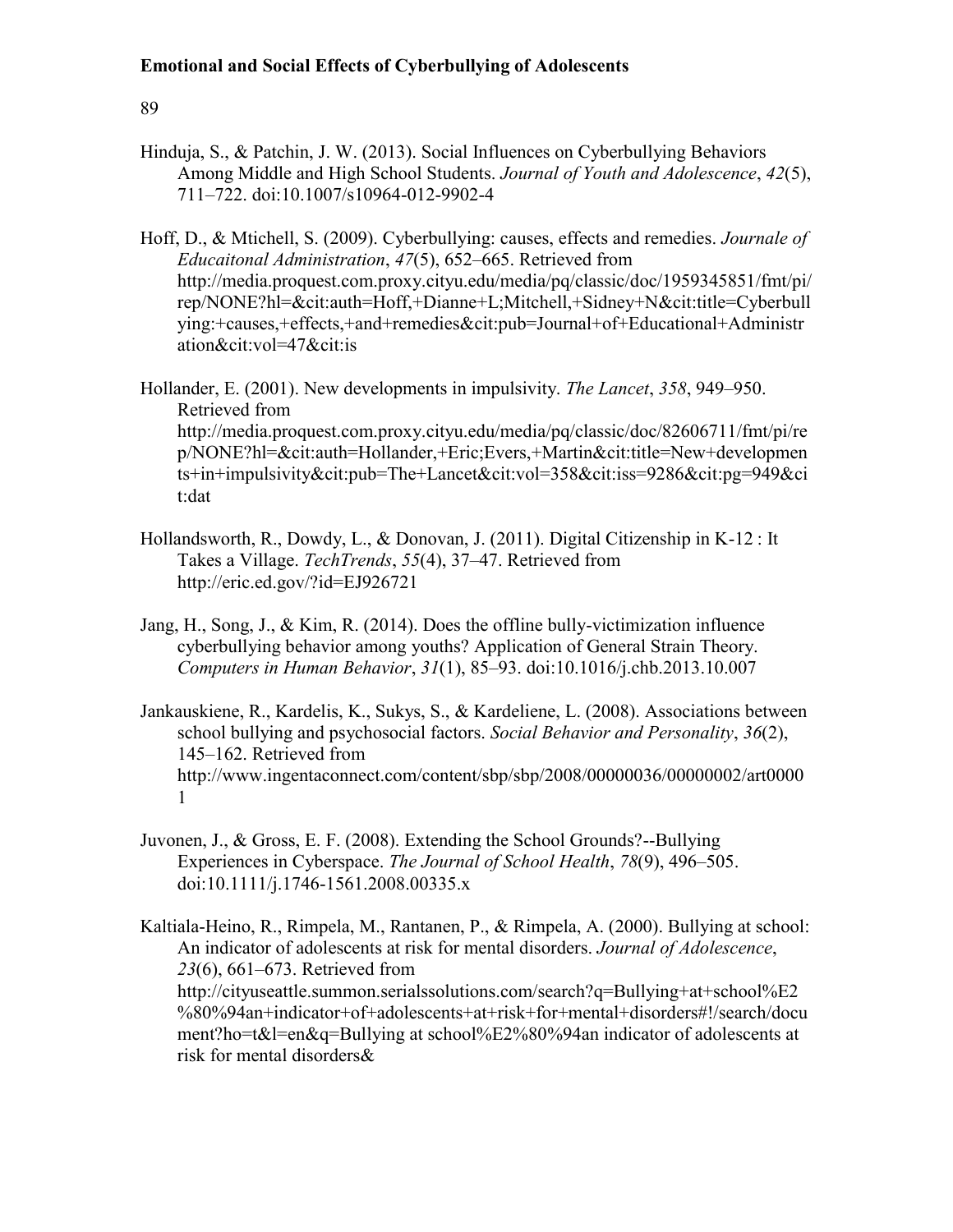- Kawa, M., & Shafi, H. (2015). Evaluation of Internet Addiction, Impulsivity and Psychological Distress among University Students. *International Journal of Clinical Therapeutics and Diagnosis*, *3*(1), 70–76. Retrieved from http://scidoc.org/IJCTD-2332-2926-03-101.php
- Khan, S. (2015). Khan Academy. *Khan Academy*. Retrieved from https://www.khanacademy.org
- Kim, H.-K., & Davis, K. (2009). Towards a comprehensive theory of problematic internet use: evaluating the role of self-esteem, anxiety, flow, and the self-rated importance of internet activities. *Computers in Human Behavior*, *25*(2), 490–500. Retrieved from http://www.sciencedirect.com/science/article/pii/S0747563208002045
- Ko, C.-H., Yen, J.-Y., Yen, C.-F., Lin, H.-C., & Yang, M.-J. (2007). Factors predictive for incidence and remission of Internet addiction in young adolescents: a prospective study. *CyberPsychology & Behavior*, *10*(4), 545–551. Retrieved from http://web.a.ebscohost.com.proxy.cityu.edu/ehost/pdfviewer/pdfviewer?sid=bbd656 6a-6209-42bd-be6c-603ff90fe3fa%40sessionmgr4002&vid=1&hid=4209
- Kowalski, R., Giumetti, G., Schroeder, A., & Lattanner, M. (2014). Bullying in the Digital Age: A Critical Review and Meta-Analysis of Cyberbullying Research Among Youth. *Psychological Bulletin*, *140*(4), 1073–1137. doi:10.1037/a0035618
- Kowalski, R., & Limber, S. (2007). Electronic Bullying Among Middle School Students. *Journal of Adolescent Health*, *41*, 22–30. Retrieved from http://www.researchgate.net/profile/Susan\_Limber/publication/5799897\_Electronic bullying\_among\_middle\_school\_students/links/00b49520378e9771f0000000.pdf
- Kowalski, R., Limber, S., & Agatston, P. (2012). *Cyberbullying: Bullying in the Digital Age* (Second.). Hoboken: Wiley-Blackwell.
- Kowalski, R. M., & Limber, S. P. (2013). Psychological, physical, and academic correlates of cyberbullying and traditional bullying. *Journal of Adolescent Health*, *53*, S13–S20. doi:10.1016/j.jadohealth.2012.09.018
- Kowalski, R. M., Morgan, C. a., & Limber, S. P. (2012). Traditional bullying as a potential warning sign of cyberbullying. *School Psychology International*, *33*(5), 505–519. doi:10.1177/0143034312445244
- Laird, R., Pettit, G., Bates, J., & Dodge, K. (2003). Parents' Monitoring-Relevant Knowledge and Adolescents' Delinquent Behavior: Evidence of Correlated Developmental Changes and Reciprocal Influences. *Children Development*, *74*(3), 752–768. Retrieved from http://www.ncbi.nlm.nih.gov/pmc/articles/PMC2764273/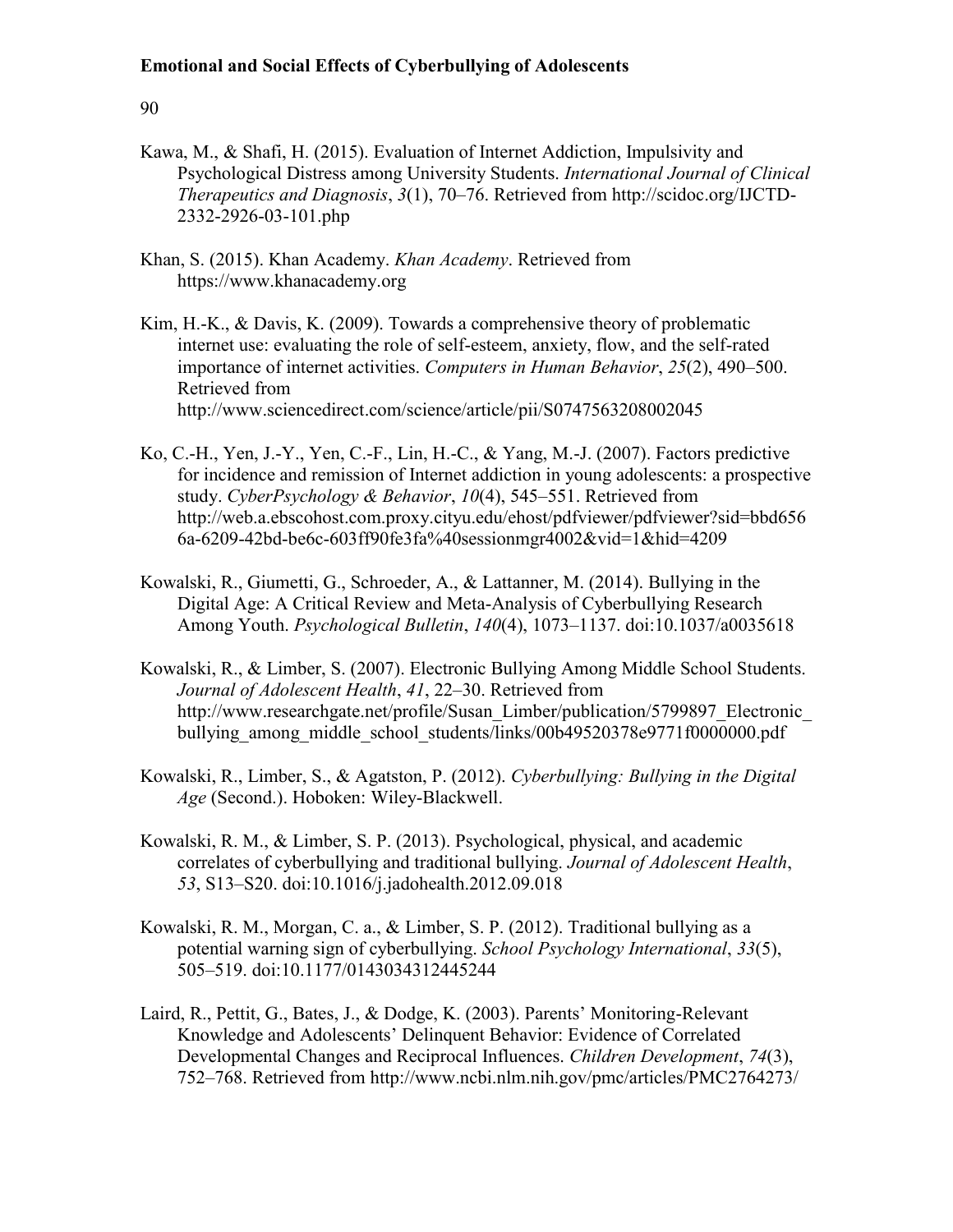- Lam, L. T., Cheng, Z., & Liu, X. (2013). Violent online games exposure and cyberbullying/victimization among adolescents. *Cyberpsychology, Behavior and Social Networking*, *16*(3), 159–65. doi:10.1089/cyber.2012.0087
- Leary, M., & Downs, D. (1995). Internpersonal Fucntions of the Self-Esteem Motive: The self-esteem system as a sociometer. In M. Kernis (Ed.), *Efficacy, Agency and Self-Esteem* (pp. 123–130). New York: Springer Science and Business Media. Retrieved from http://link.springer.com/chapter/10.1007/978-1-4899-1280- 0 $7#page-1$
- Lee, H., Choi, J.-S., Shin, Y.-C., Lee, J.-Y., Jung, H., & Kwon, J. (2012). Impulsivity in Internet Addiction: A Comparison with Pathological Gambling. *Cyberpsychology, Behavior and Social Networking*, *15*(7). Retrieved from http://www.researchgate.net/profile/Jung-Seok Choi/publication/225183971 Impulsivity in internet addiction a compariso n\_with\_pathological\_gambling/links/0046352d337bdc1f1c000000.pdf
- Lenhart, A. (2006). Cyberbullying. *Pew Internet & American Life Project Parents and Teens Survey*. Retrieved March 26, 2015, from http://www.pewinternet.org/2007/06/27/cyberbullying/
- Lenhart, A. (2007). Cyberbullying. *Pew Research Center: Internet, Science and Technology*. Retrieved July 6, 2015, from http://www.pewinternet.org/2007/06/27/cyberbullying/
- Lenhart, A. (2015). *Teens, Social Media and Technology: Overview 2015*. Washington, DC. Retrieved from http://www.pewinternet.org/2015/04/09/teens-social-mediatechnology-2015/
- Lenhart, A., & Madden, M. (2007). Teens, privacy & online social networks: How teens manage their online identities and personal information in the age of MySpace. *Pew Internet & American Life Project*. Retrieved from http://www.citeulike.org/group/2518/article/1278247
- Lenhart, A., Madden, M., Smith, A., Purcell, K., Zickuhr, K., & Raine, L. (2011). Teens, Kindness and Cruelty on Social Network Sites: How American Teens Navigate the New World of" Digital Citizenship". *Pew Internet & American …*. Retrieved from http://pewinternet.org/Reports/2011/Teens-and-social-media.aspx
- Li, Q. (2006). Cyberbullying in Schools: A research of Gender Differences. *School Psychology International*, *27*(2). Retrieved from http://spi.sagepub.com/content/27/2/157.short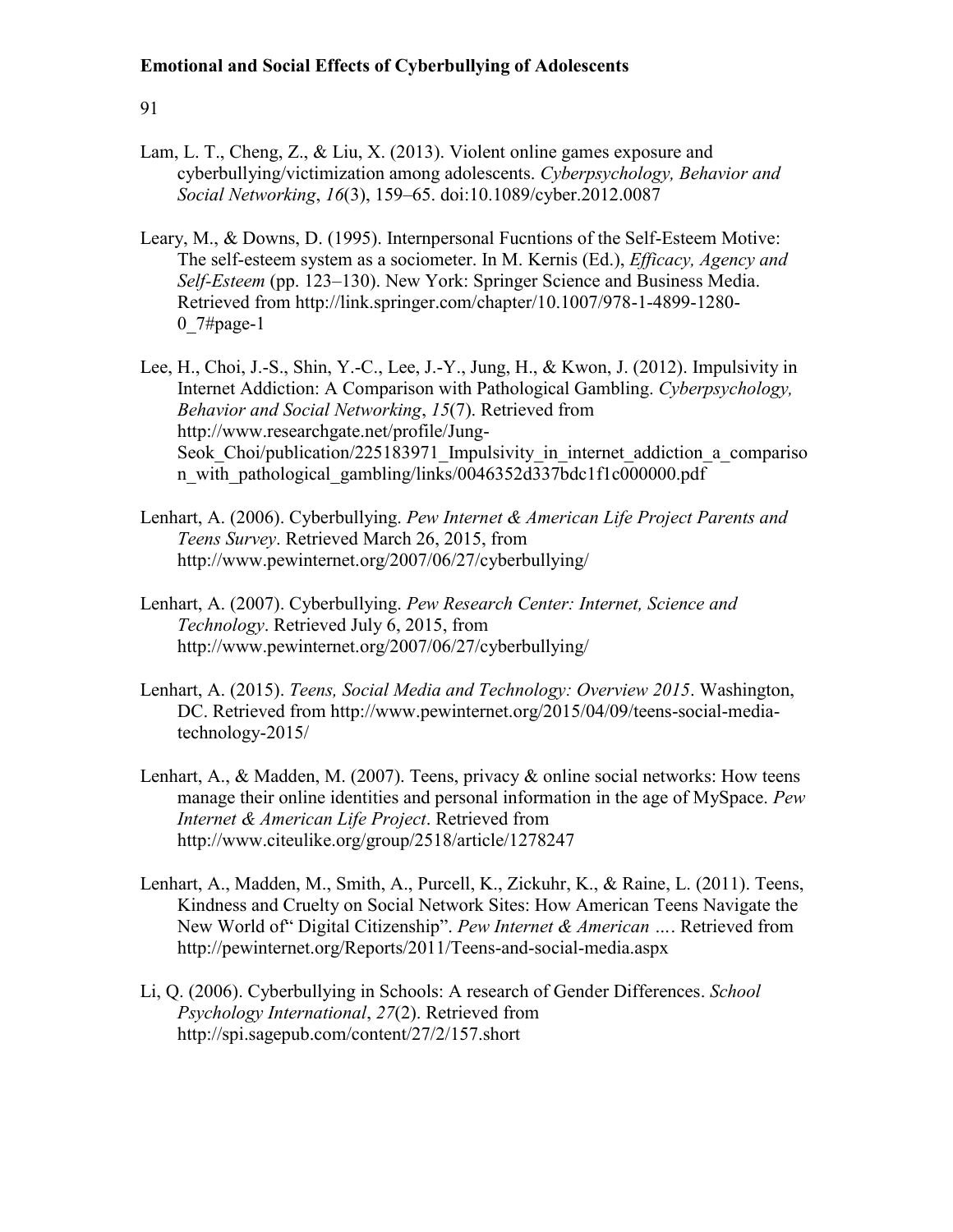## 92

- Li, Q. (2007a). Bullying in the new playground: Research into cyberbullying and cyber victimisation. *Australasian Journal of Educational Technology*, *23*(4), 435. doi:10.1016/j.chb.2005.10.005
- Li, Q. (2007b). New bottle but old wine: A research of cyberbullying in schools. *Computers in Human Behavior*, *23*, 1777–1791. Retrieved from http://www.sciencedirect.com/science/article/pii/S0747563205000889
- Li, Q. (2010). Cyberbullying in High Schools: A Study of Students' Behaviors and Beliefs about This New Phenomenon. *Journal of Aggression, Maltreatment & Trauma*, *19*(4), 372–392. doi:10.1080/10926771003788979
- Liau, A., Khoo, A., & Ang, P. (2008). Parental Awareness and Monitoring of Adolescent Internet Use. *Current Psychology*, *27*, 217–233. Retrieved from http://link.springer.com/article/10.1007/s12144-008-9038-6#page-1
- Linsky, A., & Straus, M. (1986). *Social Stress in the United States: Links to Regional Patterns of Crime and Illness*. Dover, MA: Auburn House. Retrieved from http://pubpages.unh.edu/~mas2/SRB1.pdf
- Litwiller, B. J., & Brausch, A. M. (2013). Cyber Bullying and Physical Bullying in Adolescent Suicide: The Role of Violent Behavior and Substance Use. *Journal of Youth and Adolescence*, *42*(5), 675–684. doi:10.1007/s10964-013-9925-5
- Livingstone, S. (2012). Children, internet, pornography an explosive mix of words. *EU Kids Online Network*. Retrieved July 27, 2015, from https://vodafone.com/content/dam/vodafone/parents/images\_2012/pdf/expert\_view/ children internet pornography an explosive mix of words.pdf
- Ma, X. (2001). Bullying and Being Bullied: To What Extent Are Bullies Also Victims? *American Educational Research Journal*, *38*(2), 351–370. doi:10.3102/00028312038002351
- McKay, P. Protecting Canadians from Online Crime Act (2014). Canada: Government of Canada. Retrieved from http://www.parl.gc.ca/HousePublications/Publication.aspx?DocId=6830553&File=4

Media Smarts. (2015). Retrieved August 25, 2015, from http://mediasmarts.ca/

MediaSmarts. (2014). *Media Smarts: Young Canadians in a Wired World*. Ottawa. Retrieved from http://mediasmarts.ca/sites/mediasmarts/files/pdfs/publicationreport/full/YCWWIII\_Life\_Online\_FullReport.pdf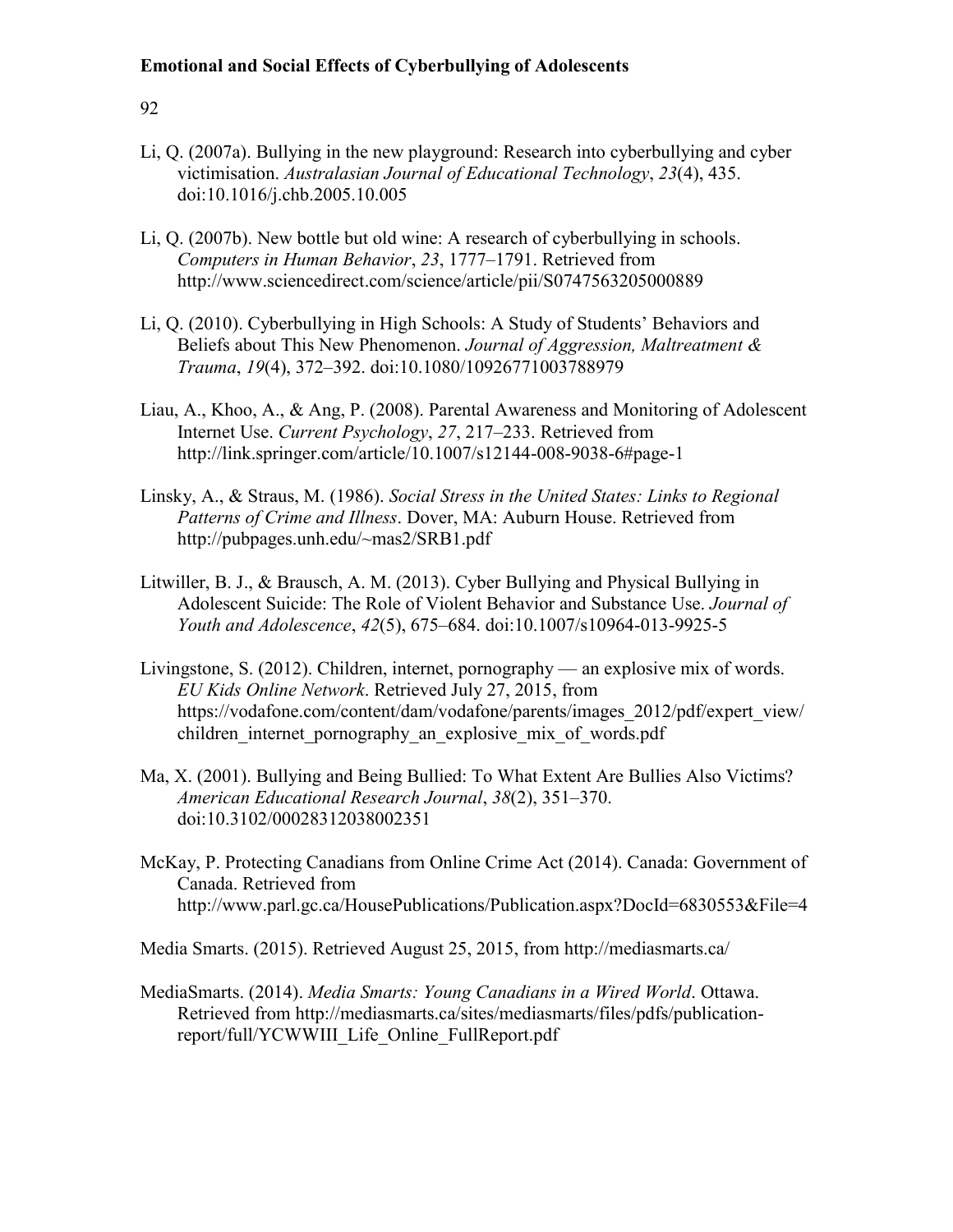- Mesch, G. S. (2009). Parental mediation, online activities, and cyberbullying. *Cyberpsychology & Behavior : The Impact of the Internet, Multimedia and Virtual Reality on Behavior and Society*, *12*(4), 387–393. doi:10.1089/cpb.2009.0068
- Mesquita, B., & Leu, J. (2007). The Cultural Psychology of Emotion. In *Social and Cultural Psychology* (pp. 734–759). New York: Guildford Press. Retrieved from https://lirias.kuleuven.be/bitstream/123456789/243365/1/the+cultural+psychology+ of+emotion.pdf
- Mishna, F., Cook, C., Gadalla, T., Daciuk, J., & Solomon, S. (2010). Cyber bullying behaviors among middle and high school students. *American Journal of Orthopsychiatry*, *80*(3), 362–374. doi:10.1111/j.1939-0025.2010.01040.x
- Mishna, F., Khoury-kassabri, M., Gadalla, T., & Daciuk, J. (2011). Children and Youth Services Review Risk factors for involvement in cyber bullying : Victims , bullies and bully – victims. *Children and Youth Services Review*, *34*, 63–70. doi:10.1016/j.childyouth.2011.08.032
- Mishna, F., Macfadden, R., Gadalla, T., Daciuk, J., Solomon, S., & Cook, C. (2008). *Cyber Bullying Survey: School Summary Report*. Toronto, Ontario. Retrieved from http://www.governmentevents.ca/ypo2008/presentations/634.pdf
- Mishna, F., Saini, M., & Solomon, S. (2009). Ongoing and online: Children and youth's perceptions of cyber bullying. *Children and Youth Services Review*, *31*(12), 1222– 1228. doi:10.1016/j.childyouth.2009.05.004
- Mitchell, K., Finkelhor, D., & Wolak, J. (2003). Victimization of Youth on the Internet. *Journal of Aggression, Maltreatment & Trauma*, *8*, 1–39.
- Mitchell, K. J., Jones, L. M., Turner, H. A., Shattuck, A., Wolak, J., Mitchell, K. J., … Wolak, J. (2015). The Role of Technology in Peer Harassment : Does It Amplify Harm for Youth ? *Pyschology of Violence*. Retrieved from http://www.apa.org/pubs/journals/releases/vio-a0039317.pdf
- Mitchell, K. J., Ybarra, M., & Finkelhor, D. (2007). The relative importance of online victimization in understanding depression, delinquency, and substance use. *Child Maltreatment*, *12*(4), 314–324. doi:10.1177/1077559507305996
- Moon, B., Morash, M., McCluskey, C., & Hwang, H. (2009). A comprehensive test of general strain theory: Key strains, situational and trait-based negative emotions, conditioning factors, and delinquency. *Journal of Research in Crime and Delinquency*, *46*, 182–212. Retrieved from http://primo3.hosted.exlibrisgroup.com/primo\_library/libweb/action/display.do?frbr Version=9&tabs=detailsTab&ct=display&fn=search&doc=TN\_gale\_ofa198805031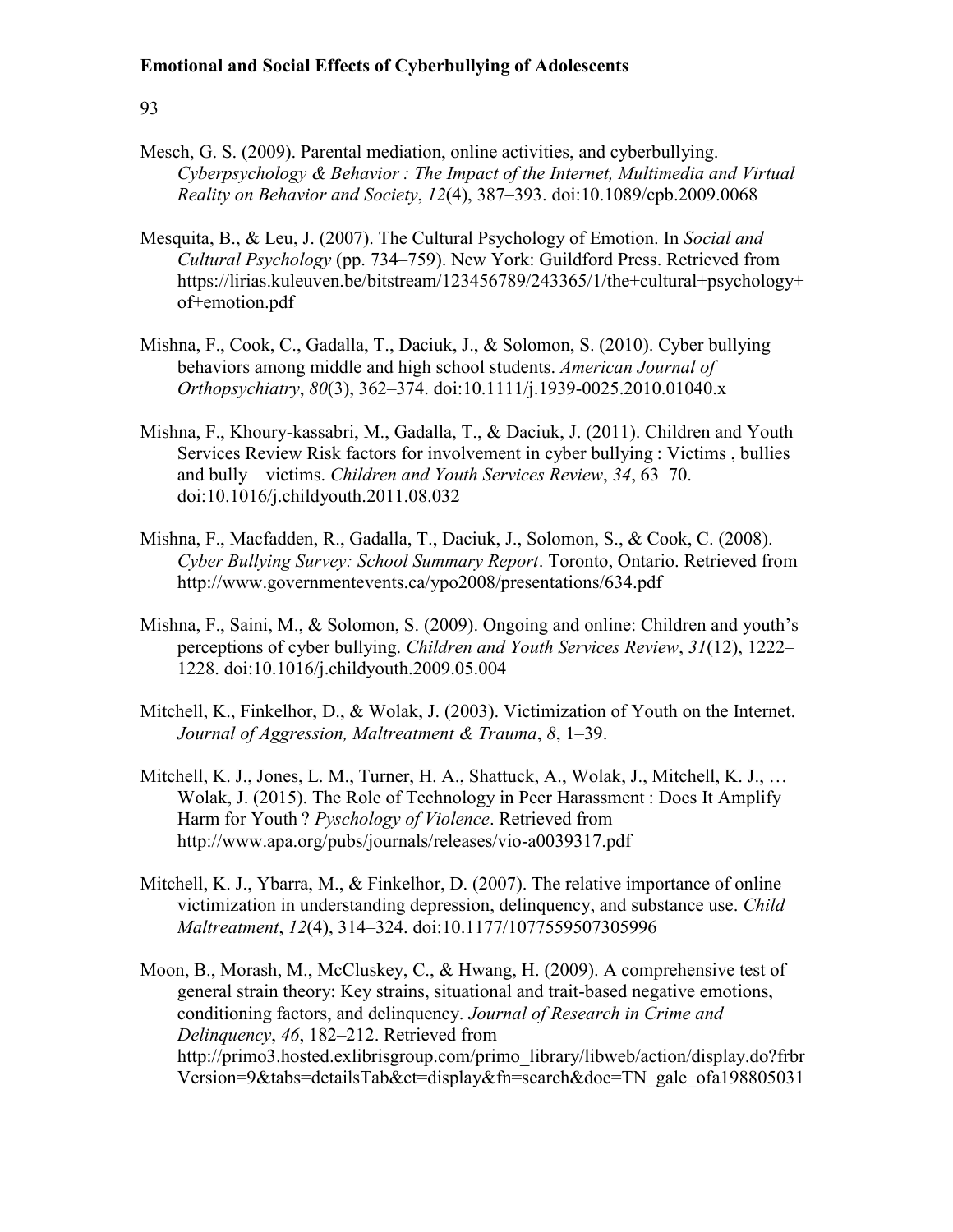94

&indx=1&recIds=TN\_gale\_ofa198805031&recIdxs=0&elementId=0&renderMode =poppedOut&displayMode=full&frbrVe

- Moore, S. E., Norman, R. E., Sly, P. D., Whitehouse, A. J. O., Zubrick, S. R., & Scott, J. (2014). Adolescent peer aggression and its association with mental health and substance use in an Australian cohort. *Journal of Adolescence*, *37*(1), 11–21. doi:10.1016/j.adolescence.2013.10.006
- Morrison, B. (2002). Bullying and victimisation in schools: A restorative justice approach. *Criminology*, (219), 1–6. Retrieved from http://www.aic.gov.au/media\_library/publications/tandi\_pdf/tandi219.pdf
- Morrison, B., Blood, P., & Thorsborne, M. (2005). Practicing restorative justice in school communities: The challenge of culture change. *Public Organization Review*, *5*(4), 335–357. doi:10.1007/s11115-005-5095-6
- Nansel, T., Overpeck, M., Pilla, R., Ruan, W., Simons-Morton, B., & Scheidt, P. (2001). Bullying Behaviors Among US Youth: Prevalence and Association With Psychosocial Adjustment. *Journal of the American Medical Association*, *285*(16), 2094–2100. Retrieved from http://jama.jamanetwork.com/article.aspx?articleid=193774&resultclick=1
- Nickerson, A. B., Singleton, D., Schnurr, B., & Collen, M. H. (2014). Perceptions of School Climate as a Function of Bullying Involvement. *Journal of Applied School Psychology*, *30*, 157–181. doi:10.1080/15377903.2014.888530
- Nickerson, A. B., & Stater, E. D. (2009). School and Community Violence and Victimization as Predictors of Adolescent Suicidal Behavior. *School Psychology Review*, *38*(2), 218–232. Retrieved from http://www.researchgate.net/profile/Amanda\_Nickerson/publication/228364773\_Sc hool and community violence and victimization as predictors of adolescent sui cidal\_behavior/links/0c96052aefc35ed5b9000000.pdf
- Noddings, N. (1988). An Ethic of Caring and Its Implications for Instructional Arrangements. *American Journal of Education*, *96*(2), 215–230. Retrieved from http://www.jstor.org/stable/1085252?seq=1#page\_scan\_tab\_contents
- Noddings, N. (2002). *Educating moral people: A caring alternative to character education*. Williston, VT: Teachers College Press. Retrieved from http://eric.ed.gov/?id=ED468125
- Noddings, N. (2005). *The challenge to care in schools: An alternative approach to education*. New York: Teachers College Press. Retrieved from http://www.jstor.org/stable/25475845?seq=1#page\_scan\_tab\_contents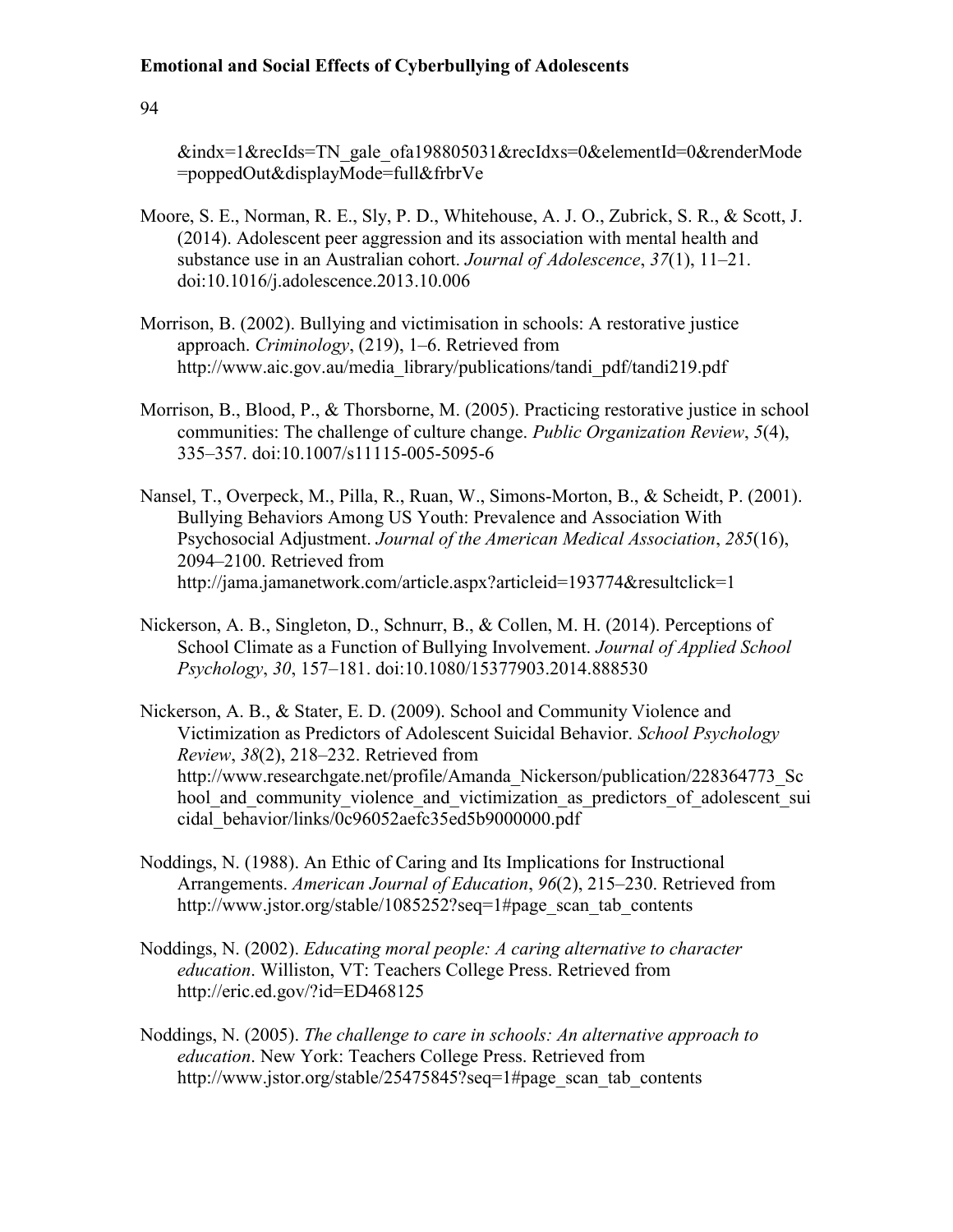- Oblinger, D. (2003). Boomers, Gen-Xers, and Millennials: Understanding the "New Students." *Educause Quarterly*, (August). Retrieved from https://facet.indiana.edu/events-programs/facet-retreat/docs/2007\_session2gibauhandout.pdf
- Ohler, J. (2011). Digital Citizenship Means Character Education for the Digital Age. *Kappa Delta Pi Record*, 25–27. Retrieved from http://www.tandfonline.com/doi/abs/10.1080/00228958.2011.10516720
- Osgerby, B. (2004). *Youth Media*. (P. Cobley, Ed.). Abingdon: Taylor and Francis Group. Retrieved from http://samples.sainsburysebooks.co.uk/9781134557387\_sample\_521689.pdf
- Paletta, K., Bradford, J., Brite, C., Cain, M., Bar, C. D., Friesen, K., … Harms, C. (2014). *Report of the Cyberbullying Subcommittee of the Commission on Criminal and Juvenile Justice*. Lakewood, Colorado. Retrieved from https://cdpsdocs.state.co.us/ccjj/Resources/Report/2014- 12\_CCJJCyberbullyingRpt.pdf
- Palfrey, J., & Gasser, U. (2008). *Born Digital: Understanding the First Generation of Digital Natives*. New York: Basic Books. Retrieved from http://cyber.law.harvard.edu/sites/cyber.law.harvard.edu/files/RAB\_Lit\_Review\_12 1808\_0.pdf
- Pascoe, C. (2012). *Dude, You're a Fag: Masculinity and Sexuality in Higher School*. Los Angeles, California: University of California Press. Retrieved from https://books.google.ca/books?hl=en&lr=&id=r67WvkwpqGgC&oi=fnd&pg=PP1& dq=masculinity+and+cyberbullying&ots=clLca\_NcE&sig=fmYVOV26zXc8WAfZCxUVi3\_kO\_I#v=onepage&q=cyberbullying& f=false
- Patchin, J., & Hinduja, S. (2006). Bullies move beyond the schoolyard a preliminary look at cyberbullying. *Youth Violence and Juvenile Justice*, *4*(2), 148–169. Retrieved from http://yvj.sagepub.com/content/4/2/148.short
- Patchin, J., & Hinduja, S. (2012). Cyberbullying: An Update and Synthesis of the Research. In *Cyberbullying Prevention and Response: Expert Perspectives* (pp. 13– 34). New York: Taylor and Francis. Retrieved from https://books.google.ca/books?hl=en&lr=&id=br2sAgAAQBAJ&oi=fnd&pg=PA13 &dq=Cyberbullying:+An+update+and+synthesis+of+the+research&ots=44bNgKxh wI&sig=mye27tV0JWFX8jod8boiBxcuRrY#v=onepage&q=Cyberbullying%3A An update and synthesis of the research&f=false
- Patchin, J. W., & Hinduja, S. (2010). Cyberbullying and self-esteem. *The Journal of School Health*, *80*(12), 614–624. doi:10.1111/j.1746-1561.2010.00548.x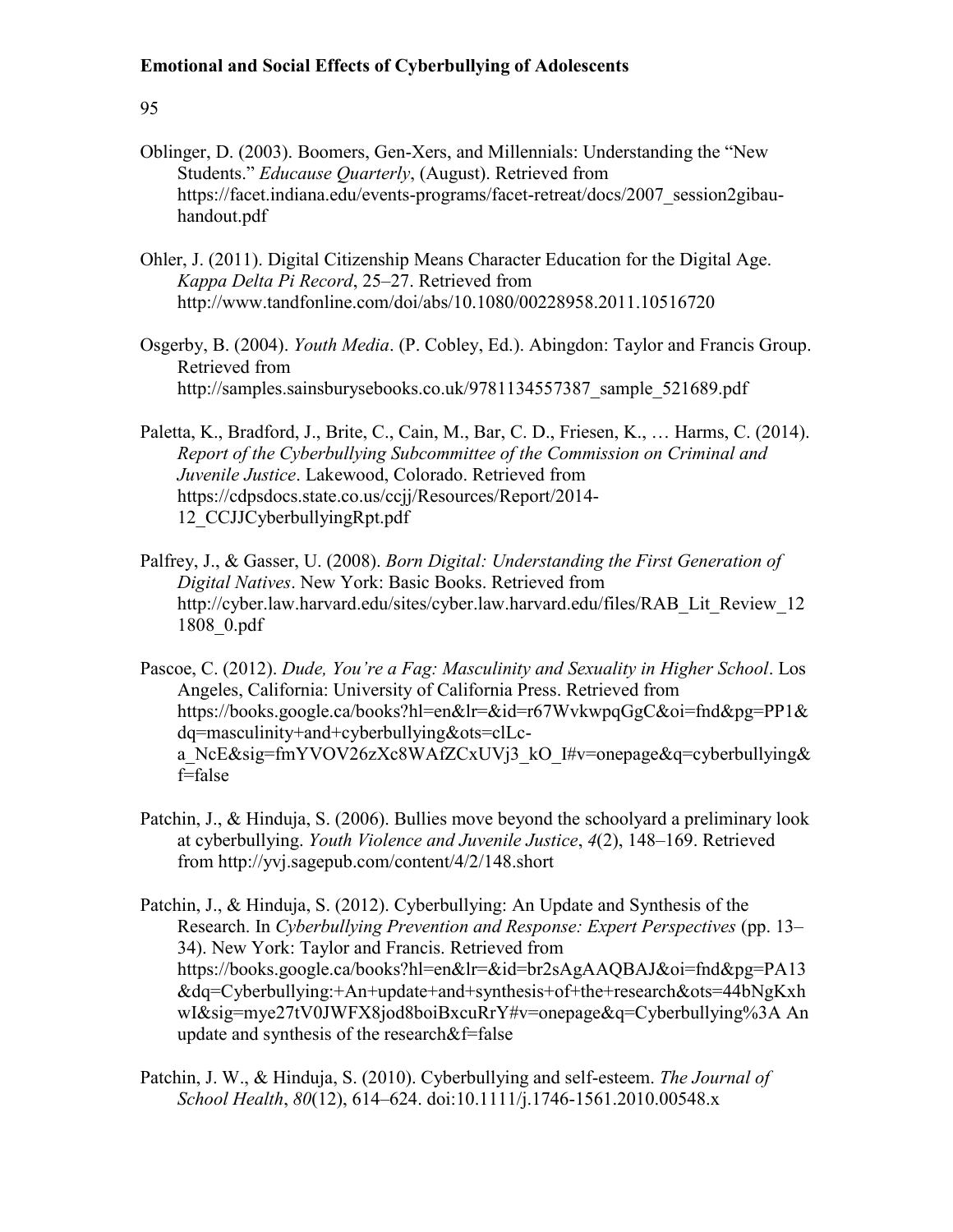- Perren, S., Berry, V., Morpeth, L., Blower, S., Axford, N., Taylor, R., … Lehtonen, M. (2012). Tackling Cyberbullying : Review of Empirical Evidence Regarding Successful Responses by Students , Parents , and Schools Tackling Cyberbullying : Review of Empirical Evidence Regarding Successful Responses by Students , Parents , and Schools. *International Journal of Conflict and Violence*, *6*(2), 283– 292. Retrieved from http://www.ijcv.org/index.php/ijcv/article/viewFile/244/pdf\_58
- Piquero, N. L., & Sealock, M. D. (2000). Generalizing general strain theory: An examination of an offending population. *Justice Quarterly*, *17*(3), 449–484. doi:10.1080/07418820000094631
- Popovic-Citic, B., Sladjana, D., & Cvetkovic, V. (2011). The prevalence of cyberbullying among adolescents: A case study of middle schools in Serbia. *School Psychology International*. Retrieved from http://spi.sagepub.com/content/early/2011/06/17/0143034311401700.abstract
- Prensky, M. (2001). Digital Natives, Digital Immigrants part 1. *On the Horizon: The Strategic Planning Resource for Education Professionals*, *9*(5), 2–6. Retrieved from http://www.emeraldinsight.com/journals.htm?articleid=1532742&show=abstract
- Prensky, M. (2001). Do They Really Think Differently ? *On the Horizon: The Strategic Planning Resource for Education Professionals*, *9*(6). Retrieved from http://www.marcprensky.com/writing/Prensky - Digital Natives, Digital Immigrants - Part2.pdf
- Raskauskas, J., & Stoltz, A. D. (2007). Involvement in traditional and electronic bullying among adolescents. *Developmental Psychology*, *43*(3), 564–575. doi:10.1037/0012- 1649.43.3.564
- Reid, D. J., & Reid, F. J. M. (2007). Text or talk? Social anxiety, loneliness, and divergent preferences for cell phone use. *CyberPsychology & Behavior*, *10*(3), 424– 35. doi:10.1089/cpb.2006.9936
- Richardson, W. (2014). Teaching and Learning in an Age of Abundance. In *21st Century Skills Conference*. Vancouver, British Columbia: Solution Tree. Retrieved from http://www.solution-tree.com/21st-century-skills-wsn035.html
- Rigby, K. (1991). Bullying among Australian School Children: Reported Behavior and Attitudes toward Victims. *Journal of Social Psychology*, *131*(5), 615. Retrieved from http://xc7ka7nz4a.search.serialssolutions.com/?ctx\_ver=Z39.88- 2004&ctx\_enc=info:ofi/enc:UTF-8&rfr\_id=info:sid/summon.serialssolutions.com&rft\_val\_fmt=info:ofi/fmt:kev:mtx:j ournal&rft.genre=article&rft.atitle=Bullying+Among+Australian+School+Children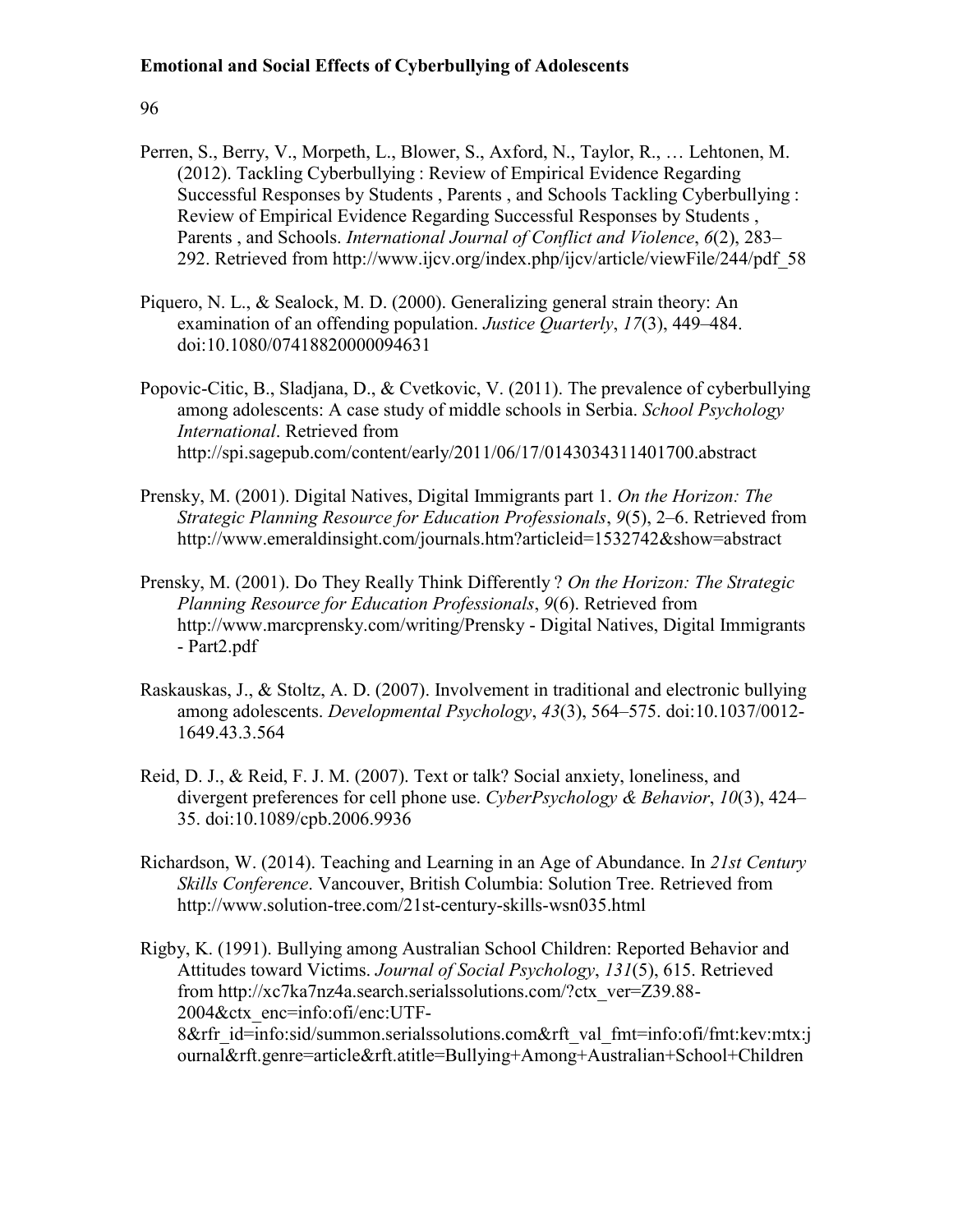# 97

- Rivituso, J. (2014). Cyberbullying Victimization among College Students : An Interpretive Phenomenological Analysis. *Journal of Information and Systems Education*, *25*(1), 71–83. Retrieved from http://crawl.prod.proquest.com.s3.amazonaws.com/fpcache/464c3bacbbfe435bf576b 496857e0c3c.pdf?AWSAccessKeyId=AKIAJF7V7KNV2KKY2NUQ&Expires=14 40379278&Signature=kBybukXpWbmP+Dgrelykmrh241M=
- Rosen, L., Whaling, K., Rab, S., Carrier, L., & Cheever, N. (2013). Is Facebook creating "iDisorders"? The link between clinical symptoms of psychiatric disorders and technology use, attitudes and anxiety. *Computers in Human Behavior*, (August 2015). doi:10.1016/j.chb.2012.11.012

Rosenburg, M. (1965). *Society and the adolescent self-image*.

- Roy, G. (2013). Canadians no longer the biggest web addict, report shows. *The Canadian Press*. Retrieved July 28, 2015, from http://www.cbc.ca/news/technology/canadiansno-longer-the-biggest-web-addict-report-shows-1.1412059
- Salmivalli, C., Kaukianen, A., Kaistaniemi, L., & Lagerspetz, K. (1999). Self-Evaluated Self-Esteem, Peer-Evaluated Self-Esteem, and Defensive Egotism as Predictors of Adolescents' Participation in Bullying Situations. *Personality and Social Psychology Bulletin*, *25*(10), 1268–1278. Retrieved from http://psp.sagepub.com/content/25/10/1268.short
- Schäfer, M., Korn, S., Smith, P. K., Hunter, S. C., Mora-Merchán, J. a., Singer, M. M., & van der Meulen, K. (2004). Lonely in the crowd: recollections of bullying. *British Journal of Developmental Psychology*, *22*, 379–394. doi:10.1348/0261510041552756
- Sciadas, G. (2002). The Digital Divide in Canada. *Statistics Canada Research Paper*, (56), 1–5. doi:56F0009XIE
- Seals, D., & Young, J. (2003). Bullying and Victimization: Prevalence and Relationship to Gender, Grade Level, Ethnicity, and Depression. *Adoelescence*, *38*(152), 735– 747. Retrieved from http://crawl.prod.proquest.com.s3.amazonaws.com/fpcache/743ae1160ec0f734ce87 8e1cd648bc93.pdf?AWSAccessKeyId=AKIAJF7V7KNV2KKY2NUQ&Expires=1 439250988&Signature=Y+wOIuOP2sL3H+3xj/Wj74MmWXo=
- Shapka, J. D., & Law, D. M. (2013). Does One Size Fit All? Ethnic Differences in Parenting Behaviors and Motivations for Adolescent Engagement in Cyberbullying. *Journal of Youth and Adolescence*, *42*(5), 723–738. doi:10.1007/s10964-013-9928-2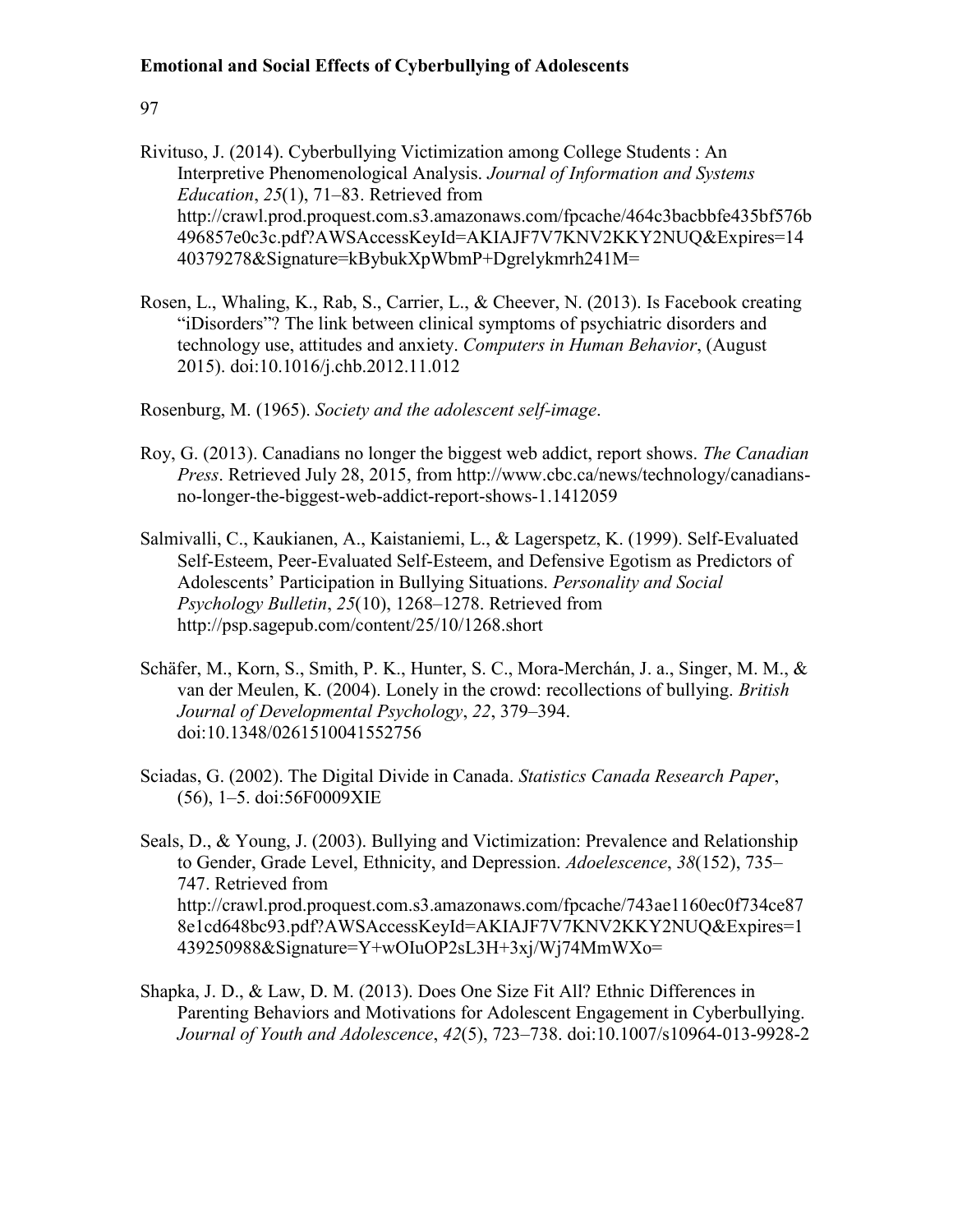### 98

- Shariff, S. (2009). *Confronting Cyber-Bullying: What schools need to know to control misconduct and avoid legal consequences.* New York: Cambridge University Press. Retrieved from http://eric.ed.gov/?id=ED506560
- Sharp, S. F., Terling-Watt, T. L., & Atkins, L. A. (2001). purging behavior in a sample of college females : a research note on general strain theory and female deviance. *Deviant Behavior: An Interdisciplinary Journal*, *22*, 171–188. Retrieved from http://web.a.ebscohost.com.proxy.cityu.edu/ehost/pdfviewer/pdfviewer?sid=b5da07 a1-9880-4de9-accd-1efac839bc0d@sessionmgr4004&vid=1&hid=4112
- Shelley, M., Thrane, L., Shulman, S., Lang, E., Beisser, S., Larson, T., & Mutiti, J. (2004). Digital Citizenship. *Social Science Computer Review*, *22*(2), 256–269. Retrieved from http://ssc.sagepub.com/content/22/2/256
- Sim, T., Gentile, D. a., Bricolo, F., Serpelloni, G., & Gulamoydeen, F. (2012). A Conceptual Review of Research on the Pathological Use of Computers, Video Games, and the Internet. *International Journal of Mental Health and Addiction*, *10*(5), 748–769. doi:10.1007/s11469-011-9369-7
- Singelis, T. (1994). The measurement of independent and interdependent self-construals. *Personality and Social Psychology Bulletin*, *20*, 580–591. Retrieved from http://psp.sagepub.com/content/20/5/580.full.pdf+html
- Smith, P. K., Mahdavi, J., Carvalho, M., Fisher, S., Russell, S., & Tippett, N. (2008). Cyberbullying: Its nature and impact in secondary school pupils. *Journal of Child Psychology and Psychiatry and Allied Disciplines*, *49*(4), 376–385. doi:10.1111/j.1469-7610.2007.01846.x
- Smith, P., Mahdavi, J., Carvalho, M., & Tippett, N. (2006). An Investigation into Cyberbullying, its Forms, Awareness and Impact, and the Relationship Between Age and Gender in Cyberbullying. *Research Brief*. Retrieved from http://webarchive.nationalarchives.gov.uk/20130401151715/http://www.education.g ov.uk/publications/eOrderingDownload/RBX03-06.pdf
- Snell, P., Englander, E., Snell, P., & Englander, E. (2010). Cyberbullying Victimization and Behaviors Among Girls: Applying Research Findings in the Field. *Journal of Social Sciences*, *6*(4), 510–514. Retrieved from http://vc.bridgew.edu/cgi/viewcontent.cgi?article=1003&context=marc\_pubs
- Snook, P. (2000). *A Comparison of Traumatic Symptomatology of the My Worst Experience and My Worst School Experience Scales*. Temple University. Retrieved from http://search.proquest.com.proxy.cityu.edu/docview/304638275/previewPDF?accou

ntid=1230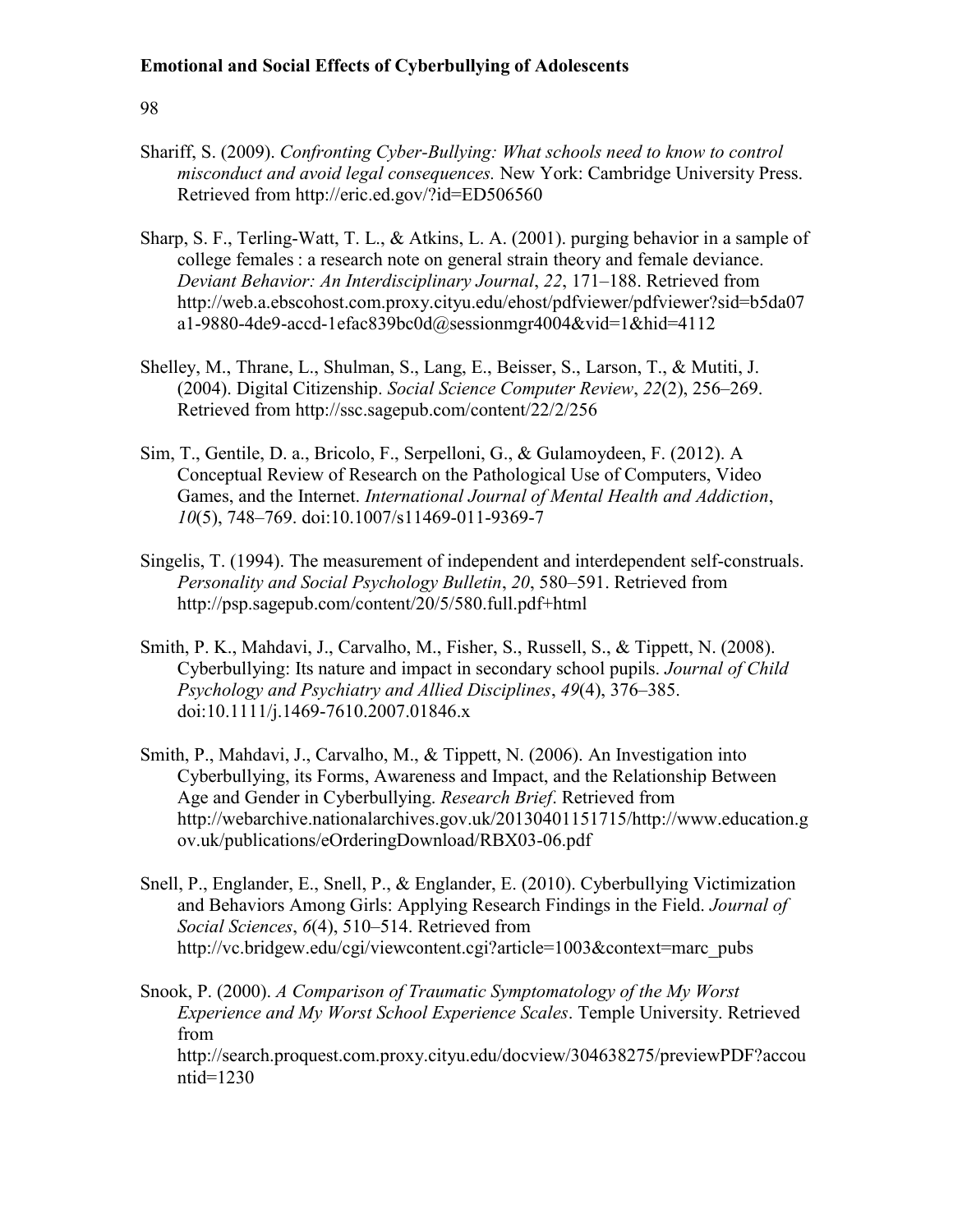- South Korea Ministry of Education. (2015). Retrieved July 7, 2015, from http://english.moe.go.kr/enMain.do
- Steeves, V. (2014). *Young Canadians in a Wired World: Encountering Racist and Sexist Content Online*. Ottawa. Retrieved from http://mediasmarts.ca/sites/mediasmarts/files/publicationreport/full/ycwwiii\_encountering\_racist\_sexist\_content\_online.pdf
- Steffgen, G., & König, A. (2009). The role of empathy for adolescents' cyberbullying behaviour. *Kwartalnik Pedagogiczny*, 1–25. Retrieved from http://icbtt.arizona.edu/sites/default/files/EMPATHY-Cyberbullying\_Steffgen\_FINAL.pdf
- Steffgen, G., Konig, A., Pfetsch, J., & Melzer, A. (2011). Are Cyberbullies Less Empathic? Adolescents' Cyberbullying Behavior and Empathic Responsiveness. *Cyberpsychology, Behavior and Social Networking*, *14*(11), 643–648. Retrieved from http://online.liebertpub.com/doi/pdf/10.1089/cyber.2010.0445
- Sticca, F., & Perren, S. (2013). Is Cyberbullying Worse than Traditional Bullying? Examining the Differential Roles of Medium, Publicity, and Anonymity for the Perceived Severity of Bullying. *Journal of Youth and Adolescence*, *42*(5), 739–750. doi:10.1007/s10964-012-9867-3
- Suler, J. (2004). The Online Disinhibition Effect. *CyberPsychology & Behavior*, *7*(3), 321–326. doi:10.1089/1094931041291295
- Tallim, J., Wing, C., Cameron, S., & Huxtable, L. (2015). Media Smarts. Retrieved July 8, 2015, from http://mediasmarts.ca/
- Taylor, R. (2008). *Character Education : Doing the Right Thing When No One is Looking*. Oak Brook, Illinois. Retrieved from https://www.rogertaylor.com/clientuploads/documents/Handouts/DoingTheRightThi ngHandout.pdf
- Thompson, W. G. (2002). The Effects of Character Education on Student Behavior. *Digital Commons at East Tennessee State University*, *12*. Retrieved from http://dc.etsu.edu/etd Recommended
- Tippett, N., & Kwak, K. (2012). Cyberbullying in South Korea. In Q. Li, D. Cross, & P. Smith (Eds.), *Cyberbullying in the Global Playground: Research from International Perspectives* (pp. 210–215). London, England: Wiley-Blackwell. Retrieved from https://books.google.ca/books?hl=en&lr=&id=CCe1XUHL9J0C&oi=fnd&pg=PA20 2&dq=%22cyberbullying%22+and+%22know+their+attacker%22&ots=ZJONy9iC 32&sig=Tyqz\_iWQwojFIuUJmAQ8yJ\_\_0wA#v=onepage&q&f=false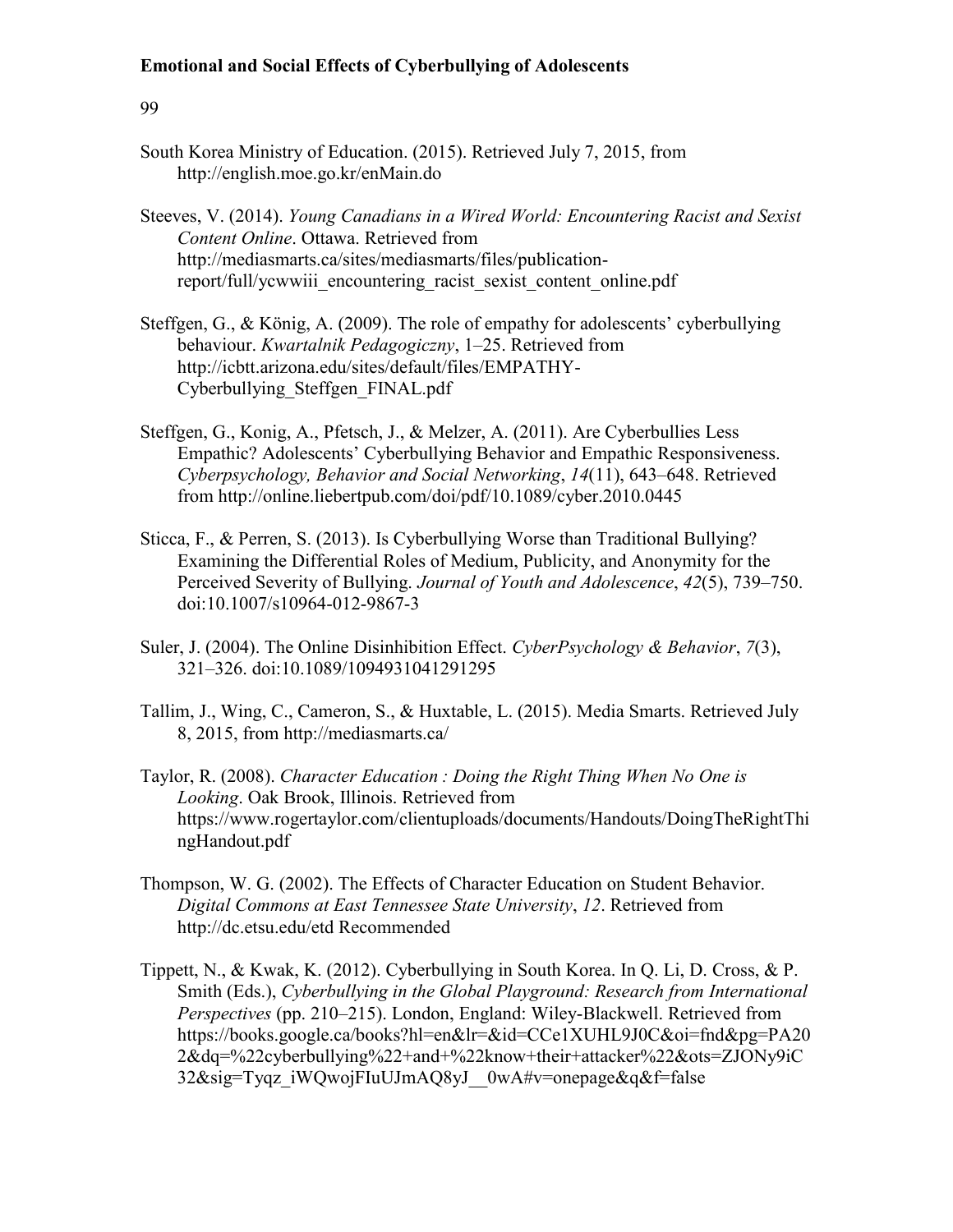- Tokunaga, R. S. (2010). Following you home from school: A critical review and synthesis of research on cyberbullying victimization. *Computers in Human Behavior*, *26*(3), 277–287. doi:10.1016/j.chb.2009.11.014
- Topcu, C., & Erdur-Baker, O. (2012). Affective and cognitive empathy as mediators of gender differences in cyber and traditional bullying. *School Psychology International*, *33*(5), 550–561. doi:10.1177/0143034312446882
- Treuer, T., Fabian, Z., & Furedi, J. (2001). Internet addiction associated with features of impulse control disorder: is it a real psychiatric disorder? *Journal of Affective Disorders*, 266–283. Retrieved from http://www.ncbi.nlm.nih.gov/pubmed/11686127
- Turow, J. (2001). Family boundaries, commercialism, and the Internet: a framework for research. *Journale of Applied Development Psychology*, *22*(1), 73–86. Retrieved from http://www.sciencedirect.com/science/article/pii/S0193397300000678
- Urban Dictionary. (2015). Retrieved July 11, 2015, from http://www.urbandictionary.com/define.php?term=flaming
- Valcke, M., Bonte, S., De Wever, B., & Rots, I. (2010). Internet parenting styles and the impact on Internet use of primary school children. *Computers & Education*, *55*(2), 454–464. doi:10.1016/j.compedu.2010.02.009
- Valkenburg, P. M., Peter, J., & Schouten, A. P. (2006). Friend networking sites and their relationship to adolescents' well-being and social self-esteem. *Cyberpsychology & Behavior : The Impact of the Internet, Multimedia and Virtual Reality on Behavior and Society*, *9*(5), 584–590. doi:10.1089/cpb.2006.9.584
- Vandebosch, H., & Van Cleemput, K. (2008). Defining cyberbullying: a qualitative research into the perceptions of youngsters. *Cyberpsychology & Behavior : The Impact of the Internet, Multimedia and Virtual Reality on Behavior and Society*, *11*(4), 499–503. doi:10.1089/cpb.2007.0042
- Varjas, K., Talley, J., Meyers, J., Parris, L., & Cutts, H. (2010). High school students' perceptions of motivations for cyberbullying: an exploratory study. *The Western Journal of Emergency Medicine*, *11*(August), 269–273. Retrieved from http://www.ncbi.nlm.nih.gov/pmc/articles/PMC2941365/pdf/wjem11\_3p269.pdf
- Viljoen, J., O'Neill, M., & Sidhu, A. (2005). Bullying behaviors in female and male adolescent offenders: Prevalence, types, and association with psychosocial adjustment. *Aggressive Behavior*, *31*(6), 521–536. doi:10.1002/ab.20036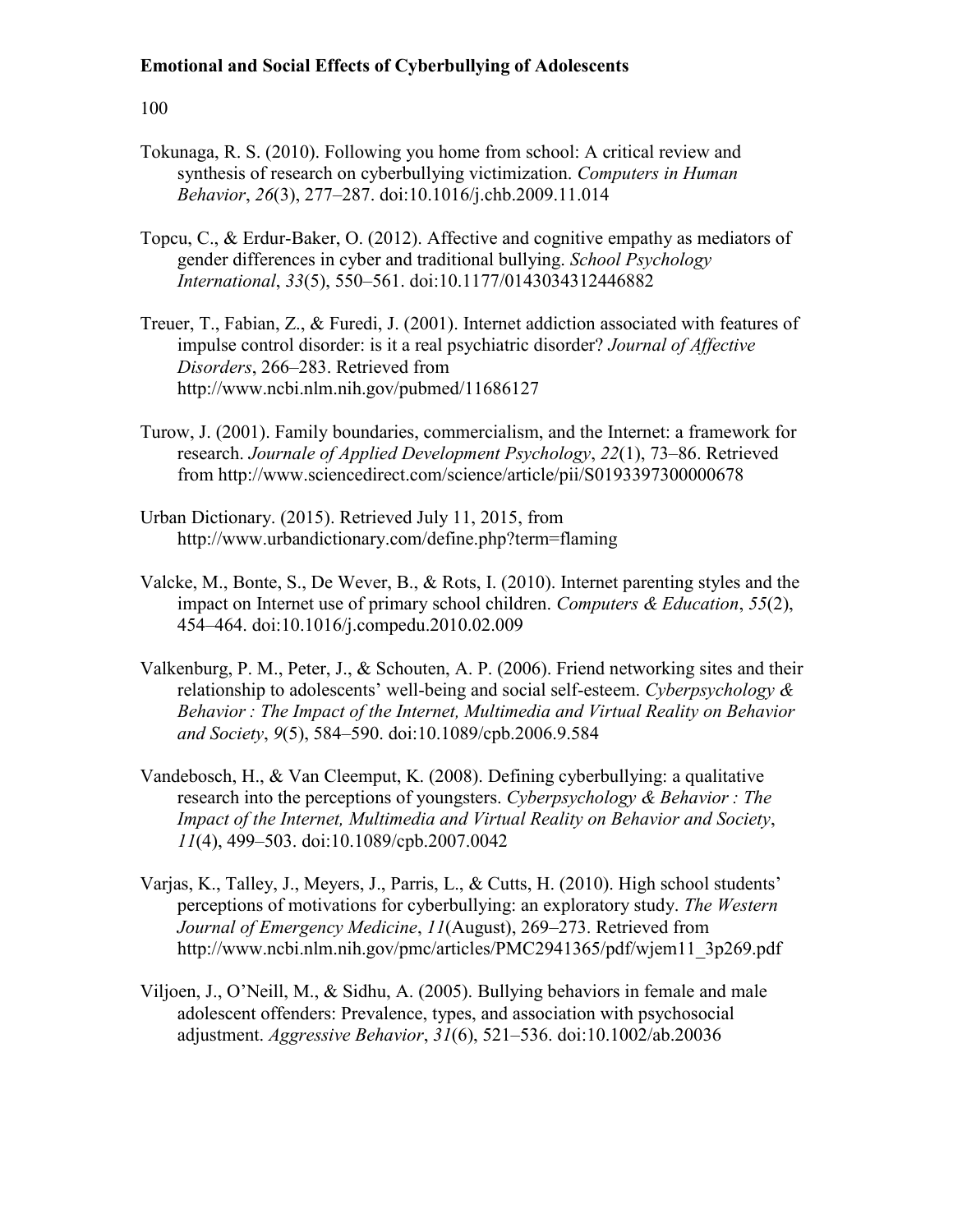- Von Marees, N., & Petermann, F. (2012). Cyberbullying: An increasing challenge for schools. *School Psychology International*, *33*(5), 467–476. doi:10.1177/0143034312445241
- Wahab, N., Yahaya, W., & Muniandy, B. (2015). The Use of Multimedia in Increasing Perceived Knowledge and Awareness of Cyber-bullying among Adolescents: A Pilot Study. *Procedia - Social and Behavioral Sciences*, *176*, 745–749. doi:10.1016/j.sbspro.2015.01.535
- Wang, J., Nansel, T., & Iannotti, R. (2012). Cyber Bullying and Traditional Bullying: Differential Association with Depression. *J Adolesc Health*, *48*(4), 415–417. doi:10.1016/j.jadohealth.2010.07.012.Cyber
- Watkins, C., Sharma, S., Lawrence, P., Rudder, C., Nakamura, L., Lenhart, A., … Akdeniz, Y. (2010). *Cybertypes: Race, Etnicity, and Identity on the Internet*. *Pew Research Center* (Vol. 3). Washington, DC. doi:10.3898/NEWF.78.02.2013
- Weinstein, A., & Aboujaoude, E. (2015). Problematic Internet Use: An Overview. In V. Starcevic & E. Aboujaoude (Eds.), *Mental Health in the Digital Age: Grave Dangers, Great Promise* (pp. 3–16). New York: Oxford University Press. Retrieved from https://books.google.ca/books?hl=en&lr=&id=WwHWBgAAQBAJ&oi=fnd&pg=P T23&dq=impulsivity+and+internet+use&ots=Nd7L\_ryDS4&sig=usjw3O61MVIjrG MNA9nM1zDVngY#v=onepage&q=impulsivity and internet use&f=false
- What are the Causes of Bullying. (2015). *No Bullying*. Retrieved July 25, 2015, from http://nobullying.com/what-are-the-causes-of-bullying/
- Whiteside, S., & Lynam, D. (2001). The Five Factor Model and impulsivity: using a structural model of personality to understand impulsivity. *Personality and Individual Differences*, *30*, 669–689. Retrieved from http://www.subjectpool.com/ed\_teach/y4person/2\_facets/refs/Lynam\_2001\_impulsi vity as NEO facets.pdf
- Wild, L. (2004). Associations among adolescent risk behaviours and self-esteem in six domains. *Journal of Child Psychology and Psychiatry*, *45*(8), 1454. Retrieved from http://xc7ka7nz4a.search.serialssolutions.com/?ctx\_ver=Z39.88- 2004&ctx\_enc=info:ofi/enc:UTF-8&rfr\_id=info:sid/summon.serialssolutions.com&rft\_val\_fmt=info:ofi/fmt:kev:mtx:j ournal&rft.genre=article&rft.atitle=Associations+among+adolescent+risk+behavi
- Willard, N. (2007). *Cyberbullying and Cyberthreats: Responding to the challenge of online social aggression, threats, and distress*. Research Press. Retrieved from https://books.google.ca/books?hl=en&lr=&id=VyTdG2BTnl4C&oi=fnd&pg=PP7&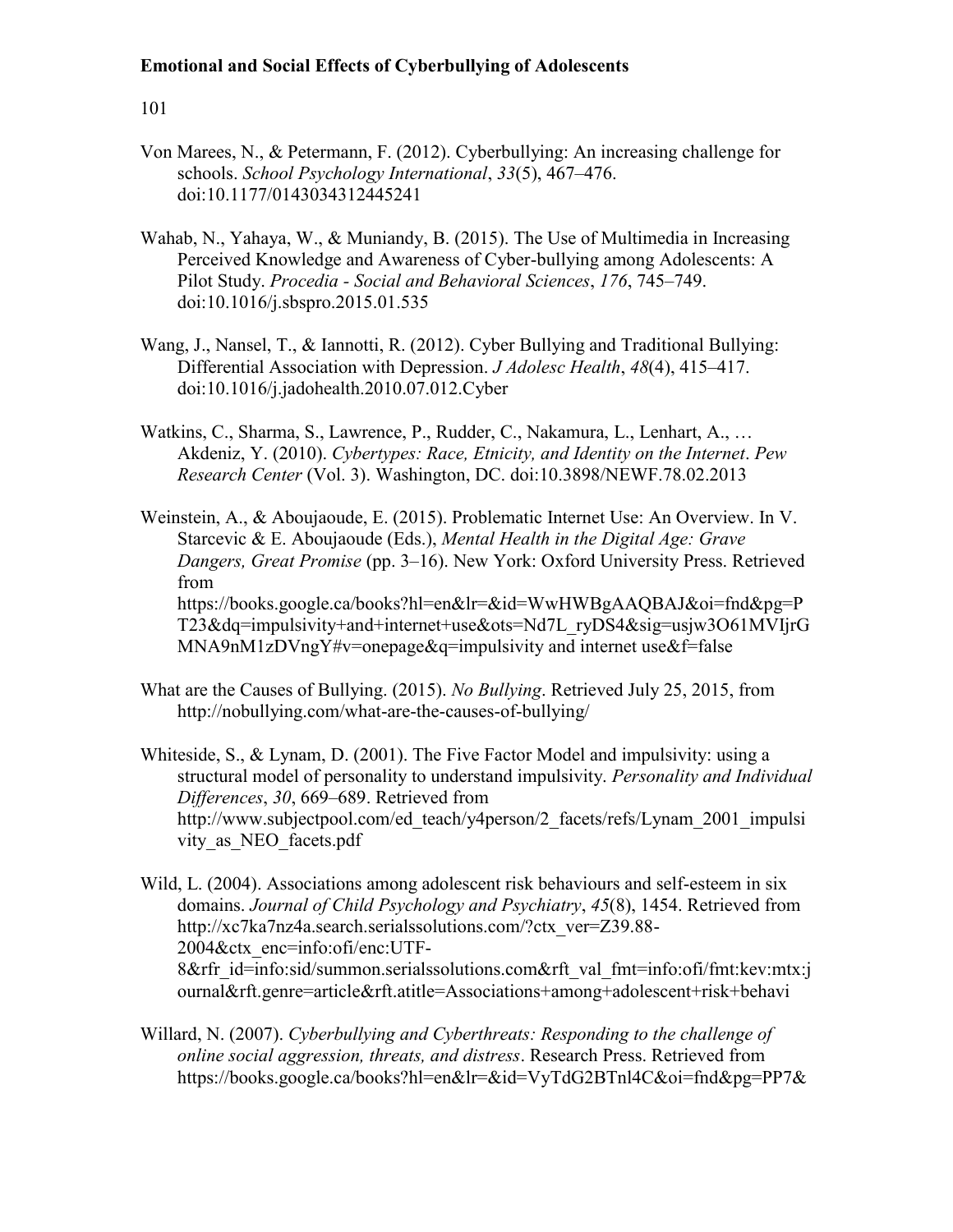## **Emotional and Social Effects of Cyberbullying of Adolescents**

102

dq=greater+freedom+and+cyberbullying&ots=u5FfWDokcp&sig=k5YEqKexm057 98rd7Ww2YyJhqE8#v=onepage&q&f=false

Wilson, D. (2004). The Interface of School Climate and School Connectedness and Relationships with Aggression and Victimization. *The Journal of School Health*, *74*(7), 293–299. Retrieved from http://media.proquest.com.proxy.cityu.edu/media/pq/classic/doc/700576131/fmt/pi/r ep/NONE?hl=&cit:auth=Wilson,+Dorian&cit:title=The+Interface+of+School+Clim ate+and+School+Connectedness+and+...&cit:pub=The+Journal+of+School+Health &cit:vol=74&cit%3

- Wingrove, J. (2014, October 2). Cyberbullying bill C-13 moves on despite Supreme Court decision. *Globe and Mail*. Ottawa. Retrieved from http://www.theglobeandmail.com/news/politics/cyberbullying-bill-c-13-moves-ondespite-supreme-court-decision/article20885941/
- Wolak, J., Mitchell, K., & Finkelhor, D. (2007). Does online harassment constitute bullying? *Journal of Adolescent Health*, *41*(6), S51–S58. Retrieved from http://cityuseattle.summon.serialssolutions.com/search?q=does+online+harassment+ constitute+bullying?#!/search/document?ho=t&l=en&q=does online harassment constitute bullying?&id=FETCHMERGED-LOGICAL-c2687 a88a9602988e51cc0e8e52a79285d20bd44c2f3974318880781
- Yang, S.-J., Kim, J.-M., Kim, S.-W., Shin, I.-S., & Yoon, J.-S. (2005). Bullying and Victimization Behaviors in Boys and Girls at South Korean Primary Schools. *Child and Adolescent Psychiatry*, *45*(1), 69–77. Retrieved from http://www.jaacap.com/article/S0890-8567(09)62262-0/pdf
- Ybarra, M. L., Diener-West, M., & Leaf, P. J. (2007). Examining the overlap in internet harassment and school bullying: implications for school intervention. *The Journal of Adolescent Health*, *41*(6), S42–S50. doi:10.1016/j.jadohealth.2007.09.004
- Ybarra, M. L., & Mitchell, K. J. (2004a). Online aggressor/targets, aggressors, and targets: A comparison of associated youth characteristics. *Journal of Child Psychology and Psychiatry and Allied Disciplines*, *45*(7), 1308–1316. doi:10.1111/j.1469-7610.2004.00328.x
- Ybarra, M. L., & Mitchell, K. J. (2004b). Youth engaging in online harassment: Associations with caregiver-child relationships, internet use, and personal characteristics. *Journal of Adolescence*, *27*(3), 319–336. doi:10.1016/j.adolescence.2004.03.007
- Ybarra, M. L., & Mitchell, K. J. (2007). Prevalence and Frequency of Internet Harassment Instigation : Implications for Adolescent Health. *Journal of Adolescent Health*, *41*, 189–195. doi:10.1016/j.jadohealth.2007.03.005